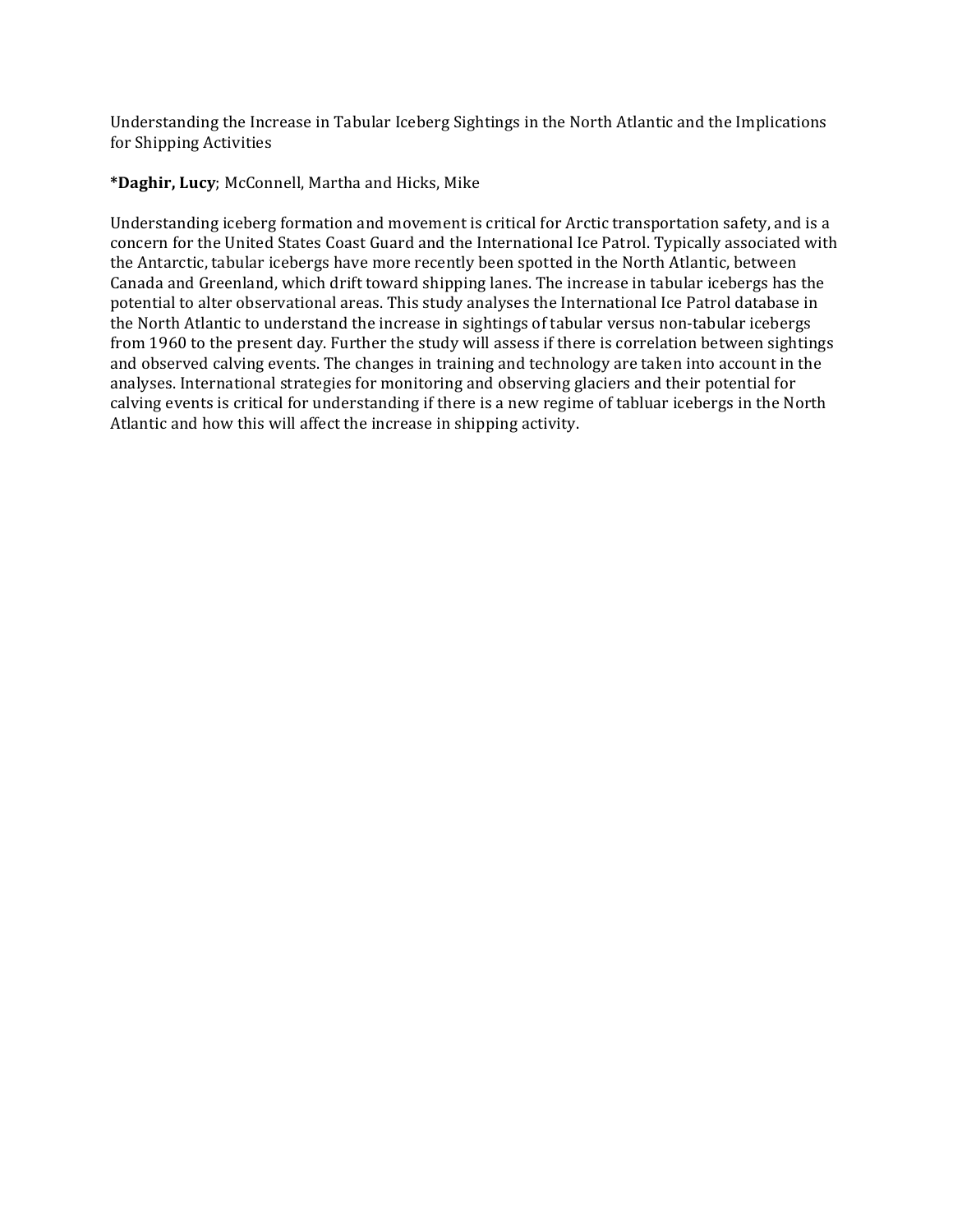Capital Investments versus Present and Planned Infrastructures in the Arctic

\*Peace, Taylor E. and McConnell, Martha C.

As the sea ice extent decreases, and the Arctic Ocean opens, more nations are looking to Arctic waterways for economic adventures such as deep sea drilling and increased shipping traffic. With the increased human presence and associated risk to the Arctic ecosystem, infrastructure to support the present and forecasted ventures as well as appropriate response (spill cleanup, and search and rescue) resources is critical. Infrastructure to support observations and monitoring of the Arctic marine environment is essential for safety, security, and stewardship. While international agreements have been made designating research, oil spill response, and search and rescue as responsibilities of individual nations with group cooperation, there is little guidance on what the response capability minimums are in terms of response time and equipment. This research evaluates the landscape of increased capital ventures, such as oil and gas exploration and vessel traffic, to supporting infrastructure, those being communications, deep water ports, ice breaking capable vessels and other equipment, in the US Arctic and the progress toward new infrastructure.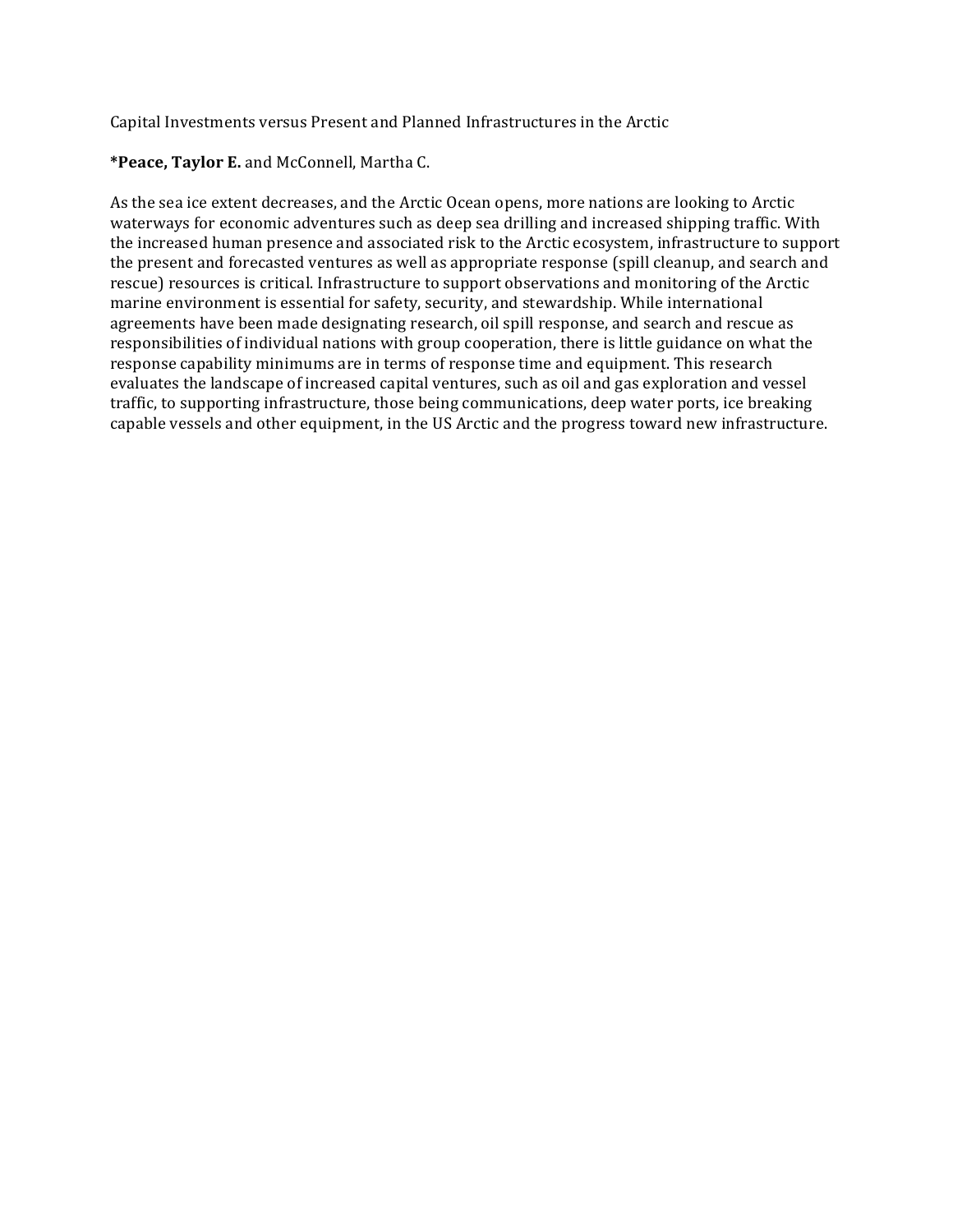Integrating and coordinating Arctic vegetation monitoring: CBMP Vegetation Expert Network Initiatives

**\*Beamish, Alison**; Doyle, Marlene; Ibarguchi, Gabriela; Fossa, Anna Maria; Hik, David; Henry, Greg; Svala, Ingibjörg; Barrio, Isabel; Stewart Laerke; Aronsson, Mora; Wookey, Philip; Elmendorf, Sarah; Heidmarsoon, Starri; Taylor, Jason; Ravolainen, Virve and Razzhivin, Vladimir

The Circumpolar Biodiversity Monitoring Program (CBMP) is an international network of scientists, government agencies, indigenous organizations and conservation groups making a concerted effort to harmonize and integrate efforts to monitor the Arctic's living resources. Between 2011 and 2013, an Arctic Terrestrial Biodiversity Monitoring Plan was developed which identified priority Focal Ecosystem Component attributes to monitor and a multi-scaled, interdisciplinary approach toward coordinated Arctic biodiversity monitoring. A CBMP Terrestrial Steering Group and biotic group and species-based expert networks facilitate implementation of the plan. In 2015, the Terrestrial Steering Group developed and tested a preliminary terrestrial site-based sampling approach intended to generate baseline data of identified Focal Ecosystem Component attributes as identified by the Terrestrial CBMP plan. The Vegetation Expert Network identified a simplified set of vegetation monitoring protocols to track vegetation community composition, abundance, diversity, phenology to complement and integrate on-going, long-term site based monitoring. Core activities of the Vegetation Expert Network included support for identification of priority remotely sensed products to track change in Arctic vegetation and terrestrial ecosystems, a needs assessment for Arctic vegetation data, and a detailed monitoring inventory and gap analysis related to the availability of existing data to meet the identified needs. Future initiatives will include the development of a vegetation section in a planned State of the Arctic Terrestrial Biodiversity Report.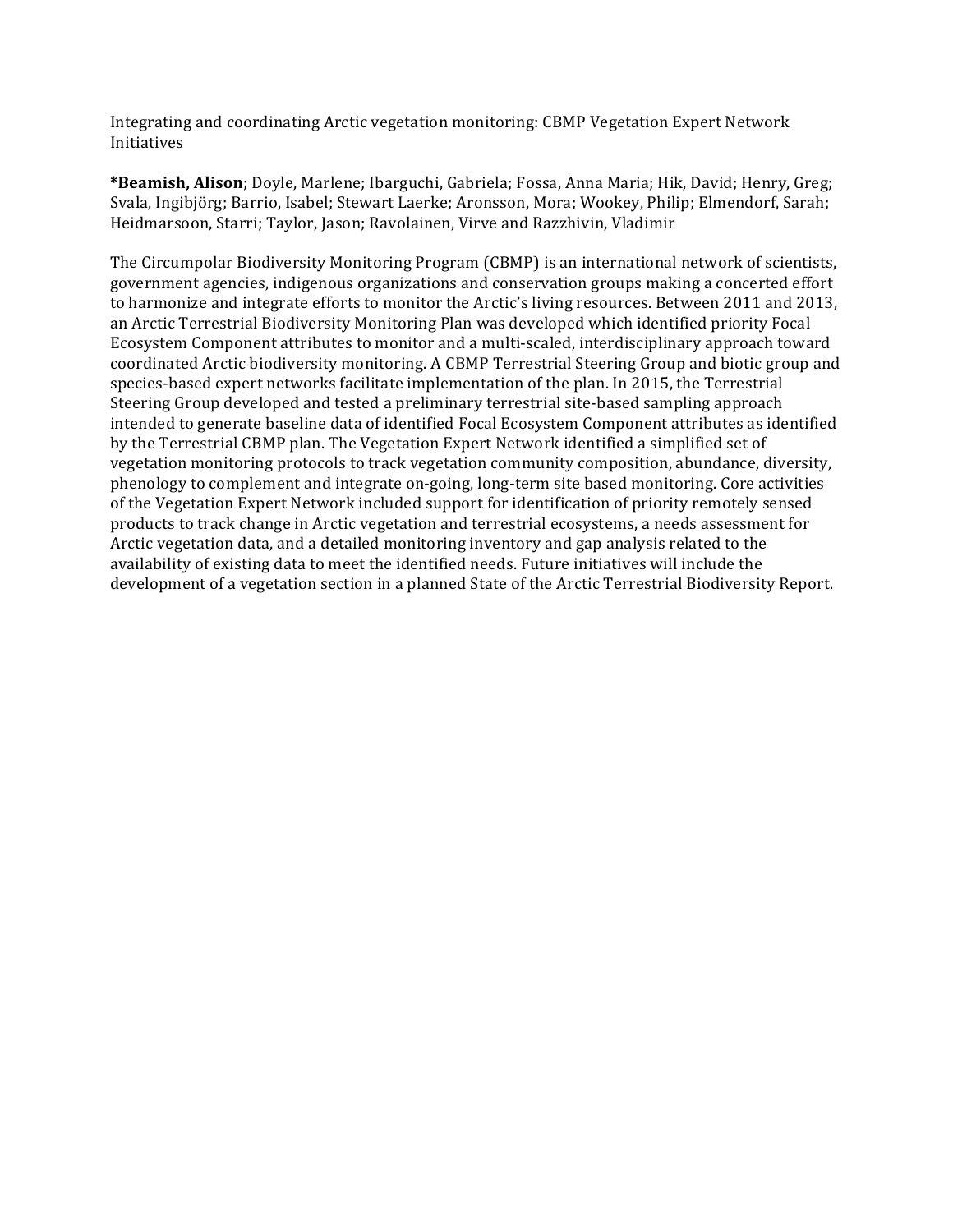Analyzing winter migration of wild Taimyr reindeer using historical census data and satellite telemetry

**\*Francis, Emily T.**; Petrov, Andrey N.; Kolpashchikov, Leonid A.; Madsen, Michael and Kochkarev, Pavel

The Taimyr Reindeer Herd (TRH) is the largest wild reindeer population in the world, and is located in the very northern central region of Siberian Russia. Previous research has been conducted using aerial surveys during the three seasons for reindeer: calving, summer and winter. Winter is the most difficult season to conduct research and has a much smaller amount of historical data. However, recent use of satellite telemetry by employing Argos collars have produced almost 11 months of tracking data. These efforts produced data for eleven reindeer that were successfully tracked. A subset of reindeer within this sample will be further analyzed to determine behavior of seasonal movements, migration distance and direction. This will be completed using the historical census and the satellite telemetry data, as well as NASA's MERRA data and DEMs of the Taimyr region to analyze migration routes chosen by reindeer. The results will be utilized to better understand the site selection for migration, eating and resting and give clues to understanding the activities and survival of the TRH during the harsh Siberian winter.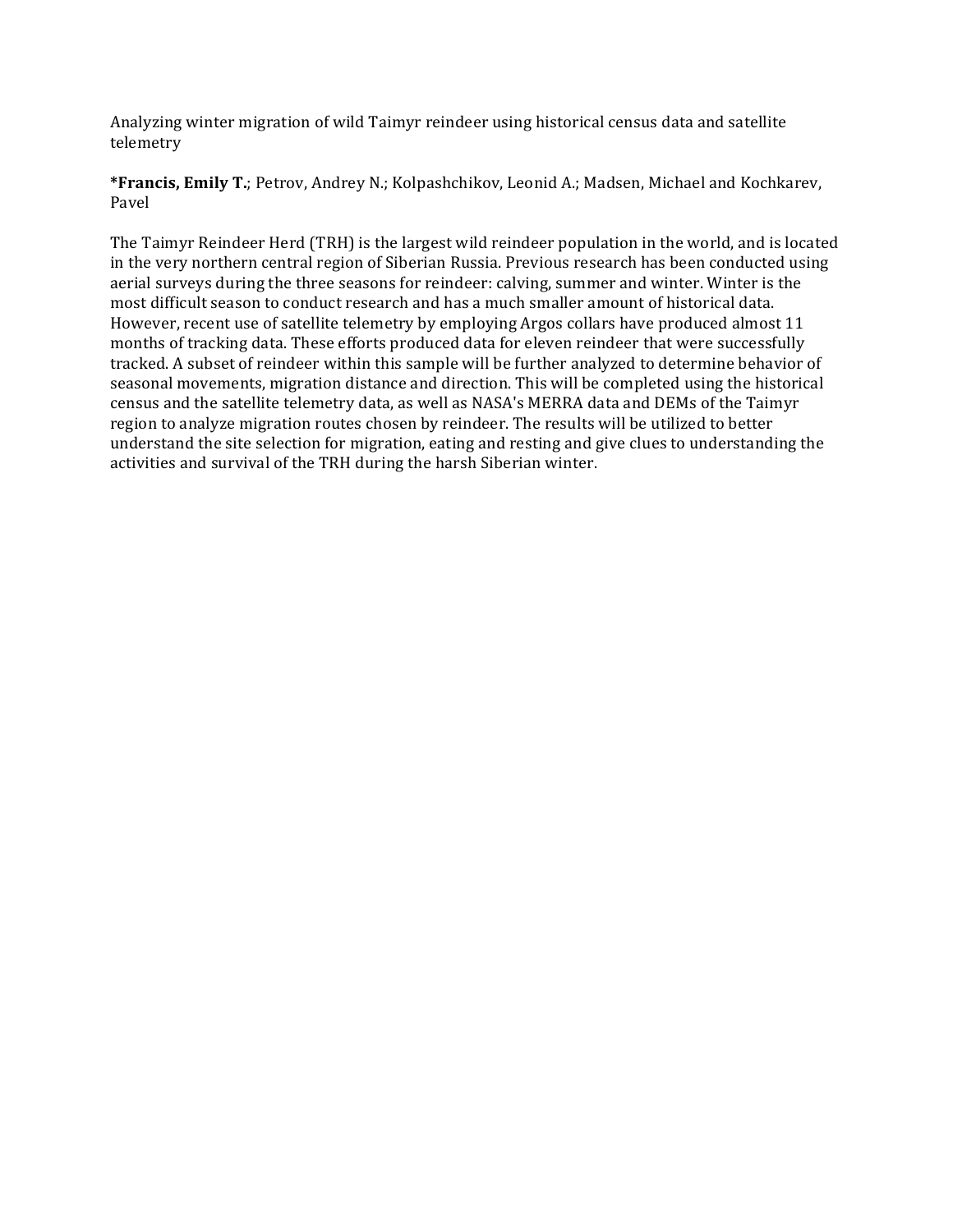Air Pollution in the Arctic: Climate, Environment and Society (PACES)

# \*Arnold, Steve; Brock, Chuck and Law, Kathy

Air pollutants in the Arctic have impacts on climate change, ecosystems, regional air quality, and human health. They include aerosol particles such as black carbon and trace gases such as tropospheric ozone. Rapid changes to and complex interactions within the Arctic environment due to global warming and socio-economic drivers mean that there is an urgent requirement to improve understanding of sources of Arctic air pollutants. Atmospheric pollution contributes to Arctic environmental change, but Arctic change also has implications for atmospheric pollution. Changes in atmospheric aerosol particles and tropospheric ozone have likely contributed substantially to rapid warming of the Arctic over recent decades (Shindell and Faluvegi, 2009). Increased accessibility due to reducing sea-ice is leading to increased local pollutant emissions from activities such as oil and gas extraction or shipping. The balance between Northern Hemisphere mid-latitude pollution sources and sources within the Arctic is changing, the latter being already important in some regions, and likely to grow rapidly in the future. It is crucial to improve quantification of the relative contributions of different pollutant sources to provide a sound scientific basis for sustainable solutions and adaptive strategies. Deficiencies in predictive capability and a lack of observations at high latitudes present major challenges to advancing this understanding, and to making credible near- and long-term projections of Arctic environmental change. This poster describes a new international initiative - air Pollution in the Arctic: Climate Environment and Societies (PACES) (see http://www.igacprojects.org/PACES), recently launched under the auspices of the International Global Atmospheric Chemistry project (under Future Earth) and the International Arctic Science Committee (IASC/Atmosphere WG).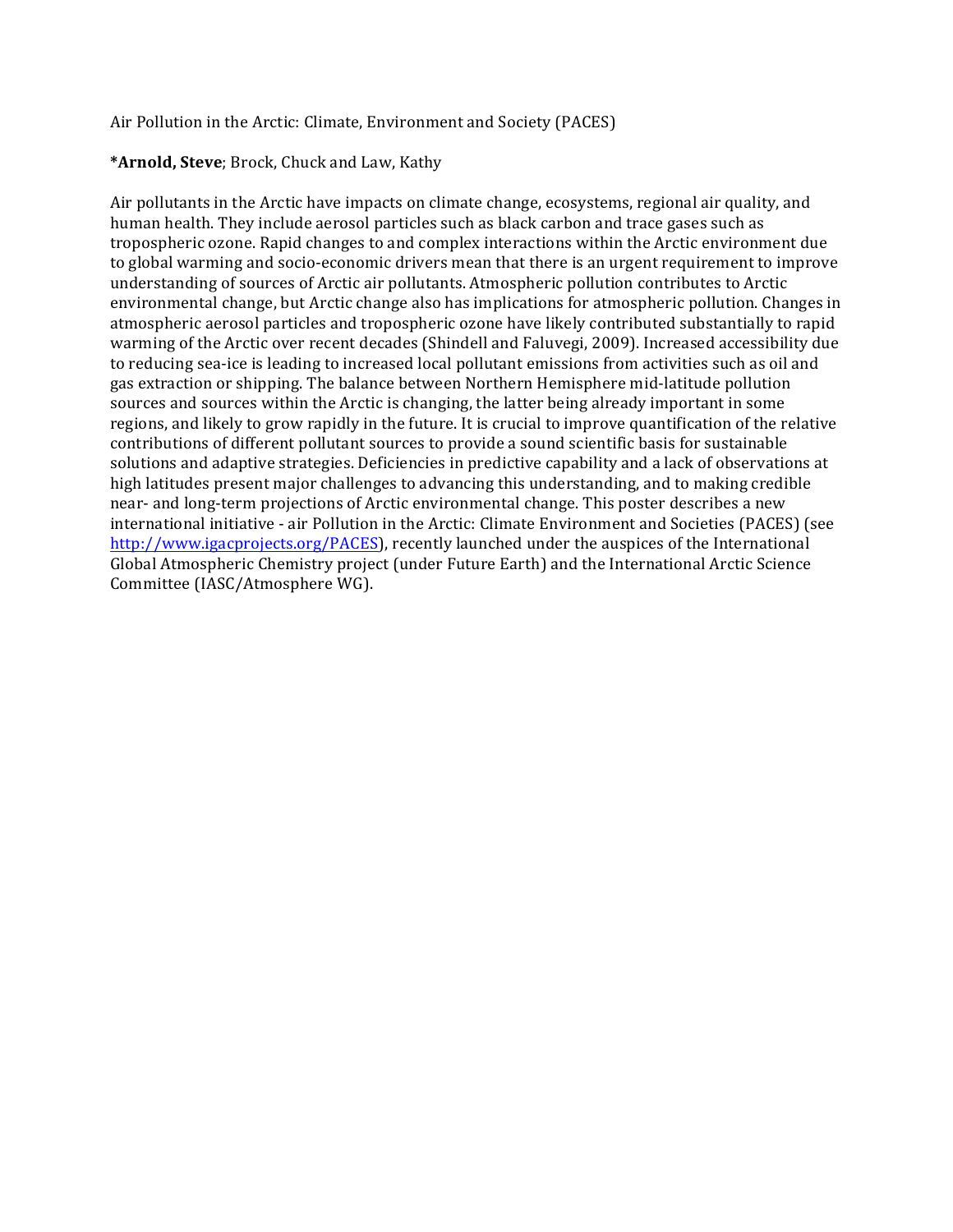Scientific Stationary "Ice Base Cape Baranov "- a new member of the Arctic observatories network

### **\*Sokolov, Vladimir**

Organization of the International Network of Arctic observatories (IASOA) had been launched in 2005 during preparation of the International Polar Year (IPY). Basically, its creation ended in 2011, when the site  $http://www.iasoa.org, where the main data of observatories belonging to the network$ are placed, had been created by NOAA. The main objective of IASOA is coordinating comprehensive studies of the atmosphere and land surface on circumpolar network of stations, performing by scientific organizations of Canada, Denmark (Greenland), Finland, Norway, Russia, and USA, and aiming at the study and understanding of climate-forming processes in the Arctic and its impact on weather and climate of middle latitudes. Until recently, the Russian participation in IASOA had been presented by investigations at the International Hydrometeorological Observatory in Tiksi. Research Stationary "Ice base "Cape Baranov," was opened by AARI in the fall 2013. Now it is real integrated observatory, conducting comprehensive studies in practically all areas of Earth Sciences, from free atmosphere to sea ice and sea bottom and from glaciers to permafrost. It is one of the first candidates for IASOA in the nearest future. In presentation some preliminary results of field work on the Baranov Island performing in 2014 - 2015 years are presented.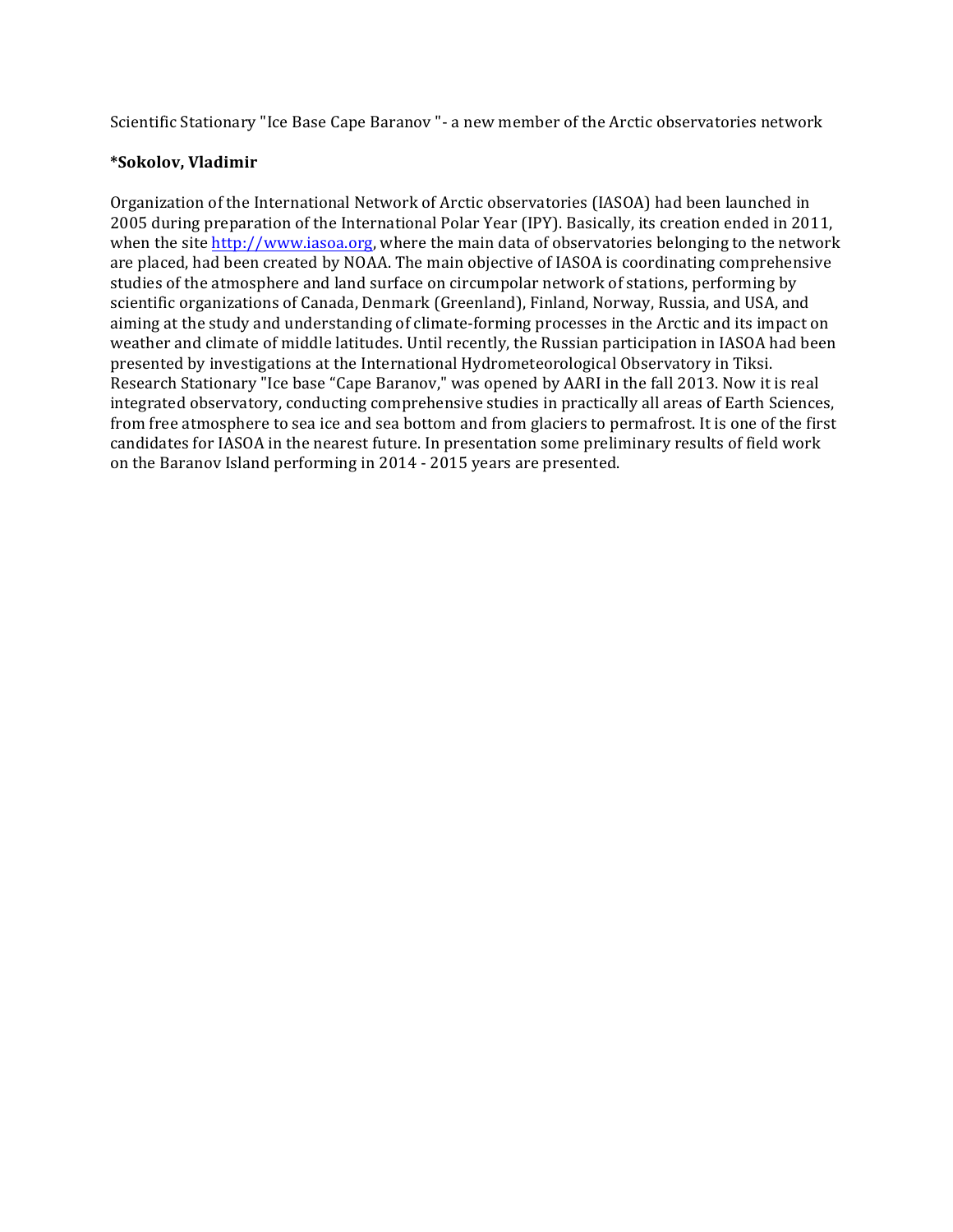Polish Snow Research Program on Svalbard

\*Grabiec, Mariusz; Migała, Krzysztof and Members of the Polish Snow Research Program on Svalbard 

Snow is an important component of the Arctic and global environment. It determines numerous processes, both natural as well as related to a human activity. Current climate change implies very dynamic evolution of snow cover extend and nival processes. That, on the other hand, through the network of feedbacks enforces adaptation of other elements of environment. Significance of those mechanisms is noticed by numerous initiatives aimed to their better understanding, eg. as roadmap element of ICARP III, or integrated monitoring (ESSEM COST Action ES1404). Polish research activity on Spitsbergen have their own long history, based on year-round operation of the Polish Polar Station in Hornsund (since 1978) and the network of research stations managed by universities. Specific dispersed activity of Polish research groups over Spitsbergen gives an unique opportunity to comprehensive overview on processes taking place in one of the key areas of the Arctic. In 2015 under the umbrella of the Polish Polar Consortium, the initiative of coordinated research by institutions focused on the broad scope of snow studies on Spitsbergen. Cooperation within the Polish Snow Research Program on Svalbard has integrated several scientific and education centers, 5 field stations on Spitsbergen and research vessel  $s/y$  "Oceania". The program purpose is: a multifaceted analysis of polar environment of Spitsbergen determined by variable snow properties; and a study of regularities and couplings in snow-environment system, using classical and novel investigation methods. Feedbacks of snow and atmosphere, cryosphere, lithosphere, terrestrial hydrosphere, ocean, marine and terrestrial ecosystems are undertaken under the program. The common studies include physical, chemical as well as microbial snow properties. Thanks to the integration, members of the program can fully exploit the potential of the Polish field activity on Spitsbergen, acquire mutual access to databases, conduct consistent and synchronized studies, benefit from common equipment and research infrastructure. The program is open to a wider and international cooperation with other entities involved in snow studies for joint application and implementation of the scientific and education projects.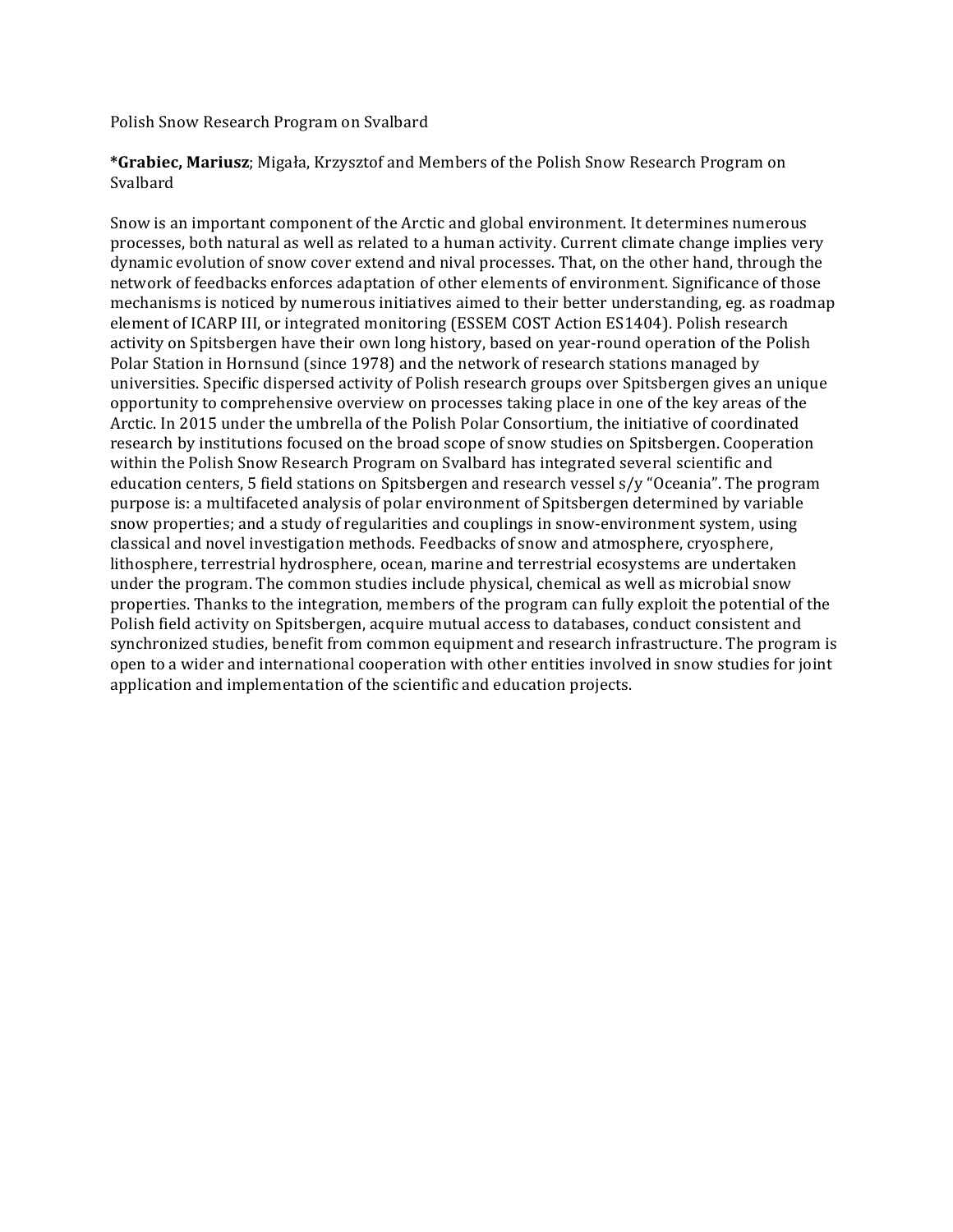The Arctic Boreal Vulnerability Experiment (ABoVE)

\*Goetz, Scott; Miller, Charles; Griffith, Peter; Kasischke, Eric; Larson, Elisabeth; Hoy, Elizabeth; Hodkinson, Dan; Hibbard, Kathy and Margolis, Hank

ABoVE is a large-scale NASA-led study of environmental changes in the arctic and boreal region of western North America and the implications of those changes for social-ecological systems. A concise experiment plan, completed in 2014, outlines the conceptual basis for ABoVE and expresses its scientific rationale and societal relevance. An implementation plan is being completed that addresses the specific objectives formulated to answer the science questions laid out in the ABoVE experiment plan, as well as the specifics of the study design and activities that will address them. The overarching ABoVE science objectives are: 1 developing a fuller understanding the vulnerability and resilience of Arctic and boreal ecosystems to environmental change in western North America, and 2 providing the scientific basis for informed decision-making to guide societal responses at local to international levels. Research conducted as part of ABoVE will link field measurements and process-level studies with geospatial data products derived from airborne and satellite sensors, providing a foundation for improving the analysis and modeling capabilities needed to understand and predict ecosystem responses and societal implications within and beyond the ABoVE domain. The implementation of ABoVE is expected to take place in three phases over the period 2015 to 2025. In August 2014 some 21 core ABoVE research projects were funded as part of the first Phase 1 round of NASA research support. These complement 7 pre-ABoVE data product generation activities and another 9 closely related NASA supported projects in the study domain. Currently there are 100 funded ABoVE investigators and some 130 affiliated collaborators, collectively representing over 100 organizations. Research is organized around science themes that largely represent disciplinary efforts, around which Working Groups (WGs) have been organized. The overall research strategy and approach of the WGs is based on a study design in which targeted field measurements, remote sensing and modeling studies are integrated according to the scale and information content needed to advance the science, assess vulnerability, and support land management and decision making. As part of ABoVE, NASA is looking to develop partnerships and/or collaborations with organizations who are conducting or sponsoring significant research activities in Alaska and western Canada, and who wish to coordinate these activities with those being funded by NASA. Additional information is provided on the ABoVE web site: above.nasa.gov.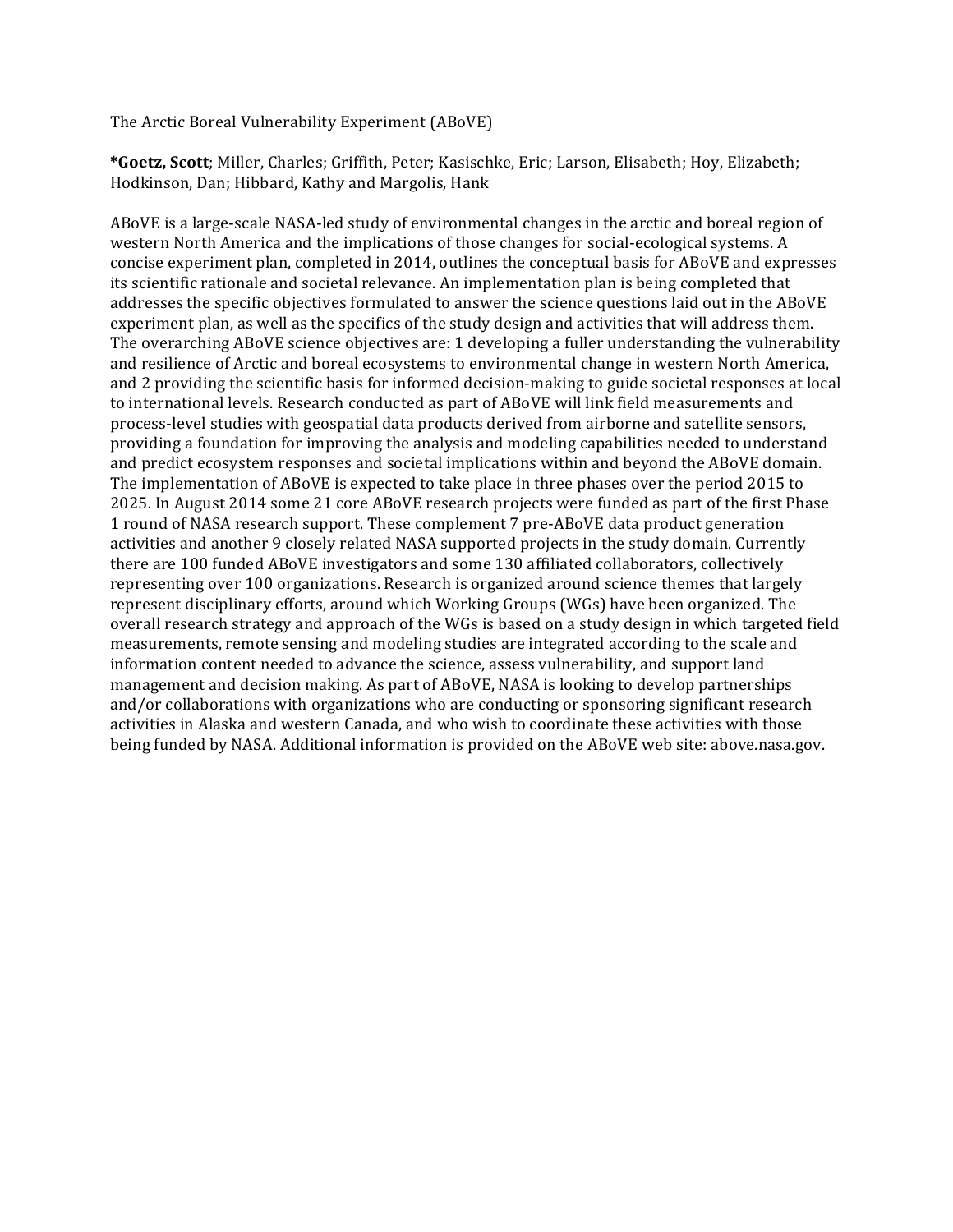The 2015 Arctic Observing Open Science Meeting (AOOSM) – Community achievements, goals, and advancements toward a thriving, collaborative network of Arctic observations

# **\*Sheffield, Guy L.** on behalf of the 13-member AOOSM Organizing Committee

The Arctic Observing Open Science Meeting (AOOSM) held in Seattle, Washington during 17-19 November 2015 provided an opportunity for the Arctic science community to present and discuss findings and advances in Arctic observing. A diverse agenda of plenary presentations, parallel sessions with extended discussion, and a poster session provided a forum for Arctic scientists, managers, and stakeholders to examine the state of the science. Recent achievements were presented and future directions and collaborations were explored. A panel of eight agency representatives addressed the unique objectives of each organization, and the overarching goal of achieving an interagency Arctic observing system. The meeting was organized by the Arctic Research Consortium of the United States (ARCUS) and a 13-member Organizing Committee, and supported by NSF's Arctic Observing Network program and other contributors. Meeting products are in progress, and abstracts and downloadable presentation files for plenary, parallel, and panel presentations are available now on the ARCUS website (https://www.arcus.org/searchprogram/meetings/2015/aoosm/agenda).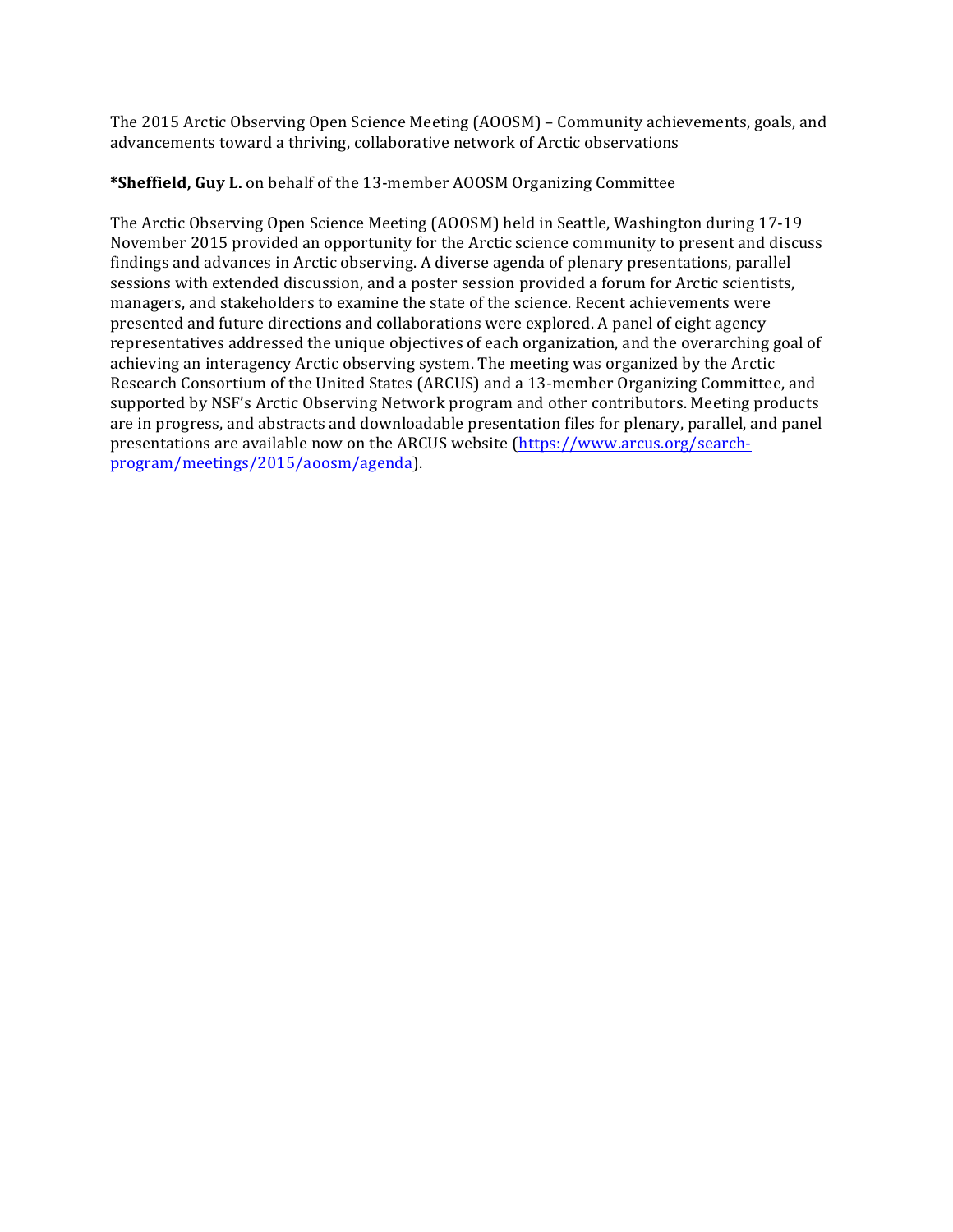Toward an Arctic component of the Global Ocean Observing System

**\*Bourdages, Line**; Buch, Erik and Fischer, Albert. 

The ocean plays a central role in Arctic economic activity, development, and livelihoods. To support these activities, efficient and timely ocean operational and climate services are necessary but are often hindered by the lack of extensive observation networks that would allow ocean observations on appropriate temporal and spatial scales. In fact, the size of the region, harsh climate, remoteness, and complex political context are some of many reasons why Arctic observations have historically been sparse and incomplete. In the context of an Arctic undergoing rapid transformation, the vulnerability of Arctic residents, visitors, and ecosystems is increased, further emphasizing the need for sustained oceanic and coastal observations. The Global Ocean Observing System (GOOS) is a permanent global system for observations, modelling, and analysis of marine and ocean variables to support operational ocean services worldwide. It provides a framework for ocean observations, based on the strategic prioritization of Essential Ocean Variables (EOVs) and a maximization of social benefit. While some observation networks are already following GOOS guidelines in the Arctic, there is a strong need for coordination and strategic planning of current and future efforts. The development of an Arctic regional component to the GOOS would provide a platform where research, operational and user communities would collaborate for maximized mutual benefit and added-value for investment. Based on the GOOS expertise on best practices, standards, and data sharing, such a system would identify, enable, and develop sustained ocean monitoring and services to meet regional and national priorities in the Arctic.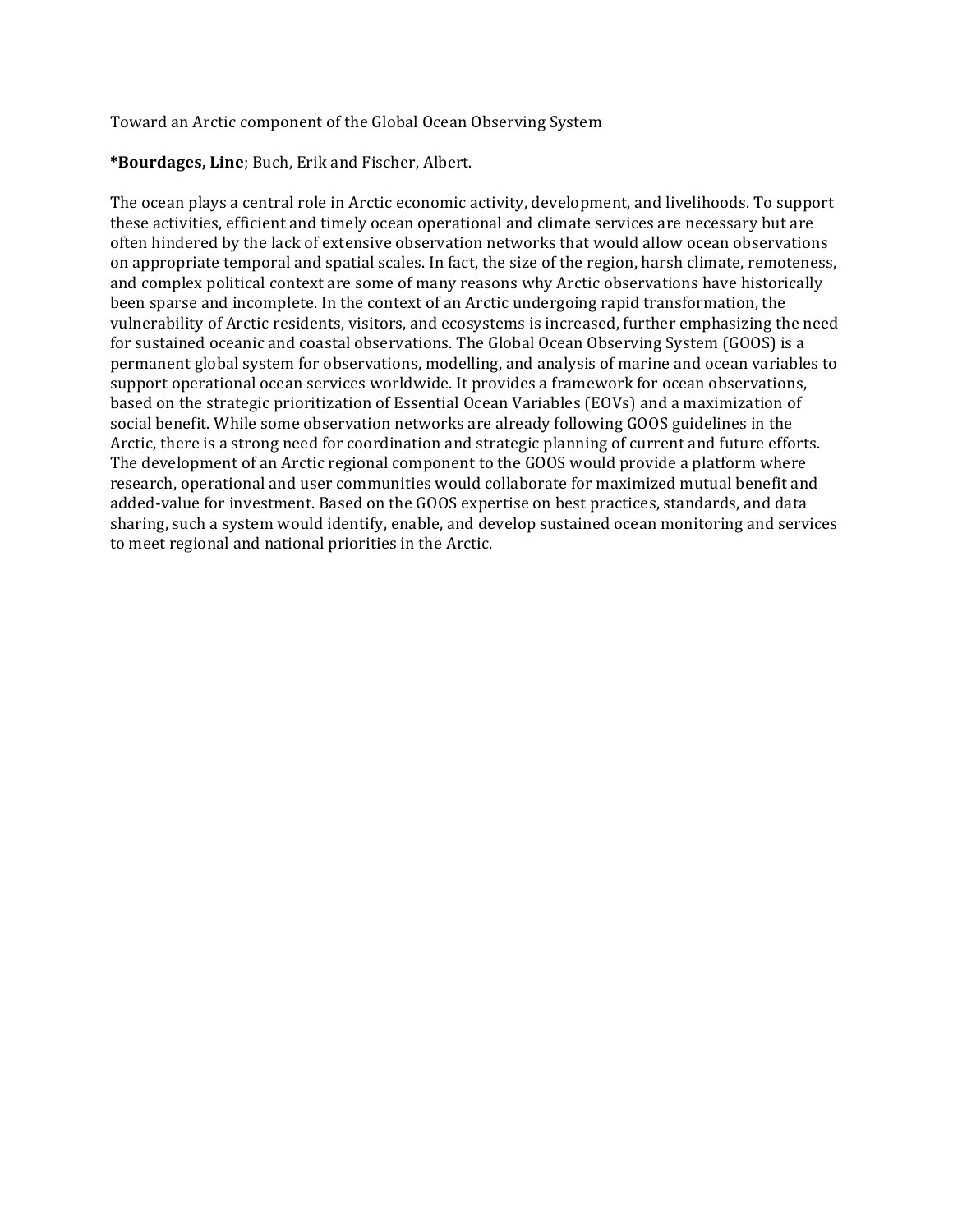Multispectral satellite imageries and in-situ spectra for mapping cryospheric surfaces in Ny-Ålesund and environ, Svalbard

### **\*Jawak, S.D.** and Luis, A.J.

The deteriorating state of glaciers, polar ice caps, snowfall, oceans, and lakes in the Arctic, Antarctic, and mountainous regions of our planet are at the very core of many environmental conditions being monitored. Snow, glacier and ice remote sensing utilizing satellite sensors and field data acquisition allows for process modeling by researchers observing and trending changes in the Earth's cryosphere. The present study explores the usage of multispectral satellite imageries captured by Disaster Monitoring Constellation for International Imaging (DMCii) and Landsat series of satellites for mapping cryospheric surfaces in Ny-Ålesund and environ. The broad objective of this study is to gain a better understanding of the usage of in-situ spectra to discover multispectral satellite image classifications for characterization of cryospheric surfaces to infer and quantify climate change in Arctic regions. Multispectral images (in particular Landsat data) have been extensively used to classify and study cryospheric surfaces. This study uses full-spectrum in-situ surface reflectance data from Ny-Ålesund region coupled with DMCii and Landsat ETM+ imagery to inform and explore cryospheric surface classification. Such simulation of DMCii and ETM+ data would lead to new semiautomatic and rapid method for sustained and multi-temporal Arctic observations, and comparisons can be drawn with existing techniques. Ours research also focuses on spatio-temporal cryospheric surface change detection studies in Arctic.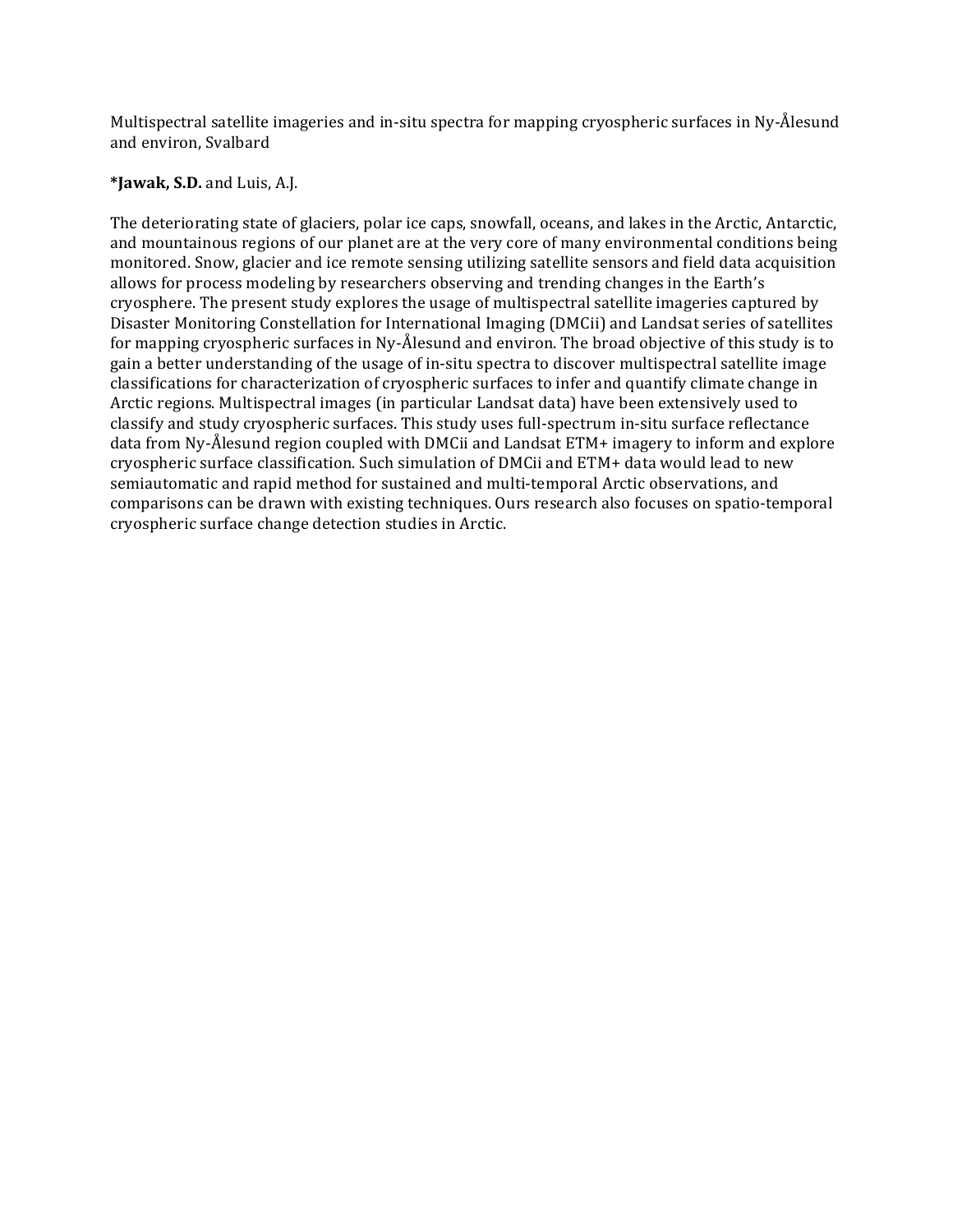Surface- and UAS-Based Observations at the Oliktok Point Observatory

\*de Boer, Gijs; Ivey, Mark; Lawrence, Dale; Curry, Nathan; Finamore, William; Elston, Jack; Palo, Scott; Argrow, Brian; LoDolce, Gabriel; Mack, James and Schmid, Beat

The US Department of Energy (DOE) Atmospheric Radiation Measurement (ARM) program has deployed its third ARM Mobile Facility (AMF3) to Oliktok Point, Alaska. This site features a variety of instrumentation process-level observing of the Arctic atmosphere, including characterization of clouds, aerosols, atmospheric state, and radiation. Additionally, this facility provides a unique opportunity to profile the lower troposphere as well as provide information on spatial variability of atmospheric and surface parameters as the result of areas of restricted airspace. These airspace regions are being exploited using unmanned aircraft (UAS), manned aircraft, and tethered balloon systems. The authors have been involved with two recent UAS campaigns at Oliktok Point. The two campaigns used the Datahawk UAS, developed at the University of Colorado, and took place in October 2014 ("Coordinated Observations of the Lower Arctic Atmosphere"; COALA) and August 2015 ("Evaluation of Routine Atmospheric Sounding Measurements using Unmanned Systems"; ERASMUS). These campaigns sampled very different environmental conditions, with COALA occurring during the formation of sea ice on the Beaufort Sea, and ERASMUS occurring during the "warm" summer months. In addition, the second phase of ERASMUS is scheduled for April 2016, and will involve measurement of thermodynamic, aerosol and radiation measurements using the University of Colorado Pilatus UAS. In this poster, we will provide an overview of the facility and its instrumentation, provide insight into the sort of process-level studies currently being undertaken at the Oliktok Point and Barrow NSA facilities, and provide an overview of the recent and upcoming UAS campaigns. Included in the presentation will be details on the instrumentation and platforms, the scientific goals and achievements of these projects, and the logistical hurdles associated with flying UAS in the Arctic.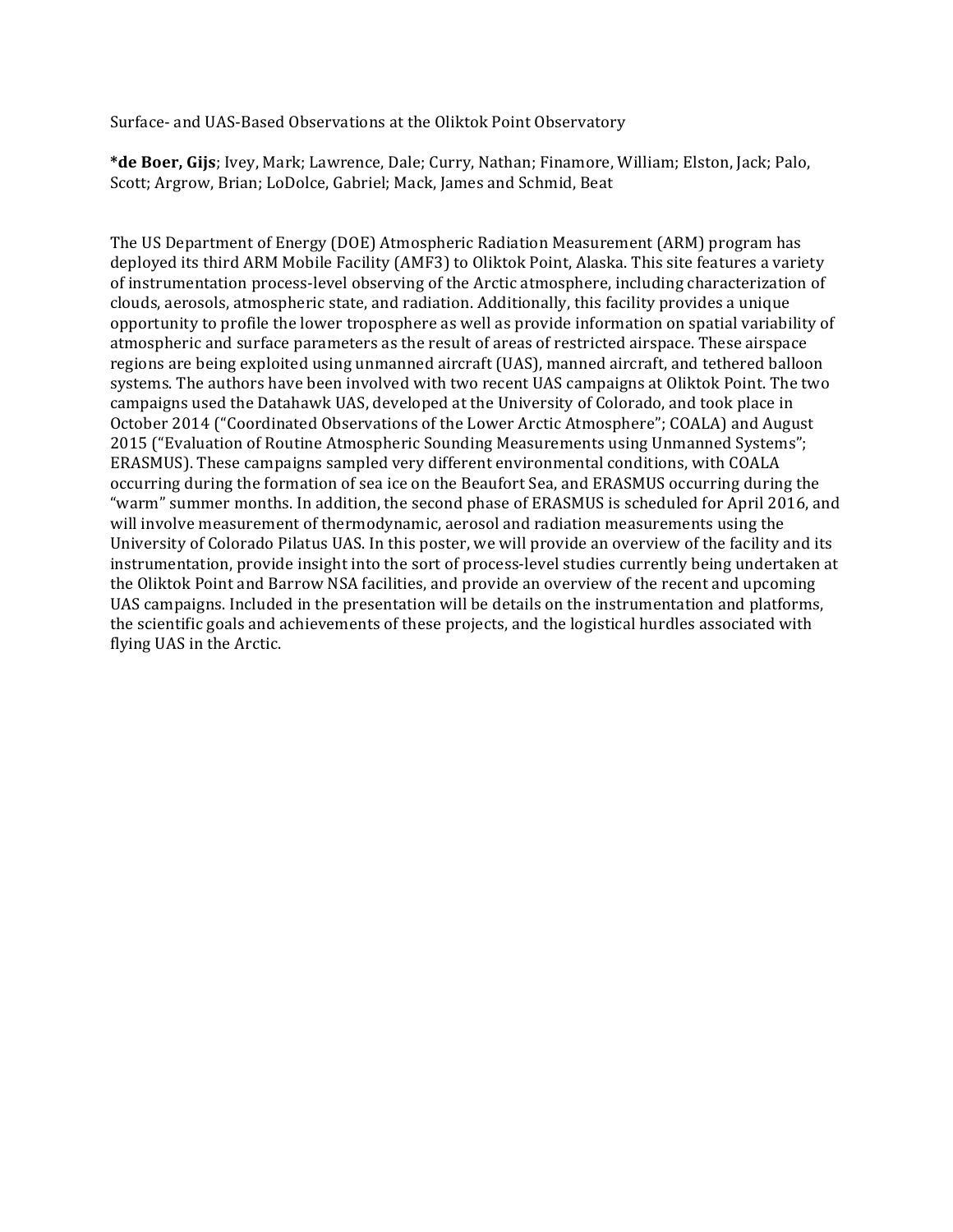Microbuoys in Arctic Sensing: novel instruments for low-cost and low-impact observing of the upper ocean

**\*Bradley, Alice**; Palo, Scott; LoDolce, Gabe; Weibel, Doug; Lawrence, Dale and Maslanik, Jim

Small, instrumented buoys known as microbuoys provide a low cost means of acquiring measurements from the upper Arctic Ocean. They carry a small sensing suite (including GPS), a lowpower microprocessor, a limited battery package, and a satellite modem or other radio for data retrieval. The microbuoy concept was demonstrated in the Arctic during the 2013 MIZOPEX campaign, a NASA-supported program that, among other things, deployed eight Air Deployed Microbuoys from unmanned aircraft in the Beaufort Marginal Ice Zone. The ADMB system is described, along with some results from the 2013 deployment related to the unique sensing capabilities of the small buoys: observations of strong temperature gradients in the top two meters of the ocean and drift tracks that show inertial oscillations in the surface-level Ekman currents. The presentation also includes updates on ongoing microbuoy development and the potential role of microbuoys in the Arctic observing system.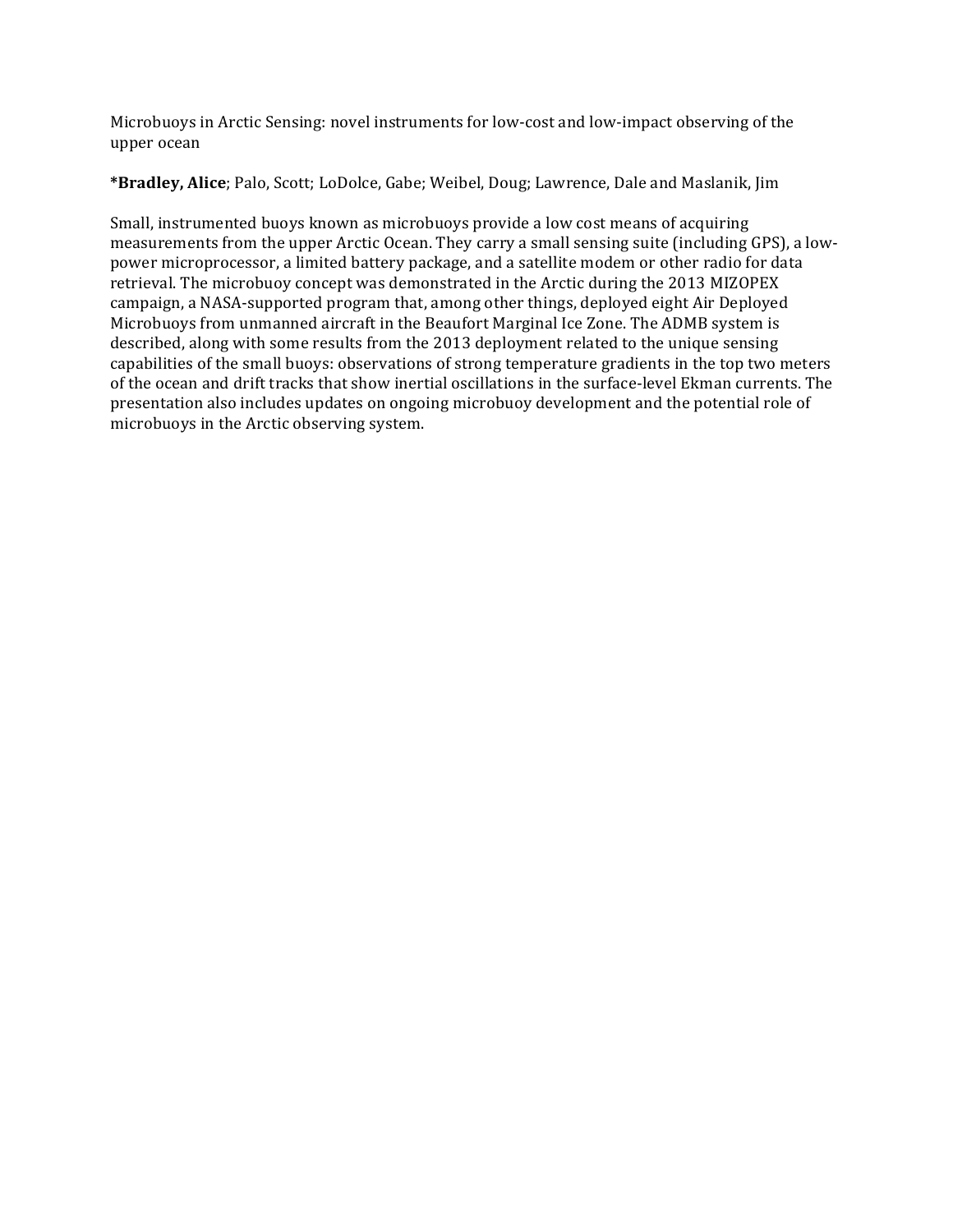LiDAR Detection of Permafrost Change

\*Hiemstra, Christopher; Gelvin, Arthur; Newman, Stephen; Douglas, Thomas; Bjella, Kevin and Wagner, Anna

Permafrost is a dominant feature of Arctic and boreal landscapes. When ground ice thaws, volume displacements occur and the surface often subsides. Our objective was to detect surface changes and identify where they occur to assess the potential for permafrost thaw and attendant terrain subsidence elsewhere. A short (less than 3 years) time series of airborne LiDAR measurements were used to investigate permafrost-geomorphology interactions at three permafrost-dominated sites near Fairbanks, Alaska. Readily identifiable changes resulting from surface subsidence and inundation were observed. Notably, distinct and relatively rapid changes in surface elevation were tied to record precipitation received in summer 2014. Hydrologic events and the landscape's response to them are a growing concern for infrastructure design and development in areas with permafrost.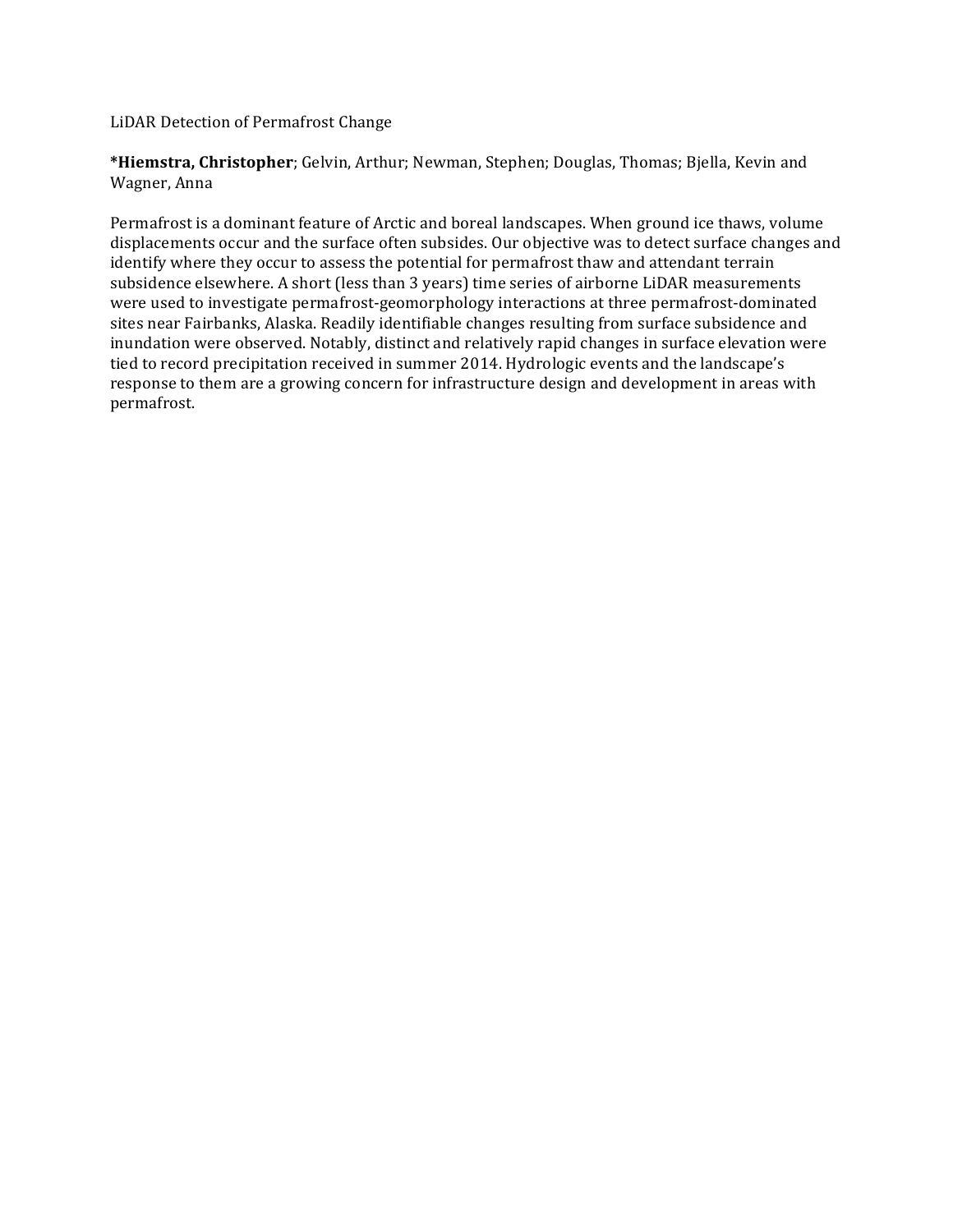Improving snow observations using snow patterns and smaller manned aircrafts or UAVs

# \*Wagner, Anna; Hiemstra, Christopher; Sturm, Matthew and Parr, Charles

Year after year snow depth patterns repeat on landscapes, with deeper snow in water tracks and swales, and shallow snow on windswept ridges with sparse vegetation. Snow pattern repeatability and detection has been proved successful at smaller scales (up to  $6 \text{ km2}$ ) in Imnavait Creek watershed, Alaska, using manual snow measurements. Satellite imagery collected for the same areas include snow cover from Landsat (30 m) from 1982-present and fine-resolution commercial imagery (0.5-3 m) from 2002-present show promise detecting snow patterns at a larger scale using mid-melt images. Water availability estimations in larger regions can be improved if snow patterns can be determined at a larger scale. The missing link when estimating the water availability for larger Arctic regions using satellite imagery is estimating the actual snow depths. The snow depths can be determined by measuring snow depths using Lidar from unmanned airborne vehicles (UAVs) or smaller manned aircrafts prior to winter snowfall (bare earth) and during deepest snow depth using strategic transects. Once this snow depth difference is known, snow patterns, as determined from satellite imagery during mid-melt, can be used to estimate the water supply for larger Arctic regions.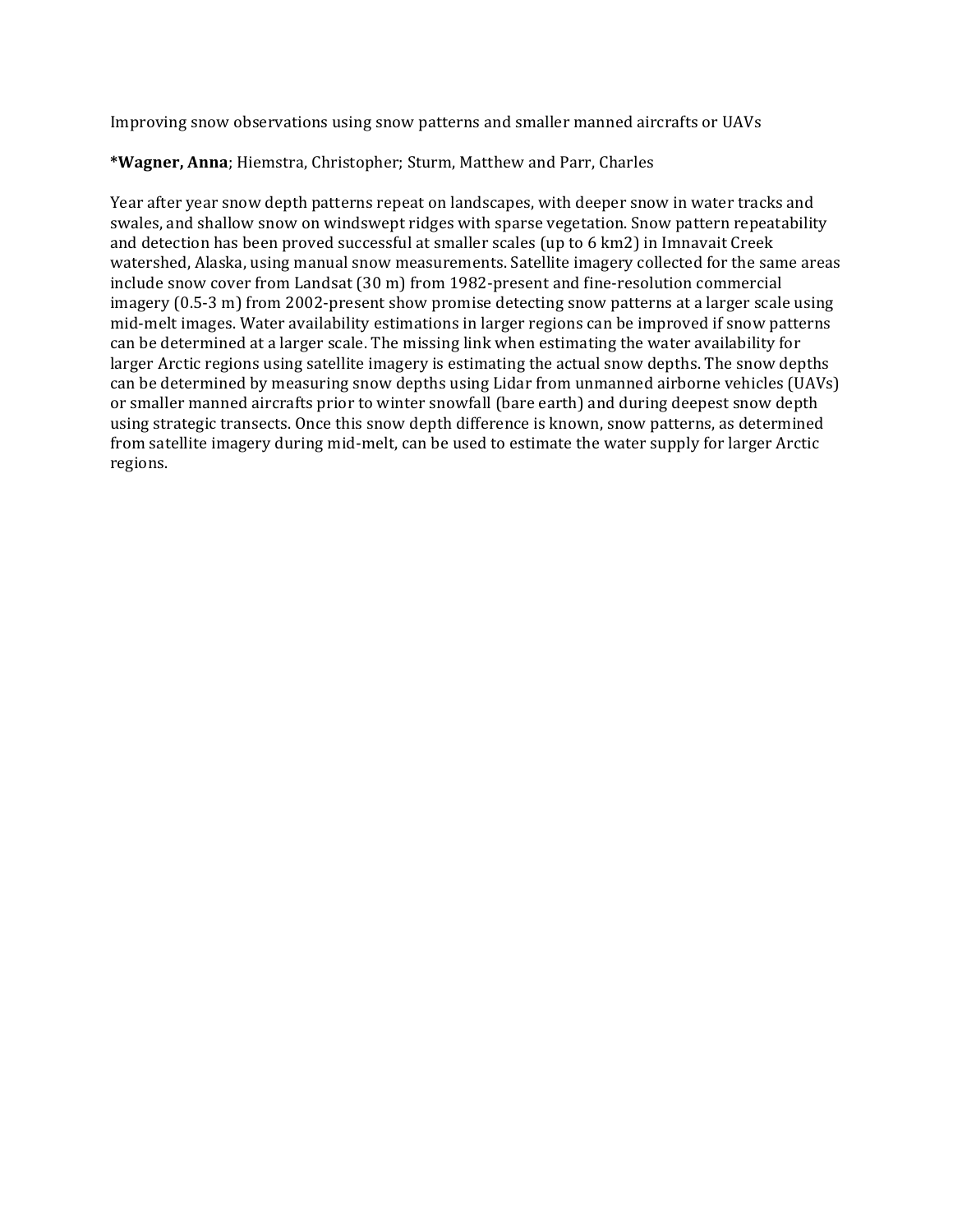The CRREL Permafrost Experimental Station at Farmer's Loop: 60 years of permafrost geotechnical and geomorphological investigations

**\*Douglas, Thomas**; Bjella, Kevin; Wagner, Anna and Hiemstra, Christopher

The Farmer's Loop Permafrost Experiment Station near Fairbanks, Alaska (64.877N, 147.670W) was established in 1945 by the U.S. Army for geotechnical, geophysical and engineering studies of permafrost. The Station includes 30 acres on the north side of Farmer's Loop Road and 90 acres on the south side of the road. The site has a rich history and was designated as a National Geotechnical Experimentation Site in 2003. The site includes the three "Linell Plots" where in 1946 vegetation was stripped from two different one acre sized plots to investigate the relationship between vegetative cover and permafrost degradation. A third plot was left as a pristine representation of interior Alaska permafrost. In 2005 a Circumpolar Active Layer Monitoring Network (CALM) site was established in the undisturbed Linnell plot. Thaw depths are measured in early October at 121 locations on an 11 by 11 meter grid with 3 meter spacings. Moss thickness and total thaw depth are measured and recorded at each probe location. A 10 meter borehole was installed at one of the disturbed Linnell sites in the fall of 2007 and thermal measurements have been recorded hourly at eight different depths. In the summer of 2013 twenty five thermistors were installed across the site to monitor vegetation and soil temperatures from the upper five centimeters to three meters at locations representing a variety of soil and vegetation types. Recently, airborne LiDAR and hyperspectral measurements have been conducted at the site. In addition, a one kilometer long trench was excavated and strung with fiber optic cable in the summer of 2015 to initiate long term measurements of soil temperatures and ground subsidence. Numerous 30 meter deep boreholes and more than 5 kilometers of electrical resistivity tomography measurements have been collected from the site in the last five years. An experimental tussock removal experiment was initiated in 2015 to investigate the thermal connections between tussock vegetation and permafrost.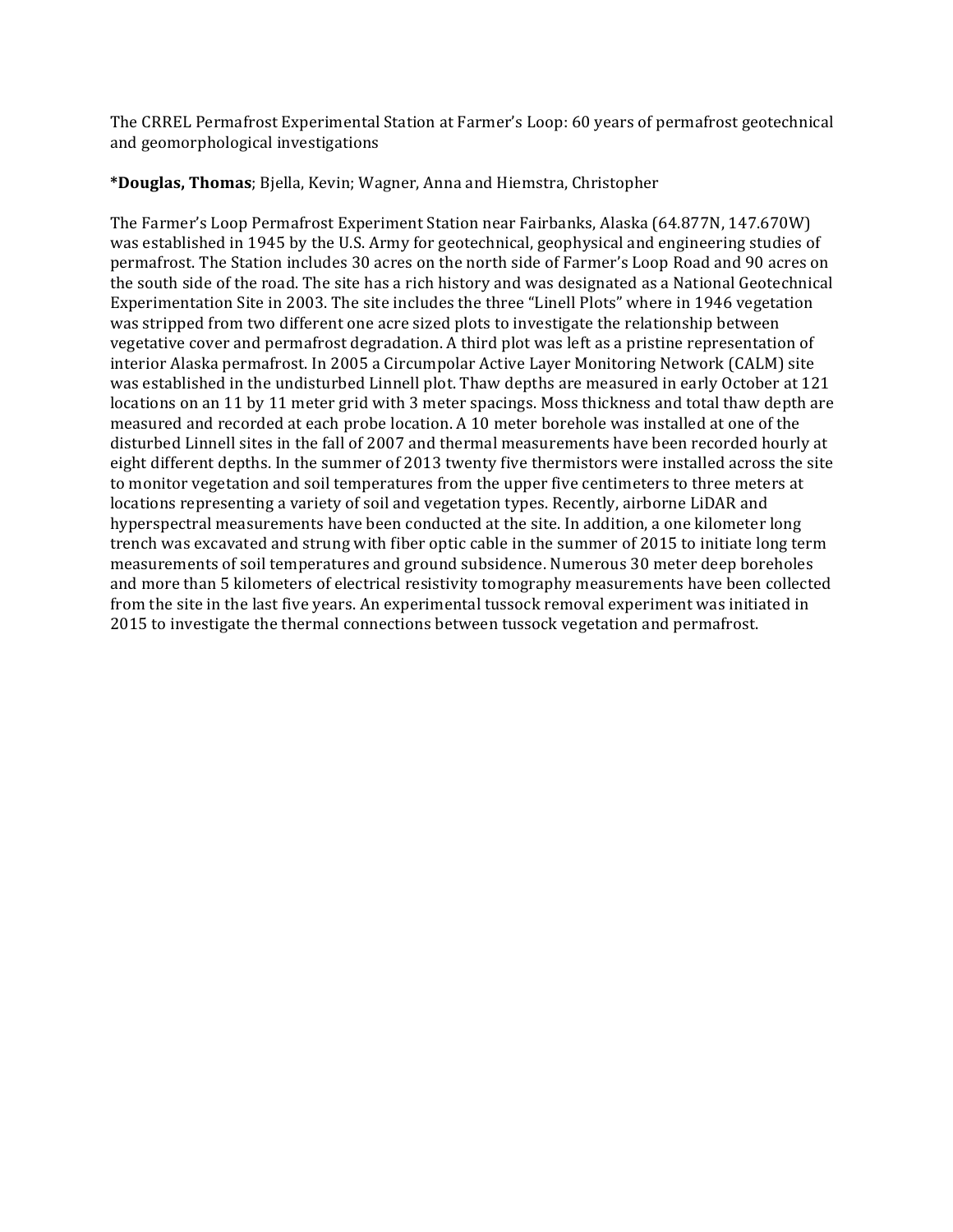Arctic Ocean winter  $ecology$  – the big black box!

**\*Søreide, Janne**; Gradinger, Rolf; Niehoff, Barbara; Ilka, Peeken; Bluhm, Bodil; Gabrielsen, Tove; Johnsen, Geir and Berge, Jørgen

Our knowledge on Arctic marine ecosystems is mainly based upon studies from spring, summer and autumn. For most of the year, however, Arctic winter conditions rules, particularly in the Arctic Ocean. Virtually nothing is known about how Arctic marine ecosystems operate in winter. For instance, the overwintering strategies of key species in the Arctic Ocean, and their dependence on sea ice during the polar night and winter period is not known, leading to contradicting predictions of their future under a decreasing sea ice-cover. New winter observations shows that Arctic marine organisms are much more active than previously assumed. Diel vertical migration is still detectable meaning that the biological carbon pump is still active, and non-visual predators likely operate as usual. In the coming years there will be several international initiatives working actively for filling our knowledge-gaps when it comes to winter ecology in the Arctic Ocean. New initiatives such as the international working group "Big Black Box: Marine ecological processes during the polar night", the plan of having a one year Central Arctic Ocean drift study within the big international initiative MOSAiC: Multidisciplinary drifting Observatory for the Study of Arctic Climate, as well as the larger innovative Norwegian-led project Arctic ABC (Arctic Ocean ecosystems - Applied technology, Biological interactions and Consequences in an era of abrupt climate change), where new technology will be developed to easier study biological processes. Here we present plans for coming field surveys and development of a new autonomous observational platforms to study important biological parameters year-round in the hostile Arctic Ocean.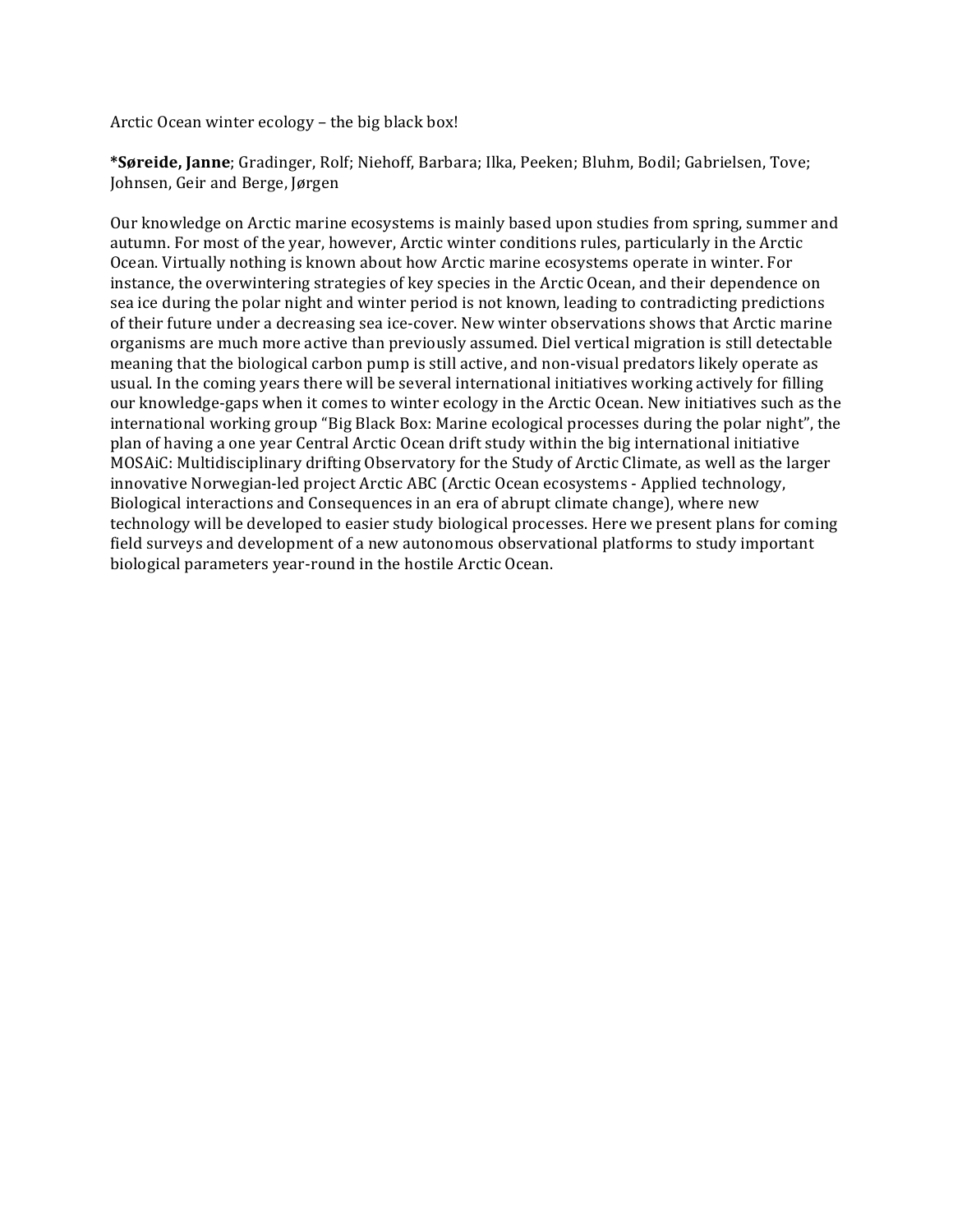Using the Past to Inform the Future: Investigating Pacific Walrus Foraging Across 2,500 Years

# \*Clark, Casey T.; Horstmann, Lara A. and Misarti, Nicole

Recent declines in Arctic sea ice and previously unrecorded sea ice minima have led to concerns regarding the future health of ice-dependent animal populations. Pacific walruses (Odobenus rosmarus divergens) use sea ice as a platform for giving birth, molting, and resting between foraging bouts, thus are particularly vulnerable to warming climates and reduced sea ice coverage. This study uses stable isotopes of carbon and nitrogen ( $\delta$  13C and  $\delta$  15N) in walrus bones, as well as trace element analyses of walrus teeth, to investigate changes in diet and feeding location across three time periods (prehistoric, historic, and modern). Samples were obtained from walrus remains collected in association with archaeological digs, housed in museum collections, and from Native subsistence harvests in Alaska. Major climatic anomalies, including the Roman Warm  $(2200 - 1900)$ BP, calibrated years before present), the Medieval Warm (1100 – 800 BP), and the Little Ice Age  $(450 - 150$  BP) are encompassed by the prehistoric samples, while historic and modern samples span  $\sim$ 100 years and a series of major regime shifts in the North Pacific and Bering Sea. Preliminary stable isotope values differed significantly among all three eras ( $\delta$  13C: P < 0.001;  $\delta$  15N: P < 0.001), and analyses of eight fine-scale time periods revealed significant changes in both  $\delta$  13C and  $\delta$  15N within the prehistoric and historic eras. Analysis of trace elements allows for differentiation among observed changes in stable isotope ratios caused by trophic shifts and those caused by geographic movements. We used an Agilent 7500ce Inductively Coupled Mass spectrometer to measure concentrations of barium, cadmium, cesium, cobalt, copper, iron, lead, manganese, molybdenum, nickel, strontium, and zinc in walrus teeth. This study is first of its kind and provides novel insight into the impacts of climate change on walrus foraging.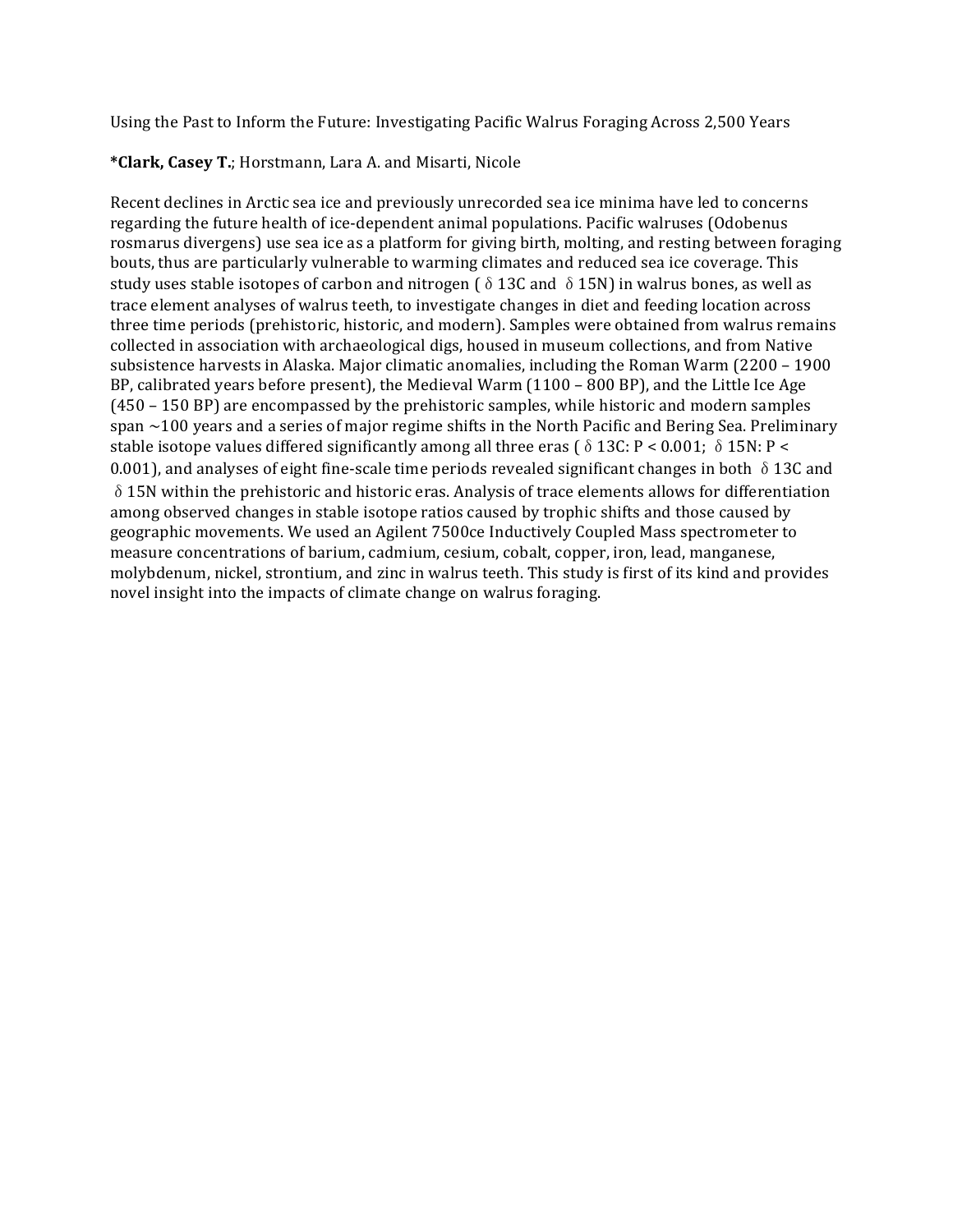Incorporating geophysics into long-term permafrost monitoring

# **\*Lewkowicz, Antoni**

The Global Terrestrial Network on Permafrost (GTN-P), a component of GCOS and GTOS, is the only major international program currently in operation for long-term monitoring of changes in permafrost. Its two essential climatic variables are active layer depth and permafrost thermal state. The former is influenced by inter-annual variability while the latter is an excellent integrator of the net heat flux into the ground resulting from environmental change over years to decades. However, permafrost temperatures become progressively more insensitive to net ground heat fluxes as they approach  $0^{\circ}$ C because of the requirement to satisfy latent heat due to phase change. Repeated Electrical Resistivity Tomography (ERT), a straightforward geophysical technique, is being explored as an alternative method to monitor permafrost change at temperatures close to the point of thaw. ERT can theoretically detect increases in the unfrozen moisture content of cryotic soils from both seasonal temperature cycling and long-term change. Results from sites in the discontinuous permafrost zone where changes are expected first, are very promising. However, the cost of the specialized equipment needed for ERT surveys currently remains a barrier to integrating the technique into long-term observing networks in the Arctic.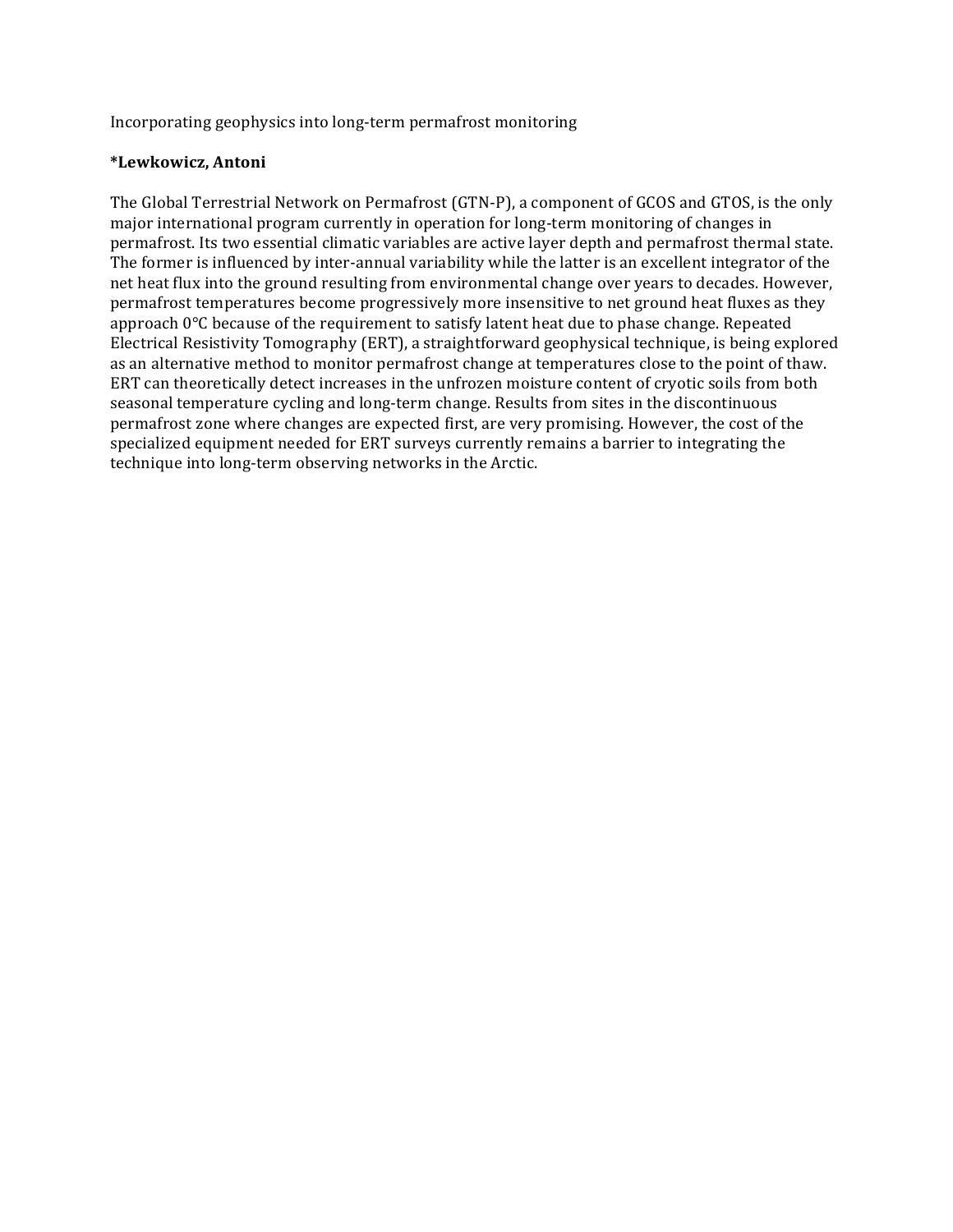Which comes first in the U.S. Arctic – the tidal datum or the shoreline position?

# **\*Kinsman, Nicole** and Overbeck, Jacquelyn

The U.S. arctic coast extends more than 50,000 km (tidally-influenced, 1:63,360 scale) along the Arctic Ocean (1 active tide station), Beaufort, Bearing and Chukchi Seas (3 stations), and includes the Aleutian Island Chain (5 stations). The best available vector that defines this regulatory, ecological and navigational boundary is a compilation of Mean High Water (MHW) features that have been visually interpreted from satellite or aerial imagery. Despite documented rates of rapid shoreline change in the arctic, the vast linear extent, remoteness, and limited ice-free season create unique challenges in maintaining an updated shoreline vector for the Alaska coast; this is compounded by a lack of high resolution digital elevation models (DEMs) and topography of the sea surface grids to conduct datum-derived shoreline mapping using elevation-intercept techniques widely employed elsewhere. Best-available shoreline positions in arctic Alaska span a wide temporal range with  $32\%$  dating from before statehood (1959),  $33\%$  from 1960-2010, 16% of unknown age, and only 19% of the total extent has been mapped since 2010. We present a hybrid approach to update shoreline vectors that uses co-registered orthoimagery and DEMs to obtain a local MHW tidal datum approximation by sampling the average elevation along a manually-digitized High Water Line (HWL) segment and applying appropriate corrections for beach slope and local wave climate. This elevation is used to conduct an automated, elevation-based shoreline extraction in the immediate vicinity of the sample and the process is iteratively repeated in segments along the coast. Preliminary results suggest that shoreline vectors derived in this manner are comparable to existing, contemporary MHW vectors (< 4 m horizontal offset in low-grade coastal environments); this technique can accelerate map updates and also produces a more repeatable shoreline position in data-sparse regions that are undergoing rapid change. Furthermore, by exploiting known relationships between HWL and the MHW datum (proxy-datum bias corrections), we can provide tidal to geodetic datum conversion approximations to areas without water level records for use in preliminary inundation modeling and coastal flood decision support.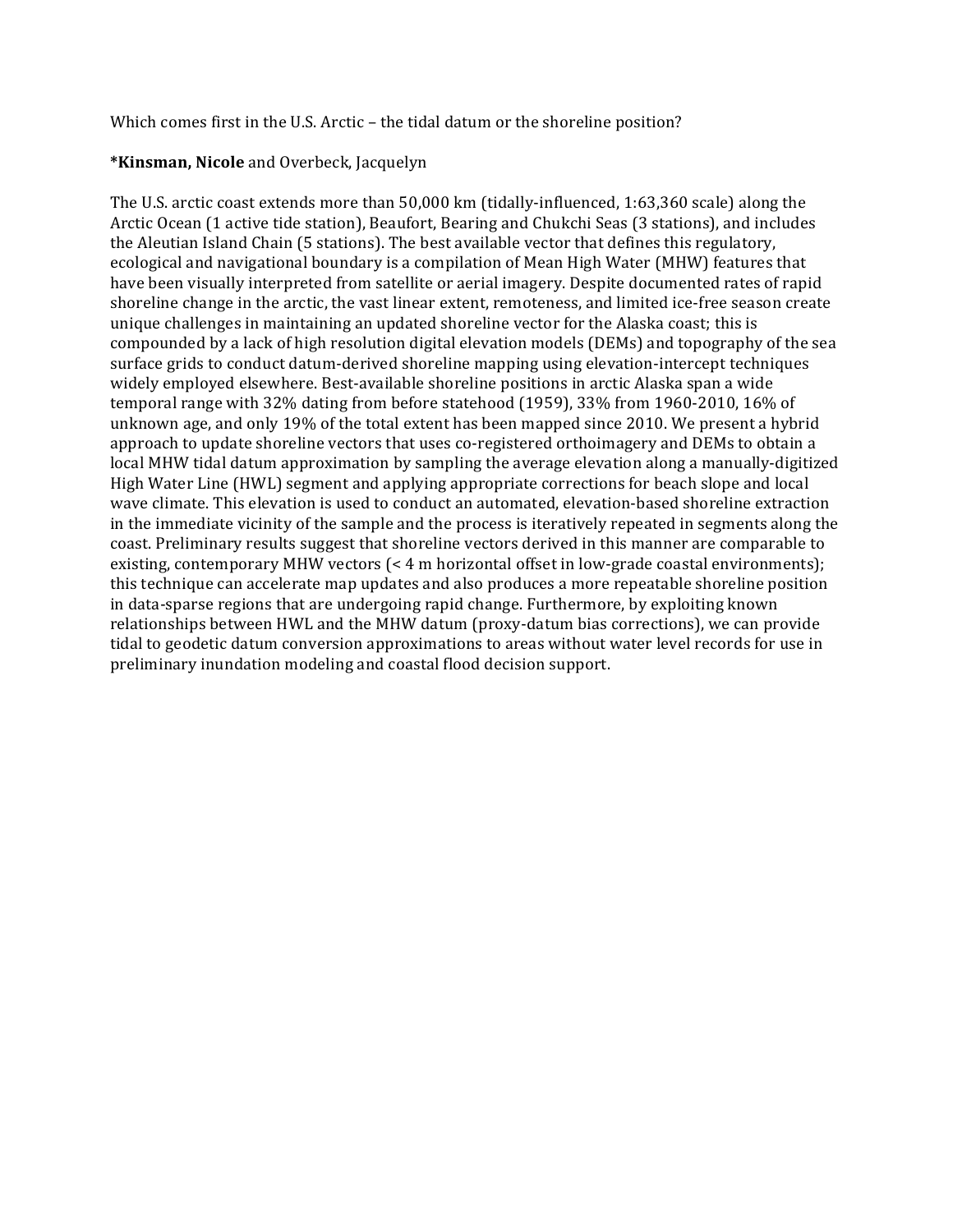Sea ice thickness retrieval from SMOS and CryoSat-2: validation and application

\*Kaleschke, Lars; Tian-Kunze, Xiangshan; Maaß Nina; Wernecke, Andreas; Hendricks, Stefan; Ricker, Robert; Tonboe, Rasmus; Mäkynen, Marko; Heygster, Georg; Bertino, Laurent; Xie, Jiping and Drusch, Matthias

The aims of the SMOS+ Sea Ice project funded by ESA's Support To Science Elements (STSE) are 1) to further improve the retrieval of sea ice thickness from SMOS brightness temperature, 2) to combine the SMOS together with CryoSat-2 data to generate a synergistic product, and 3) to assess the benefit of using the new sea ice products for the initialization in forecast models. Brightness temperatures at 1.4 GHz (L-band) measured by the Soil Moisture and Ocean Salinity (SMOS) Mission have been used to derive the thickness of sea ice. The retrieval method is applicable only for relatively thin ice and not during the melting period. A validation based on field data from an extensive campaign in the Barents Sea in March 2014 showed that two different SMOS sea ice thickness products reproduce thickness gradients in the ground truth measurements but substantially underestimate the thickness of deformed ice. A sea ice thickness retrieval algorithm based on a combined thermodynamic and radiative transfer model takes variations of ice temperature and ice salinity into account and corrects for the statistical thickness distribution function derived from high-resolution ice thickness measurements. Improvements to account for the vertical temperature and salinity gradients in the ice, the effect of ice concentration and the snow layer are currently under development. SMOS and CryoSat-2 provide complementary information because of their different spatio-temporal sampling and resolution, and because of the complementary uncertainty due to the fundamental difference of the radiometric and altimetric measurement principle. The main limitations of the ice thickness retrieval depend on the emission e-folding depth and the vertical resolution of the effective radar pulse-length, respectively. It was shown that the combination of SMOS and CryoSat-2 considerably reduces the uncertainty with respect to the products derived from the single sensors. An optimal interpolation method was developed which will be used to generate a combined sea ice thickness product. The impact of using the new sea ice product in terms of improved forecast quality is assessed for the TOPAZ system, an operational coupled ocean-sea ice data assimilation system in the Copernicus Marine Services. The initial results on ice concentration and ice thickness forecasts are positive.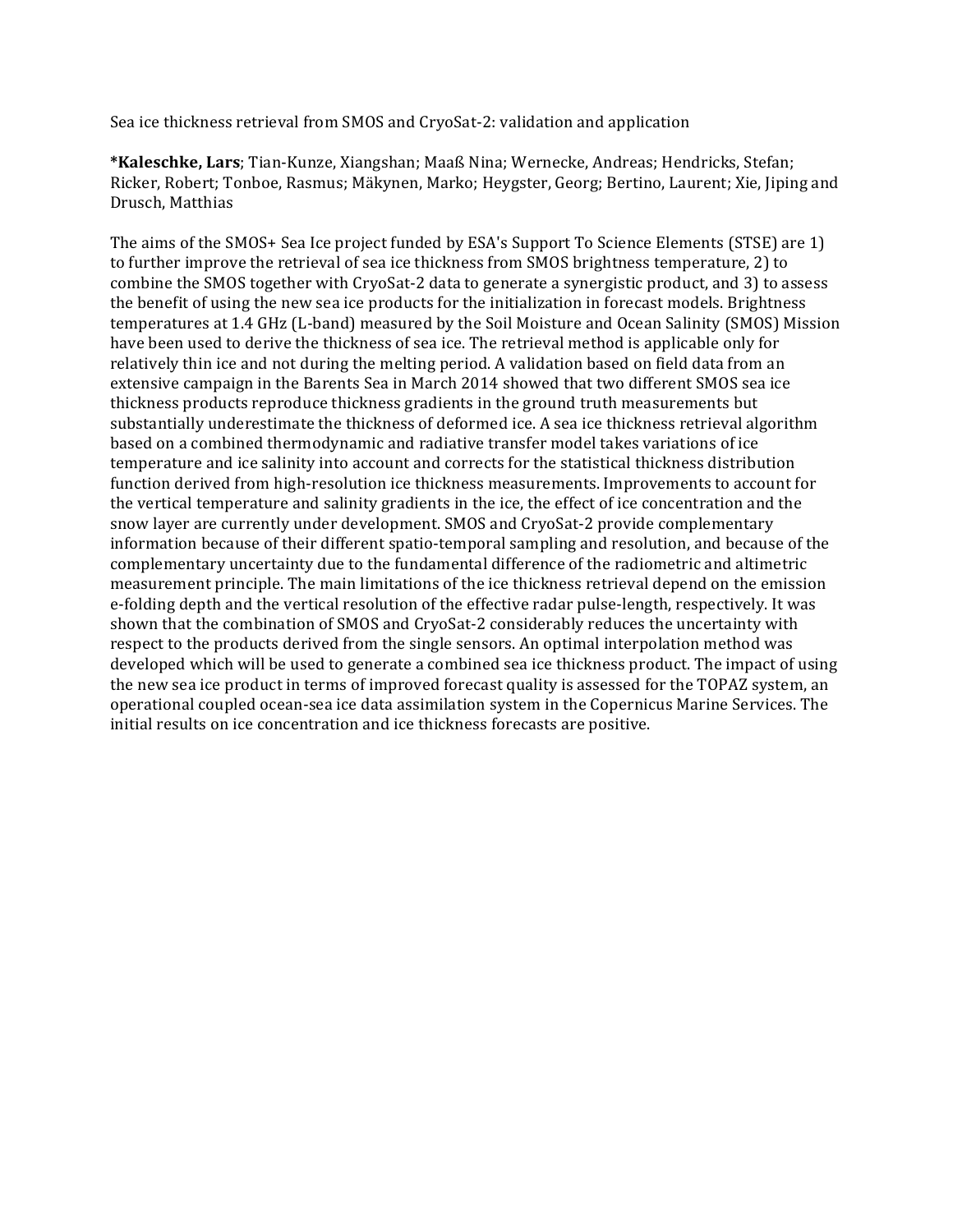Micro-UAS as a tool for observing the Arctic Environment

# \*de Boer, Gijs; Cassano, John and Lawrence, Dale

Unmanned aircraft systems (UAS) are rapidly becoming a popular tool for scientific measurement of the atmosphere, cryosphere, oceans, and Earth surface. The ability to obtain high-resolution, in-situ and remotely sensed datasets without the need for large, expensive manned research aircraft is attractive to scientists across disciplines. Currently the US Federal Aviation Administration (FAA) considers platforms lighter than 55 lbs. as small UAS (sUAS). Within this framework also lies the "micro" (mUAS) category, consisting of platforms with a net weight under  $4.4$  lbs. These mUAS are generally very low-cost and allow a variety of measurement operations. Included in this category are the DataHawk (Lawrence and Balsley, 2013) and SUMO (Reuder et al., 2009) UAS. The DataHawk was originally developed at the University of Colorado - Boulder by Professor Dale Lawrence, and has a  $\sim$ 1.2 m wingspan, a total weight of  $\sim$ 1kg, and a total parts cost of around \$950. The SUMO is a modified version of the commercially available Multiplex Funjet, with a wingspan of 0.8 m, a total weight of 580 g and an approximate cost of \$5000. These platforms require very limited infrastructure for operations. Flights generally involve two people, including one pilot and one observer, a laptop ground station, an antenna, and a bungee launcher. Both platforms can be hand-launched, either by throwing the aircraft or using a bungee launcher system. Navigation can be fully autonomous using onboard autopilot systems programmable from the surface both before and during flight. The low cost of these platforms makes them perfect candidates for high-risk operations, where successful recovery of the aircraft is not necessarily guaranteed. In this poster we will provide some technical background on two mUAS, the DataHawk2 and the SUMO UAS. In addition, we will provide examples of data from polar deployments of these systems, and discuss their potential utility in a broader Arctic observing framework.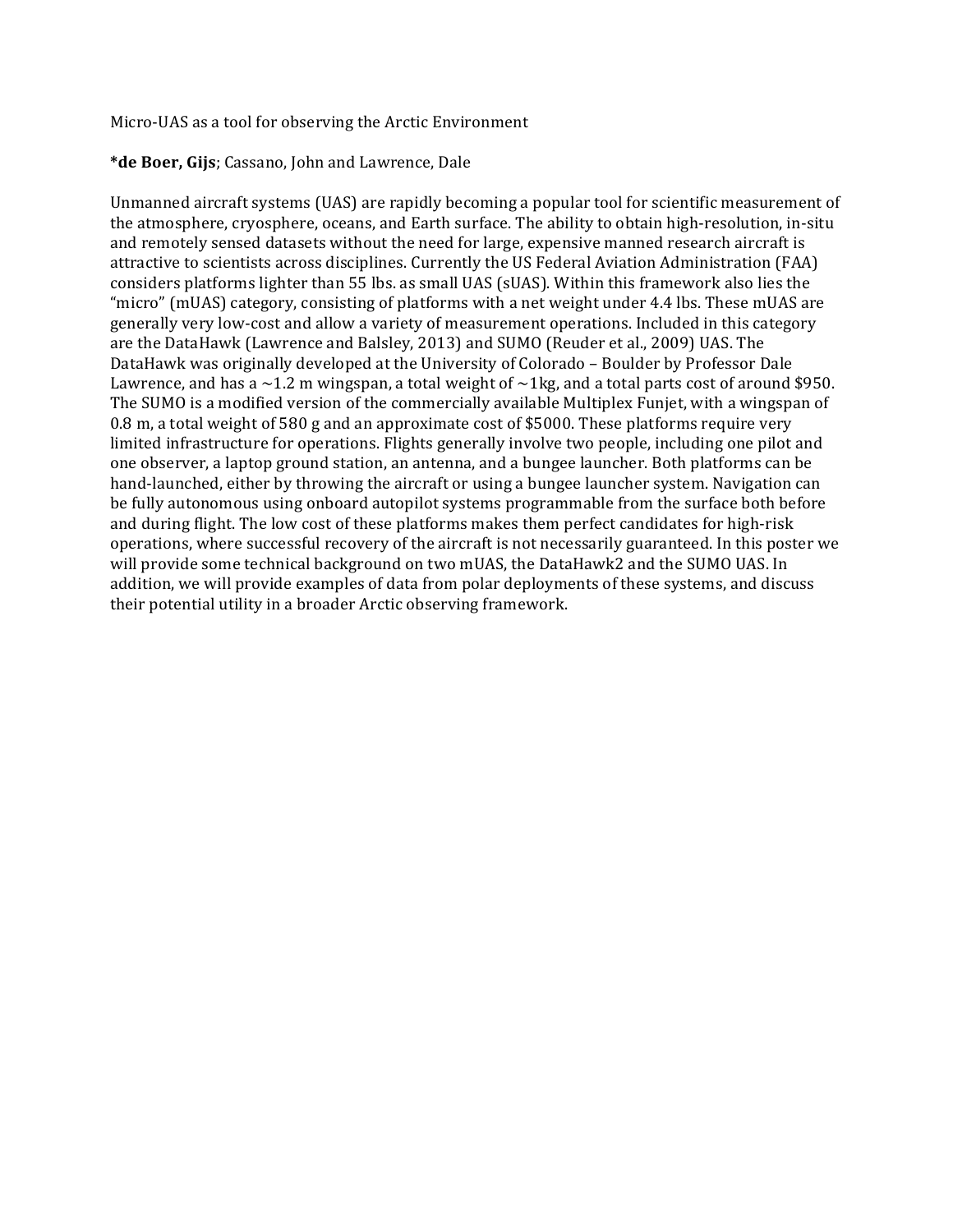Estimation and Modeling of Heavy Metal Accumulation Observation Results in the Arctic Ecosystems 

# **\*Kudrjashov, Vladimir A.**

A heavy metal pollution of Arctic ecosystems is one of the important problems at present. Heavy metals are moved from the other parts of Earth to the Arctic by means of trans-border transfer with air, rivers and sea flows. They are accumulated in the natural environments and then enter into the trophic chain of the Arctic ecosystems. There is a process of heavy metal biomagnification in the ecosystems. The heavy metal concentrations increase continuously from one trophic chain level to another one as a result of this process. In addition, the heavy metals concentration can remain at the high level for the long period of time. The investigation was executed with the aim to develop a new approach to the treatment of the observation results concerning the spatial distribution of heavy metal accumulation in the pan-Arctic ecosystems. Spatial analysis and modeling of the observation results of heavy metal pollution were carried out by means of ArcGIS software environment. The heavy metal set that includes mercury, lead, cadmium and arsenic was used in the studies. The polluted areas containing various concentrations of heavy metals in the different components of sea and land ecosystems were calculated. The obtained data were represented as interactive histograms in the GIS analysis software environment. In addition, to estimate the heavy metal pollution level the lines of heavy metal limiting values were added on the histograms. Accumulation coefficients of heavy metals in various components and at different levels of trophic chains of Arctic ecosystems were calculated. While calculating the innovation procedures of resampling were applied to improve the calculation accuracy and reliability. Resampling procedures were executed in the R software package environment designed for statistical programming and analysis. It has been found that the exponential and power types of heavy metal accumulation take place in the trophic chains and natural environments of Arctic ecosystems.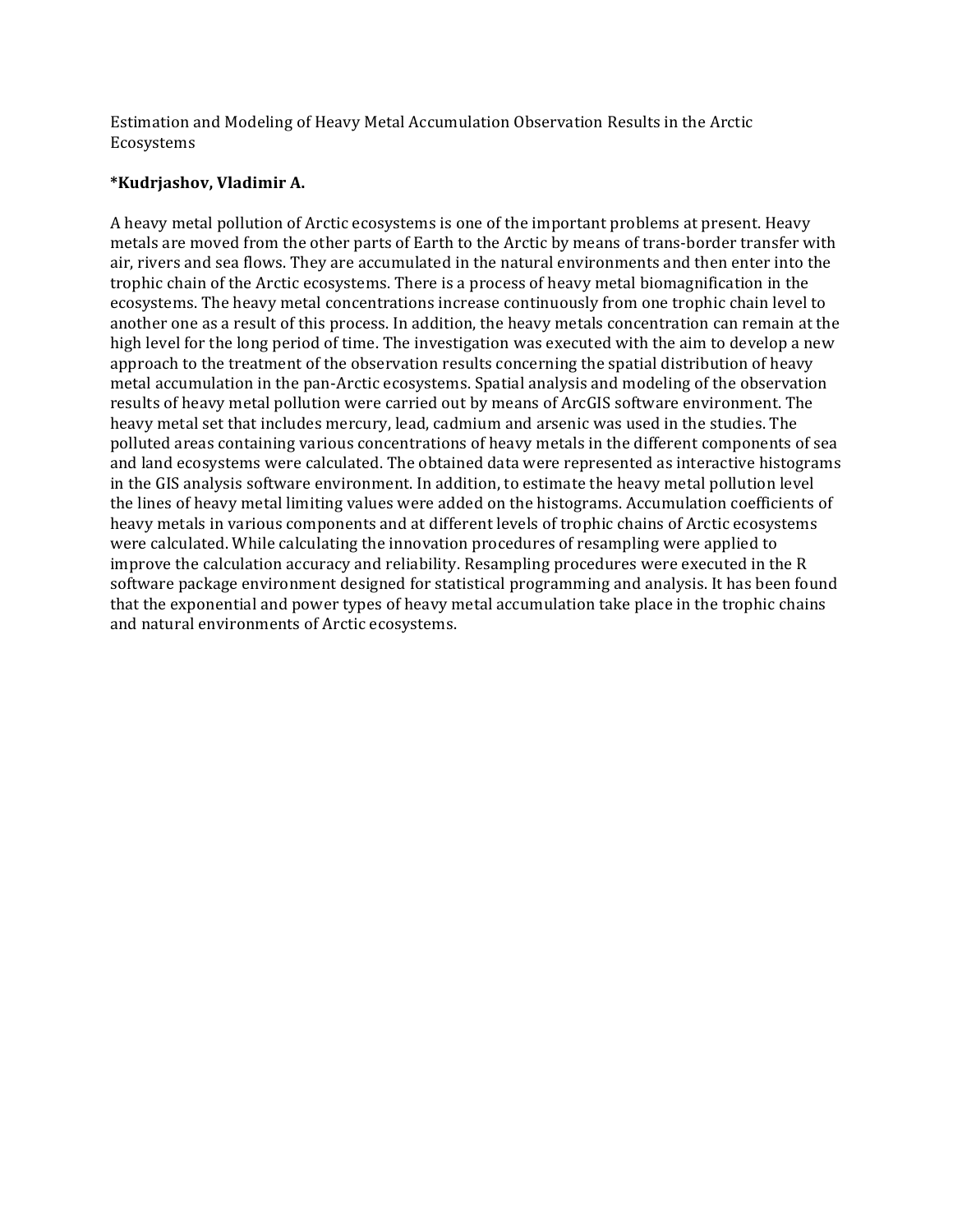#### A Pan-Arctic Airborne Sea Ice Observation System

\*Hendricks, S.; Haas, C.; Gerland, S.; Herber, A; Krumpen, T.; Mahoney, A.; Eicken, H. and Gerdes, R.

We present an Arctic sea-ice observation system that focuses on unique direct observations of sea ice plus snow thickness. A network of research institutions, the Alfred Wegener Institute, York University and the Norwegian Polar Institute, maintain an observation system that is embedded in several national and international projects and supported by research partners. Activities in the field include the use of long-range polar research aircraft and helicopter operations from research icebreakers and bases on land. Data collections are based on electromagnetic induction sounding and consistent time series are available in key regions of the Arctic Ocean since 2001. The increased use of polar research aircrafts in recent years has resulted in several initiatives that aim for longterm observations of ice thickness during seasonal minimum and maximum sea-ice extent in the Arctic. The scientific payload of the research aircraft of type Basler BT-67 and its capability to fly low-altitude surveys makes it an ideal tool for the validation and on-going verification of various satellite remote sensing products. The availability of airborne sea-ice thickness information spans the periods of different satellite sea-ice thickness retrieval concepts, such as the radar altimeters from Envisat and CryoSat-2 as well as the laser altimeter from ICESat-1 and -2. Wherever possible, the airborne surveys are accompanied by in-situ observations on the ice surface to compile a hierarchy of validation data from local to basin scales. Results of the observation network have found broad use for studying inter-annual variability and changes of sea ice thickness as well as the validation of satellite data products. We identify a gap of observations over the multi-year sea ice zone during the melt season and early freeze-up. We also stress the need for the continuation of a coordinated observational program that has produced a time series of sea ice thickness only paralleled by submarine observations. We plan to augment the observation system by simultaneous measurements of snow depth and to investigate opportunities for technological advances, such as the utilization of unmanned aerial systems.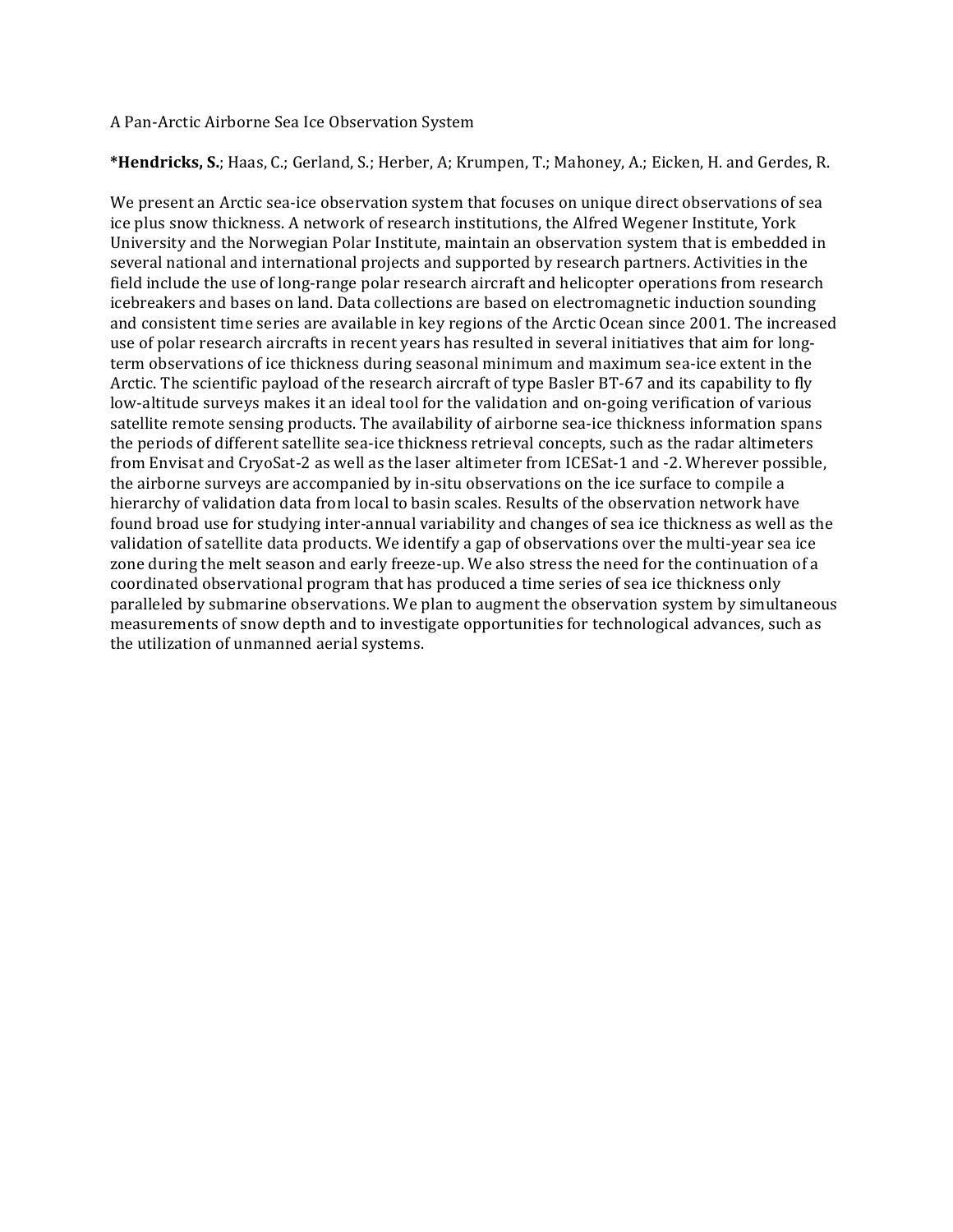### Salinity for cold waters

### **\*Gabarro, Carolina**; Olmedo, E. and Turiel, A.

The launch of the Soil Moisture and Ocean Salinity (SMOS) mission, in 2009, marked the dawn of a new type of space-based microwave observations. Although the mission was originally conceived for hydrological and oceanographic studies [1,2], SMOS is also making inroads in the cryospheric sciences. SMOS carries an L-band (1.4 GHz, or 21-cm wavelength), passive interferometric radiometer (the so-called MIRAS) that measures the electromagnetic radiation emitted by the Earth's surface, at about 50 km spatial resolution, full polarization, continuous multi-angle viewing, large wide swath (1200-km), and with a 3-day revisit time at the equator, but more frequently at the poles. With the new algorithms, recently developed at BEC to improve the SMOS quality, we can now, for the first time, produce cold water SSS maps from SMOS data. These algorithms include: improvement of the image reconstruction by a reduction of sidelobe levels and ripples caused by abrupt changes of brightness temperatures (at level 1); empirical correction of the instrumental systematic biases (land-sea and ice-sea contamination) (at level 2); use of synergistic and multifractal approaches for increasing the spatial and temporal resolution (at levels 3 and 4). The new maps will be presented at the conference together with a thorough assessment of their quality.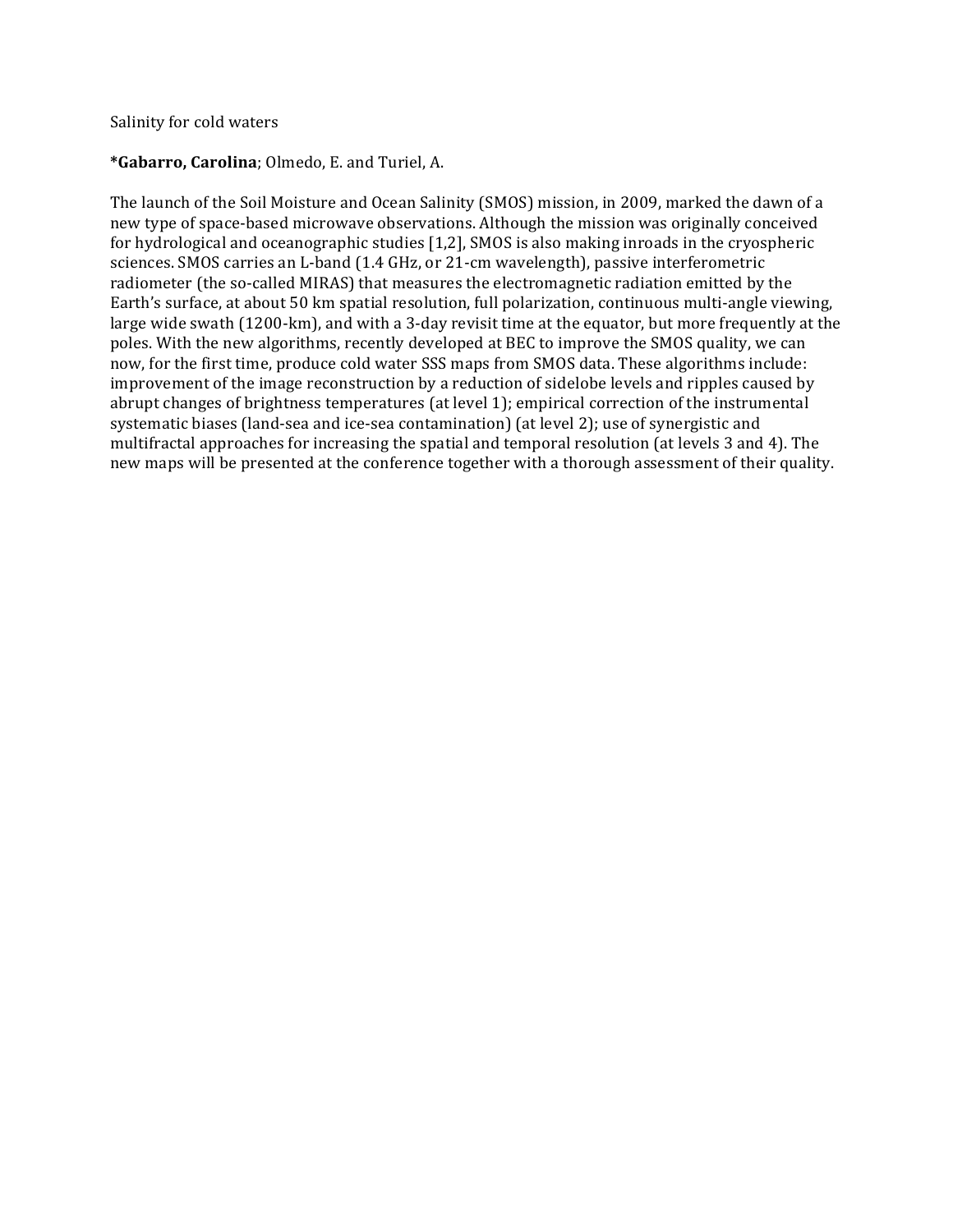The development of a multi-scale spatial database on the pollution of the Russian Arctic

# **\*Medvedev, Andrey** and Alexeenko, Natalia

Over the past decades there has been a quantitative accumulation of maps on the topics related to the environmental quality in the Russian part of the Arctic. However, in most cases it is hard to figure out which indicators were actually taken into account and how reliable were the sources. Besides, these maps are usually small-scale. On the contrary practical interest and the need for sustainable development require local research and large-scale mapping. This would help to identify the precise effects that various types of pollution have on environmental components in the Arctic ecosystems. This research is devoted to the developing of a multi-scale spatial database, containing data on sources of anthropogenic pollution in the Russian Arctic. These sources are diverse and heterogeneous. They are defined by the levels of their impact: local, regional, national. Some of these sources may be monitored on a regular basis while others are not monitorable. The aim of the research was to evaluate and systematize spatial data on the sources of pollution. In the course of the work the following tasks were solved: analysis and classification of selected data (cartographic and statistical data, remote sensing data); analysis and ranking of pollution sources; the development of the database structure taking into the account the obtained knowledge about pollution sources.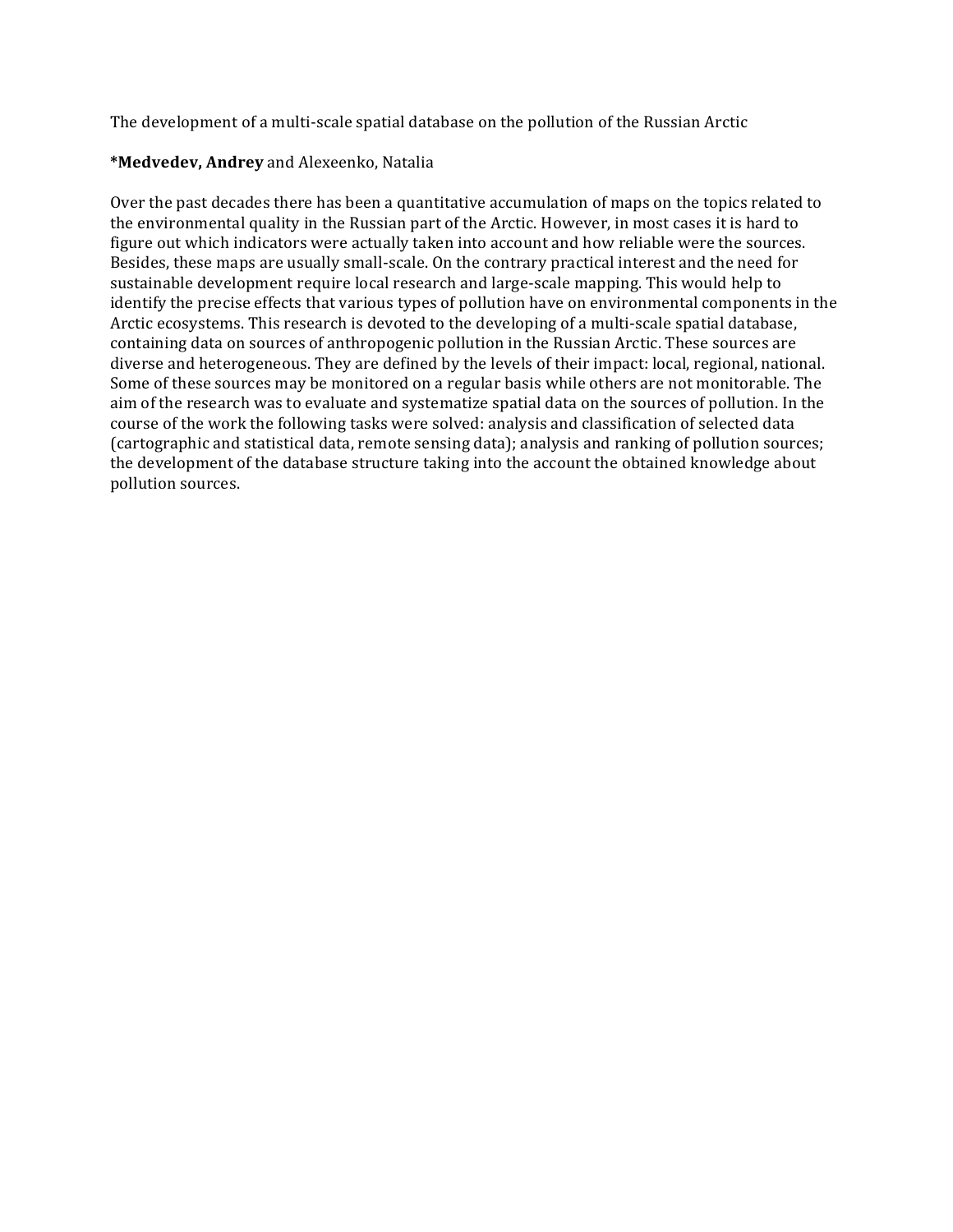The Canadian Consortium for Arctic Data Interoperability (CCADI)

### Murray, Maribeth and **\*Vossepoel, Shannon**

The CCADI is composed of a group of Canada's foremost Arctic scholars and Arctic data managers at the University of Calgary (Arctic Institute of North America), the University of Waterloo (Canadian Cryospheric Information Network and Polar Data Catalogue), Carleton University (Geomatics and Cartographic Research Centre), the University of Manitoba (Centre for Earth Observation Science), Université Laval (Centre d'études nordiques), Inuit Tapiriit Kanatami, and Polar Knowledge Canada. CCADI members are also leading contributors to the Arctic Data Committee (ADC) of the International Arctic Science Committee and Sustaining Arctic Observing Network, the International Study of Arctic Change (ISAC), the Canadian Network of Northern Research Operators (CNNRO), ArcticNet, and the Polar Libraries Colloquy. It is well-positioned to take leadership in advancing collaboration, nationally and internationally, through development of an integrated national data management system that facilitates information discovery, establishes metadata and data sharing standards, enables interoperability among existing data infrastructures, and that is accessible to the broadest possible audience of users.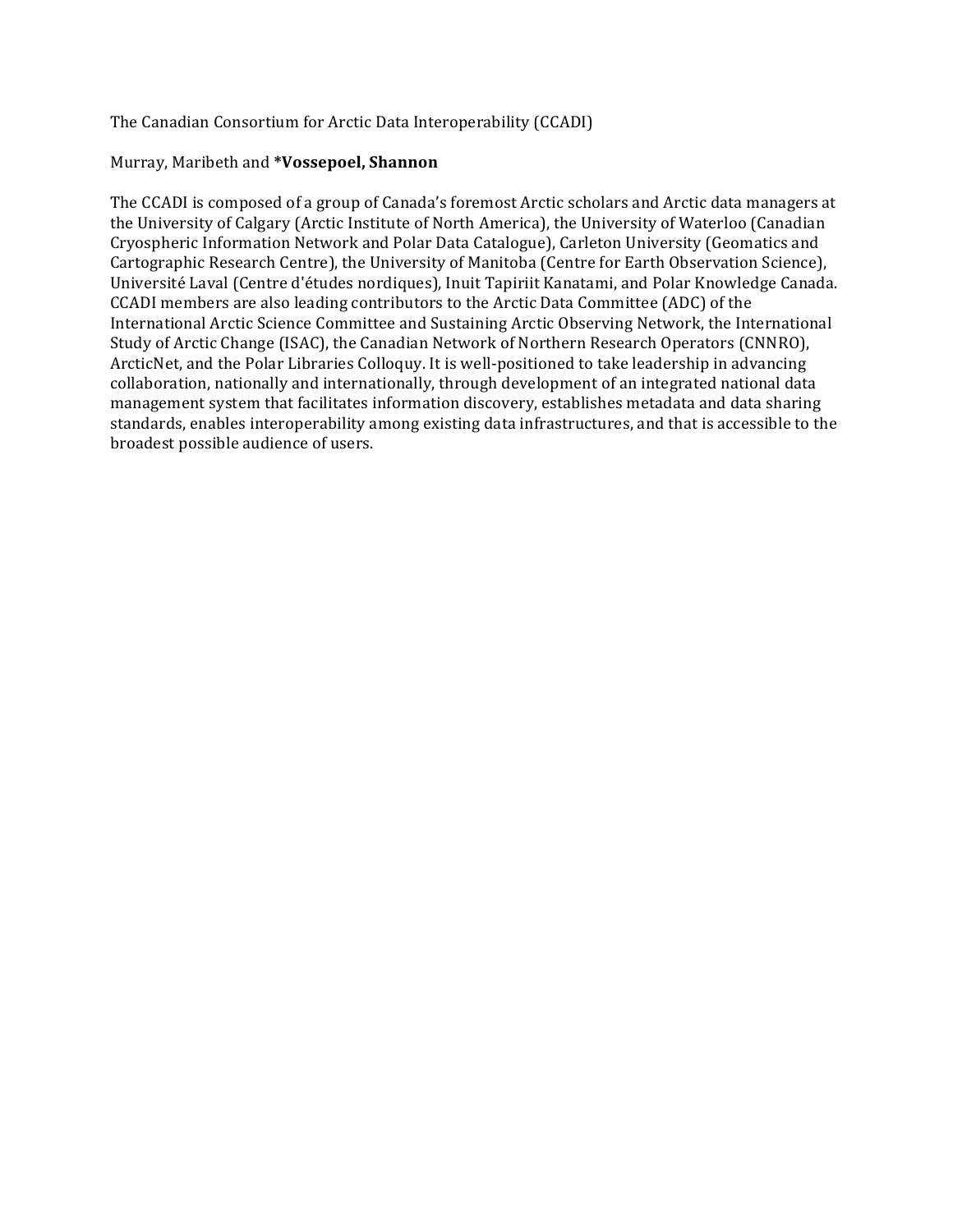First results from IAOOS ocean-ice-snow-atmosphere integrated observing project

Provost, Christine; Pelon, Jacques; Sennechael, Nathalie; Koenig, Zoé; Mariage, Vincent; Villacieros-Robineau, Nicolas and **\*Thomas, Jennie L.** 

It is essential to document and understanding change in the Arctic, including continuous monitoring of the ocean-ice-snow-atmosphere system. The due to the high cost of field deployments in the Arctic, autonomous observations and observations by satellite must be used to ensure cost effective solutions for continuous observations of on-going changes. The IAOOS project (Ice Atmosphere Ocean Observing System, http://www.iaoos-equipex.upmc.fr, http://iaoos.ipev.fr/) is a nine-year ongoing effort  $(2011-2020)$  that aims to provide and maintain autonomous observations of the Arctic Ocean over 5 years (2015-2019). The IAOOS project collects synoptic and near real time information related to the state of the atmosphere, the snow, the sea-ice, snow, and the ocean. Each IAOOS platform consists of 3 elements for oceanographic, snow/sea-ice, and atmospheric vertical soundings. The first three years of the project have been devoted to the development and in situ testing of IAOOS platform prototypes. Major tests were performed by deploying platforms at the North Pole in April 2012, 2013, and 2014. These platforms drifted from the North Pole in April to Fram Strait (September, October) providing spring summer and autumn field data. In addition, IAOOS platforms were deployed as part of the Norwegian ice camp on board the R/V Lance from January to June 2015 as part of the N-ICE 2015 project. N-ICE provided an excellent opportunity to thoroughly test the IAOOS platform in winter. During N-ICE scientists and engineers were on site to test the platform configurations and to collect additional information to ensure data quality from the autonomous system in order to foster data interpretation. The first IAOOS array deployments took place from RV Araon (Korean vessel) in July 2015 and from the RV Polarstern (German vessel) in late summer 2015. Further evolutions of the platform are planned and include additional observation capabilities in the atmosphere, ice, and ocean as well ad co-depoyment with other complimentary autonomous platforms and as part of field campaigns in the future. Example first results from the IAOOS deployments are presented and opportunities for model validation and model improvements using these results are discussed.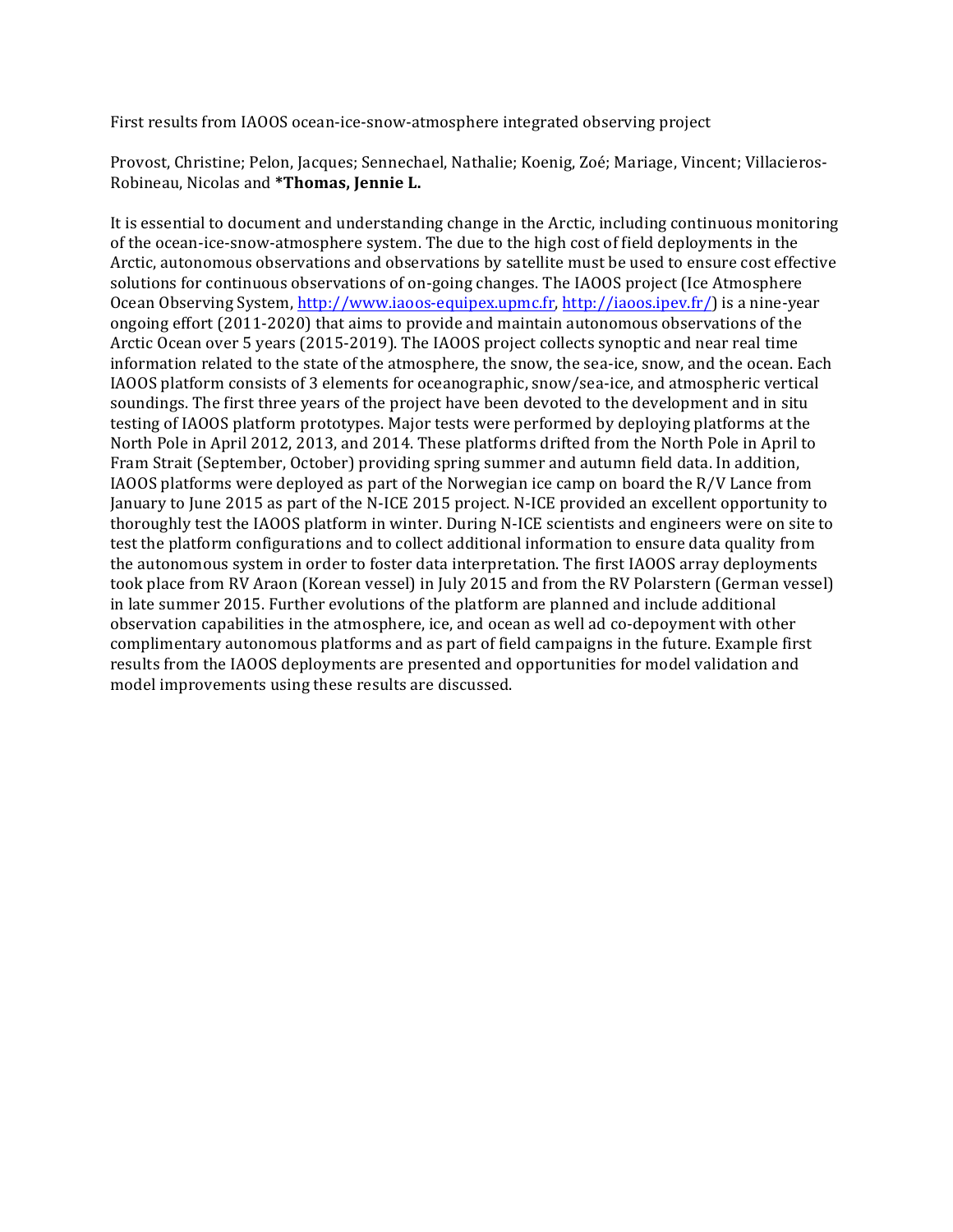Using an Iridium Satellite Telemetered Gage (iGage) for Hydrologic, Snowfall, and Coastal Storm Surge Measurements to Support Forecast Operations in Alaska

# **\*Plumb, Edward** and Johnson, Crane

Data sparseness in Alaska poses a challenge for National Weather Service (NWS) meteorologists and hydrologists responsible for the forecasting of hazardous weather and flooding conditions. Reliable real-time hydrometeorlogic data is critical information needed by forecasters when issuing warnings to the public for river or coastal flooding, heavy snow events, and other hazardous weather. In cooperation with the U.S. Army Corps of Engineers and the State of Alaska, the NWS developed and tested a compact, low cost, ultrasonic iridium satellite telemetered gage (iGage) that is used to measure hourly snow depth, river stage, and coastal water levels. The iGage is battery and solar powered and can quickly be mounted to a static structure over a water or snow surface. The NWS has successfully installed the iGage on highway bridges across Alaska during the summer open-water season and now receives stage data on previously ungaged rivers and streams. The iGage is removed from the bridges in the autumn and deployed elsewhere to provide forecasters with hourly snowfall and snow depth in the winter. In addition, iGages have been mounted on bridges over estuaries in coastal Alaska and provide tidal and storm surge data during the fall Bering Sea storm season. The NWS also tested an iGage from a stationary position on a riverbank that took oblique river stage measurements with the intention of deployment in rural, riverine communities off the road system that lack bridges. This poster will discuss how the iGage has improved NWS forecaster situational awareness, decision support services for customers and stakeholders, and verification of hazardous weather events in Alaska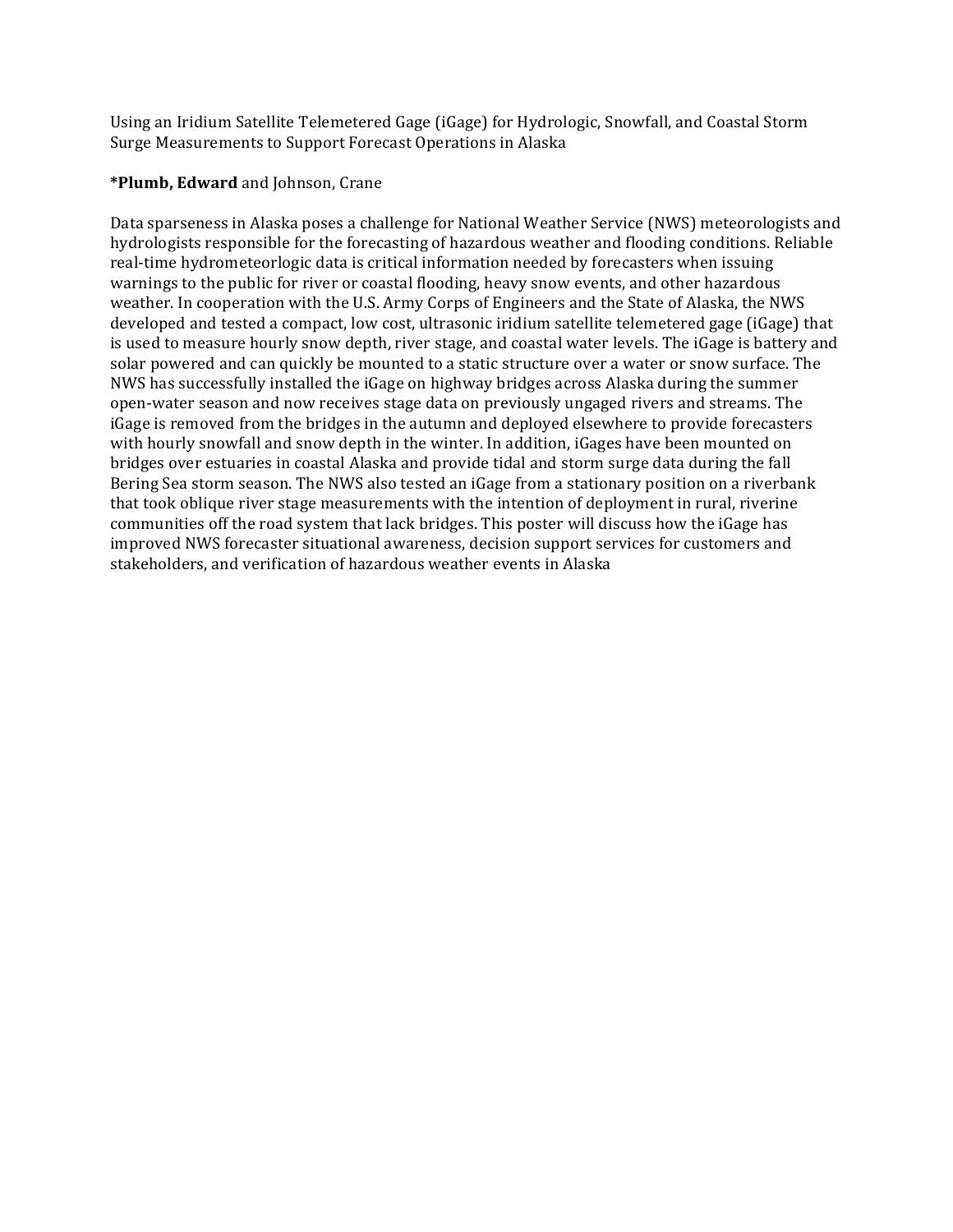Developing and implementing an automated information system of monitoring and forecasting the atmospheric chemical composition of the Arctic zone

Mikheev, Valeriy; Smyshlyaev, Sergey; Dikinis, Aleksandr; **\*Kuzmin, Vadim** and Rozanova, Marya

Atmospheric chemistry is a very important scientific area for the United States and Russian Federation, because operational monitoring and forecasting chemical composition of the atmospheric air is critical for many applications. Therefore, development and implementation of a new air quality monitoring and forecasting automatic information system for the Arctic might be a solid technological base for efficient and mutually useful collaboration of the United States and Russian Federation in this region regardless various political issues and risks. The proposed information system could be based on the RSHU chemical composition model of the atmosphere for the polar and sub-polar regions. Such system could acquire various air quality data in the Arctic, including those obtained in situ and remotely, NWP models output, forecasts etc. Being under joint U.S. and Russian control, it might integrate and assimilate the mentioned data and then generate the air quality observation and atmospheric chemical composition forecast arrays with desirable spatial and temporal resolution. Another useful option is generating ensembles/scenarios of the overall atmospheric air quality and evolution of particular chemicals depending on meteorological forecasts as well as industrial activity in the Northern Hemisphere. Such scenarios might be very useful for automatic decision support for the policymakers and involved stakeholders. All the mentioned system's output data should be available online for any users who have an Internet access. To promote this system, Russian and American researchers as well as stakeholders interested in aerial chemistry should jointly optimize and accommodate the surface observation network resolution and observation system. Further, the system might be significantly enhanced step by step based on gradual improving the surface observational network, gauging equipment, forecasting tools, model parameterization, visualization technologies etc. It's quite evident that such system cannot be implemented by a single country, because it requires vast and detailed input and produces as well as generous output. The Arctic, perhaps, is the most vulnerable part of this fragile world. The more hands will hold it – from all sides, with love, and very gently! – the better for it and all of us.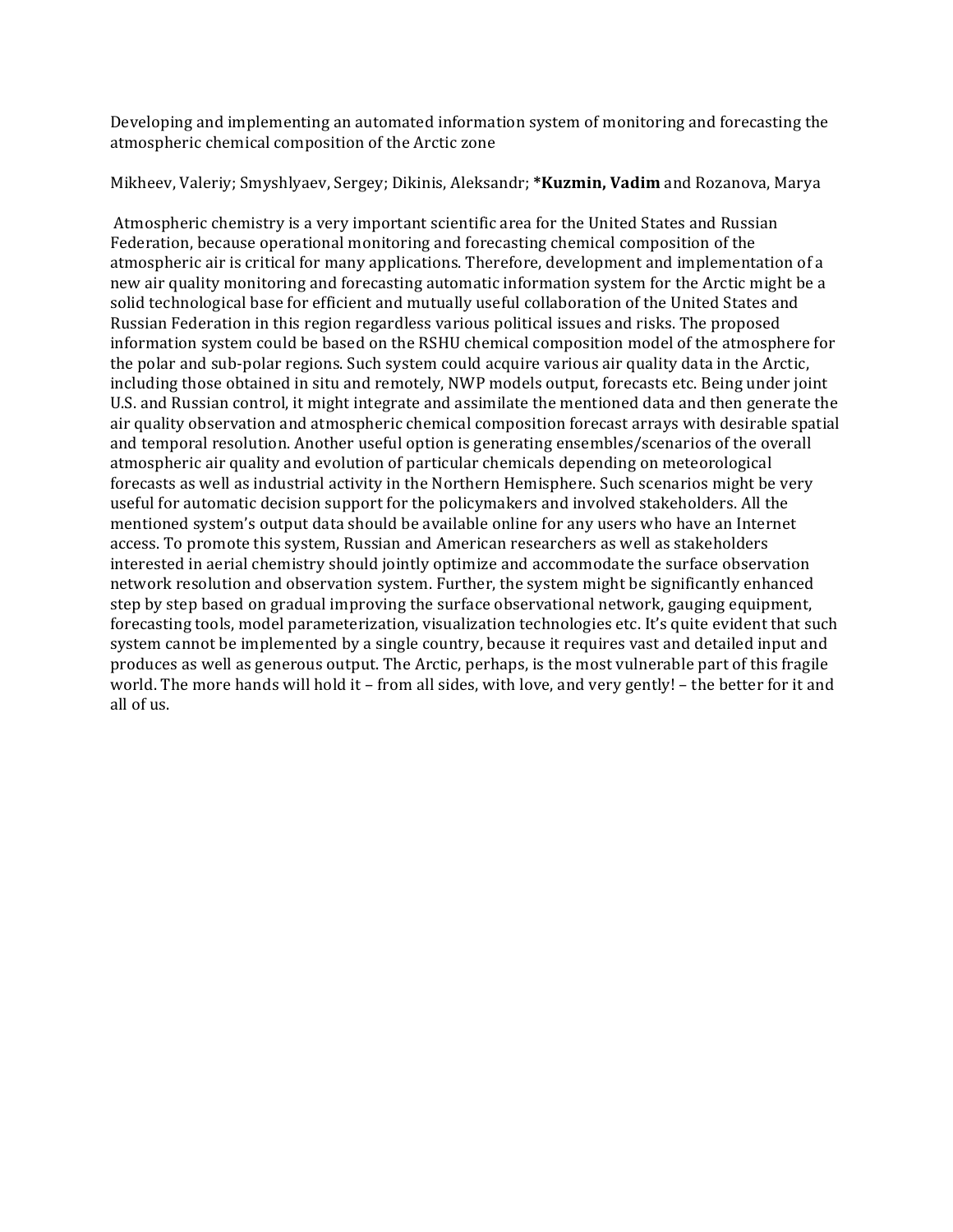Permafrost Active Layer Seismic Interferometry Experiment (PALSIE) and Satellite Observations

\*Knox, Hunter; Abbott, Robert; James, Stephanie; Lee, Rebekah and Cole, Chris

We present findings from a novel field experiment conducted at Poker Flat Research Range in Fairbanks, Alaska that was designed to monitor changes in active layer thickness in real time. Results are derived primarily from seismic data streaming from seven Nanometric Trillium Posthole seismometers directly buried in the upper section of the permafrost. The data were evaluated using two analysis methods: Horizontal to Vertical Spectral Ratio (HVSR) and ambient noise seismic interferometry. Results from the HVSR conclusively illustrated the method's effectiveness at determining the active layer's thickness with a single station. Investigations with the multi-station method (ambient noise seismic interferometry) are continuing at the University of Florida and have not yet conclusively determined active layer thickness changes. Further work continues with the Bureau of Land Management (BLM) to determine if the ground based measurements can constrain satellite imagery, which provide measurements on a much larger spatial scale.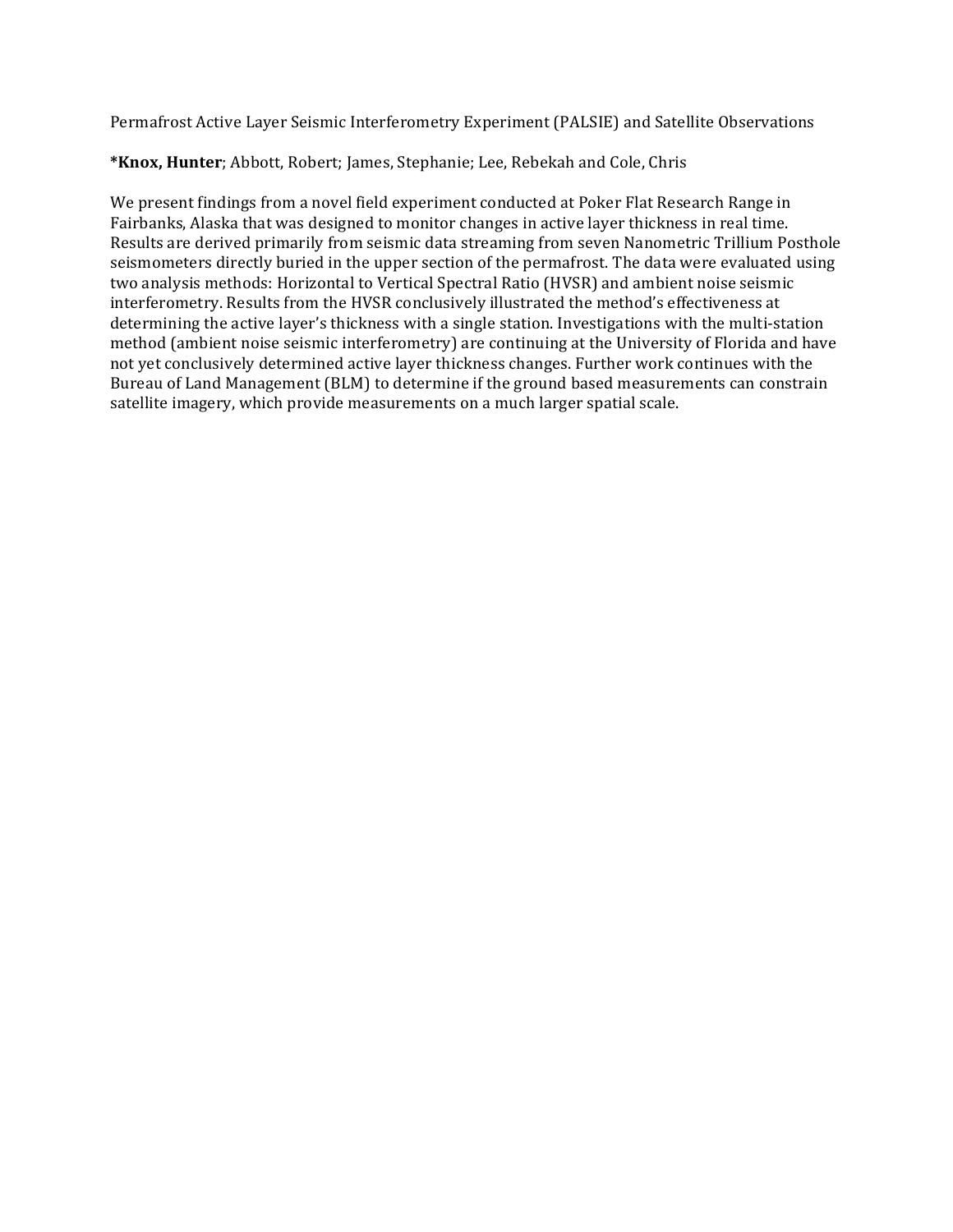Quantifying aircraft noise in caribou harvest areas for the community of Nuiqsut using a soundscape ecology approach

# \*Stinchcomb, Taylor R. and Brinkman, Todd J.

Nuiqsut is an Inupiaq community on Alaska's North Slope experiencing multifaceted environmental change. In addition to changes in the physical landscape, changes in the soundscape threaten to disrupt traditional subsistence practices. The community expresses particular concern about aircraft noise and how it may be altering access to caribou (Rangifer tarandus) populations. Using a soundscape ecology approach, this study aims to quantify aircraft activity in caribou harvest areas and determine the impact on hunter behavior and movements. Under this approach, acoustical monitoring systems record continuous environmental sound to capture the frequency and intensity of aircraft fly-overs. Systems were piloted in July 2015 at three sites identified by the Nuiqsut community as important locations for caribou harvest. Soundscape profiles and aircraft signatures were captured successfully at two pilot sites. Audiovisual analysis of the soundscape profiles showed a daily average of 17.6 aircraft fly-overs at the Fish Creek site (3.5 jets, 5.6 propeller planes, 8.5 helicopters) and 11.2 aircraft fly-overs per day at the Itkalik site (4.2 jets, 6 propeller planes, 1 helicopter). The mean fly-over event was audible for two minutes, independent of aircraft type. These preliminary results indicate that soundscape analysis is an effective method for measuring aircraft noise disturbance. Following guidance by the community of Nuiqsut, monitoring efforts will expand in the summer of 2016 in order to establish a baseline for aircraft activity across the caribou harvest area. This study will provide the Nuiqsut community with essential information to engage in and inform resource management discourses and decisions, respectively.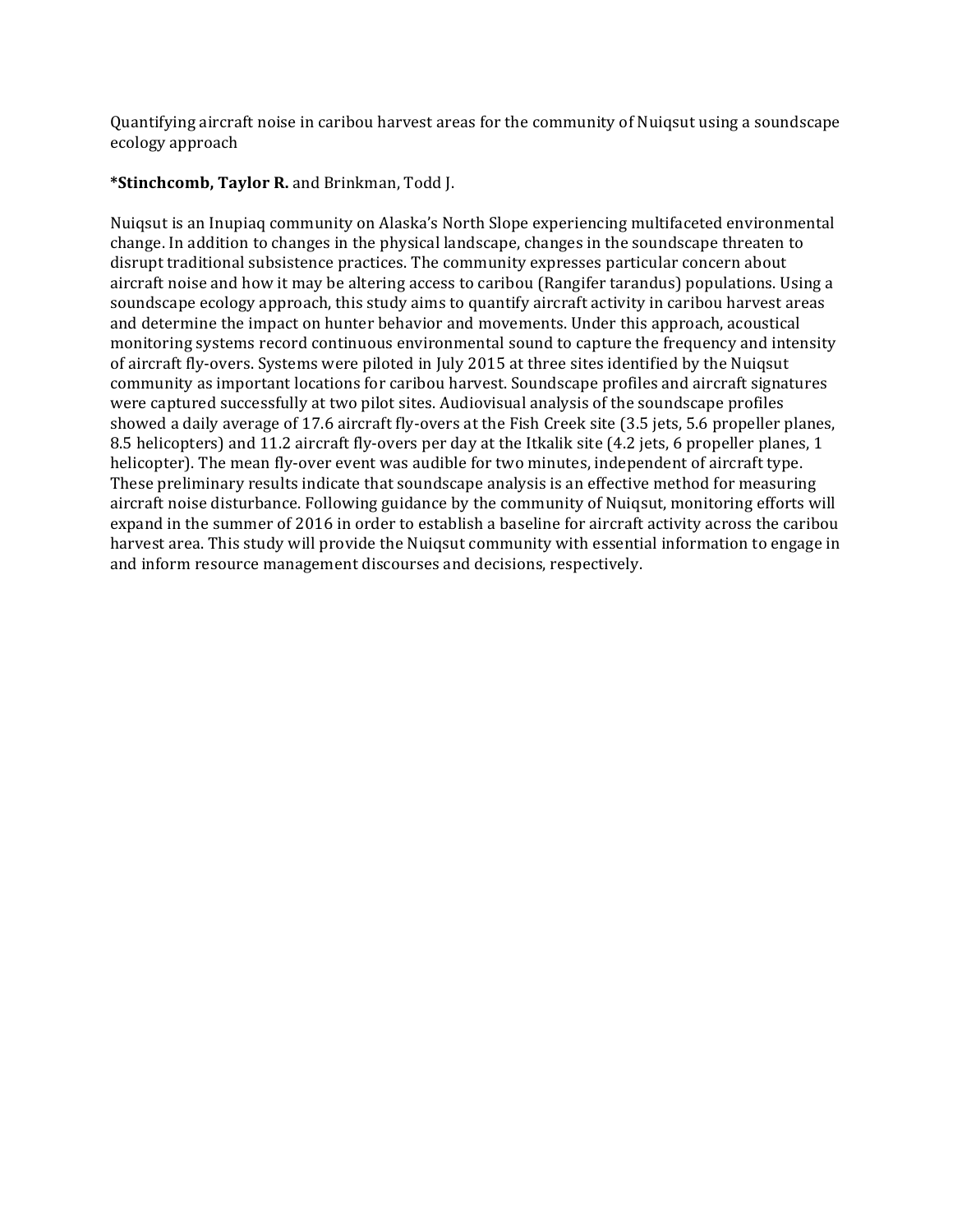Neuromorphic, Low Cost, Wireless Sensor Networks for Arctic Monitoring

# **\*Cenek, Martin**; Mobley, Michael; Devins, Matthew and Rodriguez, David

Climate change significantly effects vast regions of the sensitive arctic landscape. As a result, previously inaccessible locations will open up for commerce, research, natural resource exploration and recreation with increase of human traffic and environmental impact. The ability to monitor the effects of these activities in these regions is vital for environmental monitoring, resource management, disaster response, and patterns of use. The arctic region's vast size, harsh environmental conditions, lack of reliable power, and sparse communication infrastructure requires monitoring with a cheap and redundant sensor architecture to detect and located the environmental changes or events of interest. We designed and implemented a proof of concept of a low-cost off the shelf programmable sensor network that uses radio frequency for peer-to-peer communication that will detect desired events or conditions in a decentralized and asynchronous manner. The sensor nodes propagate the information through the network to the read-out terminals to interpret the data. The hardware architecture design is augmented with an agent based model to simulate different sensor network configuration and validate the network operation. We successfully configured the hardware and implemented software that effectively and efficiently detects and routes data through the network. Currently, an event localization with a minimum error is begin investigated due to the challenges of the sensor node limitations, the irregular network topology and the asynchronous network communication. This research will provide a low cost option for event monitoring in the arctic regions with minimal power, communication and accessibility requirements. The wide range of sensor options will make this remote monitoring architecture suitable for a variety of monitoring scenarios.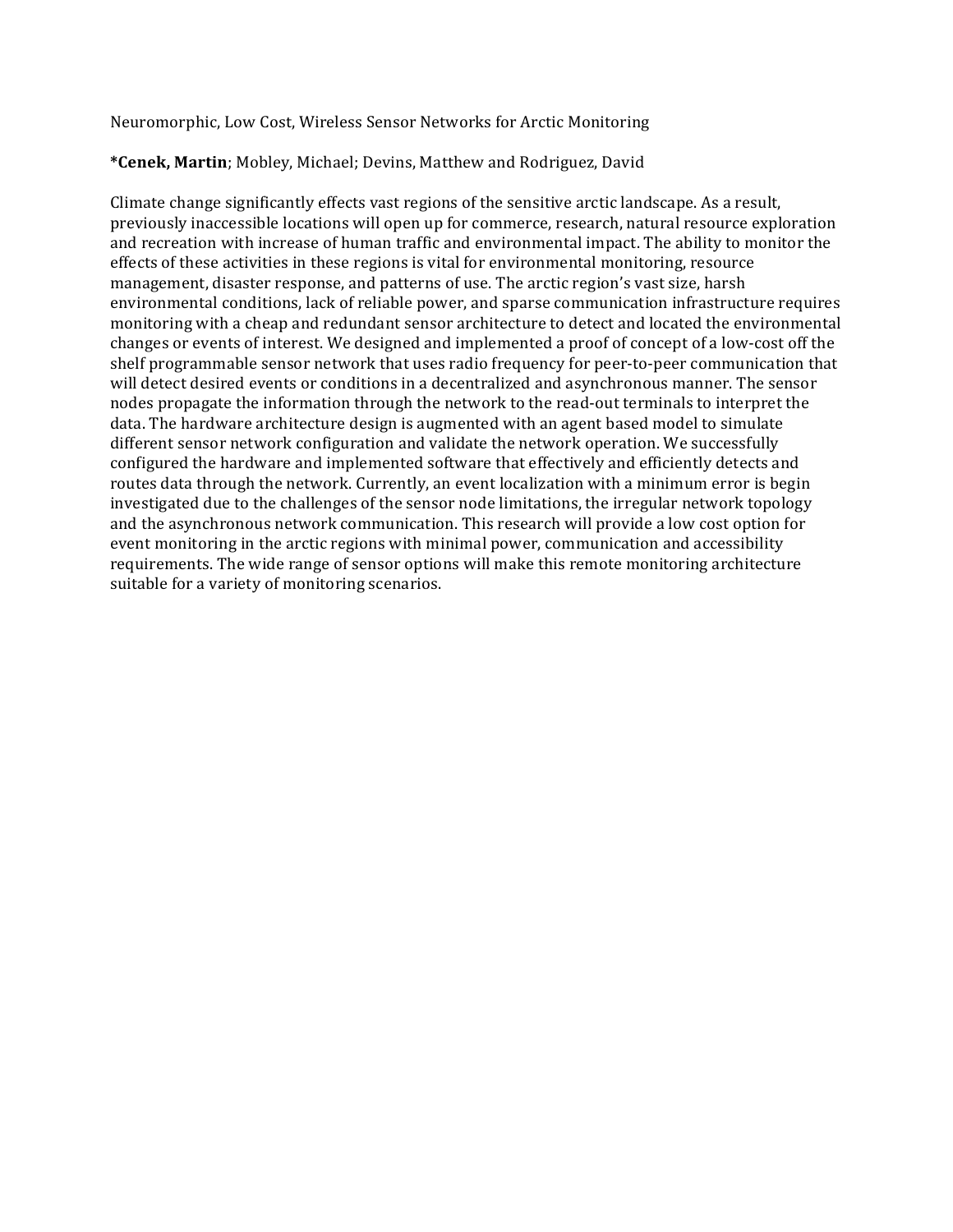Ecosystem model of the entire Beaufort Sea marine ecosystem: a spatial and temporal tool for assessing food-web structure and marine mammal changes from 1970 to 2014

# \*Suprenand, P.M. and Hoover, C.

The Beaufort Sea coastal-marine ecosystem is approximately a 476,000 km2 area in the Arctic Ocean, which extends from -112.5 to -158 $\degree$  longitude to 67.5 to 75 $\degree$  latitude. Within this Arctic Ocean area the United States (Alaskan) indigenous communities of Barrow, Kaktovik, and Nuiqsut, and the Canadian (Northwest Territories) indigenous communities of Aklavik, Inuvik, Tuktoyaktuk, Paulatuk, Ulukhaktok, and Sachs Harbour, subsist by harvesting marine mammals, fish, and invertebrates from the Beaufort Sea to provide the majority of their community foods annually. The ecosystem in which the indigenous communities harvest is considered a polar habitat, which includes many specialized species of animals, such as polar bears that rely on sea-ice for foraging activities and denning, or ice algae that are attached to the cryosphere. However, the polar habitat has been experiencing a diminishing sea-ice extent, age, and seasonal duration, with concomitant increases in sea surface temperatures (SSTs), since the 1970s. Changes in sea-ice and SST have consequences to the Beaufort Sea coastal-marine ecosystem, which includes animal habitat losses, alterations to trophodynamics, and impacts to subsistence harvesting community harvesting. The present study was aimed at capturing trophodynamic changes in the Beaufort Sea coastal-marine ecosystem from 1970 to 2014 using a fitted spatial-temporal model (Ecopath with Ecosim and Ecospace) that utilizes forcing and mediation functions to describe marine mammal trophodynamic relationships with sea-ice and sea surface temperature, as well as individual community harvesting efforts. Model outputs revealed similar trends in animals population changes and changes in apex predator diets over time.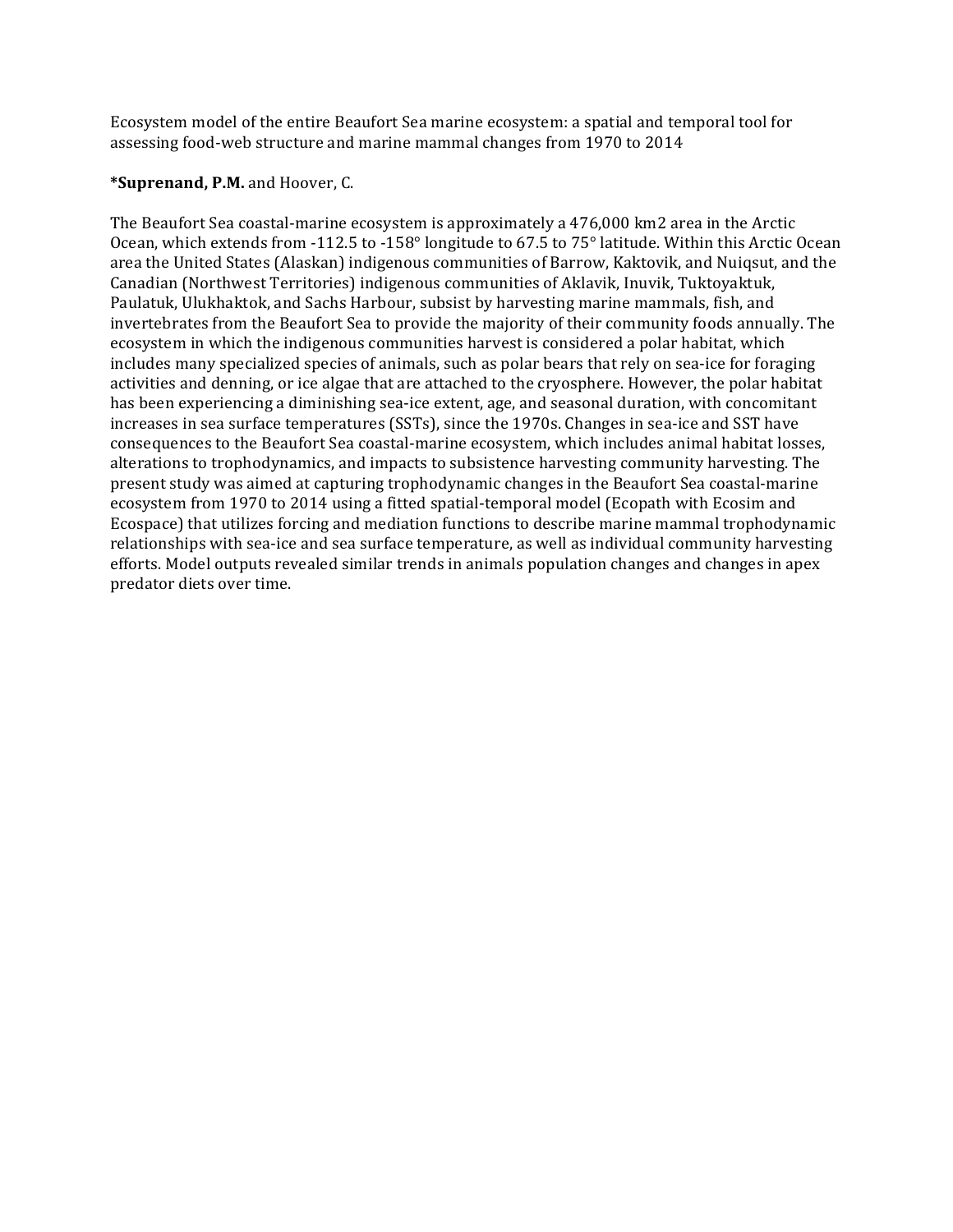Arctic Gravity Project 2016

Forsberg, René; \*Gabbert, Rose; Beale, James and Holmes, Simon

The Arctic Gravity Project (ArcGP) is an international effort dedicated to the compilation of a publicdomain 5'x5' grid of the Arctic gravity field north of 64° N. The focus of the gravity grid is the Arctic Ocean, Greenland, and the continental margins of the Asian and North American continents. This international effort is being led by René Forsberg of the Technical University of Denmark and consists of contributions from numerous public and private institutions worldwide. ArcGP provides a high-quality gravity grid to help fill the polar data gap that exists in some satellite data (GOCE) and in planning new gravity satellite missions such as GRACE and GRACE II. The establishment and maintenance of a freely available uniform gravity grid of the Arctic is also in line with the President of the United States' Arctic initiatives and assists researchers and students in developing their own earth system models.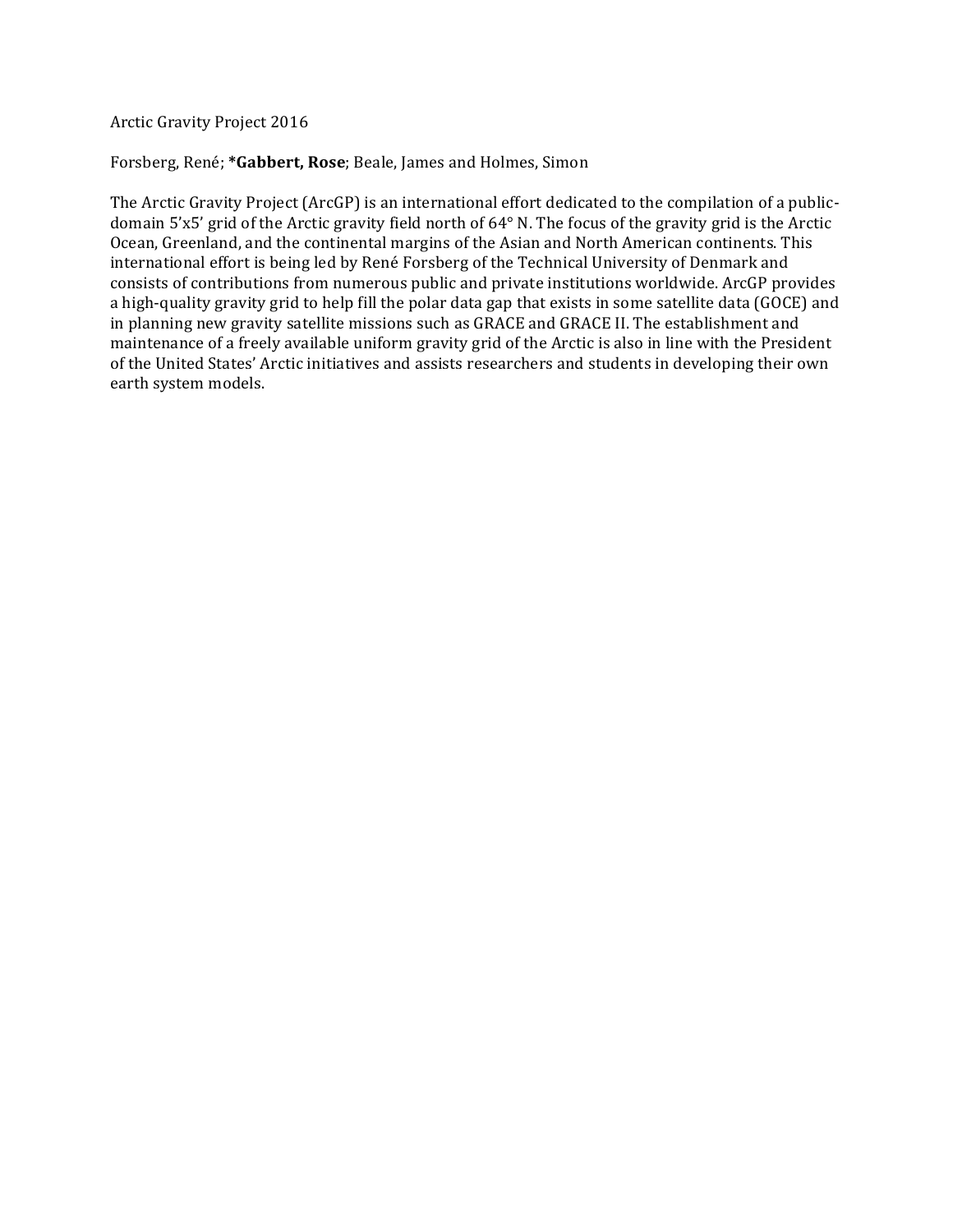Identification of key marine habitats for migratory eider ducks in the Eastern Canadian Arctic

# **\*Jean-Gagnon, Frankie**; Forbes, Mark and Gilchrist, Grant

Arctic sea ice cover has undergone major changes in recent decades in response to global warming and the rate at which the summer sea-ice has declined in the Arctic has exceeded model projections. Closely associated with this ongoing sea ice decline, is the growth of shipping activity necessary to support resource development in the Canadian Arctic. All projects must however adhere to strict federal and territorial environmental policies before proceeding, including research of how shipping may interact with marine wildlife. Using satellite tracking data, we aim to investigate the migratory patterns of eider ducks during migration to identify their use of key marine habitats in the Hudson Strait, Nunavut, CA. This region is an area of interest for year-round shipping for resource extraction and other related activities. We will evaluate stopover sites used by eiders through: i) coastal sea ice conditions measured using Radarsat satellite images, and ii) food resources determined by boatbased benthic invertebrate sampling. This project, developed in collaboration with Environment Canada, Inuit communities, Canadian universities and Industry Partners (Baffinland Iron Mines) will contribute important information when developing mitigation and emergency response measures related to year-round marine shipping activities in our study region. In the actual context of accelerated development and change in the Arctic, it is of paramount importance to identify the factors that affect coastal seabird distribution to ensure the identification and protection of critical habitat that contributes to biodiversity conservation.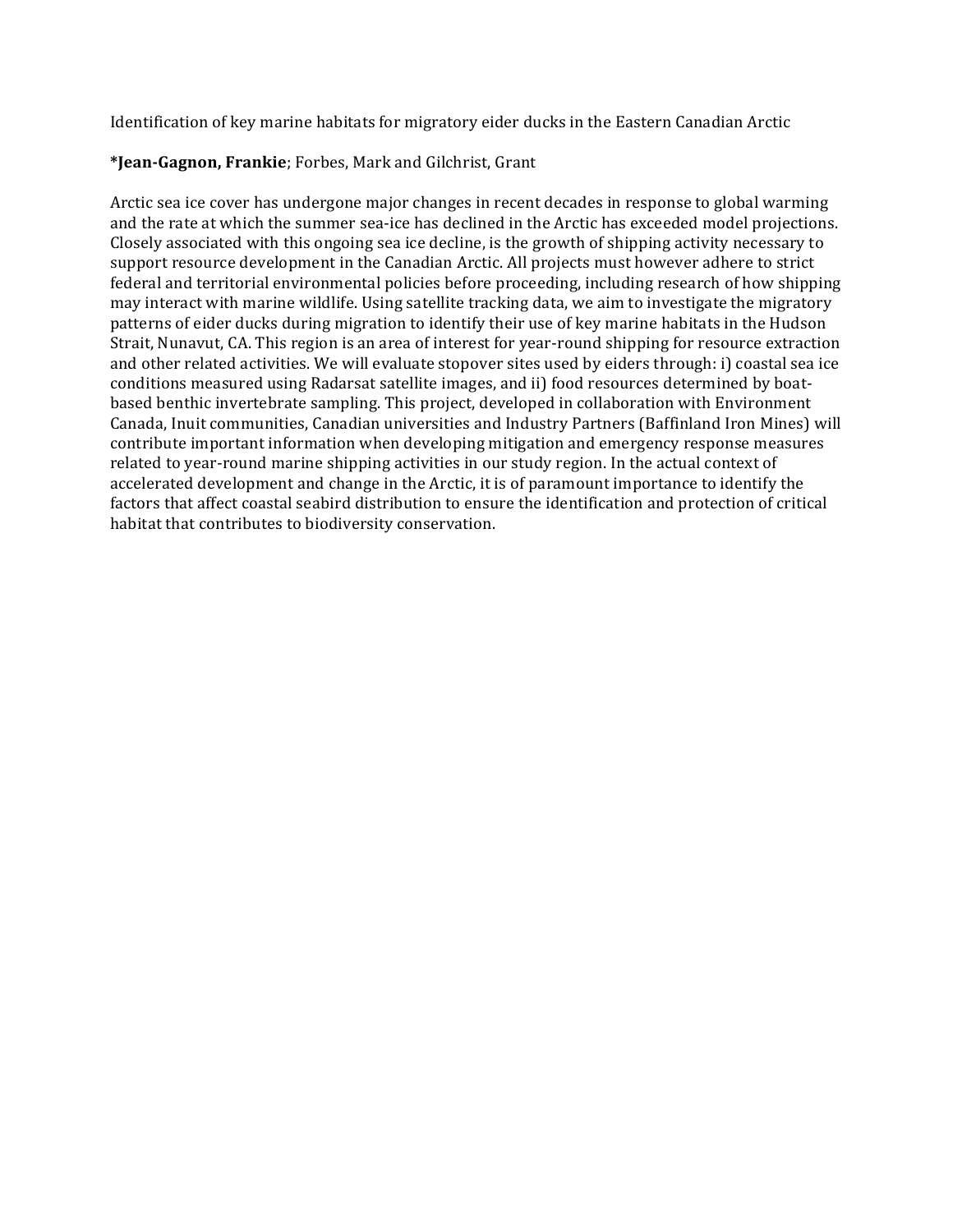The functional status' observation of oil and gas workers during the shift-in period the Arctic

Korneeva, Y.; Simonova, N. N.; Tyulyubaeva, T. O. and others at Northern (Arctic) Federal University [named after M.V. Lomonosov, Arkhangelsk]

The human work in the Arctic, particularly when using shift (fly-in-fly-out) forms of work, characterized by a high professional load, significantly exceeds the standard for normal conditions. The combination of adverse environmental, social and occupational factors impedes workers' adaptation to the Arctic conditions, which may lead to an increase in morbidity and reduction of disability rights. The research purpose is to study the functional status' observation of oil and gas workers during the shift-in period the Arctic. The study involved 70 employees of oil and gas companies in the Nenets Autonomous Okrug (the length of the shift-in 30 days) between the ages of 24 to 60 years (mean age  $38.7 \pm 9.7$ ) from March to April 2015. Work experience in shifts surveyed ranging from 0.5 years to 31 years  $(9,53 +/- 7,6)$ . Methods are questioning, testing, psychophysiological tests, descriptive statistics, multivariate analysis of variance MANOVA. Treatment was carried out using the software package SPSS 22.00. Studying the functional states' dynamics of oil and gas employees during the period shift led to the conclusion that, despite the increase in the efficiency by the end of the shift period, there has been a pronounced decline in of working capacity for all employees (which is confirmed by both psycho-physiological and psychological methods). The group at highest risk about level of efficiency and its reduction by the shift end include: drivers, operators of oil and gas, engineering and technical workers (due to the high intensity and complexity of the activity).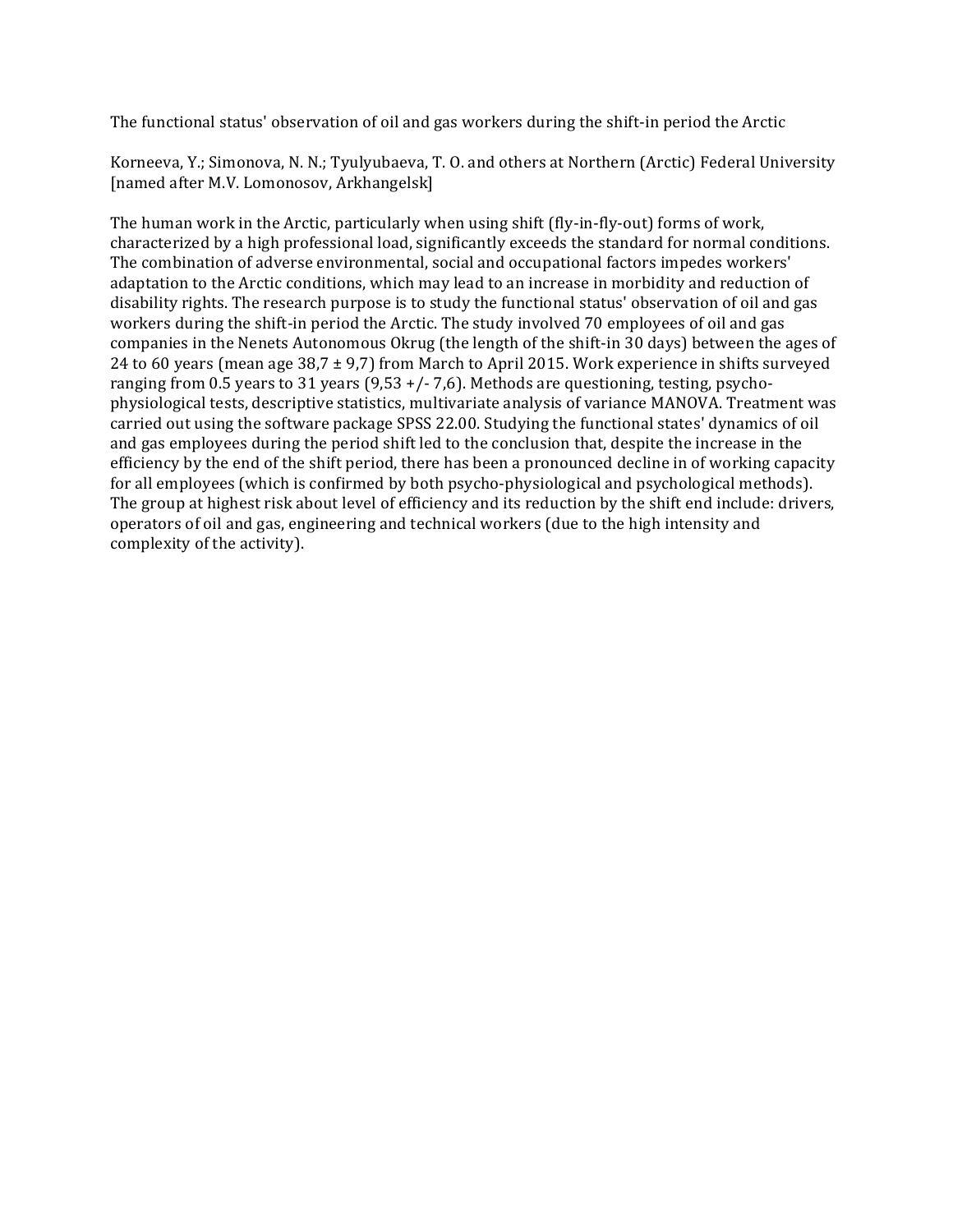Extractive Industries and the Arctic: Community experiences and environmental legacies

## **\*Panikkar, Bindu**

This project explores the key science, policy, legal and ethical debates raised during the large mine permitting process in the State of Alaska. Obtaining the permits and approvals needed to build an industrial-scale mine is a process that is highly scientific, economic, political, legal and social. It is a crucial stage in any technological development project, where fundamental and long-reaching decisions are made on controversial issues. It is where various competing interests are mediated: between the fishing industry and the resource extraction industry, the Native people of Alaska and the state, and the State of Alaska and the Federal government; over objective assessment of risk and benefits, over the rights of nature, preservation of food sustainability, legal authority, and environmental justice. Based on a close analysis of current mines under exploration and permitting such as Pebble, Donlin, Chuitna, Wishbone Hill, Teller and Ambler and in-depth interviews with the key industrial, state, federal, civil, and the scientific community involved in these permitting debates, this research examines how risks vs. benefits are interpreted, discussed, debated, disputed and mediated amongst the social, scientific, economic, political and the legal community. This project promises to provide important new information on the permitting processes of mining resource-rich habitats.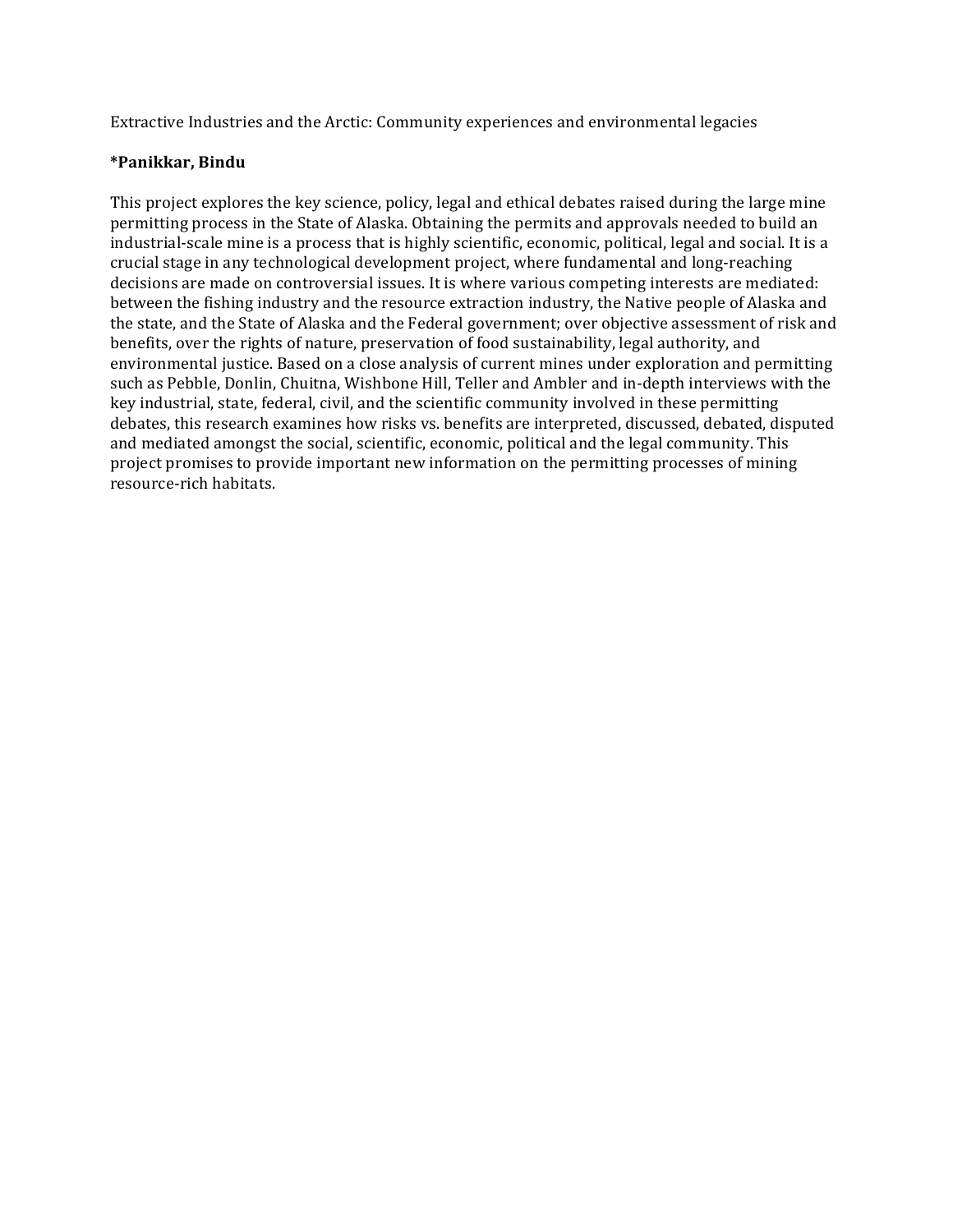Arctic Remote Energy Network Academy

Roe, George; Holdmann, Gwen and Sheets, Brent

ARENA is supported by the Arctic Council's Sustainable Development Working Group. The program addresses the integration of affordable, reliable, renewable energy for the 700+ arctic communities that are not grid connected. The program will deliver a broadly available suite of web-based seminar and two-track on-site classroom and field experience working within a powerplant setting for a selected group of fellows following an application process. Participants will gain, and share, arctic-relevant knowledge, skills, and tools, and establish a network of collaborators that will facilitate integrating clean energy technologies in their communities and improve management of their fossil-based generation as well.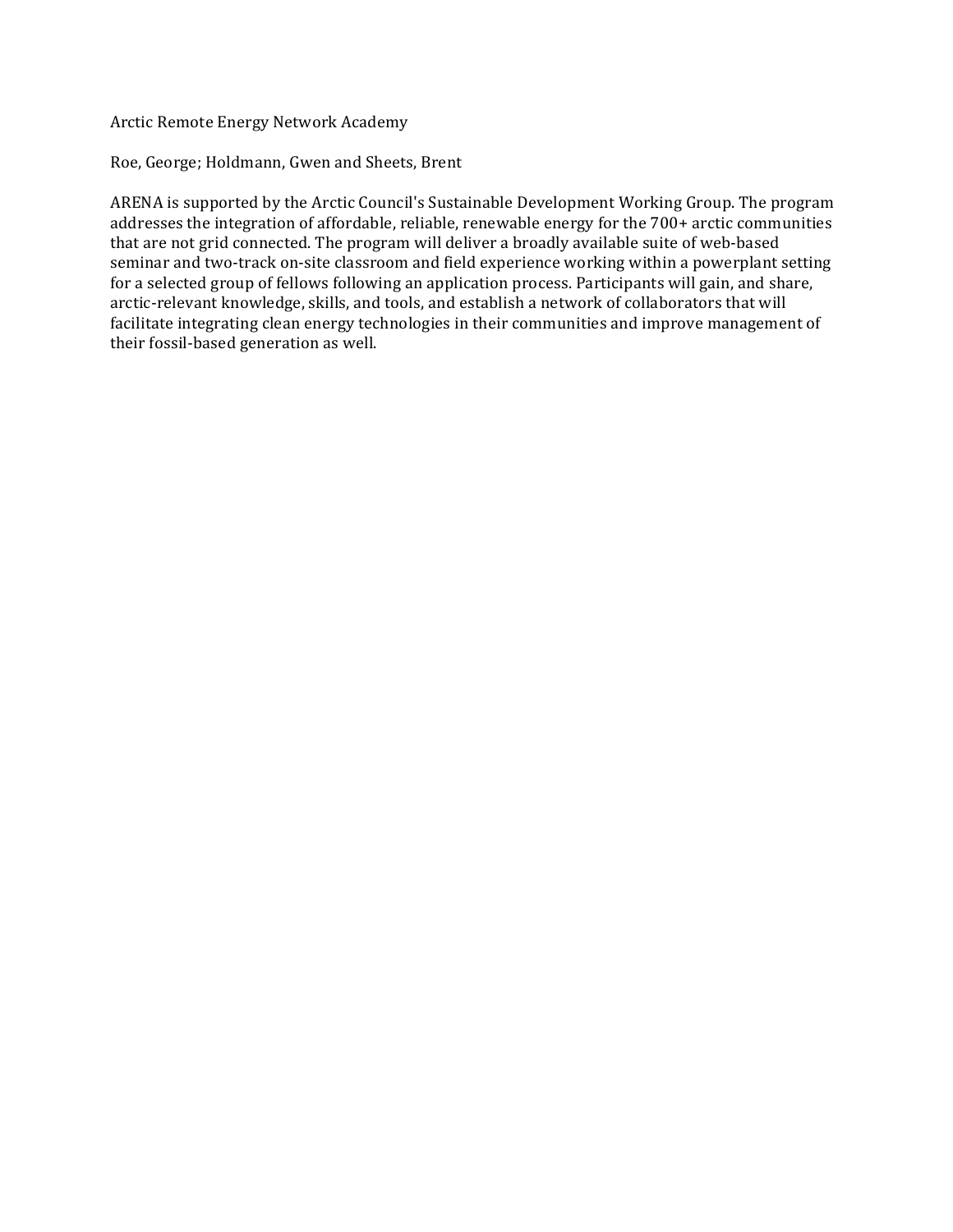Observing Arctic Freshwater Habitat Dynamics in the Fish Creek Watershed, Alaska

# \*Arp, Christopher; Whitman, Matthew and Jones, Benjamin

The Fish Creek Watershed drains a 4500 km2 region of the Arctic Coastal Plain in northern Alaska. This watershed is composed of abundant lakes, wetlands, beaded streams, and alluvial rivers set atop permafrost soils, which provide diverse mosaic of freshwater habitats for fish and waterbirds. Though almost entirely roadless and de facto wilderness, this hydrologic unit is entirely within the National Petroleum Reserve - Alaska (NPR-A), and thus is a focal area for future petroleum development. Accordingly, the Bureau of Land Management (BLM) in partnership with University of Alaska Fairbanks (UAF), the U.S. Geological Survey (USGS) and other agencies have gradually developed an environmental monitoring network to track responses to climate change and establish a baseline prior to petroleum development. Included in this program is the Circum-Arctic Lakes Observing Network (CALON; an Arctic Observing Network (AON) program) with nodes of six lakes in the upper and lower portions of the watershed. This expanding network of lake buoys, stream and river gauges, and climate stations not only is helping to understand hydroclimatic changes in the Arctic, but also provides an ideal framework to initiate hypothesis driven research programs. Such projects include studies of fish foraging and migration through a stream-lake system, a watershed-scale analysis of aquatic habitat responses to climate and land-use change, and focused investigation of lake ice interactions with permafrost and climate. Continuation of the Fish Creek Watershed Observatory (FCWO) will focus on sustaining climate, hydrologic, permafrost, and biological inventory and monitoring to capture the coupled responses of land-use and climate change in Arctic Alaska.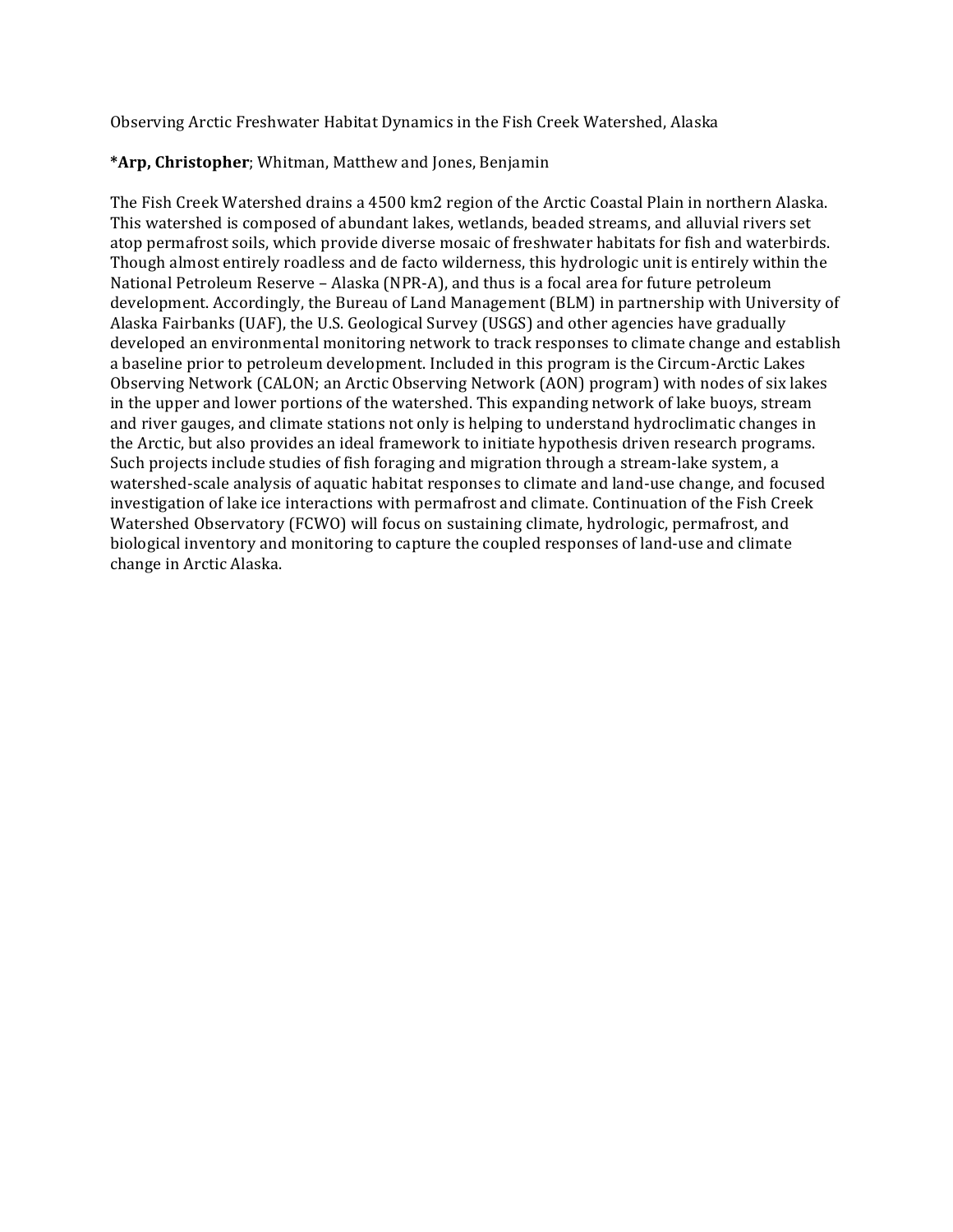The critical role of natural history collections in documenting biodiversity of the Arctic in the past, present and future

# **\*Saarela, Jeffery**

Changes in the diversity, distribution and ecology of species in the Arctic are predicted and/or already being documented in response to global change. Baseline biodiversity data from the past and present can provide critical points of reference in time and space for measuring change. Core components of biodiversity data are specimens in natural history collections. Natural history specimens are data themselves, documenting the distribution of species in time and space; they serve as vouchers for datasets, allowing future workers to go back to original material to confirm or revise identifications; and they are also sources of new data (morphology, anatomy, toxicology, genetic information, etc.). Biological specimens from the Arctic are a diverse, valuable and irreplaceable component of the polar information spectrum, yet Arctic specimens were collected more frequently in the past than they are today. Core functions of museums are the collection, longterm preservation, stewardship and curation of specimens, and facilitating access to these specimens, both physically and digitally. The Canadian Museum of Nature, founding member of the international Arctic Natural History Museums Alliance, houses the largest – and continually growing – collection of natural history specimens from the Canadian Arctic, with ca. 260K Arctic specimens (including >550 type specimens). Arctic Observing programs on biodiversity should document field observations with specimens whenever possible, and should engage with natural history museums to ensure these specimens are properly preserved and accessible to future generations of researchers. Reciprocally, natural history museums should be more involved in Arctic science discussions to raise awareness and increase usage of their rich collections-based resources, and should engage with researchers who require a permanent repository for their Arctic field collections.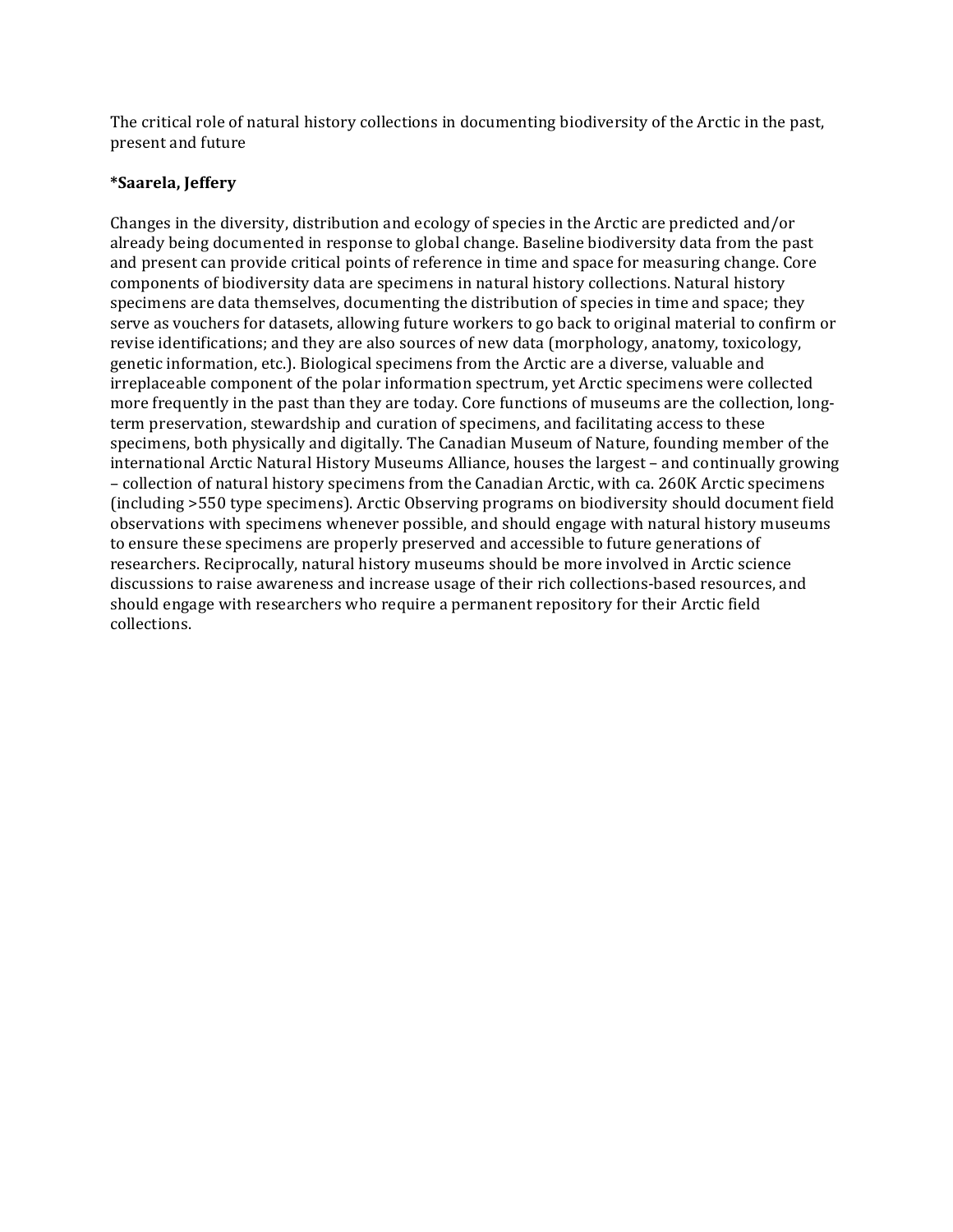Visualization, Strategic Assessment, and Decision Support for Arctic Observing: The Arctic Observing Viewer (AOV)

\*Manley, William F.; Gaylord, Allison G.; Kassin, Ari; Villarreal, Sandra; Barba, Mauricio; Cody, Ryan; Dover, Mike; Escarzaga, Stephen; Habermann, Ted; Kozimor, John; Score, Roberta and Tweedie, Craig. E.

To better assess progress in Arctic Observing made by U.S. SEARCH, NSF AON, SAON, and related initiatives, an updated version has been released for the Arctic Observing Viewer (AOV; http://ArcticObservingViewer.org). This web mapping application and information system conveys the who, what, where, and when of "data collection sites" – the precise locations of monitoring assets, observing platforms, and wherever repeat marine or terrestrial measurements have been taken. Over 7700 sites in AOV encompass a range of boreholes, ship tracks, buoys, towers, sampling stations, sensor networks, vegetation plots, stream gauges, ice cores, observatories, and more. Contributing partners are the U.S. NSF, ACADIS, ADIwg, AOOS, a2dc, AON, CAFF, GINA, IASOA, INTERACT, NASA ABoVE, and USGS, among others. While focusing on U.S. activities, information exchange with international groups is welcomed for mutual benefit. Users can visualize, navigate, select, search, draw, print, view details, and follow links to obtain a comprehensive perspective of environmental monitoring efforts. We continue to develop, populate, and enhance AOV. Recent improvements include: a more intuitive and functional search tool, a modern cross-platform interface using javascript and HTML5, and hierarchical ISO metadata coupled with RESTful web services &; metadata XLinks to span the data life cycle (from project planning to establishment of data collection sites to release of scientific datasets). Use a companion application, the Arctic Research Mapping Application (ARMAP; http://armap.org), to view project locations for all Arctic science rather than data collection sites for Arctic Observing. AOV is founded on principles of interoperability, such that agencies and organizations can use the AOV Viewer and web services for their own purposes. In this way, AOV complements other distributed yet interoperable cyber resources, and helps science planners, funding agencies, investigators, data specialists, and others to: assess status, identify overlap, fill gaps, optimize sampling design, refine network performance, clarify directions, access data, coordinate logistics, and collaborate to meet Arctic Observing goals.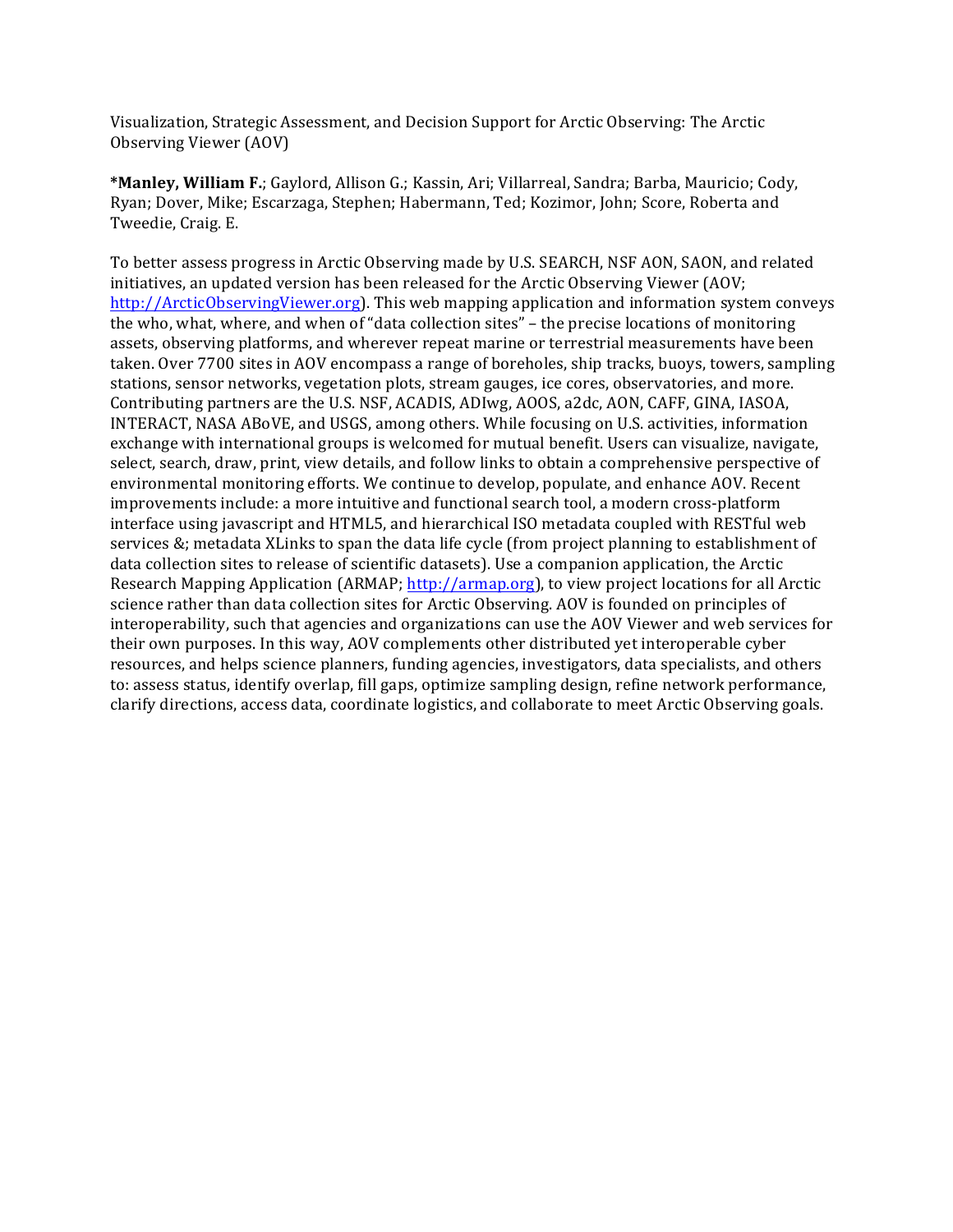Sea Ice Matters: Science Communication through the SEARCH Sea Ice Action Team

# \*Druckenmiller, Matthew; Francis, Jennifer and Huntington, Henry

The Study of Environmental Arctic Change (SEARCH) aims to develop scientific knowledge to help society understand and respond to the rapidly changing Arctic. In September 2015, the SEARCH Sea Ice Action Team (SIAT), with a focus on science communication, developed a strategy for mobilizing the research community to organize, synthesize, and disseminate scientific knowledge for a broad range of Arctic sea ice stakeholders. Key elements are to 1 support and promote SEARCH and the SIAT as a trusted and timely source of information about Arctic sea ice and impacts of its loss, 2 develop sustained, sophisticated dialogues between the research community and decision-makers, and 3 co-communicate the importance and state-of-the-art of Arctic research using a range of voices beyond those of scientists. The core product of the strategy will be a website to comprehensively communicate why and how sea ice matters. This website will provide tiered access to sea ice information, organized across a series of high-level topics via a hierarchical, pyramid structure based on increasing levels of scientific complexity. This resource will depend on collaboratively developed, peer-reviewed, and concisely edited scientific content, which will serve to coordinate the scientific community, disseminate important findings to broad audiences, and provide a take-away "go-to" resource for decision-makers and the media. In addition, Sea Ice Matters will host guest perspectives from across the science and stakeholders communities and provide timely information on emerging high-interest topics, such as notable weather events or recent science publications. Evaluating the project through targeted outreach and user feedback represents a strategic focus for the Team. Most importantly, this communication endeavor will require organizing complementary interests and efforts within SEARCH and across related organizations and broader science communities.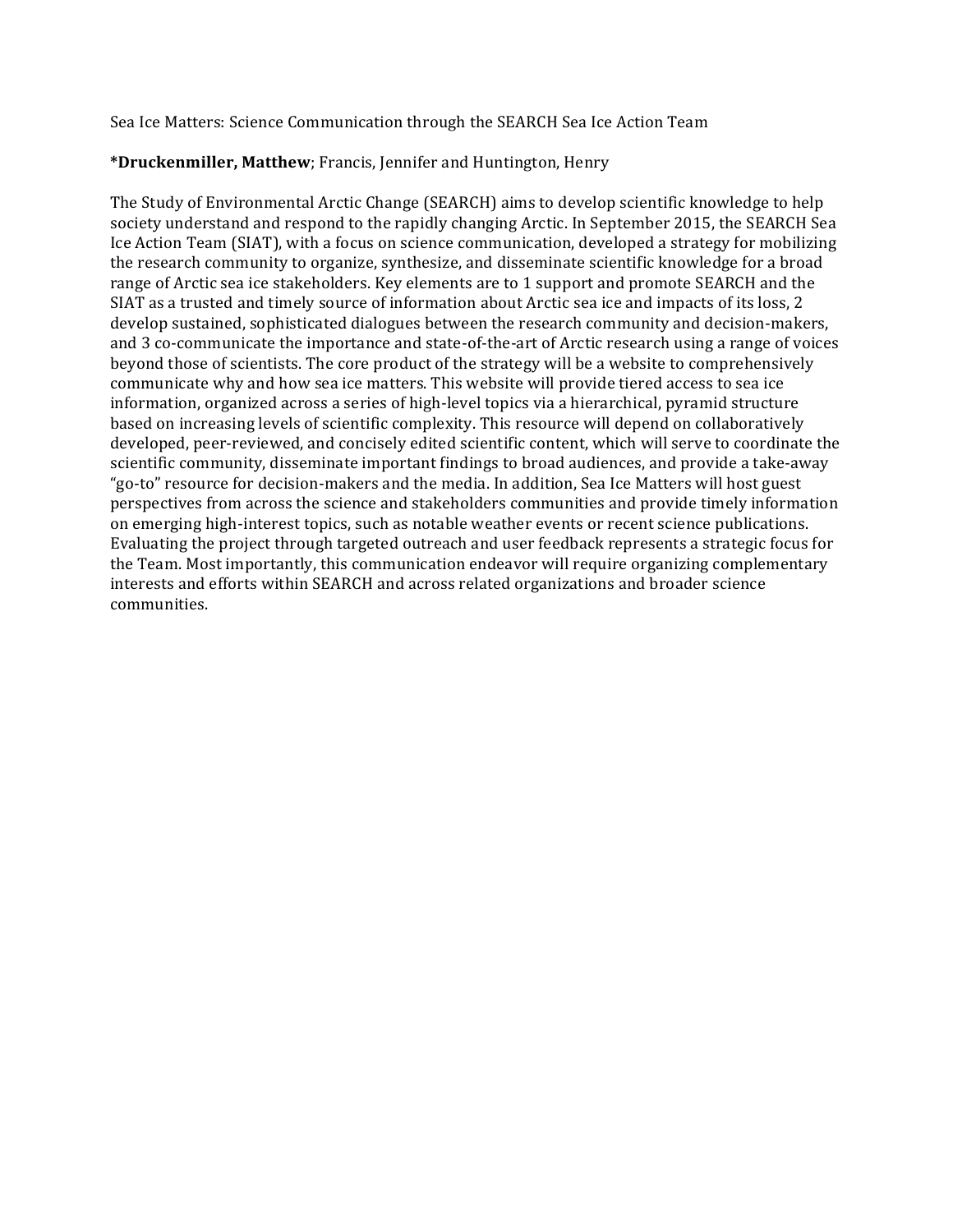Physically based hydrological modeling to assess changes in surface water connectivity in an Arctic catchment

\*Gädeke, Anne; Liljedahl, Anna; Arp, Christopher; Daanen, Ronald; Alexeev, Vladimir; Cai, Lei and Whitman, Matthew

It is expected that a changing climate leads to rapid transformations of hydrological processes in Arctic environments. Thawing permafrost combined with increased evapotranspiration may lead to a regime shift with less surface and more subsurface water availability in the future (affecting e.g. surface water connectivity which is vital for fish migration). In order to gain a deeper understanding of the linkages between climate, surface water connectivity and fish migration on the watershed scale, a thorough measurement network was set up in the Crea Creek watershed (30 km2) which is a sub-watershed of the Fish Creek watershed (4900 km2) located in the National Petroleum Reserve Alaska. Discharge, snow depths, and meteorological variables have been measured since 2009. A LiDAR digital elevation model of 0.25 m horizontal resolution facilitates the representation of micro-topographic landscape features (i.e. ice wedge polygons). In addition, 1052 fish were captured and 781 fish were tagged using a passive integrated transponder. The observations have not only allowed analysis of fish migration patterns [Heim et al., 2014; Heim et al., 2015], but can also be utilized as input to drive the physically based hydrological model WaSiM (http://www.wasim.ch/en/index.html). Using WaSiM, all aspects of the water cycle are simulated as well as heat processes in the subsurface. The analysis specifically addresses changes in surface water connectivity (lakes and streams) under past, present and future climate. The analyses will ultimately provide regional stakeholders (e.g. Bureau of Land Management) with information on the hydrologic impacts of climate change within the National Petroleum Reserve Alaska to mitigate impacts on aquatic ecosystems as well as the local population. The experience gained in this study may also serve as a benchmark for future studies and developments in similar environments.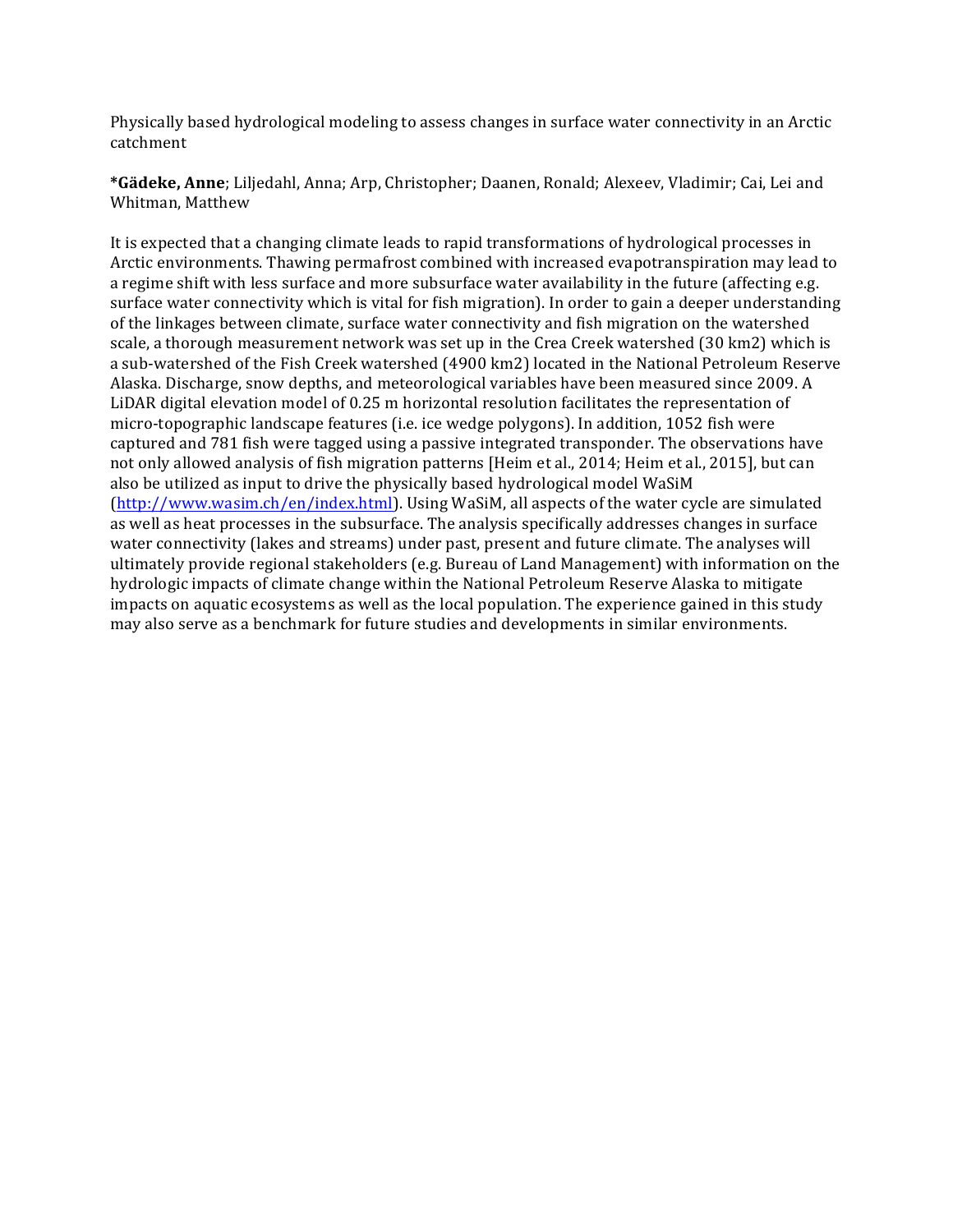The need for stakeholder engagement in understanding impacts of observed changes in the timing of coastal freeze-up

# **\*Rolph, Rebecca** and Mahoney, Andy

For Arctic coastal communities, freeze-up of the adjacent ocean is a significant annual event that directly affects subsistence activities and the severity of the impacts of fall storms. The transition from open water to ice cover changes both the prey species available and the means by which they are harvested, while the presence of sea ice reduces the energy of waves and the erosion they can cause. Moreover, the duration of the transition period from open water to ice thick enough to travel on marks a window where neither boat nor snow mobile are useable. Small changes in the timing of freeze-up can therefore lead to significant impacts on the residents of these communities. Thus, information from local stakeholders points to the importance of the onset and duration of freeze-up as key variables for Arctic observing networks. The recently available Alaska Sea Ice Atlas provides an observational dataset of sea ice concentration that can be used to analyze changes in freeze-up timing since 1953. These data show that most coastal communities in Arctic Alaska have experienced a trend toward later freeze-up in recent decades. In Shishmaref, for example, the date of freeze-up appears to have become over 5 weeks later over the course of the record. However, while such changes sound dramatic, it is difficult to attribute or quantify their effects on any community without additional observations from the local stakeholders. For example, while the target and mode of subsistence activities may change, the balance of subsistence effort versus success may be unaffected by delays in freeze-up. Thus, identifying a key observable such as the timing of freeze-up is only the first step of stakeholder engagement that is necessary for producing actionable information that can help sustain Arctic observations.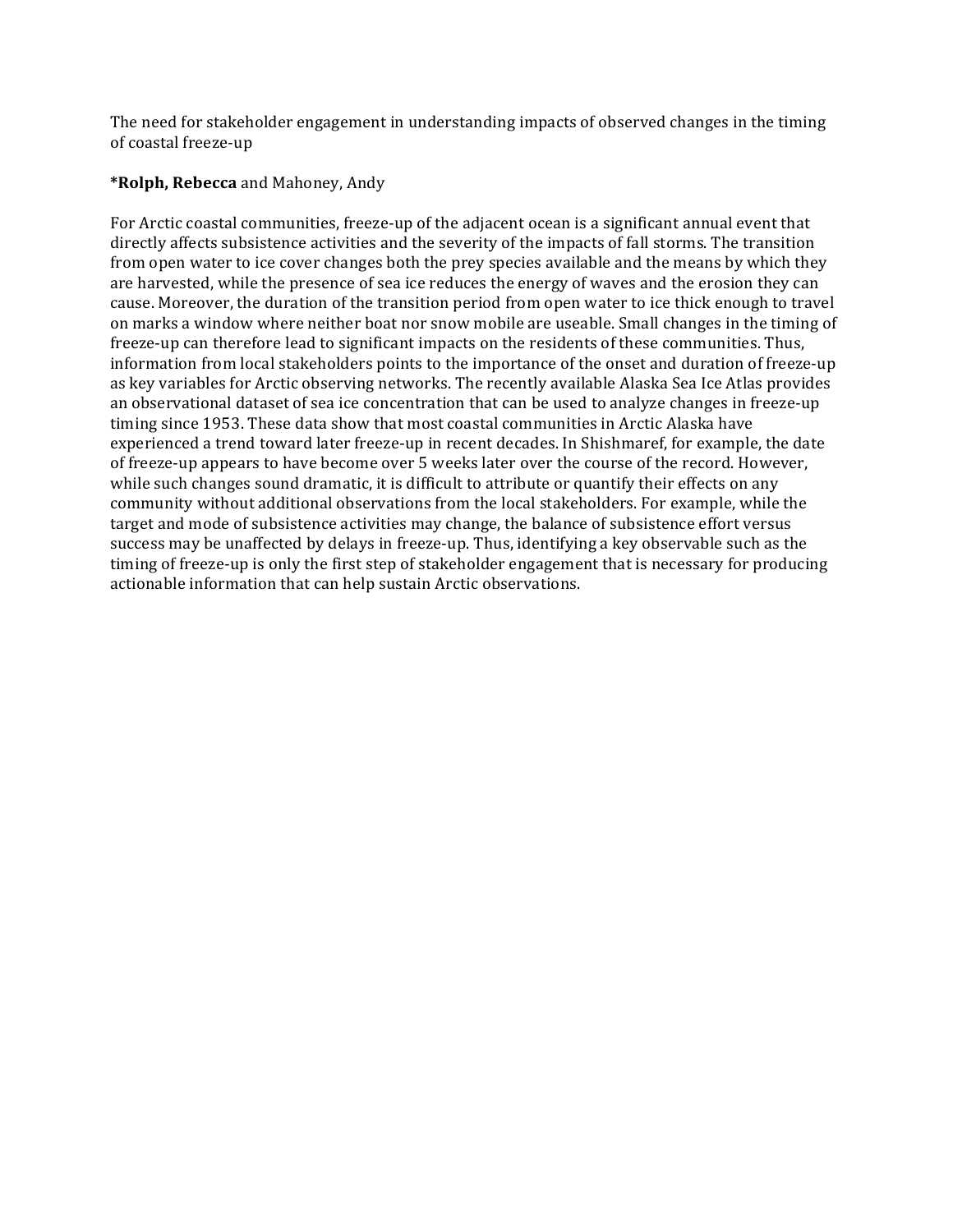Developing, implementing, and assessing a communication strategy designed to increase diverse stakeholder engagement in arctic relevant observation networks

## **\*Hum, Richard E.** and Timm, Kristin

Arctic science can benefit from developing strong relationships with diffuse stakeholder groups, 1) research questions can be formulated more precisely-- helping to identify key factors, relevant measurements, and cross-scale boundaries, 2) results can be conveyed efficiently back to invested groups, and 3) the resulting communication can inform new, more optimized, research directions. Strong stakeholder relationships require careful communication and trust building. Principals of "network priming" suggest that diffuse stakeholder networks, of the type often developed through organizational use of social media, can act as a catalyst for stronger relationships in times of need. This study tests several methods for how organizations can extend the diversity of their stakeholder networks, individually and in coalition via strategic social media use. A communication strategy is defined and assessed by 1) analyzing stakeholder mission statements using natural language processing techniques, 2) network engagement via frequency and function of messaging, and 3) network diversity via network analysis. The efficacy of aligning social media messaging to targeted overlaps in stakeholder mission statements and engagement patterns is tested through changes in network dynamics over time. Targeted messaging is expected to increase the size of an organization's stakeholder network for discreet periods of time as a function of the ratio of the mission statement and engagement pattern overlap.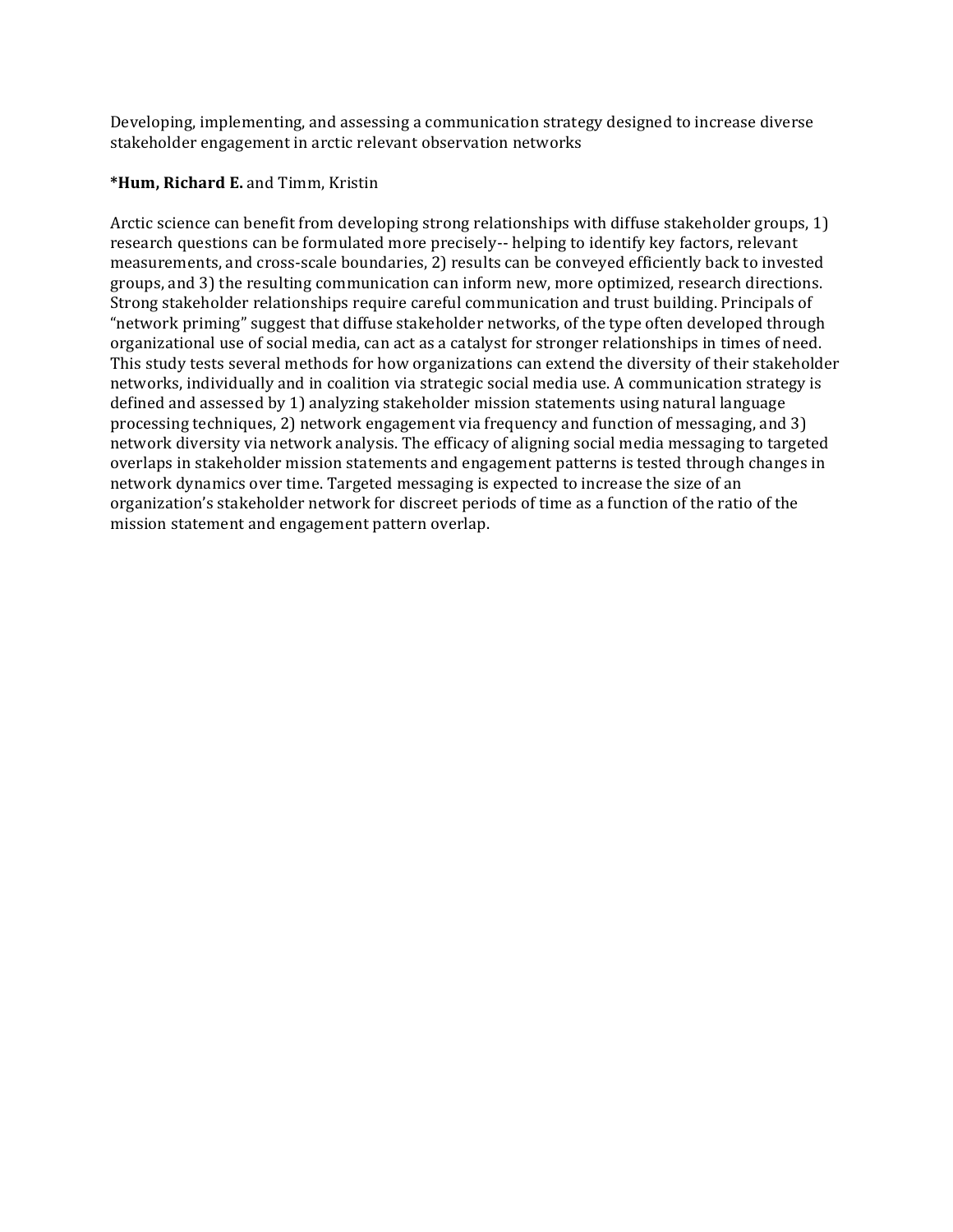Scenarios to prioritize observing activities on the North Slope, Alaska, in the context of resource development, climate change and socio-economic uncertainties

\*Lee, Olivia; Payne, John; Lassuy, Dennis; Eicken, Hajo and Vargas-Moreno, Juan Carlos

The North Slope of Alaska is experiencing rapid changes in response to interacting climate and socioeconomic drivers. The North Slope Science Initiative (NSSI) is using scenarios as a tool to identify plausible, spatially explicit future states of resource extraction activities on the North Slope and adjacent seas through the year 2040. The objective of the scenarios process is to strategically assess research and monitoring needs on the North Slope. The participatory scenarios process involved stakeholder input (including Federal, State, local, academic, industry and non-profit representatives) to identify key drivers of change related to resource extraction activities on the North Slope. While climate change was identified as a key driver in the biophysical system, economic drivers related to oil and gas development were also important. Expert-reviewed informational materials were developed to help stakeholders obtain baseline knowledge and stimulate discussions about interactions between drivers, knowledge gaps and uncertainties. Mapbased scenario products will allow mission-oriented agencies to jointly explore where to prioritize research investments and address risk in a complex, changing environment. Scenarios consider multidecadal timescales. However, tracking of indicator variables derived from scenarios can lead to important insights about the trajectory of the North Slope social-environmental system and inform management decisions to reduce risk on much shorter timescales. The inclusion of stakeholders helps provide a broad spectrum of expert viewpoints necessary for considering the range of plausible scenarios.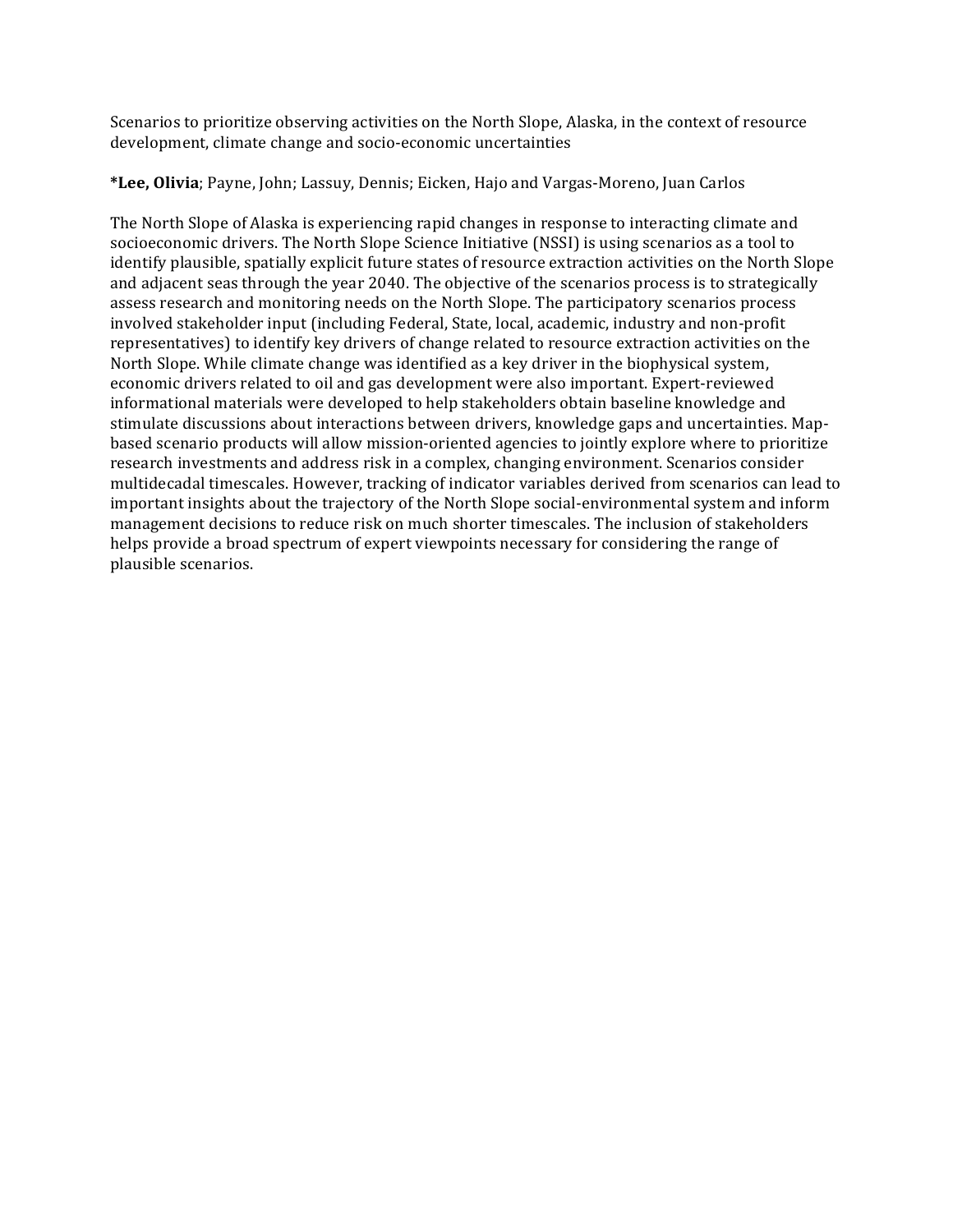Biodiversity and ecosystem monitoring come of age

#### **\*Ibarguchi, Gabriela**

Monitoring includes the systematic collection of data using standardised methods to detect environmental change over time, with specific objectives, such as for comparison with a previouslyestablished standard or baseline. Ideally, monitoring includes time scales that capture natural cycles and environmental variability, and spatial scales that include control sites/states and early-warning sites/states. We increasingly recognise the importance of long-term observations contributed through Traditional Knowledge, community-based programs, citizen science, the incorporation of historic samples and archives, and coupled with remote sensing approaches, sensor networks, and continuous and/or real-time data capture (data loggers), all key components in global monitoring initiatives. These activities and tools complement traditional site-based surveys and focal ecological studies, and in conjunction with DNA analyses (including DNA barcoding, environmental DNA and ancient DNA), analyses of stable isotope and trace elements, and other studies, our ability to track change through time has improved greatly in the past decade, fueling rapidly-growing fields such as environmental informatics and biosensor technology. Our limited international and interdisciplinary coordination in previous decades, and lack of accurate baselines for tracking change, particularly in remote, rapidly-changing polar, arid and alpine environments, have resulted in disparate responses in monitoring and management. Shifted baselines are being used to meet modern targets or when original baselines are not realistic. However, alternative and more positive approaches include efforts to use surrogate baselines and historical data, to integrate monitoring using ecosystem-based approaches, to locate complementary data sources to corroborate results, to build partnerships, and to support new global-scale, Earth observation initiatives.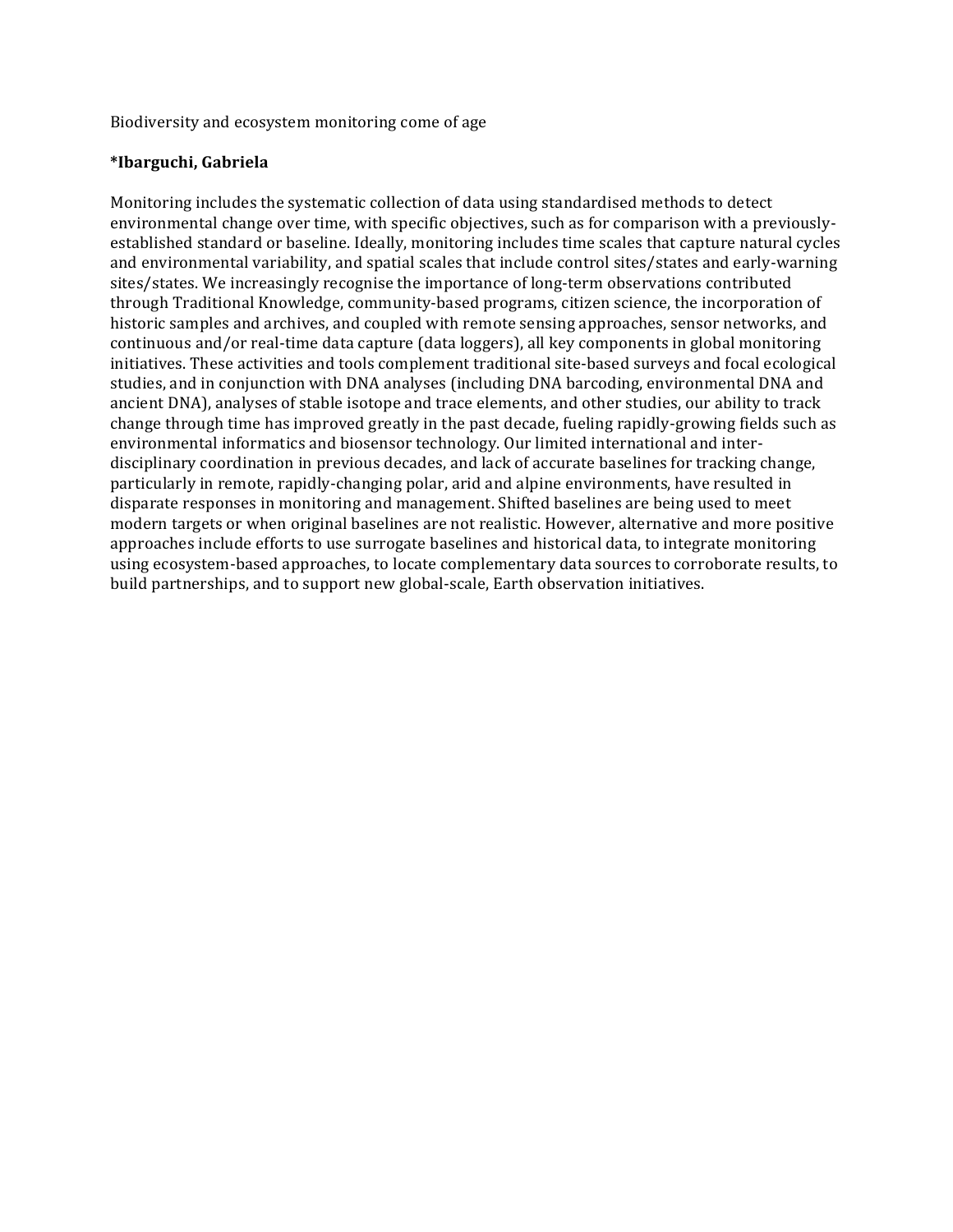Terrestrial Environmental Observing Network (TEON) – the Kuparuk River, Alaska's Arctic, USA

# **\*Stuefer, Svetlana** and Arp, Christopher

There are two major difficulties that are widely acknowledged when the Arctic observing systems are being discussed: 1) sparse observational network and 2) changes in the observational network over time. This poster presents long-term hydrologic monitoring network in the Kuparuk River and adjacent watersheds. This network has been maintained by the Water and Environmental Research Center (WERC) at University of Alaska Fairbanks (UAF) led by Dr. Douglas Kane and funded by numerous research projects. The data collection was initiated in 1985 in the small Imnavait Creek watershed just north of the Brooks Range. Over the years, data collection extended to include the Upper Kuparuk River watershed in the early 1990s, the entire Kuparuk River watershed in the late 1990s and then the adjacent watersheds in 2000s. As of today, observational network includes the Kuparuk River, Putuligayuk River and Roche Mountannee Creek watersheds to obtain continuous hydro-climatological data streams for a new program funded by the Arctic Landscape Conservation Cooperative (U.S. Fish and Wildlife Service). This newly directed observation effort, the Terrestrial Environmental Observing Network (TEON), joins the legacy of hydro-climatic monitoring and research in the Kuparuk with new permafrost and vegetation observation programs to start building integrated datasets to benefit a variety of Arctic Alaska stakeholders.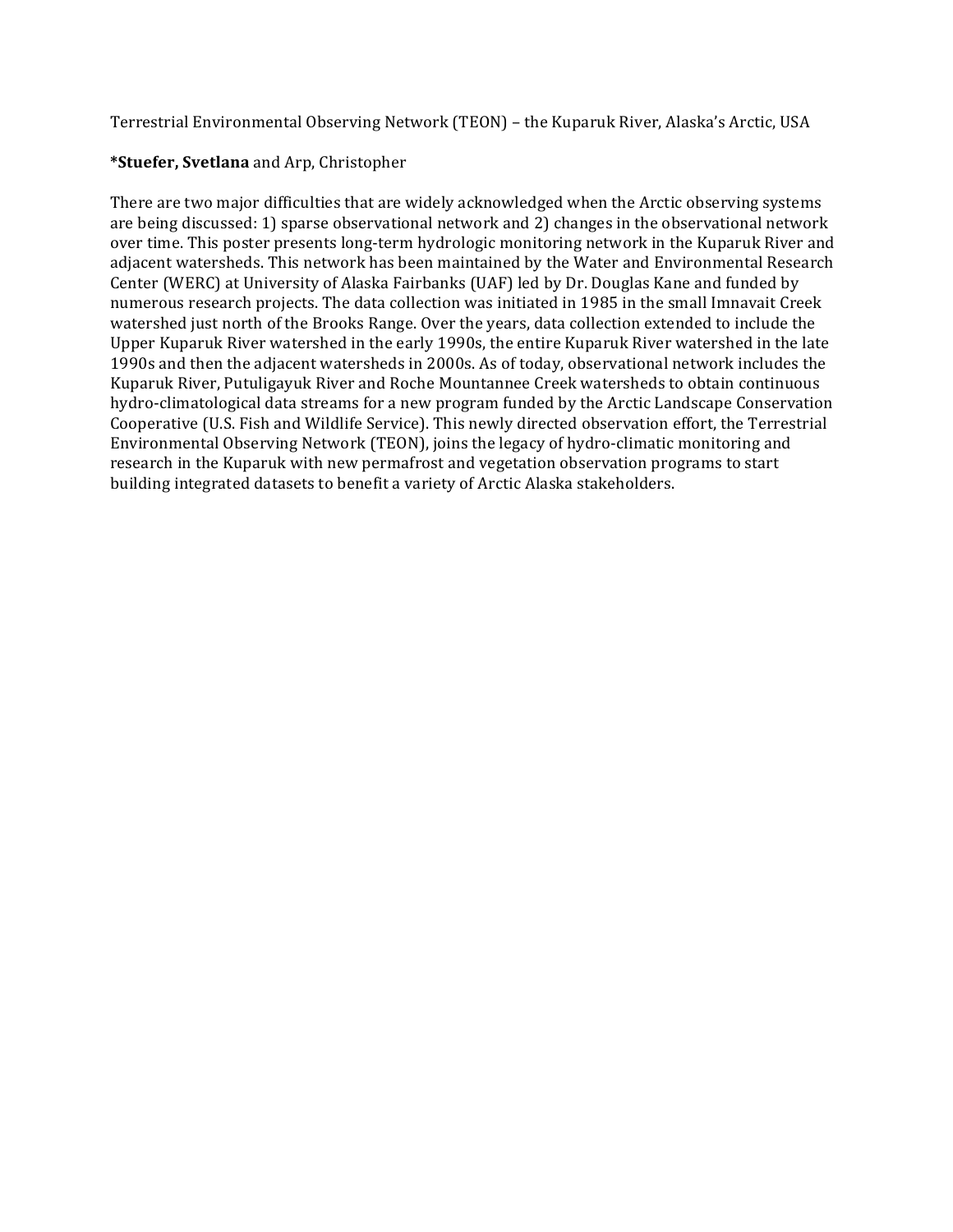The TAMANI project: Assessing needs and opportunities for inclusive pan-arctic monitoring of seabirds and terrestrial vertebrates

**\*Wheeler, Helen**; Berteaux, Dominique; Furgal, Chris; Parlee, Brenda; Rodrigues, Ana; Yoccoz, Nigel and Gremillet, David

The arctic is experiencing rapid change in climate and human activity. Rapid change in the arctic affects wildlife and habitats, local practices and culture. Pan-arctic monitoring programs have the potential to generate positive impacts for people and the environment. However, to achieve these objectives, goals need to be clearly defined in a way that includes multiple stakeholders in the arctic environment and arctic observation and recording. Also, in order to produce accurate understanding of the state of the arctic, monitoring programs at a pan-arctic scale must be representative of the conditions and changes in the arctic. Furthermore, evaluation of the process of monitoring need to be performed to evaluate how the approach taken in monitoring affects whether the ultimate goals are achieved. The TAMANI project will address these issues through interviews of stakeholders in the arctic environment and monitoring and spatial analysis of the current distribution of monitoring sites relating to seabirds and terrestrial vertebrates. We present the core objectives of our stakeholder interviews cornering pan-arctic monitoring of seabirds and terrestrial vertebrates and initial results from an analysis of the coverage of existing monitoring of seabirds. We highlight our aims to identify the strengths and weaknesses of existing arctic monitoring, the desirable impacts that monitoring could generate and the approach that should be taken for panarctic monitoring networks. We then provide an overview of some of the gaps in current monitoring coverage of seabirds across space.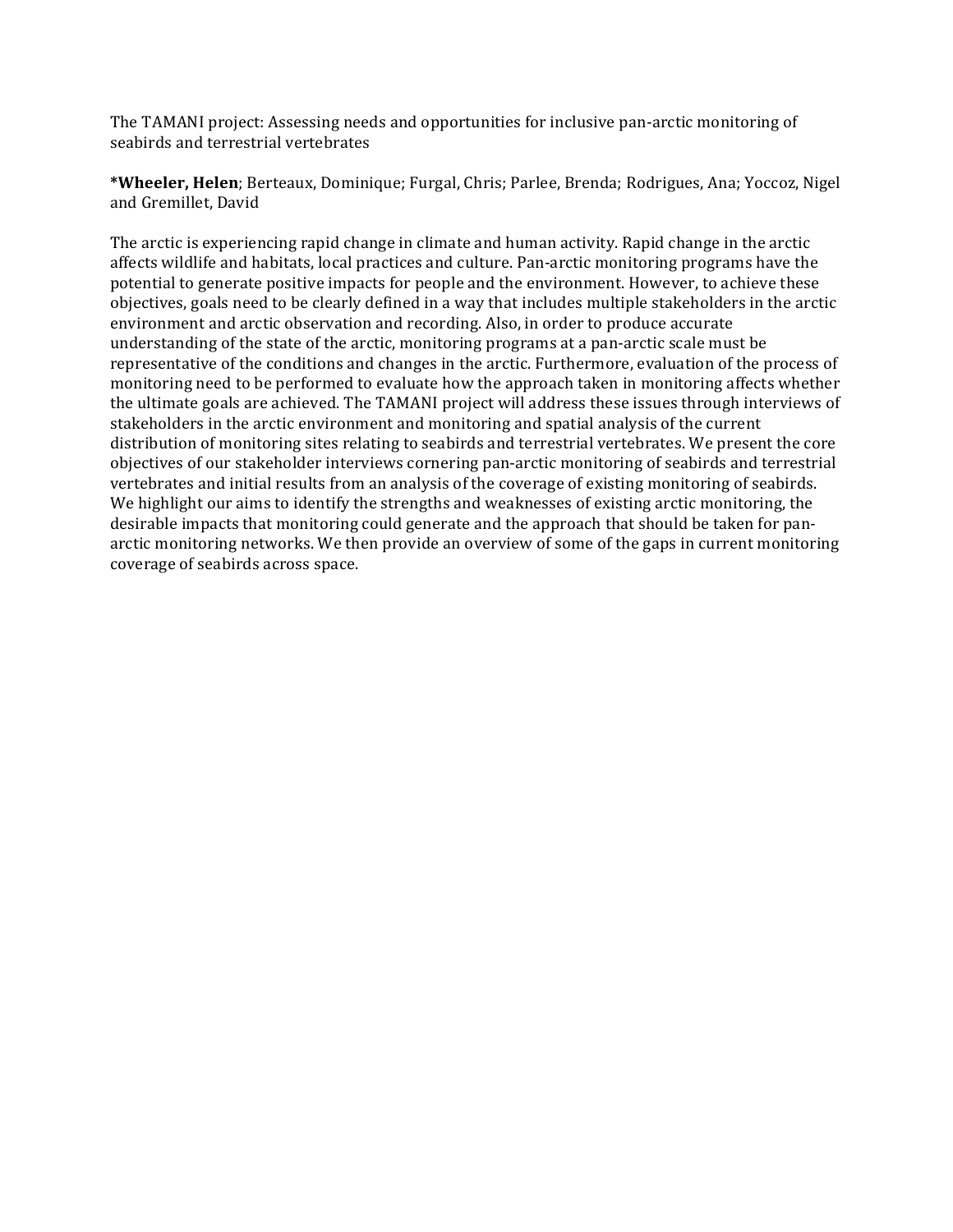Impacts of changes in the Arctic on stakeholders both inside and outside Arctic regions

\*Cavazos-Guerra, C.; Keil, K.; Valeeva, V. and Chabay, I.

Arctic change strongly affects ecosystems, people and communities both inside the Arctic and at lower latitudes. We propose a study of the impact of climatic change on the environment and human activities - specifically resource development- in the Arctic with the purpose of improving stakeholders' capacity to adapt to climate change. The study considers three areas - Yamal LNG project, the Kharyaga oil project and the Achimgaz project- located in prominent regions in the West Russian Arctic in terms of ongoing and future oil and gas development and experiencing to the full extent negative and positive consequences of climatic, environmental and economic changes. Our goal is to characterize the perspectives, concerns and expectations about resource development in the case study areas (e.g. on perceived risks, uncertainties, costs and benefits) among different stake and right-holders groups, including communities, local decision-makers, indigenous peoples. The engagement of and dialog among interested groups is a central part of this transdisciplinary impact study and a very important arena for collaboration in terms of risk assessment and prospects for sustainable development. Engagement with rights- and stakeholders is also essential for data gathering of both biophysical data on black carbon emissions and health from measurements and social data from interviews to co-design and develop a combined sets of scenarios, including economic analyses, legal and policy considerations, and impacts from air pollution. These scenarios are intended as tools for better decision-making by local and international Arctic rights- and stakeholders, who are the intended end-users of this study.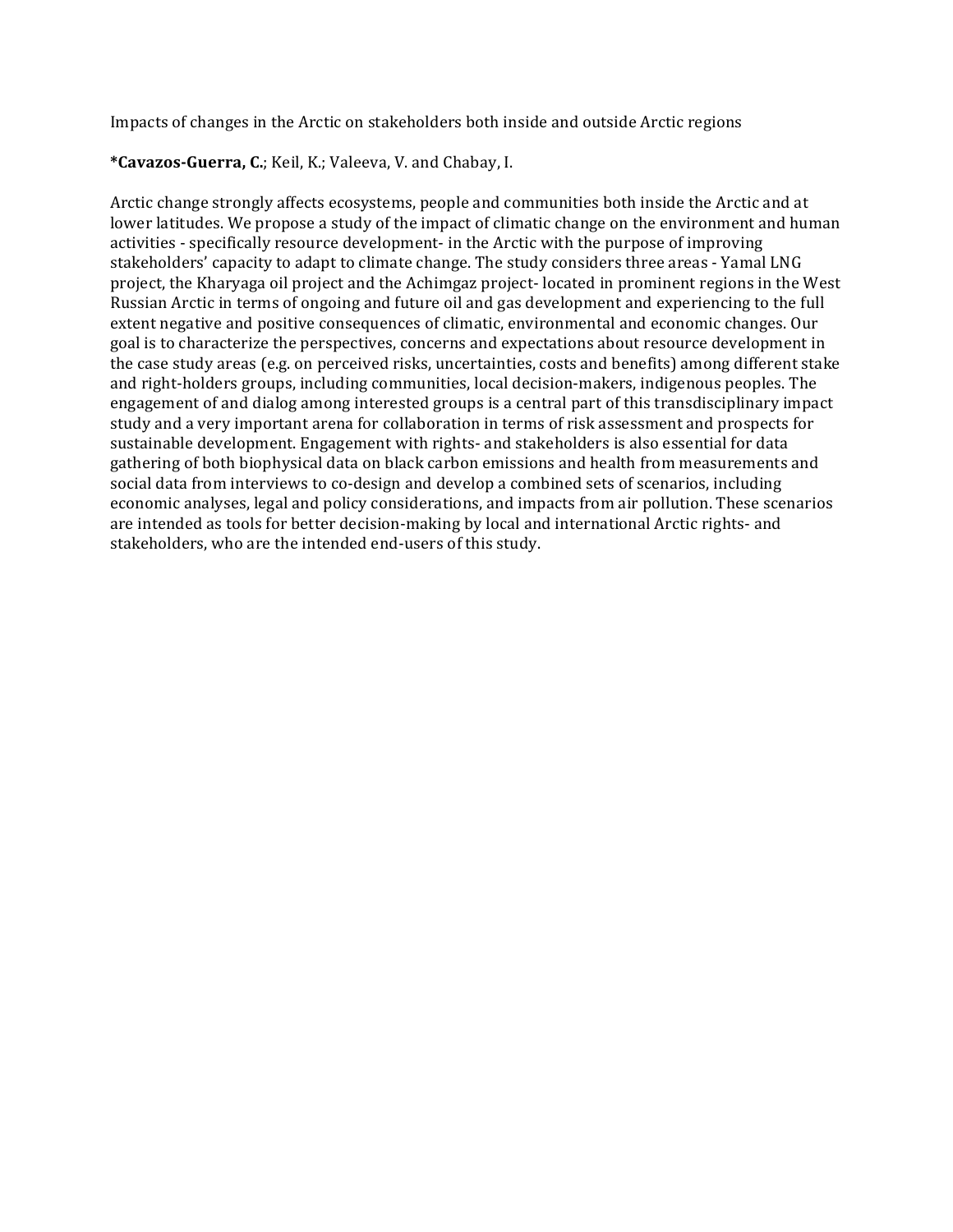Building upon cooperative prospects amongst stakeholders for fighting Arctic marine invasion challenges 

\*Kourantidou, Melina; Kaiser, Brooks; Fernandez, Linda; Sundet, Jan and Vestergaard, Niels

Biological invasions in Arctic marine environments are expected to noticeably affect the way the ecosystem will look and function in coming years. Along with many other rapid changes taking place in these previously isolated ecosystems, invasions of which we are both aware and unaware may have irreversible repercussions. The intentional introduction of the Red King Crab Paralithodes camtschaticus and the more recent unintentional introduction of Snow Crab Chionoecetes opilio into the Barents Sea are examples with identifiable ecosystem impacts especially in soft benthic bottom fauna ecosystems. We expect that game theoretic environmental economic tools can help illuminate aspects of invasive species management significant for sound decision-making processes. Building blocks of such a game theoretic approach include the different players (stakeholders) involved. In our case study, we take into account the existing different management practices (for RKC) and the different market interests (based on consumer demand and fishing industry effort) as well as the ecosystem itself. At a minimum the following stakeholders have interdependent payoffs affecting not only the human actors but also environmental quality outcomes: Norwegian and Russian fishermen, Live and frozen crab markets, and Society, representing all possible beneficiaries of a healthy and well-sustained marine ecosystem in the Barents Sea as well as those in areas to which the invasion may spread. These actors must make decisions under significant uncertainty; sustained Arctic observation data of crab populations and spread, ecosystem quality and related productivity parameters improve decision-making capability and increase clarity of the trade-offs involved. We identify the stakeholders' involved and trace out their roles in the decision making process to help articulate incentive-compatible ecosystem management strategies that are adaptive to new information garnered from sustained Arctic observations.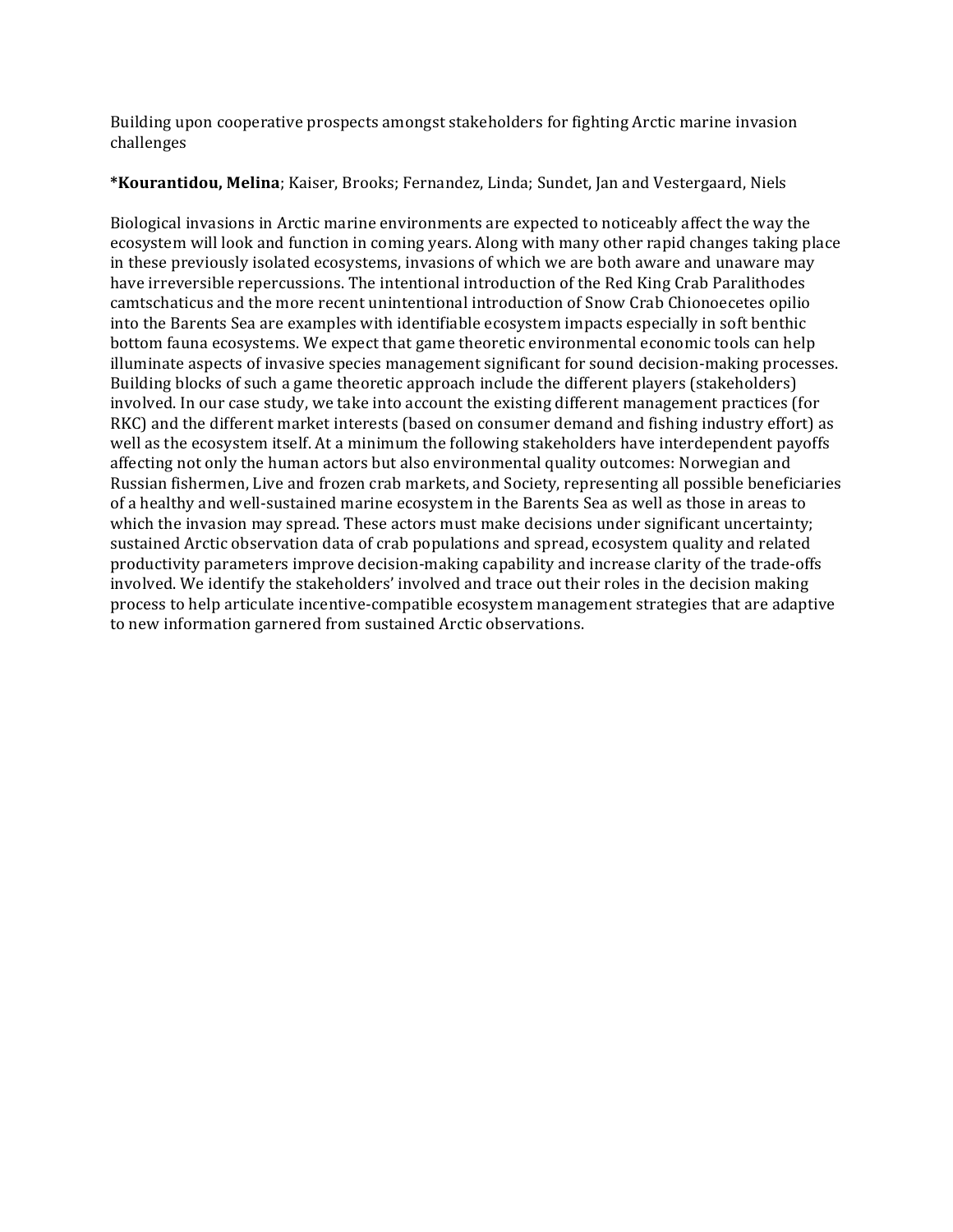Wildfire research to enhance ecological and community resilience under changing Arctic fire regimes 

\***Jandt, Randi R.**; Miller, Eric A.; Bourgeau-Chavez, Laura L.; Loehman, Rachel A.; Shanks Rodrigues, Alyssa V.; Miller, Mary E.; Prakash, Anupma and York, Alison D.

Polar amplification of climate warming is bringing with it an increase in wildfire (Wolken et al. 2011). More fire disturbance may provide a mechanism by which climate warming could rapidly alter the structure and function of high northern latitude ecosystems. Observational data is mounting to support changes to fire weather (summer temperatures, convection, snow-free days) leading to more acres burned in Alaska and Canada. In 2015, 5.1M acres (2.1M ha) burned in Alaska, the 2nd largest fire season on record. The Wildfires Collaboration Team (WCT) of the Interagency Arctic Research Policy Commission is interested in identifying potential impacts to communities and human well-being from this increased burning, which models project to more than double in the next 3-5 decades (Balshi, et al. 2009). The WCT is especially interested in identifying areas of rapid, fire and climate-driven ecological change, systems exhibiting resilience or adaptation, and potential fire/land management planning for unwanted impacts that can be assisted with data and research studies. Here we illustrate, in brief, four broad areas of where additional observations and research can 'make a difference' for high-latitude ecosystems and communities: 1) Knowledge needed to predict and prepare for extreme events: For example, Alaskan agencies charged with fire protection are especially interested in changes in fire weather indices projected for the future, in better daily, weekly and seasonal prediction tools, and in the real-time ability to track fuel moisture trends especially in deep organic layers. 2) What are the ecological impacts of altered fire regimes in the tundra terrestrial eco-hydrological system and how will they affect management planning and human activities: Can we anticipate the timing, rate, and magnitude of trajectories of change? Can management activities make a difference? Some of these ecological relationships are unique to the high latitudes and are understudied relative to the number of fire severity studies in more temperate zones yet may play an essential role in global carbon balance and feedback mechanisms as well as having immediate implications for infrastructure. 3) Economic impacts to state and federal management agencies and to communities: What is the economic impact of fire now and what will it be in the future? Are strategies available to mitigate the impact?  $4$ ) The role of residents and communities in preparing for direct fire threat and increased smoke exposure: what adaptive vegetation management strategies are being used, how can arctic residents participate in fire management planning, how may subsistence resources and access to those resources change with more fire disturbance?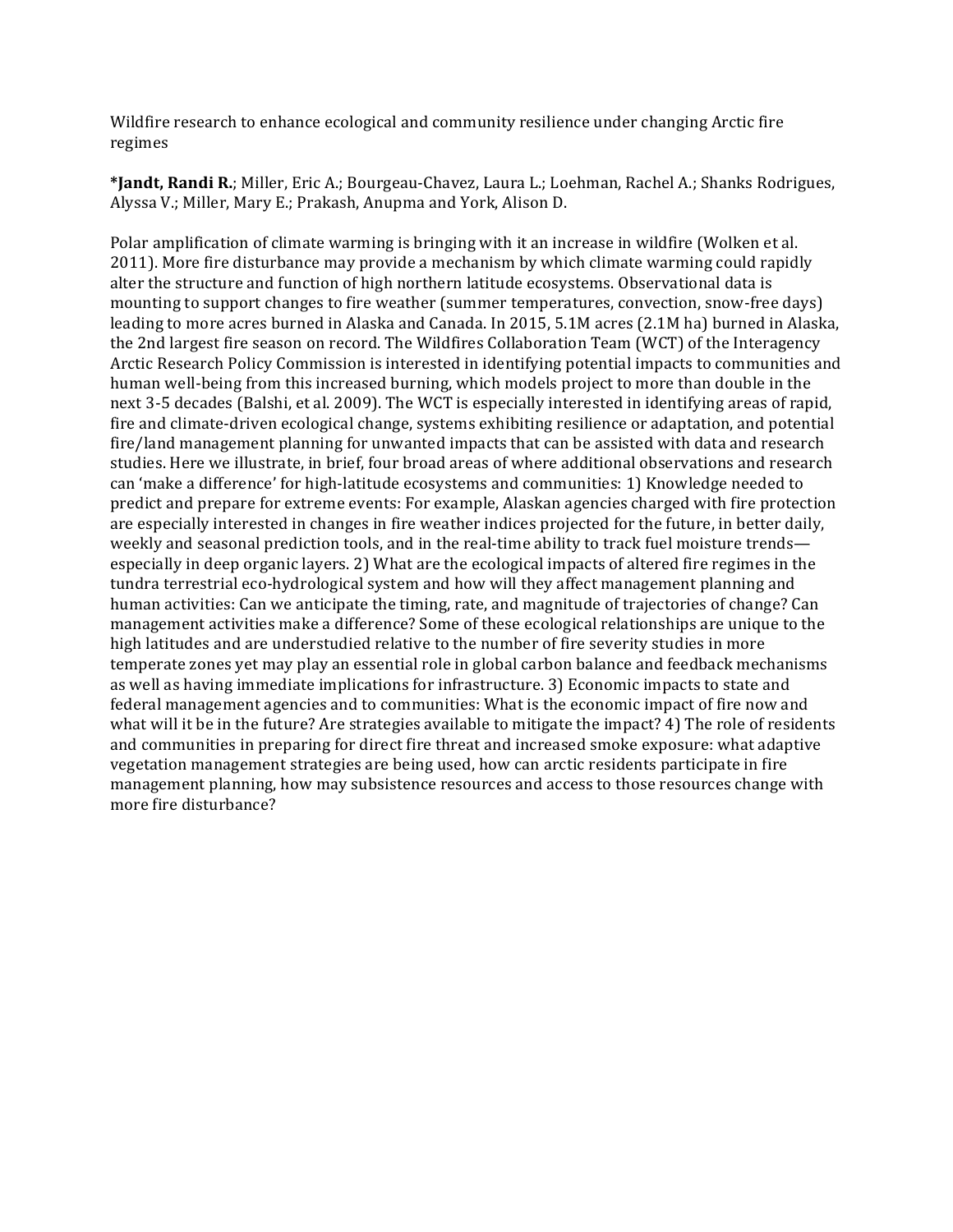Seasons of stress: towards understanding people's ability to respond to change and surprise

# \*Penn, Henry J. F.; Loring, Philip A. and Gerlach, S. Craig

Climate change is impacting coastal communities in rural Alaska in myriad ways. Ethnographic research done with municipal workers, community leaders, and other local experts in the Bristol Bay region of Alaska suggests that these impacts interact with local social and environmental circumstances in ways more nuanced than can be captured by common frameworks for vulnerability analysis. We explore the usefulness of two analytical concepts: community capacity and cumulative effects, for more effectively describing how people experience climatic and environmental change, assuming that new climate and weather-driven challenges will interact with one another and with other social and cultural factors, and that they will accumulate, additively or synergistically over time and space. One of the most critical findings of our research shows the importance of the temporal aspect of environmental change in rural Alaska, with temporality having both ecological significance and social and cultural relevance in terms of how and under what conditions people in rural communities design or manage effective responses to change. In the simplest terms, there are multiple factors that play into whether and how a community will be affected by some climatic or environmental stress, and that this is linked directly to the highly seasonal aspects of life in rural Alaska. This means that the impacts of environmental stresses will differ depending on where, when, and how frequently they occur.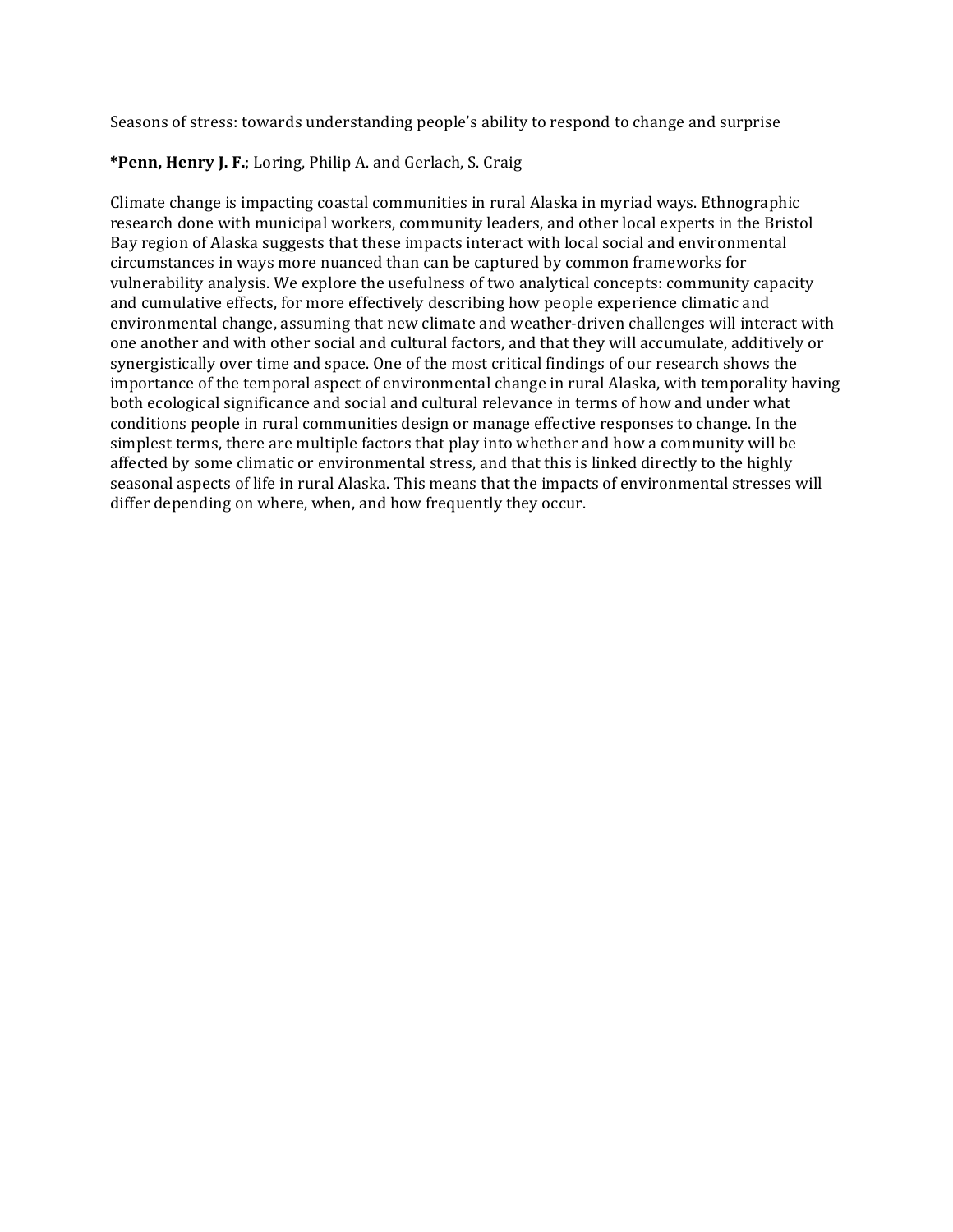Arctic resource development: a sustainable prosperity project of co-management

# **\*Arruda, Gisele**

The Arctic plays a key role in the global climate. As the ice retreats the current challenges concerning the environment, maritime safety, tourism and oil and gas activity will intensify even more the effects of climate change on ecosystems and communities. Climate change and modernization have thus become two intrinsically linked forces that severely alter the context in which the indigenous populations of the region sustain a livelihood (van Voorst, 2009). Local animal and plant species are of dietary importance, while hunting, fishing or foraging are all of cultural and social value. The availability of many species that the Arctic indigenous people rely on for food has become limited due to climate change and the receding ice cover. The assessment of potential impacts of resource development should to some extent rely on traditional knowledge and could benefit climate change researchers in Western academia and policy-making circles as well as help the indigenous communities to tackle the difficult task of promoting their local adaptation. A joint assessment and management on impacts issues must be performed based on mutual consent, information exchange, responsible coordination and cooperation. Social impact assessment (SIAs) serve as means of determining how and to what extent specialized social groups will become better or worse off as a result of certain externally generated actions. Assessments have been largely about indigenous people, not by them (Cochran et al, 2013:558). This is why it becomes crucial to enrich SIAs with detail and context that focus on the indigenous perspective, in which economy and culture are more closely intertwined. The benefits of the Arctic emerging economy may be seen in the creation of economic development, but it must be part of a sustainable prosperity project of comanagement with triple gain to economy, environment and communities.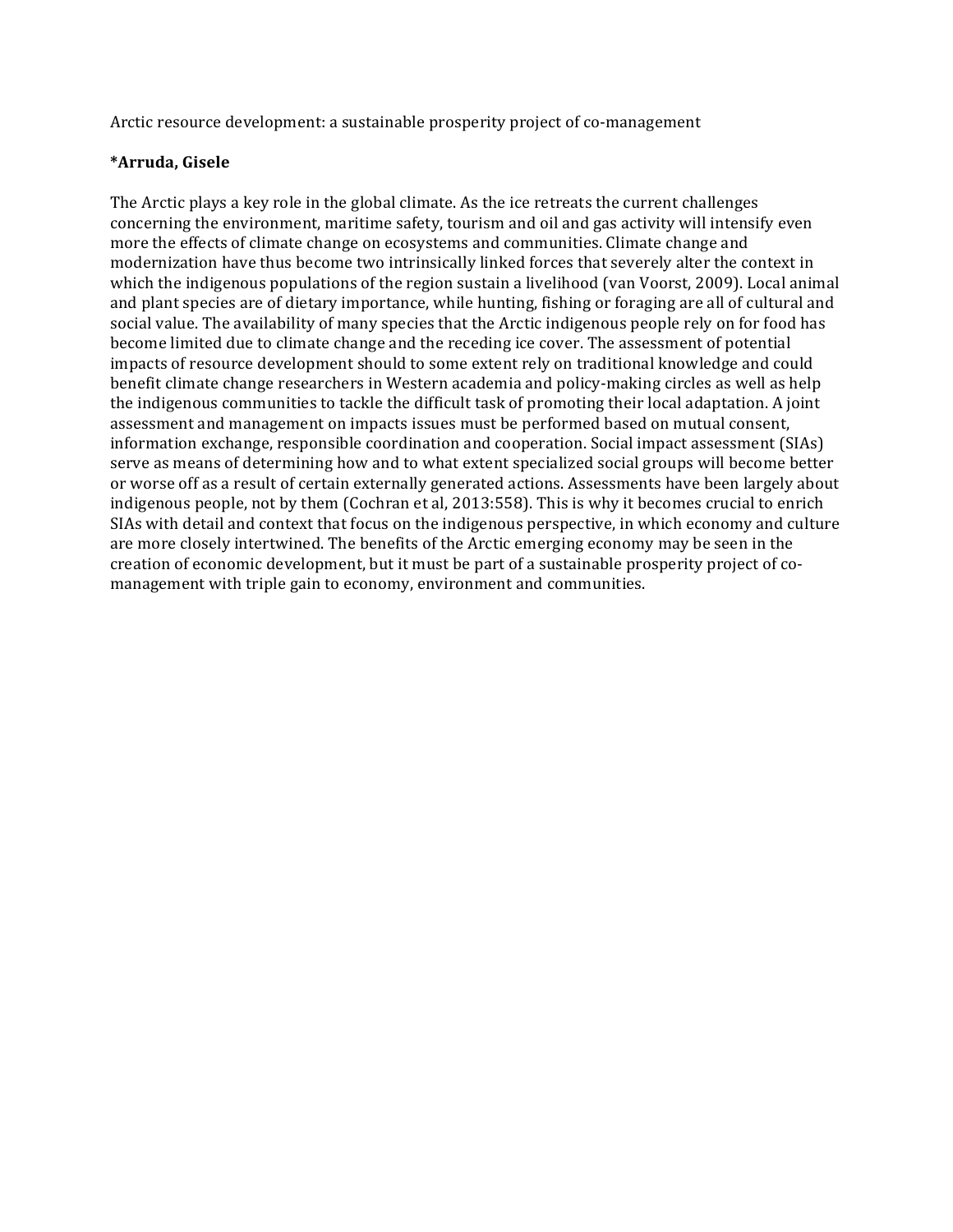The Sustainable Development of Communities-in-Transition in the Arctic Region of Russia (Case Study of the Sakha (Yakutia) Republic)

## Mikheev, Valeriy L.; \*Rozanova-Smith, Marva S. and Gretsov, Andrey G.

The poster presents the gradual inclusion of the Russian Arctic region into the global economic, social, and cultural processes, as well as explores the multifaceted challenges that the local communities-in-transition are facing (at the example of Sakha (Yakutia) Republic, Russia). As a result of climate change, economic globalization and emergence of the new transportation routes (NSR), the local communities will be inevitably getting involved into intercultural collaboration and international cooperation, as well as into the process of transition from traditional towards modern/configurative (in terms of M. Mead) culture. The author is focusing mainly on communitiesin-transition in Sakha (Yakutia), and presenting the results of the fieldwork conducted together with Dr. Andrey Gretsov in 2013-2015. The presentation will include the socio-cultural and ethnopsychological specific features of these communities-in-transition, as well as the problems coming along with identity crises and its consequences in search of strategies of adaptation and integration into the diverse multicultural urban communities, and forms of co-existence with the global communities. Also, the author describes the federal and regional policies in Russia that are aimed to provide sustainable development and comprehensive support to the peoples of the Russian North, as well as the necessity of interstate collaboration and interaction in the Arctic region and ways to resolve common problems in the field of preservation and sustainable development of the human capital in the Arctic region.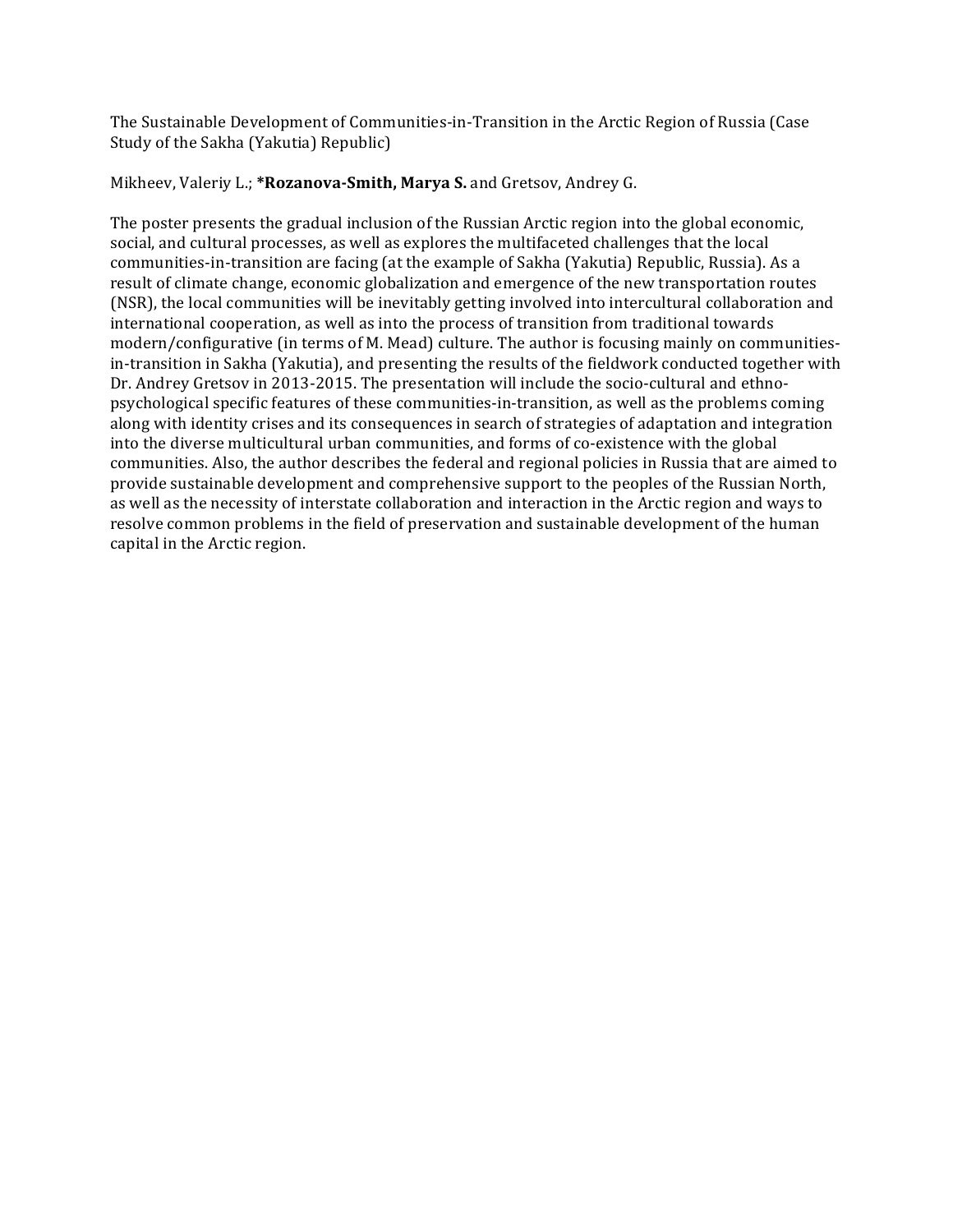Adapting every day: An undergraduate Climate Change Course for Western Alaska

# **\*Radenbaugh, Todd A.**

The communities of Western Alaska are experiencing significant weather variability and extreme geographic events attribute to climate change. Because of this, most western Alaskans not only accept the fact that the climate is changing, but are adapting to it. However, to better adapt, there is a desire to know more about the current science of climate change and the range of potential influences to their subsistence way of life and the ecosystems they depend. The University of Alaska Fairbanks (UAF) College of Rural and Community Development (CRCD) serves the educational needs of this region and in the Fall 2015 semester, a pilot course entitled: Climate Change in Western Alaska was offered across Alaska. Given the low human population density, limited road network, and expensive transportation, the course was offered using modern distance education methods. The course was based on AMS Climate Studies textbook and curriculum, but used local examples and case studies that were tailored to western Alaska. Western Since this region is changing rapidly and is vulnerable, it is in need of more baseline data to help in decision making. A courses such as this train students to be important recorders of climate change and assist in observational research activities such as UAF's Scenarios Network for Alaska and Arctic Planning (SNAP) program and Alaska Native Tribal Health Consortium's Local Environmental Observer (LEO) Network. Students at UAF rural campuses live daily interacting with weather extremes so they are ideal candidates to cooperate with organizations who need local eyes on the rapid changes occurring.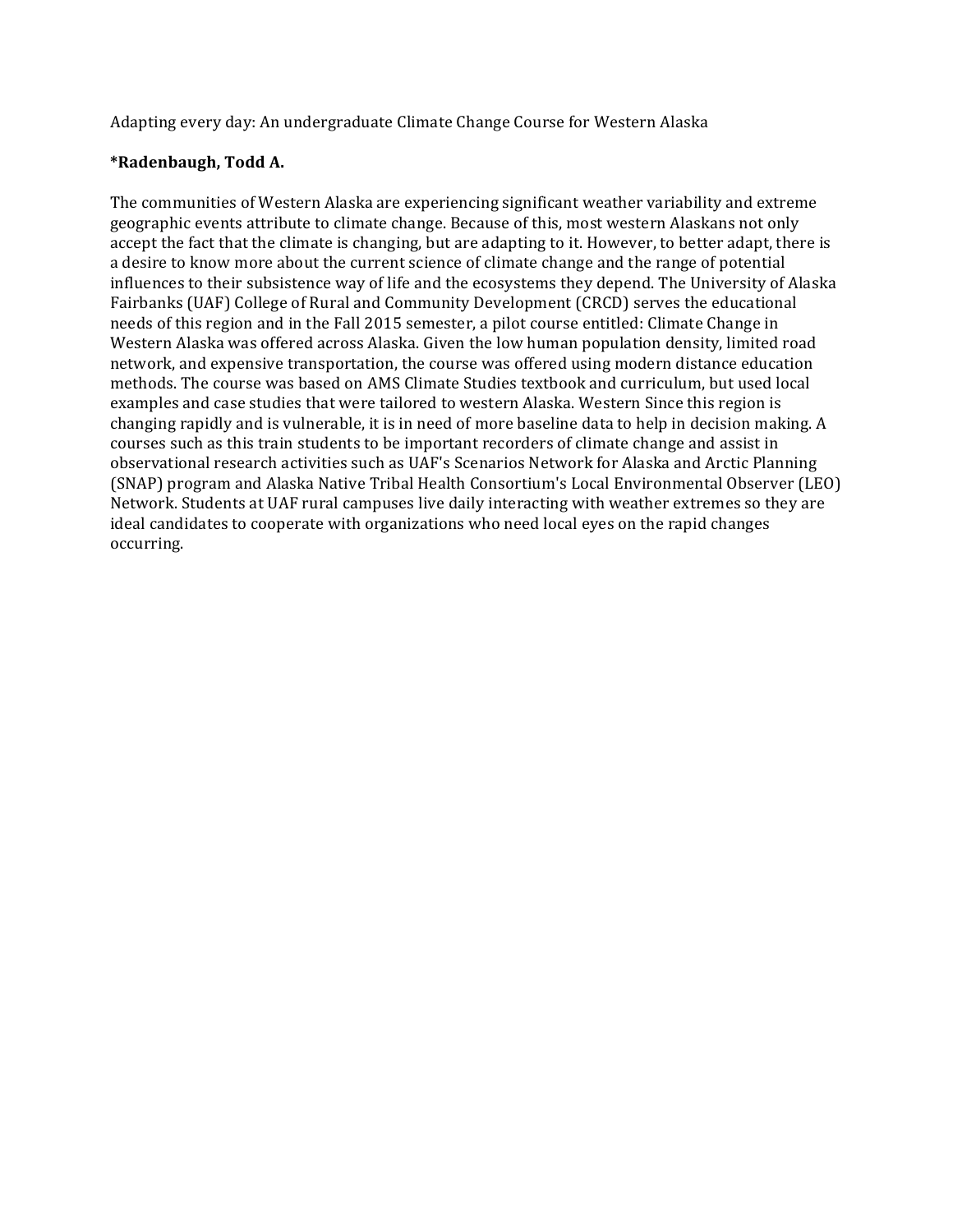Observational needs for regional downscaling in Alaska

# \*Bieniek, Peter; Bhatt, Uma; Walsh, John; Rupp, Scott and Lader, Rick

Dynamical downscaling is an effective method to derive local climate information from coarse spatial and temporal climate data. Understanding the climate from the local perspective is necessary for climate adaptation and mitigation planning for locations throughout Alaska and the Arctic. Downscaling of global climate models requires significant evaluation based on sparse observations to quantify potential biases and uncertainties for the products to be most useful to stakeholders. Dynamical downscaling efforts at the Alaska Climate Science Center have been undertaken to help to provide the needed local information to stakeholders throughout Alaska for past and future projected climate. An improved, robust and long-term set of observations of temperature and precipitation are needed to better evaluate these downscaled data as many gaps exist. Observations at high elevations sites are needed to better evaluate model performance in mountainous regions. Additional variables such as those to identify the characteristics of snow or icing as well as radiative fluxes are also needed at all of the existing stations and more.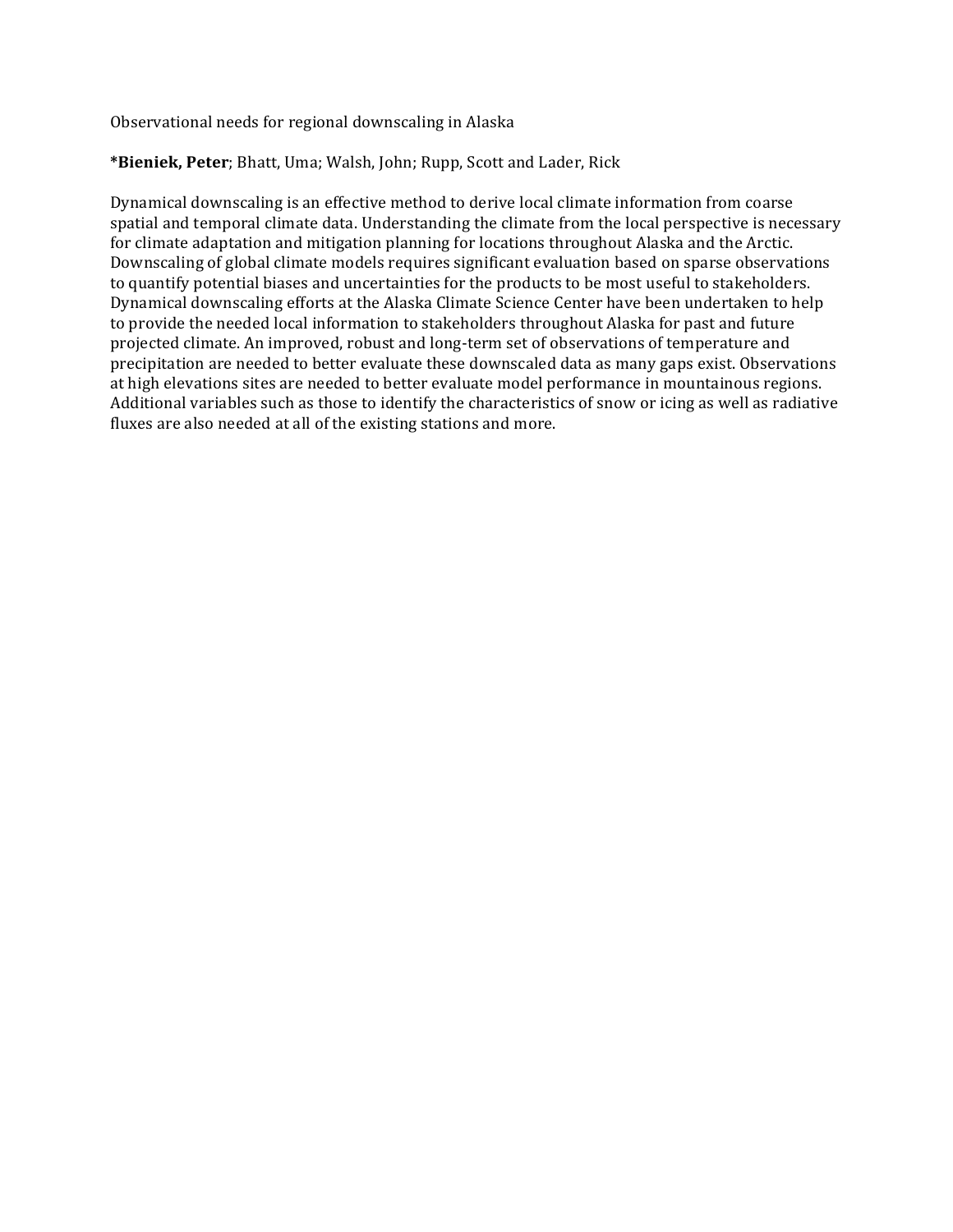The "Greenland Ice Sheet Monitoring Network (GLISN)" Initiative

\*Kanao, Masaki; Tsuboi, Seiji; Toyokuni, Genti; Himeno, Tetsuto; Tono, Yoko and Anderson, Kent

The Greenland ice sheet and its response to climate change have potentially a great impact upon mankind, both through sea-level rise and modulation of fresh water input to the oceans. Monitoring a dynamic response of the Greenland ice sheet to climate change is a fundamental component of long-term observations in global science. "Glacial earthquakes" have been observed along the edges of Greenland with strong seasonality and increasing frequency in the last one decade. During last decade, over 200 glacial earthquakes were detected, but 95% occurred on Greenland with the remaining in Antarctica. Greenland glacial earthquakes are considered to be associated with major outlet glaciers at the margins of the continental ice sheet. The occurrence patterns of earthquakes are positively correlated with seasonal hydrologic variations, significantly increased flow speeds, calving-front retreat and thinning at many outlet glaciers. Seismicity around Greenland including tectonic events was investigated by applying a statistical model to the globally accumulated data. The detection, enumeration, and characterization of smaller glacial earthquakes were limited by the propagation distance to global stations of GSN. Glacial earthquakes have been observed at stations within Greenland, but the coverage has been sparse. In order to define the fine structure and detailed mechanisms of glacial earthquakes, a broadband, real-time network needs to be established throughout the ice sheet and perimeter. The International Polar Year (IPY) was a good opportunity to initiate the program with international collaboration. The "Greenland Ice Sheet Monitoring Network (GLISN)" was initiated for identifying the dynamic response of Greenland ice sheet to climate change. Japanese GLISN-team has a significant task to maintain the Ice-S station (69.1N,  $39.6W$ , altitude  $2930m$ ) on the ice cap of the large Island from  $2011$ , in order to provide precious data to the global involving communities.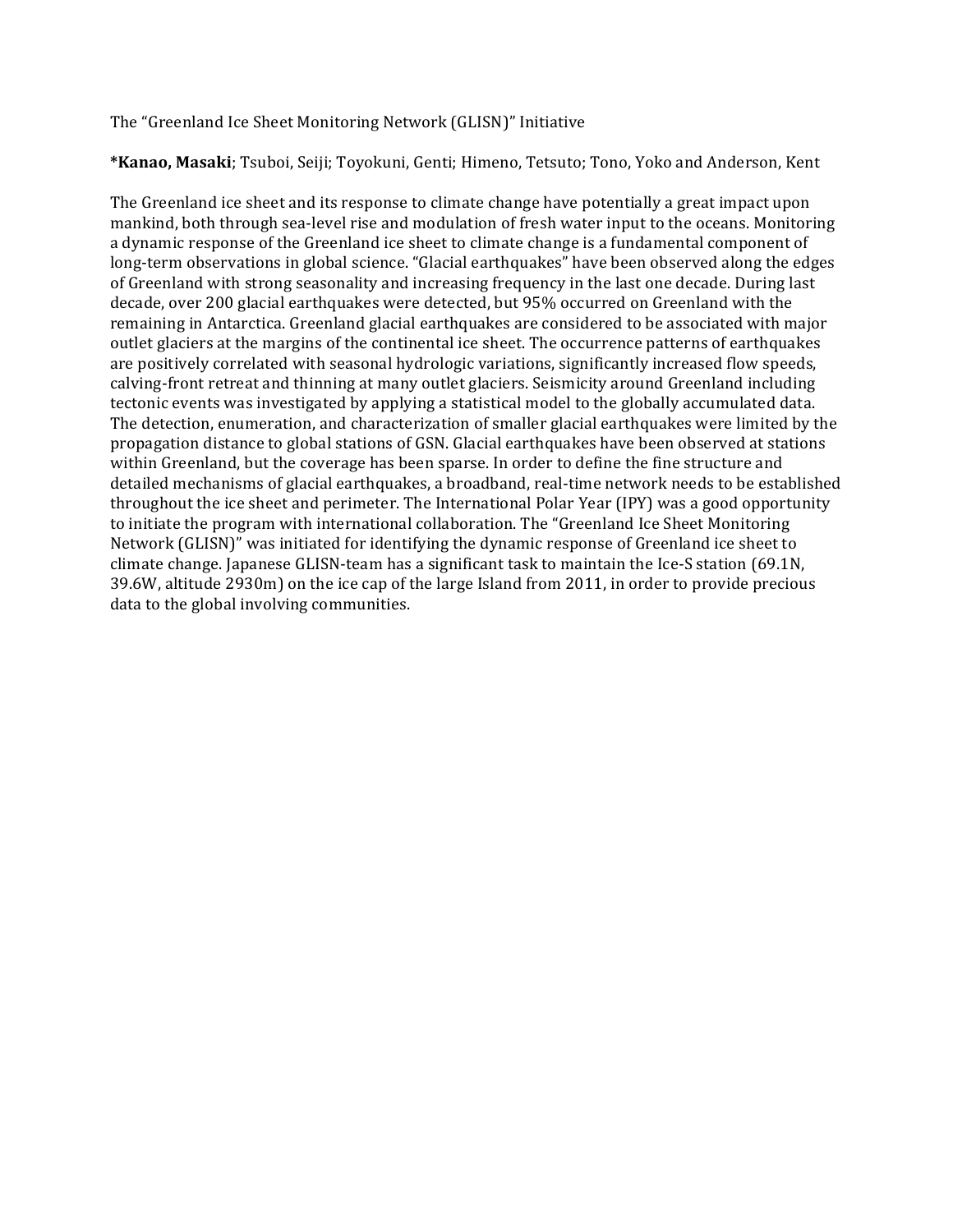Observed changes in arctic terrestrial wildlife linked to 20th century warming

## **\*Tape, Ken**

Data linking climate change to observed changes in arctic marine and terrestrial wildlife populations are scarce, despite substantial changes in sea ice and arctic vegetation that constitutes wildlife habitat. Here, we mine observational records from the Alaskan Arctic to identify changes in distribution or behavior of many terrestrial wildlife species during the last century. We show that the increase in productivity of arctic vegetation and expansion of deciduous shrubs resulting from longer and warmer summers starting in the mid-1800s triggered the establishment of novel tundra herbivores moose in the 1930s and snowshoe hares in the 1970s, both which depend on shrubs protruding above the snow for forage in winter. Earlier spring onset has led to a 3-10 day earlier return of 16 species of migratory birds since 1964, though the effect of the altered timing on population sizes is unknown. We expect that other boreal species such as beaver or red fox are also shifting into treeline and tundra habitats. The decline in shrub-free tundra is meanwhile reducing habitat for endemic tundra species such as the Alaska marmot, caribou, and a variety of small mammals and birds, which will also have to contend with new competitors arriving from the south. Complicated interactions associated with predation, disease, trophic mismatch, competition, and other factors render most predictions (including those herein) suspect unless based on past observations, underscoring the need to analyze observed wildlife changes and to maintain longterm studies.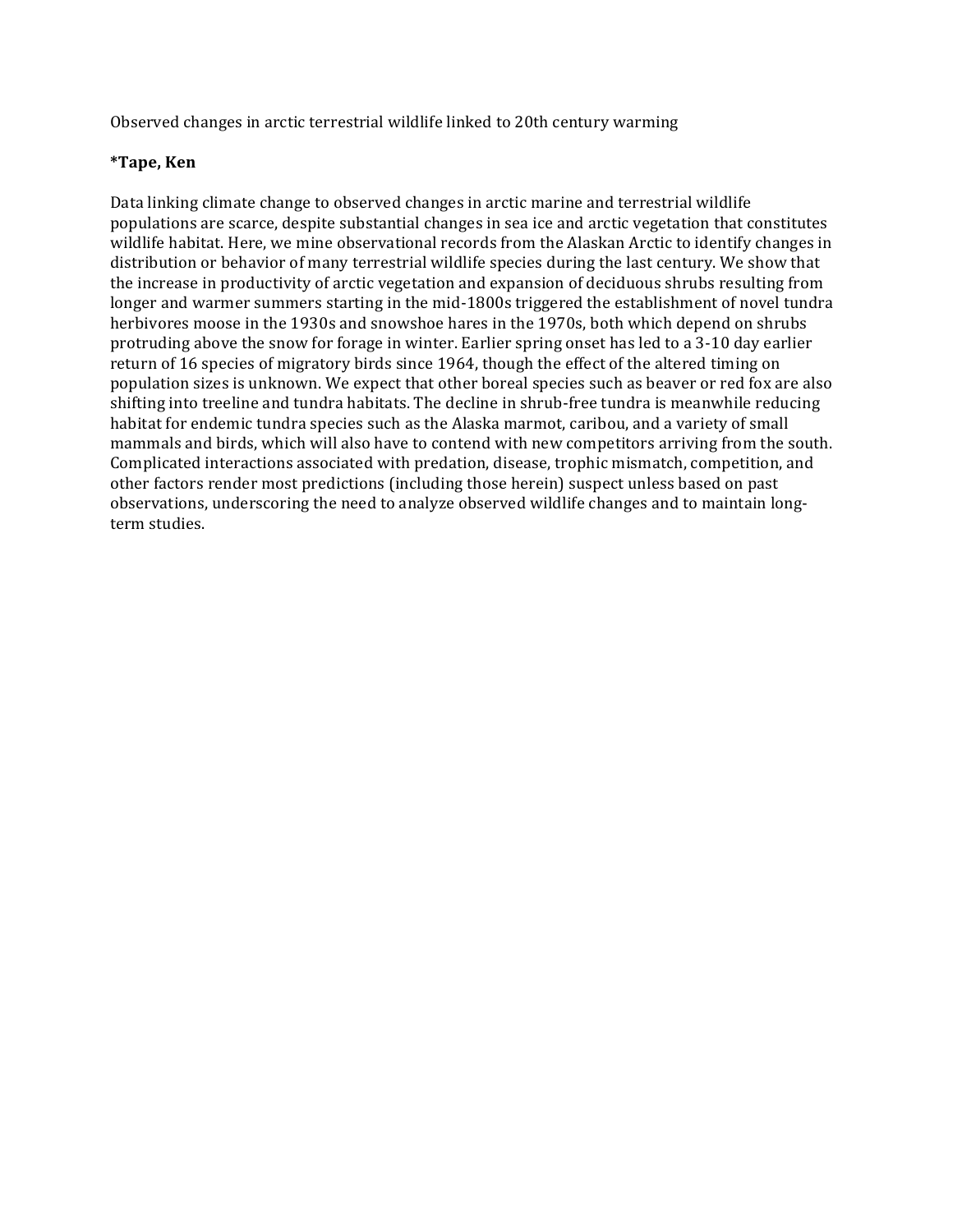ICESat GLAS Elevation Changes and ALOS PALSAR InSAR Line-Of-Sight Changes on the Continuous Permafrost Zone of the North Slope, Alaska

# **\*Muskett, Reginald**

Measuring centimeter-scale and smaller surface changes by satellite-based systems on the periglacial terrains and permafrost zones of the northern hemisphere is an ongoing challenge. We are investigating this challenge by using data from the NASA Ice, Cloud, and land Elevation Satellite Geoscience Laser Altimeter System (ICESat GLAS) and the JAXA Advanced Land Observing Satellite Phased Array type L-band Synthetic Aperture Radar (ALOS PALSAR) on the continuous permafrost zone of the North Slope, Alaska. Using the ICESat GLAS exact-repeat profiles in the analysis of ALOS PALSAR InSAR Line-Of-Sight (LOS) changes we find evidence of volume scattering over much of the tundra vegetation covered active-layer and surface scattering from river channel/banks (deposition and erosion), from rock outcropping bluffs and ridges. Pingos, ice-cored mounds common to permafrost terrains can be used as benchmarks for assessment of LOS changes. For successful InSAR processing, topographic and tropospheric phase cannot be assumed negligible and must be removed. The presence of significant troposphere phase in short-period repeat interferograms renders stacking ill suited for the task of deriving verifiable centimeter-scale surface deformation phase and reliable LOS changes. [Ref. Muskett, R.R., ICESat GLAS Elevation Changes and ALOS PALSAR InSAR Line-Of-Sight Changes on the Continuous Permafrost Zone of the North Slope, Alaska. International Journal of Geosciences, in press Oct. 2015.]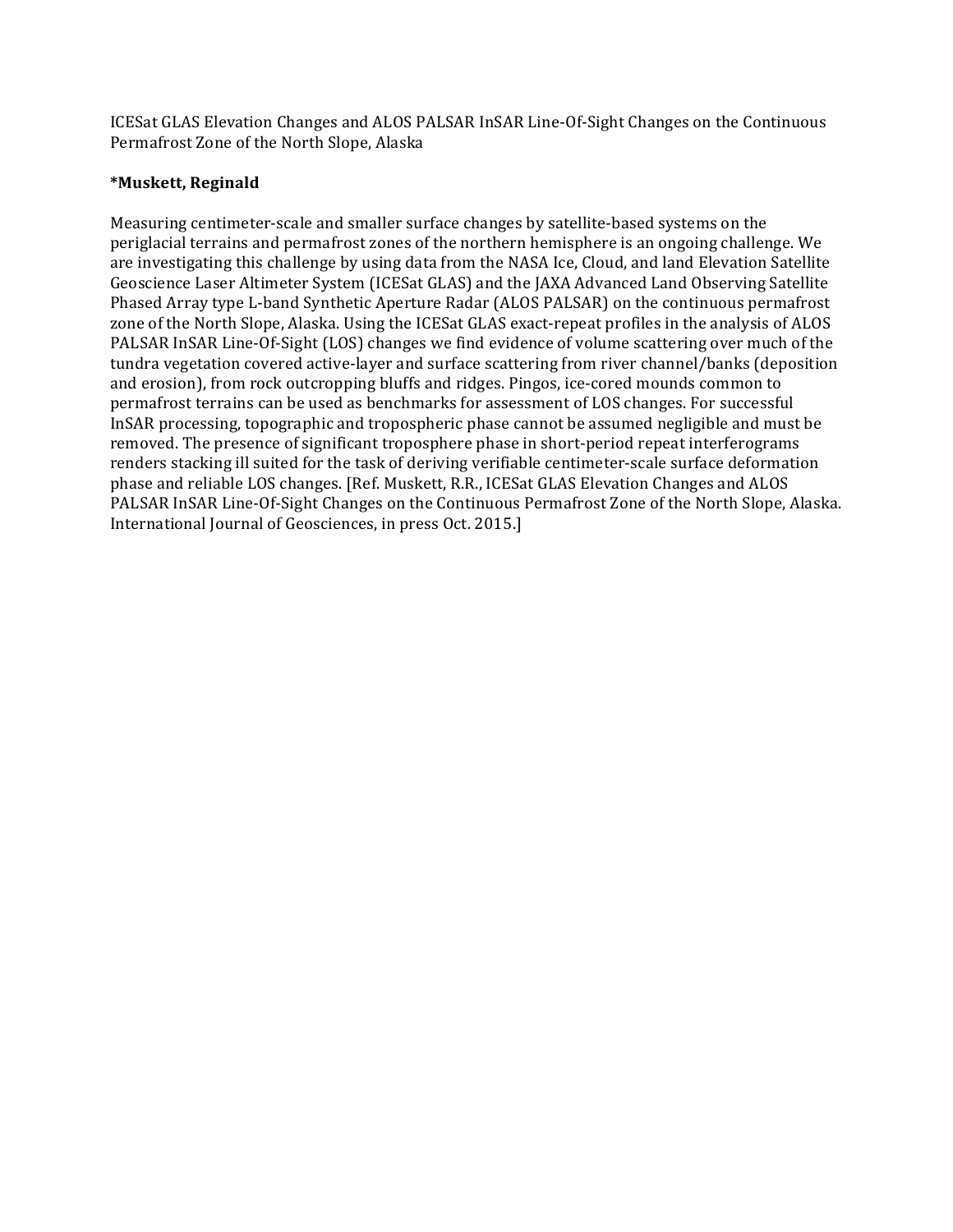Active-Layer Soil Moisture Content Regional Variations in Alaska and Russia by Ground-Based and Satellite-Based Methods, 2002 Through 2014

**\*Muskett, Reginald**; Romanovsky, Vladimir; Cable, William and Kholodov, Alexander

Soil moisture is a vital physical parameter of the active-layer in permafrost environments, and associated biological and geophysical processes operative at the microscopic to hemispheric spatial scales and at hourly to multidecadal time scales. While in-situ measurements can give the highest quality of information on a site-specific basis, the vast permafrost terrains of North America and Eurasia require space-based techniques for assessments of cause and effect and long-term changes and impacts from the changes of permafrost and the active-layer. Satellite-based 6.925 and 10.65 GHz sensor algorithmic retrievals of soil moisture by Advanced Microwave Scanning Radiometer – Earth Observation System (AMSR-E) onboard NASA-Aqua and follow-on AMSR2 onboard JAXA-Global Change Observation Mission – Water-1 are ongoing since July 2002. Accurate land-surface temperature and vegetation parameters are critical to the success of passive microwave algorithmic retrieval schemes. Strategically located soil moisture measurements are needed for spatial and temporal co-location evaluation and validation of the space-based algorithmic estimates. We compare on a daily basis ground-based (subsurface-probe) 50- and 70-MHz radio-frequency soil moisture measurements with NASA- and JAXA-algorithmic retrieval passive microwave retrievals. We find improvements in performance of the JAXA-algorithm (AMSR-E reprocessed and AMSR2 ongoing) relative to the earlier NASA-algorithm version. In the boreal forest regions accurate landsurface temperatures and vegetation parameters are still needed for algorithmic retrieval success. Over the period of AMSR-E retrievals we find evidence of at the high northern latitudes of growing terrestrial radio-frequency interference in the 10.65 GHz channel soil moisture content. This is an important error source for satellite-based active and passive microwave remote sensing soil moisture retrievals in Arctic regions that must be addressed. [Ref: Muskett, R., Romanovsky, V., Cable, W. and Kholodov, A. (2015) Active-Layer Soil Moisture Content Regional Variations in Alaska and Russia by Ground-Based and Satellite-Based Methods, 2002 through 2014. International Journal of Geosciences, 6, 12-41. doi: 10.4236/ijg.2015.61002.]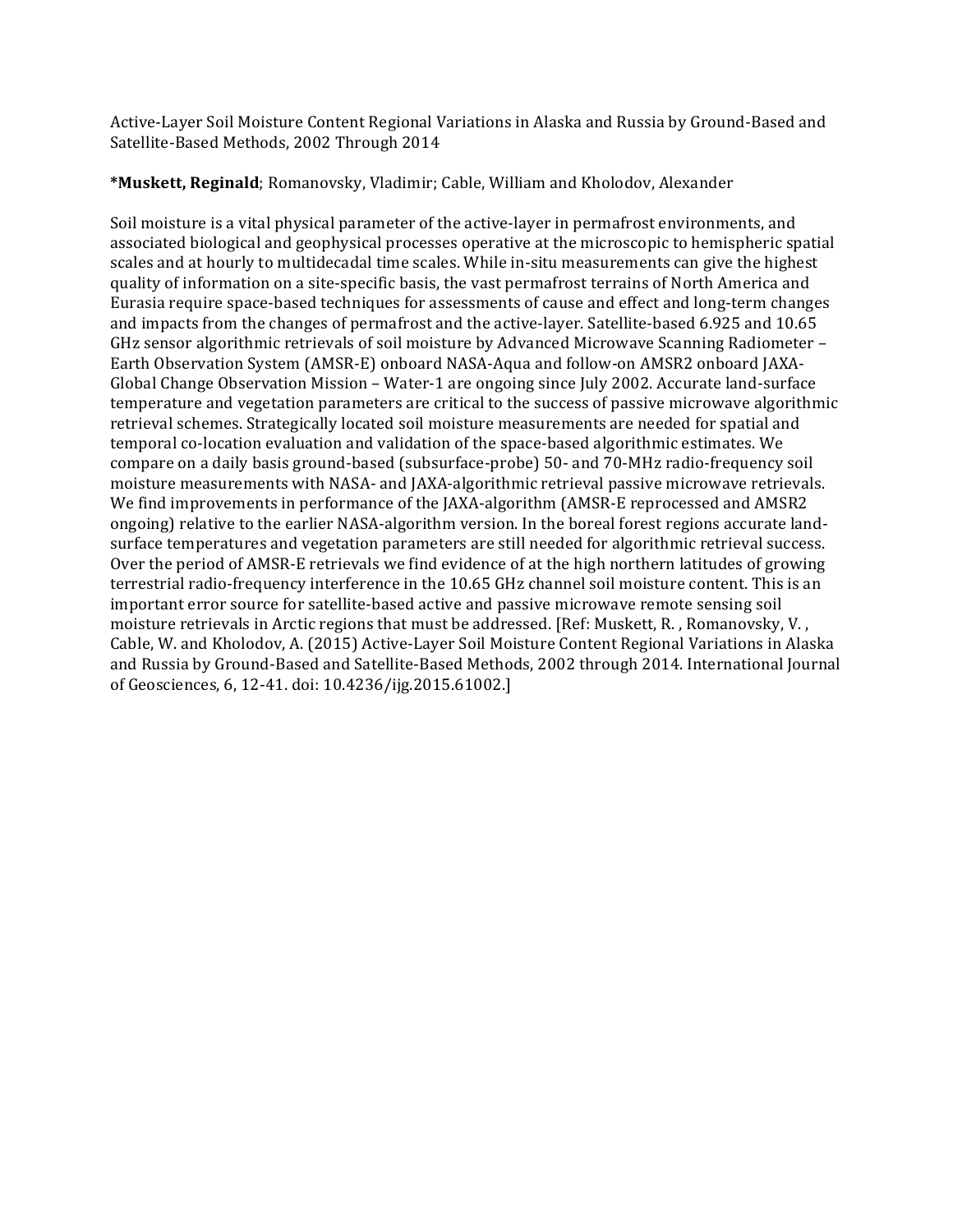Future development and challenges on Arctic Data archive System(ADS)

## \*Yabuki, Hironori; Sugimura, Takeshi; Terui, Takeshi and Enomoto, Hiroyuki

The easy access use is made possible from the industrial and the social public using research results (thesis and research data, etc.) using a public research fund, and a concept as open science aiming at linking it to creation of innovation by opening the new way as well as promoting a scientific technical research effectively is showing a rapid expanse to creation of worldwide. And the principle opening to the research result and data by a public research fund by GRC (Global Research Council), OECD(Organization for Economic Cooperation and Development) and G8 in 2013 etc. Under these background, Arctic Data archive System (ADS: https//ads.nipr.ac.jp), through proceed with the visualization and the development of online analysis system of integrated big data, aiming for integrated analysis information platform, not only as a mutual distribution platform of data, we have developed a system that enables open access research data and scientific knowledge obtained in the Arctic research. The share of research data and scientific knowledge in the Arctic and non-Arctic nations, there are need for coordination of data repository and data center in a various country.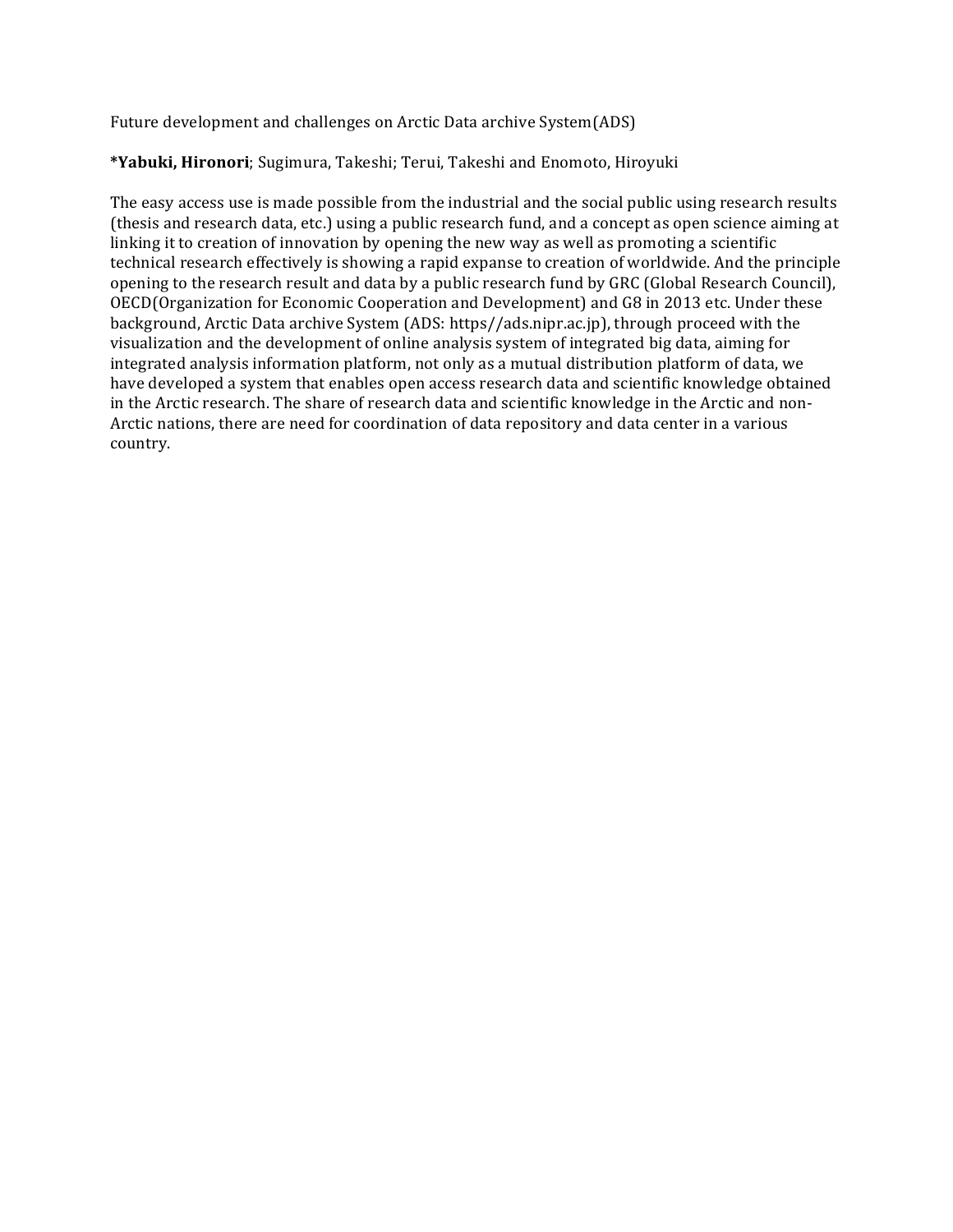Japanese contribution to the Polar Prediction Project (PPP)

#### **\*Inoue, Jun**; Sato, Kazutoshi and Enomoto, Hiroyuki

To evaluate the impact of additional observation on the predictability of weather and sea-ice patterns, Japan has contributed to establishing an experimental Arctic observing network as part of an international collaboration (the Arctic Research Collaboration for Radiosonde Observing System Experiment: ARCROSE). It was shown that the incorporation of additional Arctic observations improves the initial analysis and enhances the skill of weather and sea-ice forecasts, the application of which has socioeconomic benefits. Based on these achievements, Japan will extend this activity during the Year of Polar Prediction (YOPP) under the Japanese flagship project, called ArCS (Arctic Challenge for Sustainability). Using RV Mirai and data assimilation technique under international collaborations, the impact of additional Arctic observations on predicting extreme evens in local (e.g. along Northern Sea Route) and remote regions (e.g. mid-latitude severe winters) will be assessed, contributing to optimizing a sustainable Arctic observing network on a cost-benefit basis.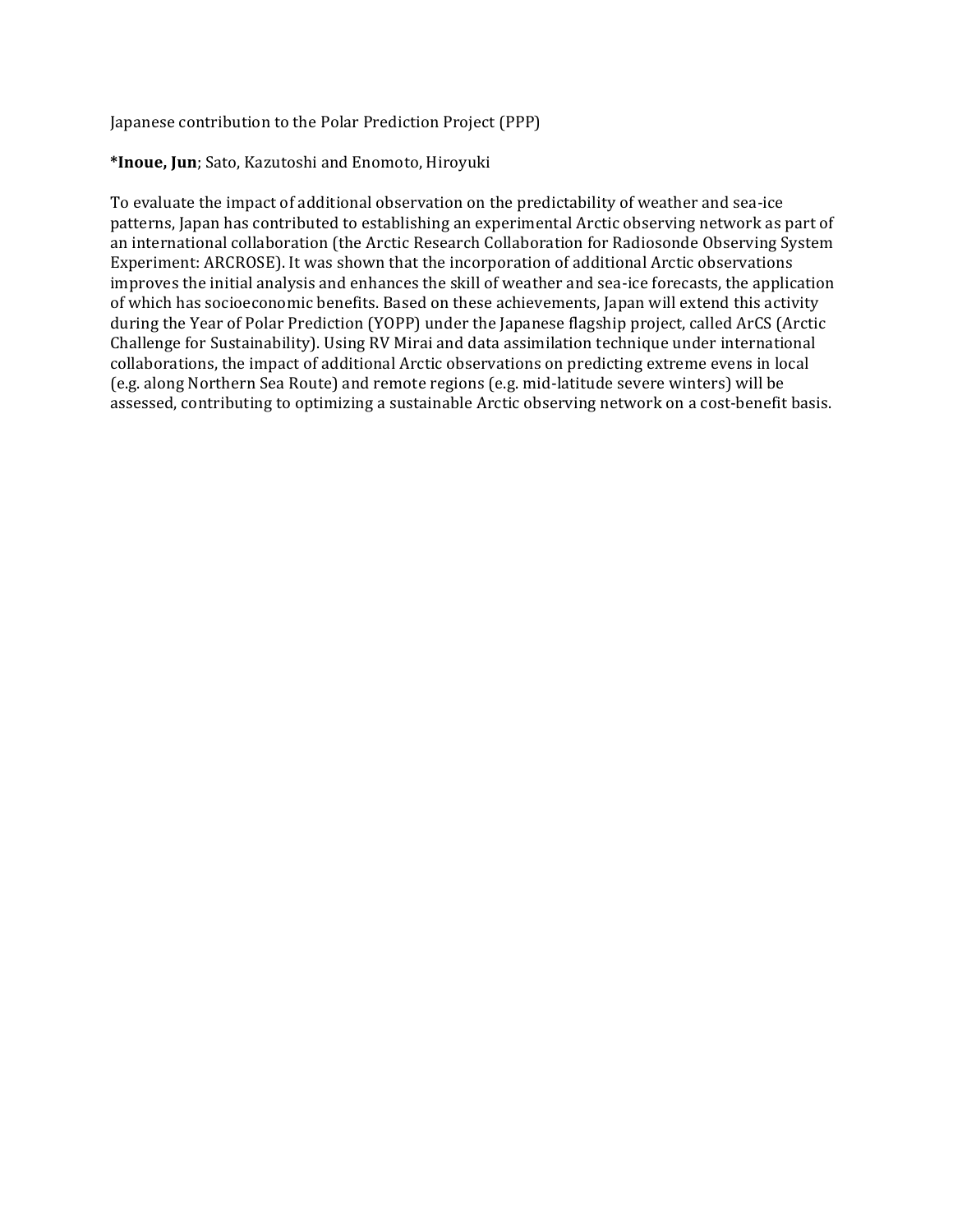Arctic Dust: observations, impacts and future initiatives

\*Bullard, Joanna; Darlington, Eleanor and members of the High Latitude and Cold Climate Dust Network

Natural dust is often associated with hot, subtropical deserts, but there are 5 million km2 of cold deserts on Earth. Significant dust events have been reported in the Arctic from Alaska, Canada, Iceland and Greenland. There has been little research on the impacts of Arctic dust and no attempt to quantify systematically the expanse, characteristics or dynamics of dust sources. This limits our ability to assess their current and future significance, in a changing climate. Meteorological stations record up to 10 dust events per year in parts of the Arctic and satellite observations reveal that Arctic dust storms can be extensive, covering areas >50,000 km2. Field campaigns suggest dust emission rates can exceed those in some hot desert regions and that short-term high latitude dust deposition rates are amongst the highest in the world. However these observations are sparse. Cloud cover restricts satellite coverage in spring and autumn, which are the typical Arctic dust storm seasons, and most field campaigns last only a few weeks. Arctic dust storms affect natural and anthropogenic activities. For example, in 2008 in Reykjavík, Iceland, one third of all air quality exceedences were caused by dust storms. In south central Alaska air quality regularly exceeds recommended limits (>150  $\mu$  g m3) due to dust storms from glacial river plains, with some dust concentrations >500  $\mu$  g m3. Dust travelling over oceans can contribute nutrients to the marine system when it is deposited; one event in 2006 is estimated to have input 60-400 tons of soluble iron to the Gulf of Alaska. Dust redistribution in the landscape via dust storms can affect rates of soil formation and contribute nutrients to Arctic lakes. In southwest Greenland, the rate of organic carbon input to lakes from dust deposition is estimated to be 50 mg C m-2a-1. To consolidate current understanding of high latitude dust emissions and impacts, the High Latitude and Cold Climate Dust Network  $\frac{\text{http://www.hlccd.org}}{\text{http://www.hlccd.org}}$  is creating a comprehensive database of contemporary high latitude dust sources. The database will be used to integrate diverse sources of data and identify new, strategic research goals. One such goal, focused on achieving a better understanding of the magnitude, frequency and significance of Arctic dust events, is the establishment of a pan-Arctic network of dust observing stations.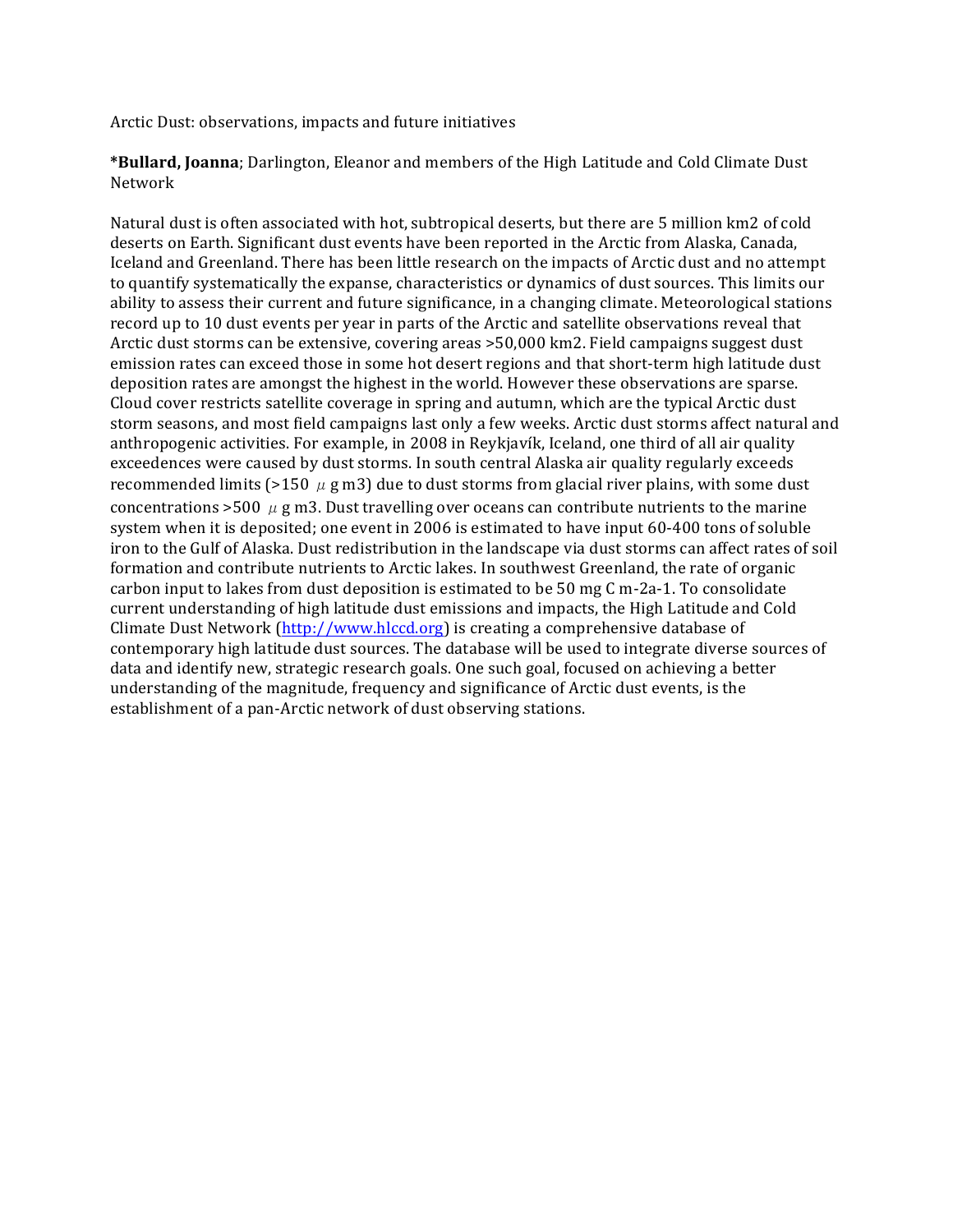#### JAXA's Arctic Observation from Space

#### \*Koide, Michihiro; Hori, Masahiro; Ito, Norimasa and Kaneko, Yutaka

Remote sensing from space plays a key role in monitoring recent environmental changes occurring in the Arctic region. Japan Aerospace Exploration Agency (JAXA) is now operating various polar orbiting earth observing (EO) satellites for the Arctic monitoring. For example, Global Change Observation Mission-Water (GCOM-W) satellite which carries the Advanced Microwave Scanning Radiometer 2 (AMSR2) and was launched in May 2012 has observed the historic shrinkage of the Arctic sea ice in September 2012 at the finest spatial resolution as passive microwave sensor. Global Precipitation Measurement (GPM) core observatory, the JAXA/NASA joint development mission, was launched in Feb. 2014 and has started observation of rainfall at high latitude regions up to 66 degrees north. Advanced Land Observing Satellite-2 (ALOS-2) carries the L-band synthetic aperture radar (PALSAR-2) and was launched in May 2014. PALSAR-2 is a successor of PALSAR onboard ALOS satellite and is now acquiring various observation data for cartography, regional observation, disaster monitoring, and resource surveys. In 2017 JAXA will launch the Global Change Observation Mission-Climate (GCOM-C) which carries multi-spectral optical radiometer named Second Generation Global Imager (SGLI). SGLI has special features of wide spectral coverage from 380nm to 12  $\mu$  m, a high spatial resolution of 250m, a field of view exceeding 1000km, two-direction simultaneous observation, and polarization observation. The GCOM-C mission aims to improve our knowledge on the global carbon cycle and radiation budget through high-accuracy observation of global vegetation, ocean color, temperature, cloud, aerosol, and snow and ice. Those EO series satellites of [AXA will contribute to understanding the mechanism of the Arctic climate changes.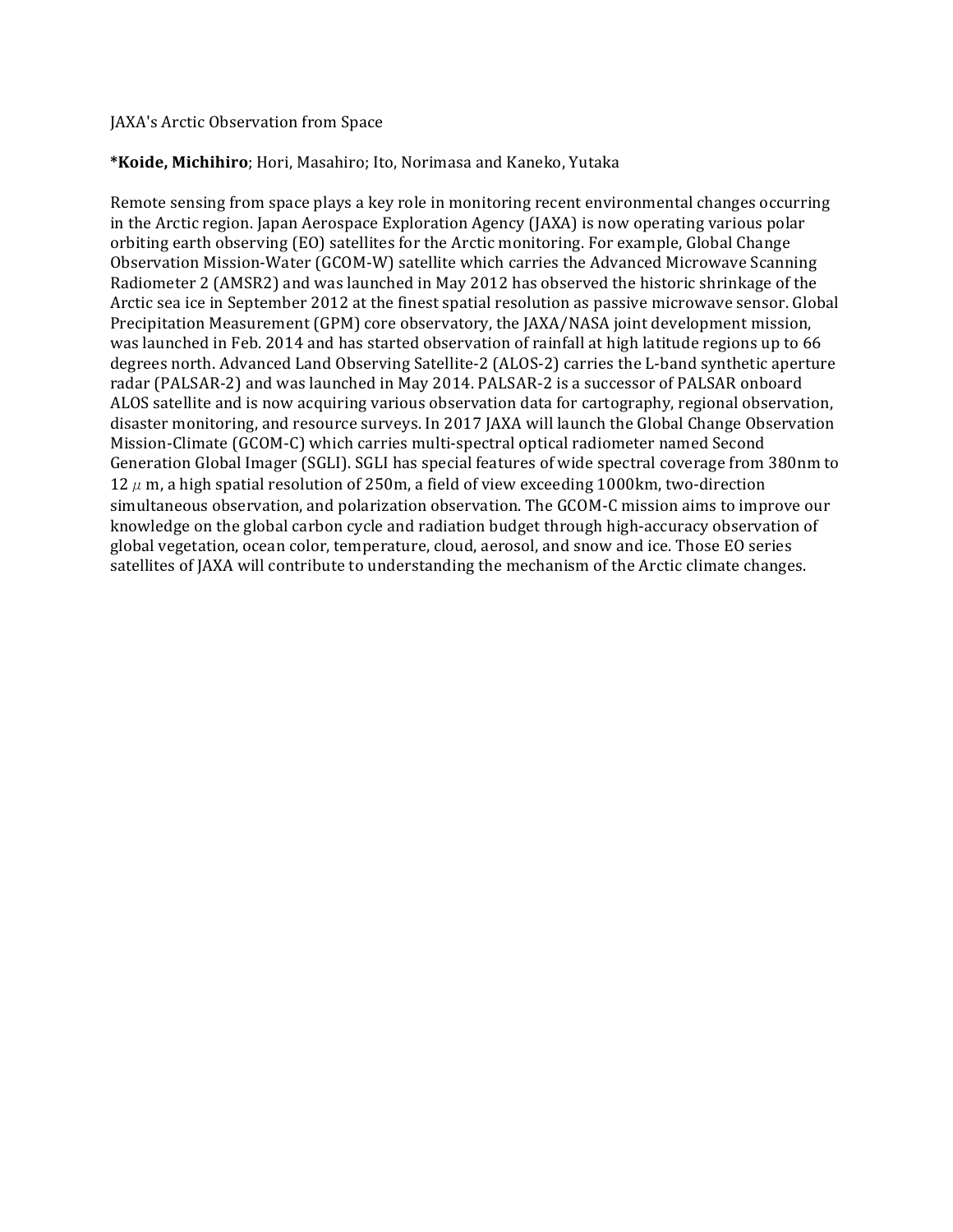Seedbank recruitment windows of opportunity in thaw slump thermokarsts near Toolik Lake, Alaska

# \*Huebner, Diane C. and Bret-Harte, Marion S.

As the Arctic warms, erosional disturbances due to permafrost thaw (thermokarst) are observed with increasing frequency, yet plant reproductive responses in cryo-disturbed tundra are not well understood. Understanding plant reproductive mechanisms is a key component to Arctic studies, and thermokarsts may help explain how some arctic plants find windows of opportunity to recruit new populations from seed. Increased tundra shrubification over the last 50 years coincides with arctic climate warming and tall  $(>1m)$  deciduous shrubs forming dense colonies inside thermokarst scars. Thermokarsts provide ground free of competing vegetation, deep active layers, and high soil moisture. Under such conditions, seedlings can potentially germinate and establish new populations. In 2012-2013, I measured standing seedling cover and germination capacity of surface soil seedbanks in thermokarst lobes of different ages at two sites near Toolik Lake, Alaska. Standing seedling cover was positively correlated with deeper active layers and exposed mineral soil, and negatively correlated with increased vegetative cover. Germination trials demonstrated significantly higher germination of thermokarst seedbanks versus seedbanks from undisturbed tundra. Percent germination at one site was 1.3 to 5 times greater in the younger themokarst lobe compared to older lobes and undisturbed tundra, but percent germination was unrelated to seedbank size. Live seedling presence and seedbank germination capacity differences in thermokarsts over time demonstrate dynamic processes that may promote greater recruitment and establishment of plant populations from seed in a warming Arctic.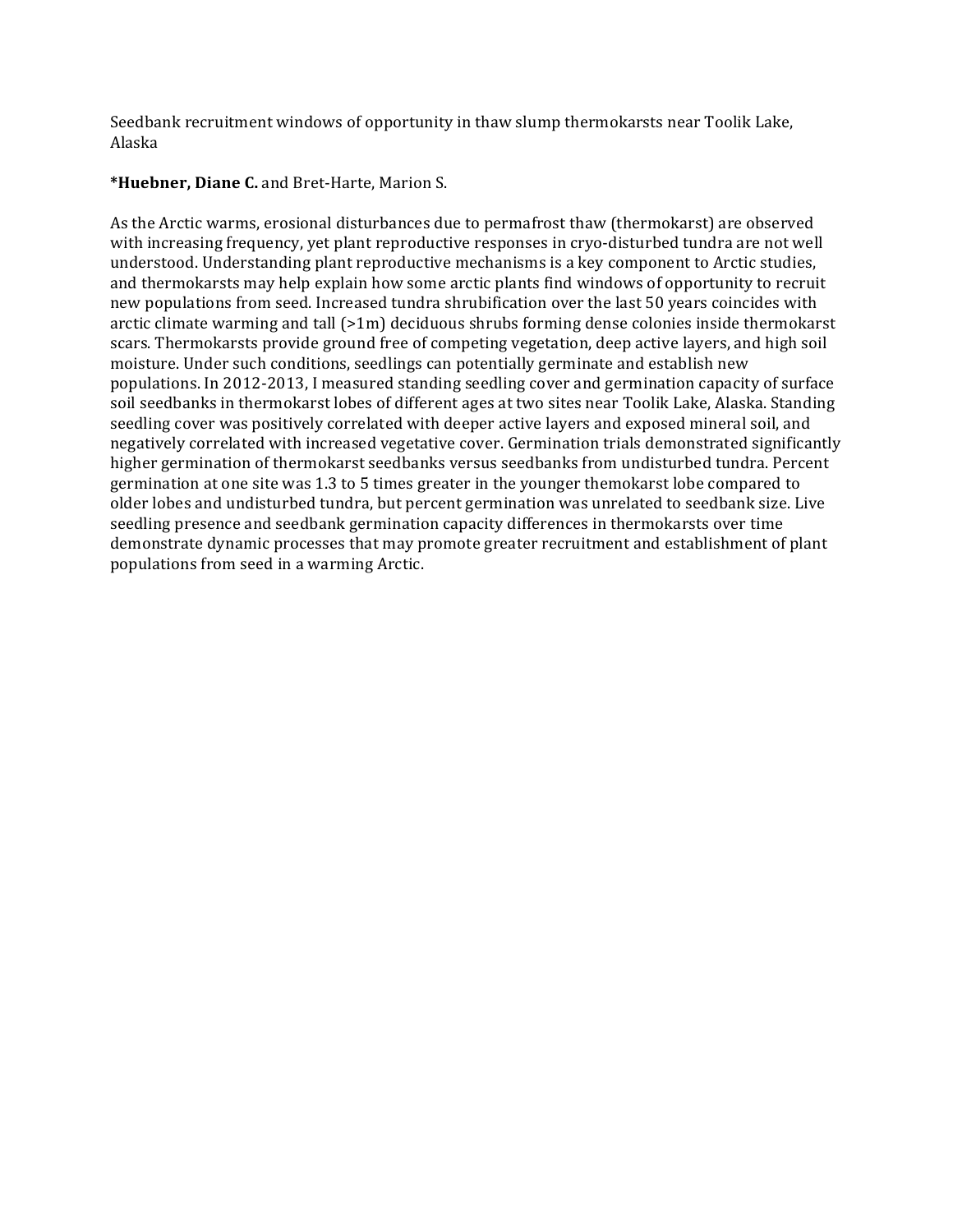AMBON (Arctic Marine Biodiversity Observing Network)

\*Iken, Katrin; Grebmeier, Jacqueline; Danielson, Seth; Hopcroft, Russ; Cooper, Lee; Mueter, Franz; Kuletz, Kathy; Stafford, Kate; Collins, R. Eric; Moore, Sue; Bluhm, Bodil A. and Bochenek, Robert

In November 2014, the National Ocean Partnership Program sponsored three Marine Biodiversity Observation Networks (MBON) as demonstration projects for such an operational and sustainable network on regional, national and global levels. One of these projects is the Arctic Marine Biodiversity Observing Network (AMBON) with focus on the Chukchi Sea continental shelf, funded through an interagency agreement between NOAA, BOEM and Shell Industry. AMBON closes some taxonomic gaps by sampling biodiversity from microbes to whales, it builds on and integrates with existing data, and continues ongoing time series sampling. This work provides important information for scientists, decision makers, resource managers, industry, and other stakeholders with essential data through a publicly accessible database. Beyond the regional scale, AMBON works as a global initiative through links to the Group of Earth Observations - Biodiversity Observing networks (GEO BON). Examples for the international links are the Circumpolar Biodiversity Monitoring Program (CBMP), a working group of the Arctic Council's Conservation of Arctic Flora and Fauna (CAFF), the pole-to-pole BON initiative, BON in a box, and others. Here we present examples on how the AMBON project contributes to biodiversity monitoring networks from regional to global scales.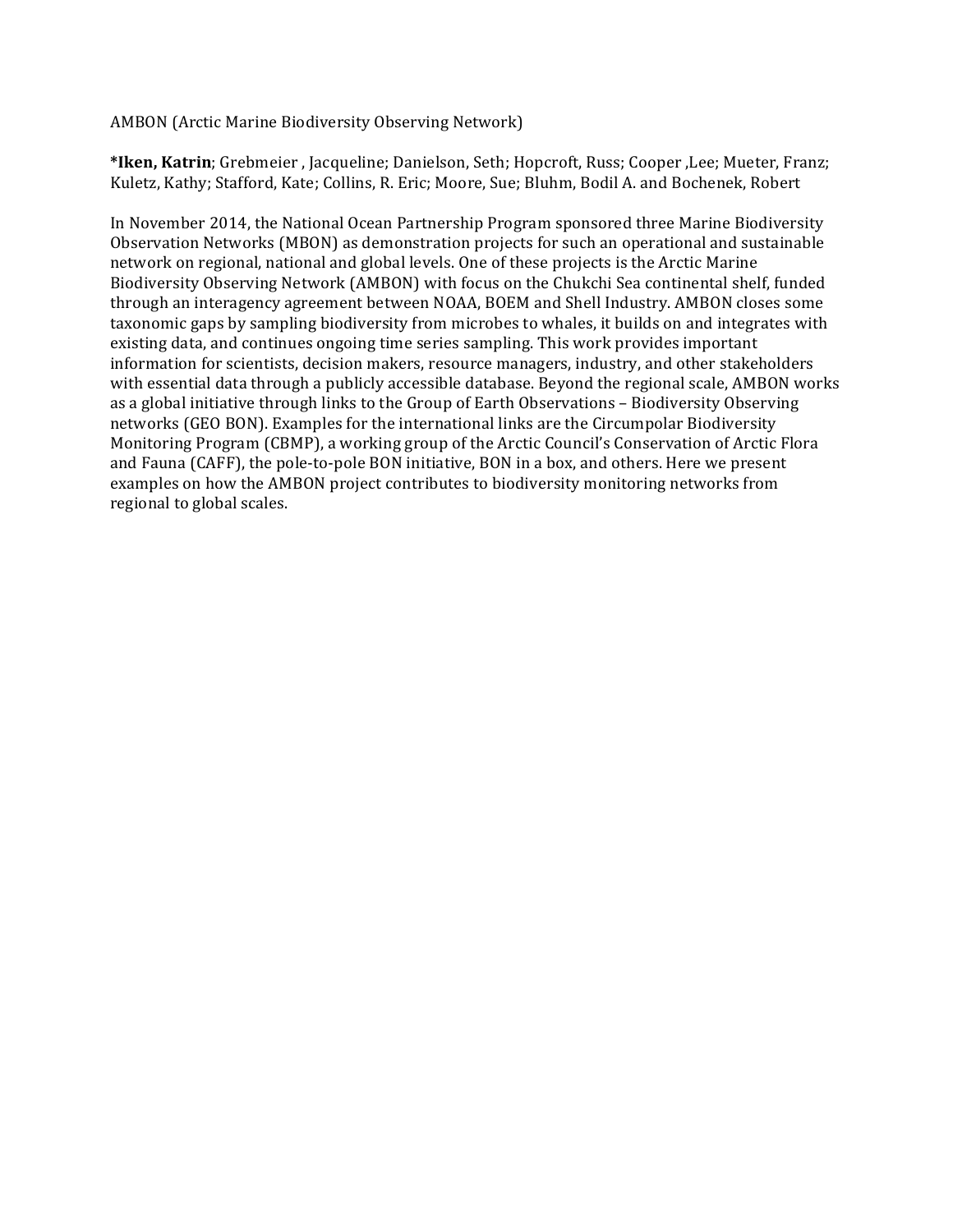Indian efforts on Arctic Aerosol Research: Current status and Future plan

## **\*Mukunda, M. Gogoi** and Babu, Suresh S.

In view of the increased concern on the climate change related issues in polar environment, development of research infrastructure, observations and mitigation strategies are vital, especially over the Arctic. Arctic, being an integral part of the global climate system, the long-term monitoring and research of atmospheric aerosols and their interaction with radiation, cloud and cryosphere holds global relevance, besides providing a background condition against anthropogenic emissions. In this context, India has extended the concerted efforts on polar aerosol measurements, enriching its decades of experiences and instrumentations in operating a network of aerosol observatories (ARFINET) over India. The present study over the Svalbard region of Norwegian Arctic, employing data over a period of 5-years have shown a consistent spring-time enhancement in both scattering and absorption coefficients, leading to high columnar aerosol loading. It is found that long-range transported biomass burning aerosols contribute as high as 25% to the high aerosol absorption in spring. On the other hand, the influence of local activity in the region are pronounced during summer affecting the near surface aerosol absorption. In a global perspective, the seasonal variations of atmospheric BC concentrations at Arctic are similar to those seen at the high altitude Himalayas; even though the concentrations are much lower at Arctic. In near future, collaborative programs of ground based measurements and improvement on satellite monitoring will put additional arms to study the direct effect of aerosols. In addition to this, comparative study on the influence of aerosols in changing planetary Albedo due to their interaction with cloud and snow over the polar and tropical environments will improve our understanding on aerosol indirect effects.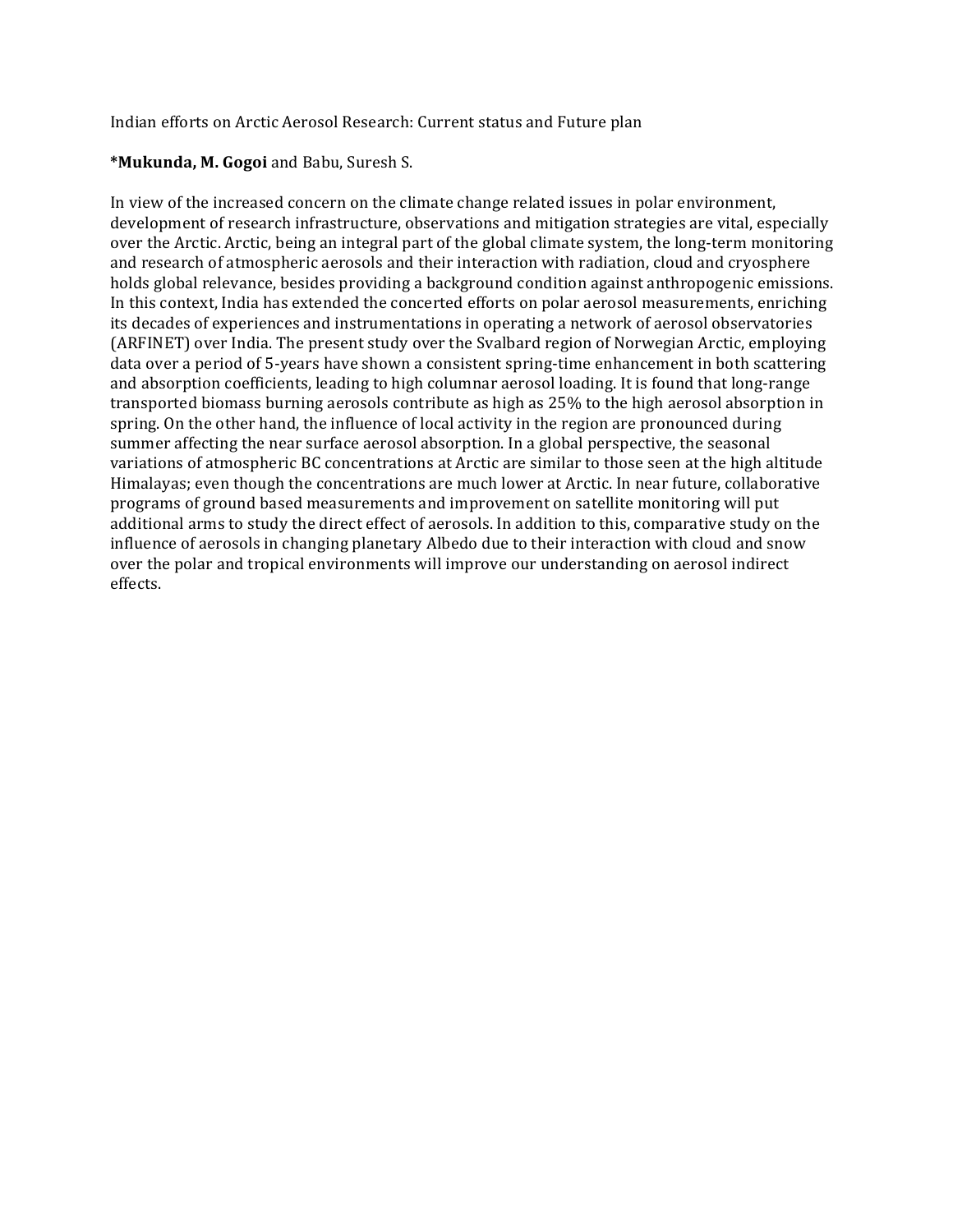Sediment plumes: a remote method of detecting meltwater discharge from marine terminating glaciers

## **\*Darlington, Eleanor F**. and Hodgkins, Richard

Marine terminating glaciers form a dynamic interface between terrestrial ice and tidal fjord waters. Through interactions with both the atmosphere and ocean, dramatic changes have been observed in marine terminating glaciers, affecting their dynamic stability at annual timescales. They affect much of the northern terrestrial cryosphere and due to discharging meltwater directly into fjords, they have major implications for sea level rise. Therefore, understanding their behaviour, and how this may change under future climate scenarios, is of great societal importance. Yet obtaining highresolution data sets of both the cryospheric and oceanic elements of marine terminating glaciers is impeded by logistical constraints: access to glacier termini is difficult owing to ice melange in fjords, active iceberg calving and the high costs associated with extensive field campaigns. Monitoring sediment plumes, which are discharged from the grounding line of marine terminating glaciers, have shown to be a valuable tool for investigating meltwater discharge. This is achieved by calibrating MODIS satellite images with in-situ measurements of spectral reflectance and total suspended solids. Such a method extends spot in-situ field measurements over large spatial scales and increases temporal insights to  $>10$  years. Recent work in Svalbard and Iceland has provided a measure of the seasonal and interannual variability of meltwater discharge. In addition, links between melt production at the glacier surface and discharge can be drawn. This has been achieved by relating measured and modelled surface melt to the sediment plume extent. These results have highlighted that hydrological signals can be remotely detected. Such remote monitoring is an evolying technique, which addresses many of the constraints associated with working in such a dynamic environment. To fully determine the potential of sediment plume studies, further field locations are required for calibration measurements. Previous up-scaling efforts in Greenland reveal that in-situ measurements are key in forming strong calibrations and an accurate measure of meltwater discharge. Additional study sites for calibration measurements would assist in forming a more accurate pan-Arctic assessment of meltwater discharge from marine terminating glaciers.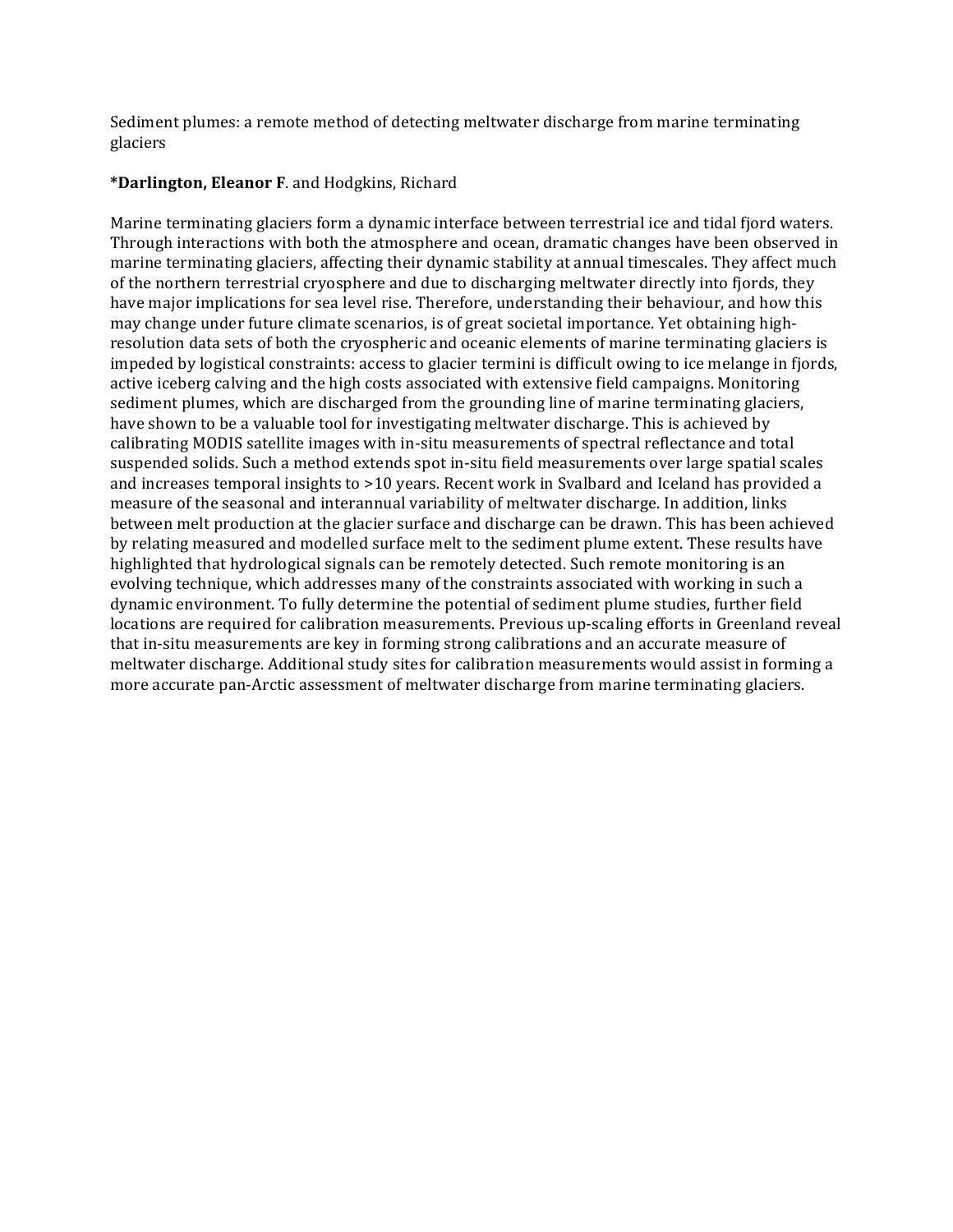Application of IASOA circumpolar observations in studies of atmospheric transports into and out of the Arctic

\*Vihma, Timo; Uttal, Taneil; Walden, Von; Cox, Christopher; Starkweather, Sandy; Makshtas, Alexander and Key, Jeff

The International Arctic Systems for Observing the Atmosphere (IASOA) is an International Polar Year legacy consortium that focuses on coordinating measurements of the Arctic atmosphere collected at ten observatories in the U.S., Canada, Russia, Norway, Finland, and Greenland. The IASOA data portal and collaboratory process support thematic expert groups that work towards common goals for utilizing interoperable data products across the observatories. In addition to detailed surface observations and upper-air radiosonde program, some of the IASOA observatories collect information on the vertical profiles of moisture, cloud boundaries, cloud water/ice contents, and aerosols using radars, lidars ceilometers and radiometers. Collectively the IASOA network provides a unique source of information that can be utilized in order to provide the best possible empirical estimates of the horizontal atmospheric transports of momentum, heat, moisture, cloud water, cloud ice, and aerosols into and out of the Arctic Ocean region. These can be used in turn to support the evaluation of atmospheric reanalyses, weather and climate models, and satellite remote sensing products, and subsequently studies on the interaction between the Arctic and lower latitudes including the role of mid- and low-latitude forcing on the Arctic amplification of climate warming and the effects of Arctic changes on mid-latitude weather and climate. In addition, the IASOA data are valuable for the evaluation of gridded products (reanalyses, models, and satellite data) with respect to Earth surface variables, such as snow depth, soil moisture, surface temperature, radiative fluxes, albedo, as well as turbulent fluxes of sensible heat, latent heat, CO2, and CH4. Evaluation of surface fluxes is a vital to complement the evaluation of horizontal transports. These together will yield a comprehensive assessment of the quality of available gridded products in representing atmospheric budgets of heat, moisture, greenhouse gases, and aerosols in the Arctic. The IASOA thematic study will be a unique approach as Arctic transport studies have so far been addressed without full utilization of direct observations; it is expected that this activity will directly support the objectives of global initiatives such as the WMO Year of Polar Prediction (YOPP).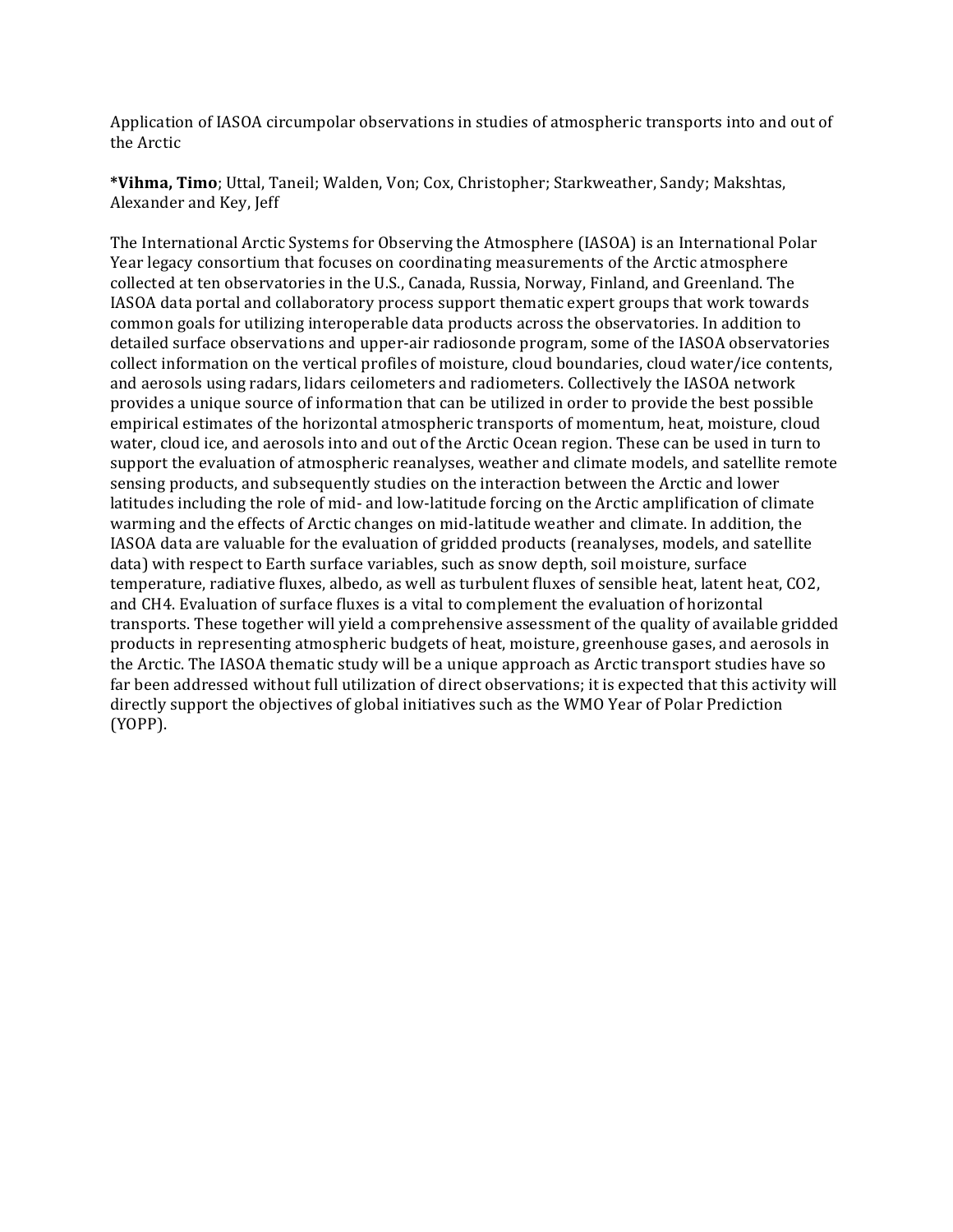Improving sea ice predictions along the Northern Shipping Route using observation data

## \*Mudunkotuwe, Dulini Yasara; De Silva, Waruna Arampath and Yamaguchi, Hajime

We have improved the accuracy of sea ice predictions in the Arctic Ocean by assimilating sea ice variables in an ice-ocean coupled model. Accurately predicting sea ice conditions is essential to safely navigate along the Northern Shipping Routes (NSRs). The ice-ocean coupled model (Ice-POM) we have developed accommodates middle and high resolutions (25 kms and 2.5 kms). The ice model in Ice-POM reflects the ice discrete characteristics along the ice edge area. The ocean part of ice-ocean coupled model is a primitive equation model based on Princeton Ocean Model (POM). However, the results of the model only predictions are bound by the uncertainties in initial conditions and forcing data. To minimize these uncertainties, sea ice concentration, sea ice thickness and sea ice velocity were assimilated in this study. Sea ice observations were obtained from AMSR2-data sets. The assimilation method that was used is an improved nudging method that minimizes the observation errors and model errors. As a result of assimilation, the ocean conditions have been greatly improved. This was evident in resulting ocean salinity and ocean temperature. Compared with the other assimilated variables, sea ice concentration assimilation could yield better results. The ice extent and ice thickness are also improved by assimilation and are not identical to the observations. The assimilation time interval was also altered in daily weekly, monthly and yearly intervals. Weekly assimilation could also produce better results compared to the model only predictions.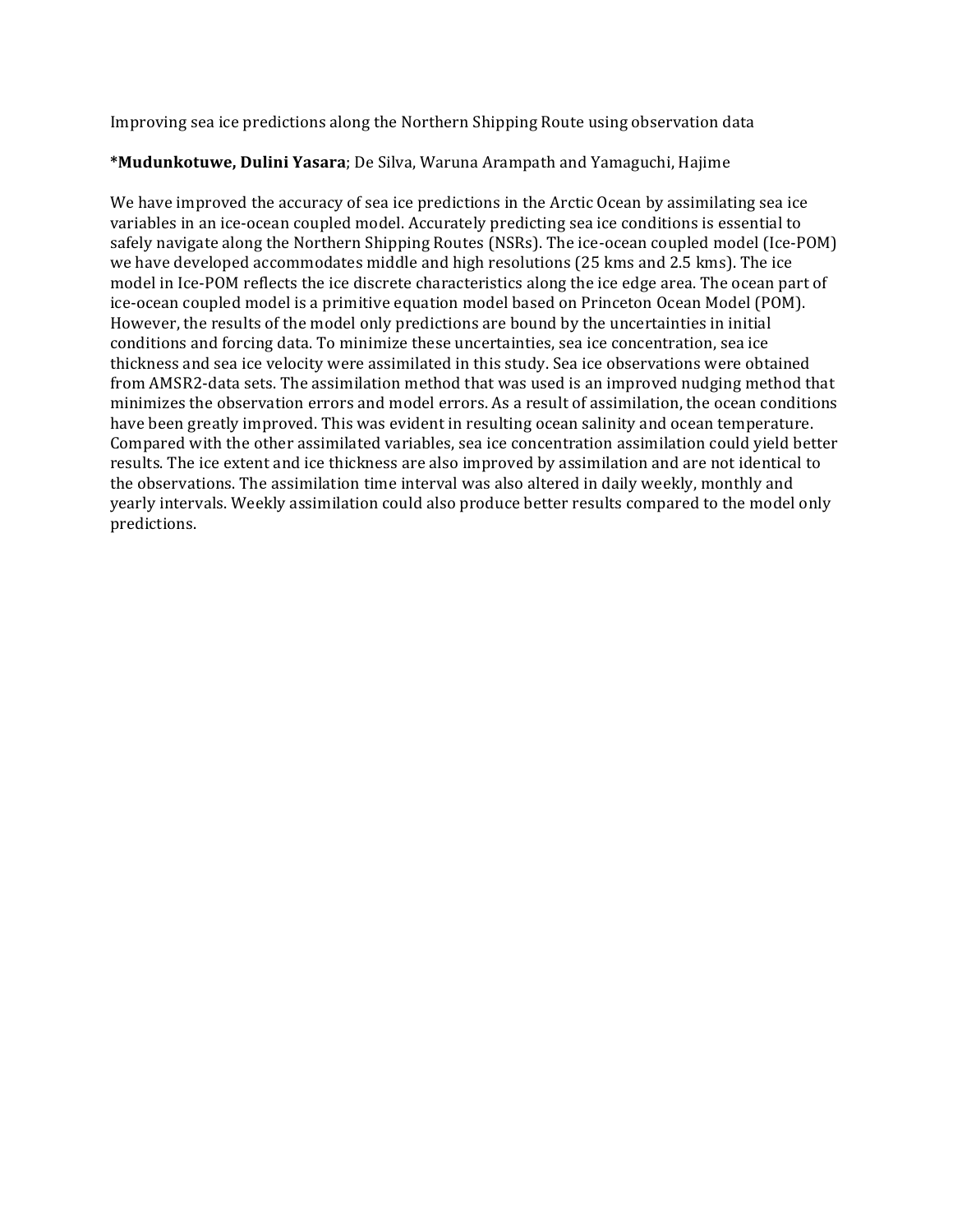Arctic sea ice camp study for observing suspended materials

\***Ha, H.K.**; La, H.S.; Son, E.Y. and Im, J.

A series of the short-term (1-4 days) sea ice camp has been performed on the drifting Arctic sea ice in summer of 2011, 2014 and 2015. The mooring package comprises the acoustic Doppler velocity profiler (ADCP), laser holographic camera, and conductivity-temperature-depth profiler, which are used to understand the dynamic behavior of sea ice and spatial-temporal variation of suspended materials under the sea ice. The acoustic backscatter observed by the acoustic Doppler current profiler and beam attenuation from transmissometer revealed the increased concentration of suspended particulate materials in the mixed layer. Also, it was found that a clear diel vertical migration from 20- to 40-m depth under sea ice following a daily cycle of solar radiation.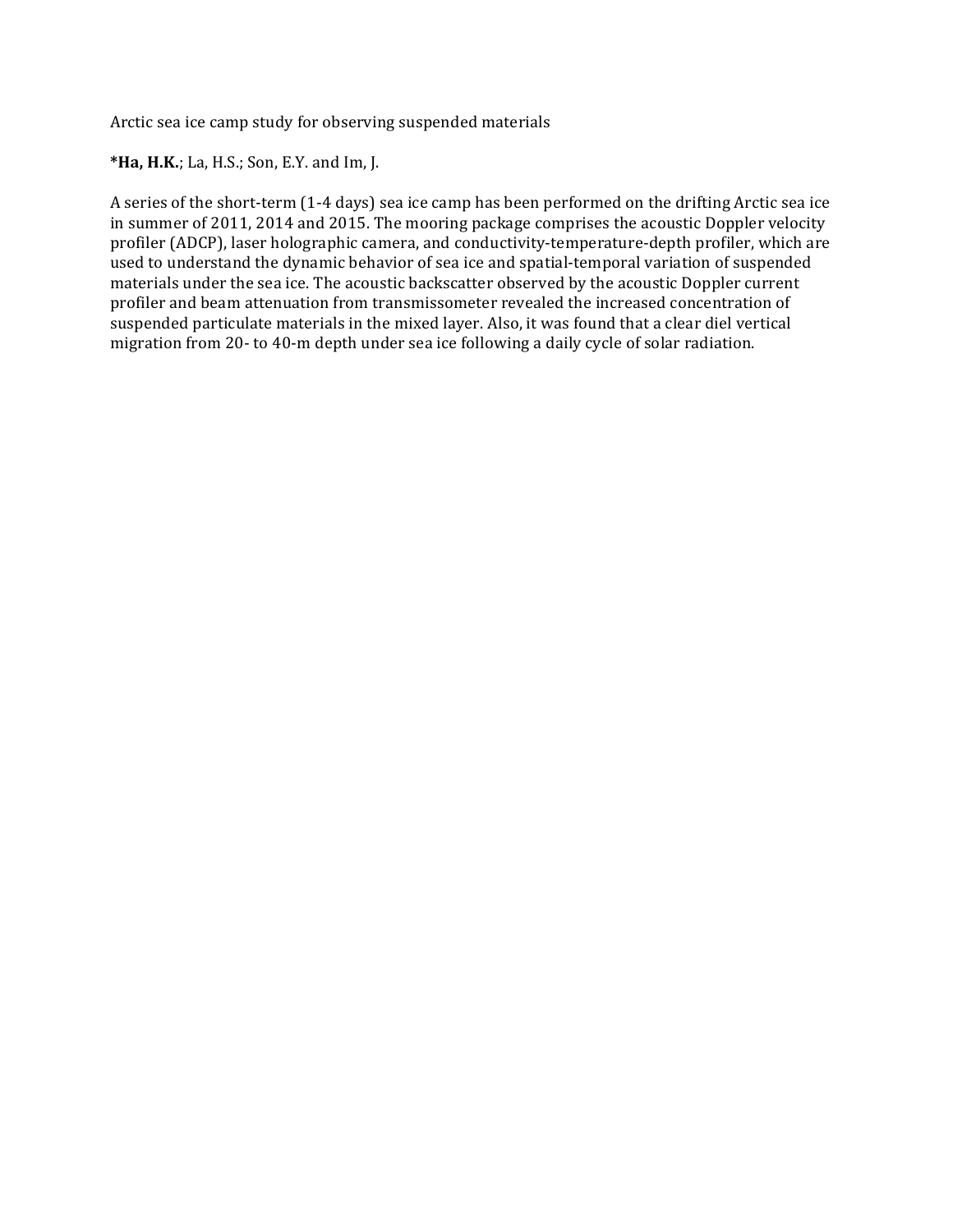Introduction of "Long-term plan for Arctic Environmental Research"

\*Kodama, Yuji; Enomoto, Hiroyuki; Yamanouchi, Takashi; Ohata, Tetsuo and Ikeda, Motoyoshi

More than 140 JCAR members and scientists joined in writing and proof-reading. The planning, writing, reviewing and publishing took more than 1.5 years. It was completed in September 2014. Four research subjects were chosen to be attacked next 10-20 years: 1) Elucidation of abrupt environmental change in the Arctic associated with the on - going global warming, 2) Elucidation of environmental change in relation to biodiversity, 3) Broad and important subjects on the Arctic environment, and 4) Development of methods enabling breakthroughs in environmental research. Necessary networks and infrastructures, and improvement of research foundation are also revealed. Each subject has review, several scientific questions and their justification.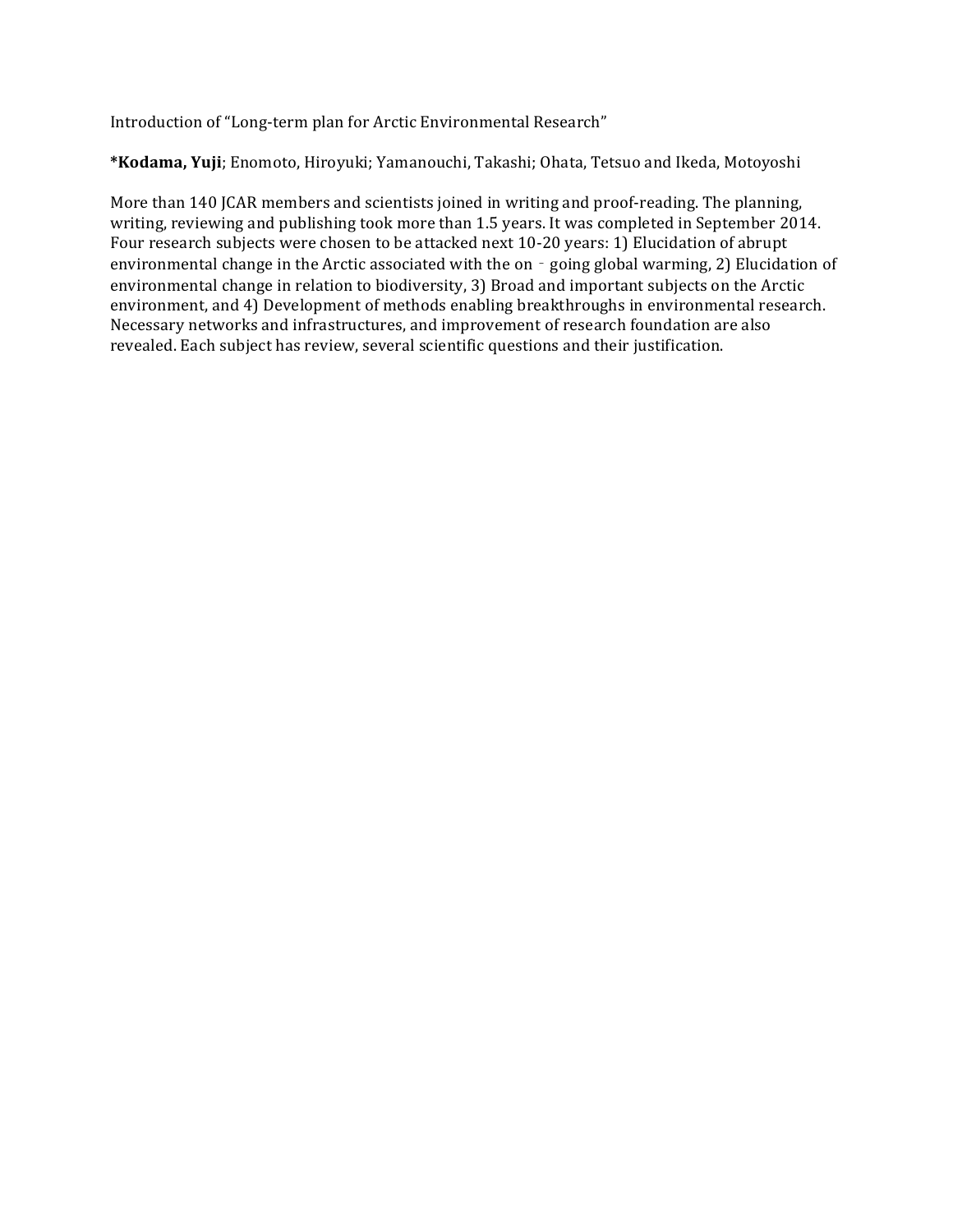Sustainable seamless monitoring in the Arctic

### \*Kodama, Yuji; Enomoto, Hiroyuki and Yamanouchi, Takashi

Research monitoring of the Arctic environment has been carried out as two elements, remote sensing including satellite and in situ observation. Environmental change in the Arctic is important with regard to its influences in global scale. However, in situ field observations are hampered by the harsh environment of the Arctic, resulted in the sparseness of observing stations and large areas with no data. Although, due to the recent progress, satellite monitoring has been producing new information, there are still many factors that need to be observed in situ. The most important point of monitoring is to collect continuous and representative data. International cooperation is essential in implementation of the continuous and high density measurements, and Japan must be ready for playing a major role. This report is extracted and moderated from "Long-term Plan for Arctic Environmental Research" published by Japan Consortium for Japan Consortium for Arctic Research.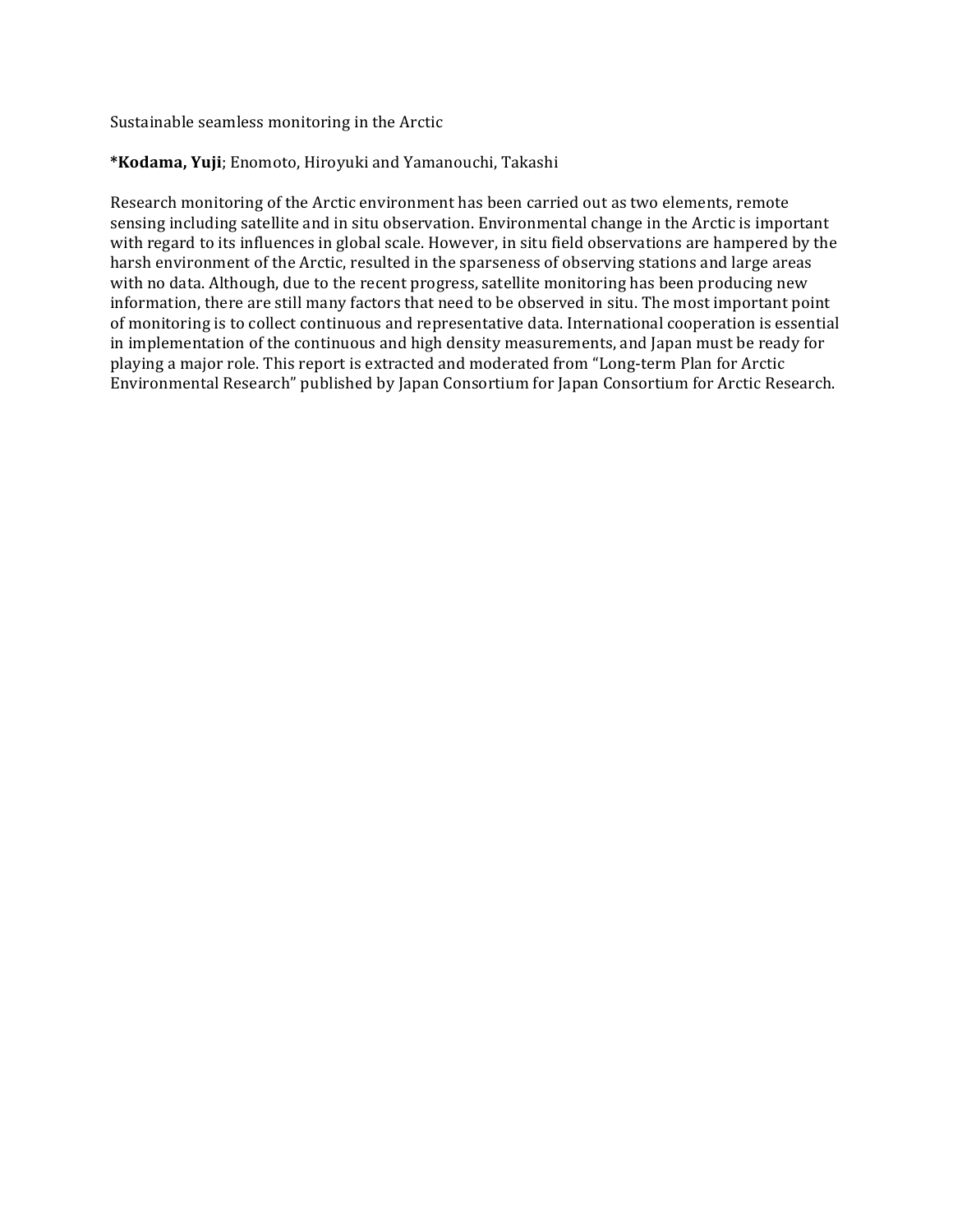The Ozone Hole and World Avoided

Newman, Paul A.; Chipperfield, Martyn P.; Manney, Gloria L.; Simpson, William R. and \*Collins, **Richard L.** 

The depletion of the stratospheric ozone layer is one of the major environmental issues of modern times. In 1974, Molina and Rowland suggested that man-made chlorofluorocarbons (CFCs) could deplete ozone. This finding was followed by an intense research effort that solidified scientific understanding of ozone depletion. The discovery of the Antarctic ozone hole in 1985 accelerated ozone research activities, and policy makers responded by agreeing to the Montreal Protocol in 1987. Because of the Montreal Protocol, CFCs and other ozone-depleting substances (ODSs) have been slowly declining since the mid-1990s, and the ozone hole is predicted to disappear by about 2070. In this poster we consider what would have happened to the ozone layer if ODSs had not been regulated. We show results from a "world avoided" model simulation where the ozone layer is steadily destroyed through the twenty-first century as levels of ODSs continue to increase. By 2065, two-thirds of the ozone layer has been depleted, and large ozone depletions occur year-round in the polar regions. We then present results from studies using the observed meteorology of the past two decades that show that by 2013 the Montreal Protocol had already achieved significant benefits for the ozone layer and ultraviolet exposure. While presenting the results of these studies over the entire globe, we highlight the effects in the Arctic.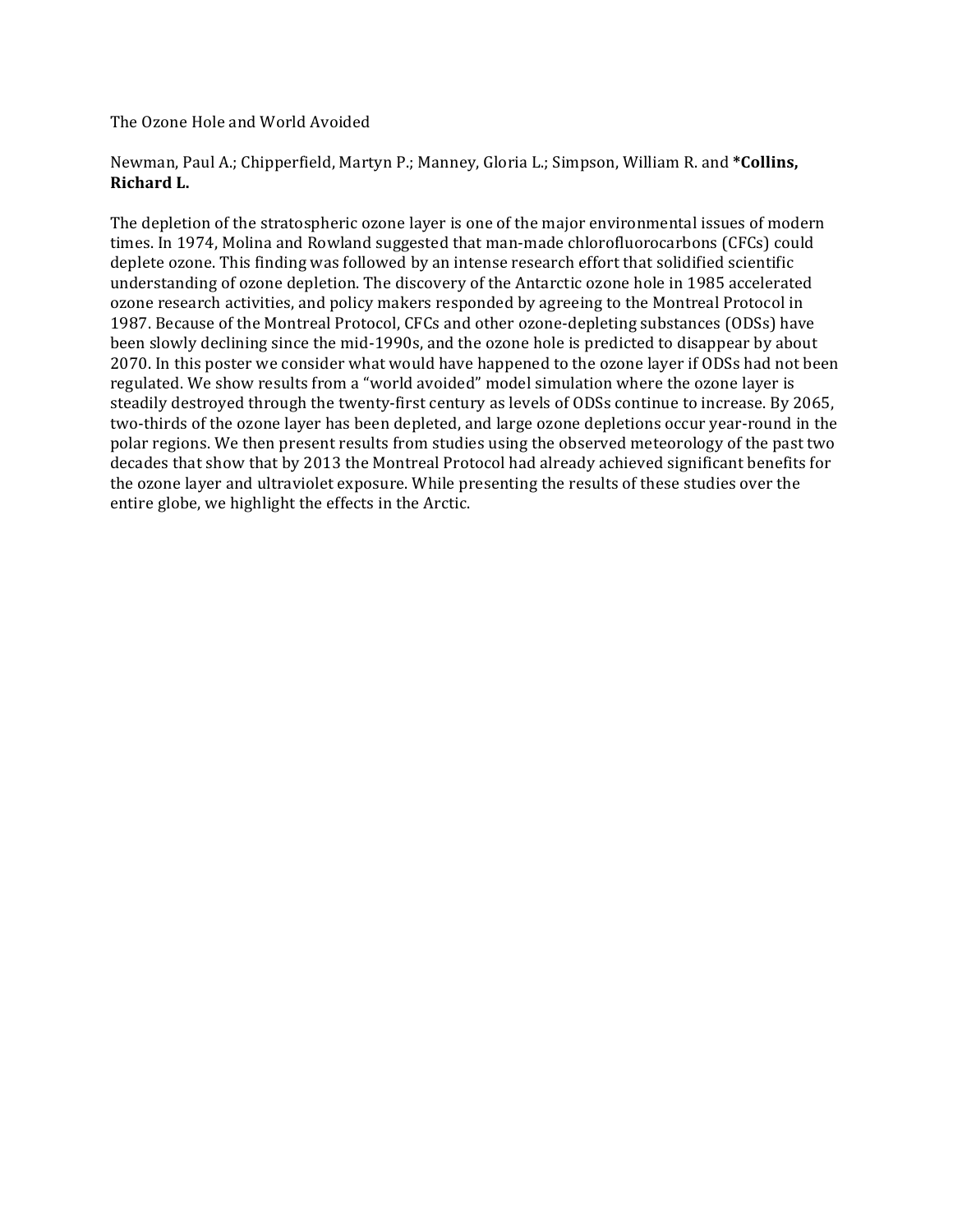Ozone Loss and Ozone Holes in the Arctic

### Manney, Gloria L.; Rex, Markus; Simpson, William R. and \*Collins, Richard L.

Chemical destruction of ozone occurs in both the Antarctic and Arctic during the winter and spring. Each year in the Antarctic there is complete removal of ozone in the lower stratosphere and the formation of an ozone hole. In the Arctic, ozone loss varies significantly from year-to-year and is much more limited. This contrast arises from the difference in meteorology between the Antarctic and Arctic: the Antarctic polar vortex is stronger, larger, colder and more persistent than that in the Arctic. However, in spring 2011 there was unprecedented ozone loss in the Arctic. Unusually longlasting cold conditions led to a persistent enhancement of ozone-depleting substances (ODSs) with loss of over 80% of the ozone in the lower stratosphere. Chemical ozone loss in 2011 reached a level that was identifiable as an Arctic ozone hole. Despite temperatures that are significantly higher than those in Antarctic winter, Arctic chemical ozone loss in 2011 rivaled that in some Antarctic ozone holes. The impact of the Artic ozone hole on human health is increased by the possibility of it moving over densely populated regions in the mid-latitudes as it did in 2011. In this poster we present results from recent studies that document meteorological conditions that give rise to ozone loss in the Arctic and highlight the conditions that contributed to the unprecedented Arctic ozone loss in 2011. We discuss these results in in relation to the large variability in, and unpredictability of Arctic meteorological conditions.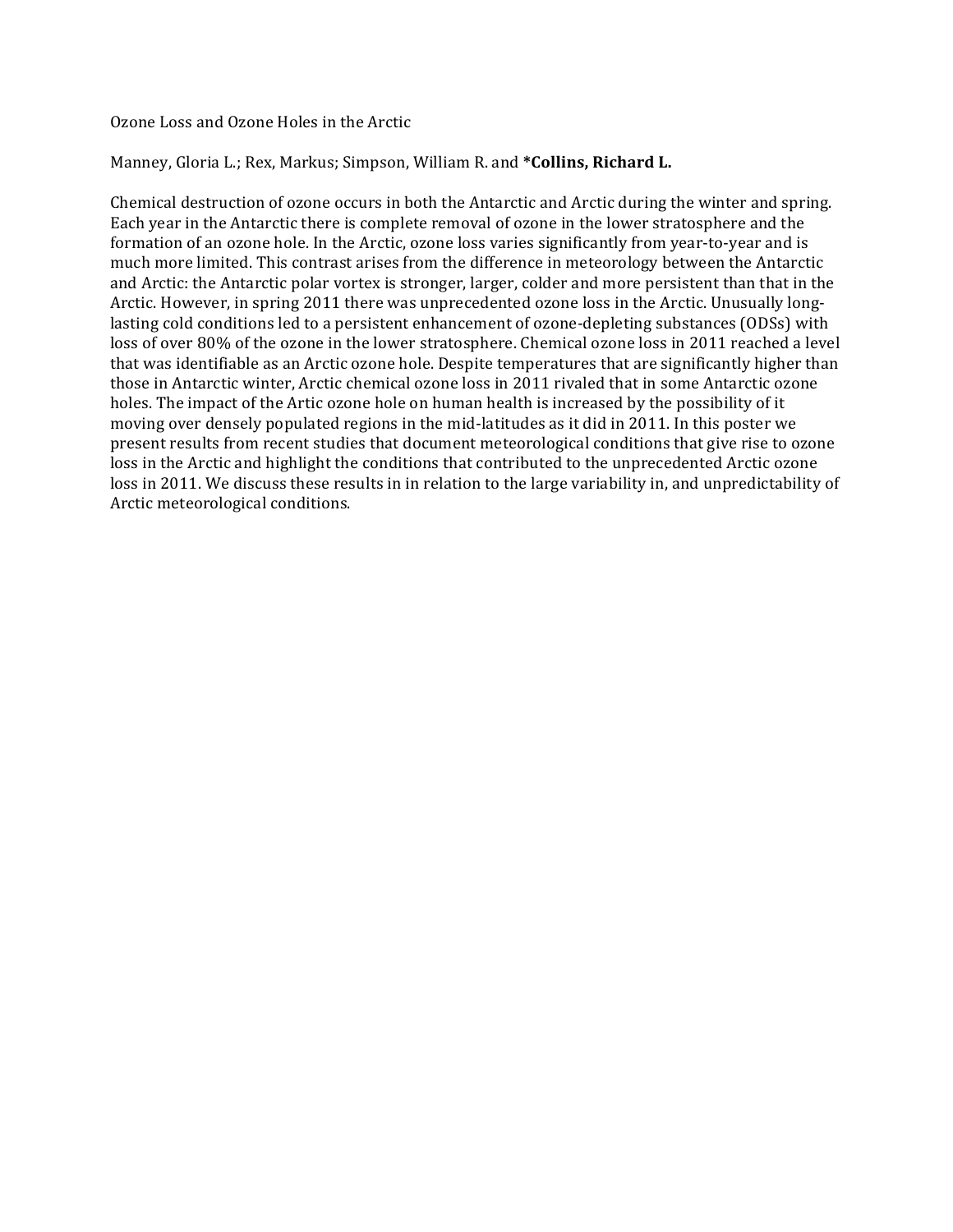Observing the Arctic Ozone Layer, Stratosphere, and Mesosphere

Simpson, William R.; \*Collins, Richard L.; Li, Jintai; Triplett, Colin; Harvey, V. Lynn; Petropavlovskikh, Irina; McConville, Glen; McPeters, Richard D. and Evans, Robert D.

The wintertime meteorology of the Arctic stratosphere and mesosphere is highly variable. Warm winters with little ozone loss are found following cold winters with significant ozone loss. This variability in the meteorology remains a major challenge to our current understanding of the atmosphere. Understanding this meteorology requires documenting both the dynamical processes and chemical species. In this poster we draw on observational studies at the University of Alaska Fairbanks to illustrate how studies of the ozone layer and the associated meteorology of the stratosphere and mesosphere are conducted. We highlight both the unique aspects of the meteorology in the Arctic and how the Arctic provides a natural laboratory for understanding meteorological processes globally.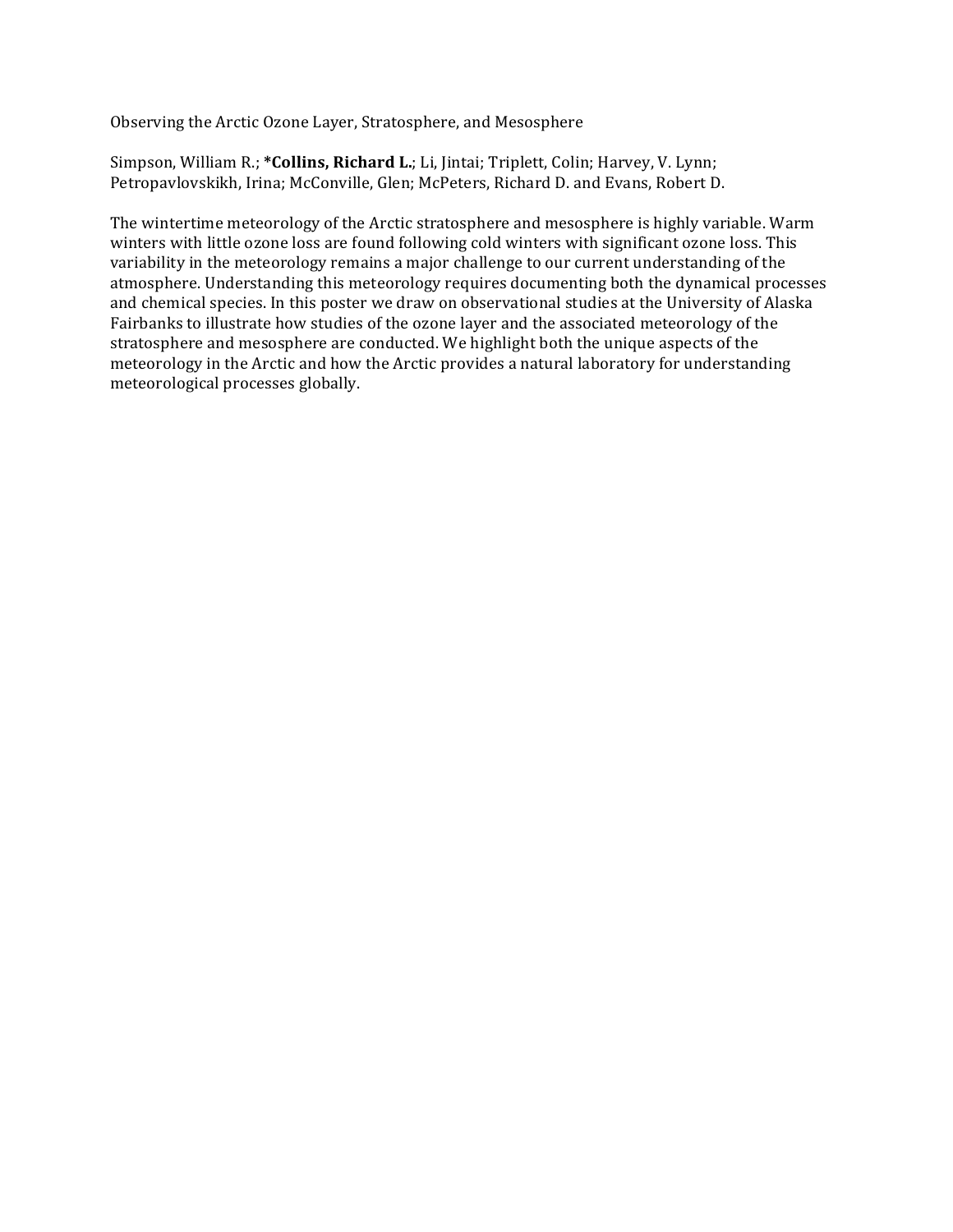Analysis of the Spatiotemporal Dynamics of Wildfire Activity in the Tundra Biome Using MODIS Data (2001-2015)

### **\*Masrur, Arif** and Petrov, Andrey

Climate change has increased the area affected by wildfire events in different parts of the Arctic. Recent studies suggest an exacerbated wildfire scenario both for the boreal forests and tundra. Although tundra wildfires have an important impact on Arctic ecosystems, there is comparatively little knowledge about their geography and characteristics. Since tundra vegetation is very slow to recover, wildfires can substantially alter the biomass and animal abundance in affected areas. This study uses MODIS-derived active fire data to analyze spatial and temporal patterns of tundra wildfires between 2001 and 2015. The dataset incorporates locations of active fire events and estimates of fire radiated power. The tundra wildfires exhibit seasonality with most fires occurring in July and August. We observed inter-year fluctuations when a fire season either started earlier (in June) or lasted longer (in to September). In terms of spatial distribution, the wildfires demonstrate a strong tendency to cluster, although year-to-year locations of clusters vary. In near future, we will analyze possible bio-climatic (using MERRA climate reanalysis) factors that determine spatiotemporal variation of arctic wildfires occurrence and intensity. Finally, we intend to develop a real time and predictive model to estimate the amount of carbon emission with these arctic tundra wildfire events.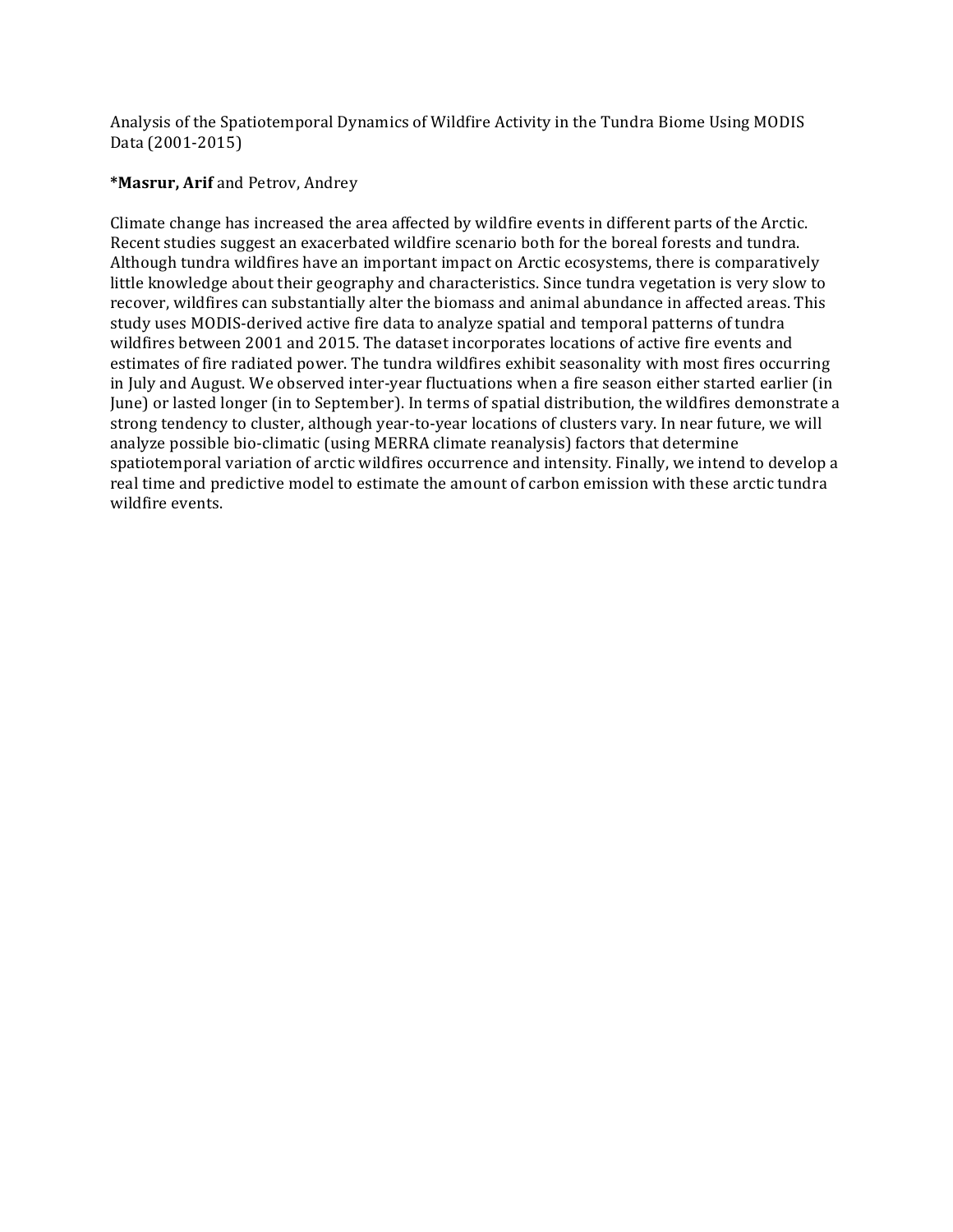Covariance between atmospheric state regimes, Arctic low clouds, and sea ice

### **\*Taylor, Patrick**; Kato, Seiji; Xu, Kuan-man and Cai, Ming

How do clouds respond to variations in sea ice? The answer to this question depends significantly on the characteristics of the Arctic circulation. Sea ice-cloud interactions are important for modeling the Arctic climate. Specifically, understanding the cloud response to sea ice change is necessary for understanding the Arctic surface radiation budget. Previous work has primarily addressed this problem from the interannual variability perspective. A novel perspective of sea ice-cloud interactions in the Arctic is provided here through a satellite footprint-level quantification of the covariance between sea ice and Arctic low cloud properties from NASA A-Train active remote sensing satellite data. The influence of atmospheric state on the cloud field must be considered. The covariance between Arctic low cloud properties and sea ice concentration is quantified by first partitioning each footprint into one of four atmospheric regimes defined by thresholds of lower tropospheric stability and mid-tropospheric vertical velocity. A statistically significant covariance between cloud fraction, cloud liquid water, cloud ice water, cloud total water and their vertical distributions is found with sea ice concentration in each atmospheric regime and season. Results indicate, however, that magnitude of any cloud response to changes in sea ice concentration is at least an order of magnitude smaller than the response of clouds to a change in the atmospheric dynamic and thermodynamic state. The results indicate that the atmospheric dynamic and thermodynamic environment is the most important factor determining the cloud influence on the surface radiation budget and therefore sea ice variability. Lastly, the cloud-sea ice interaction is evaluated in CMIP5 Historical simulations. The results suggest that climate models simulate a cloud response to a change in sea ice that is stronger than observations and that the offset of the surface albedo feedback by an increase in Arctic cloudiness is likely too strong.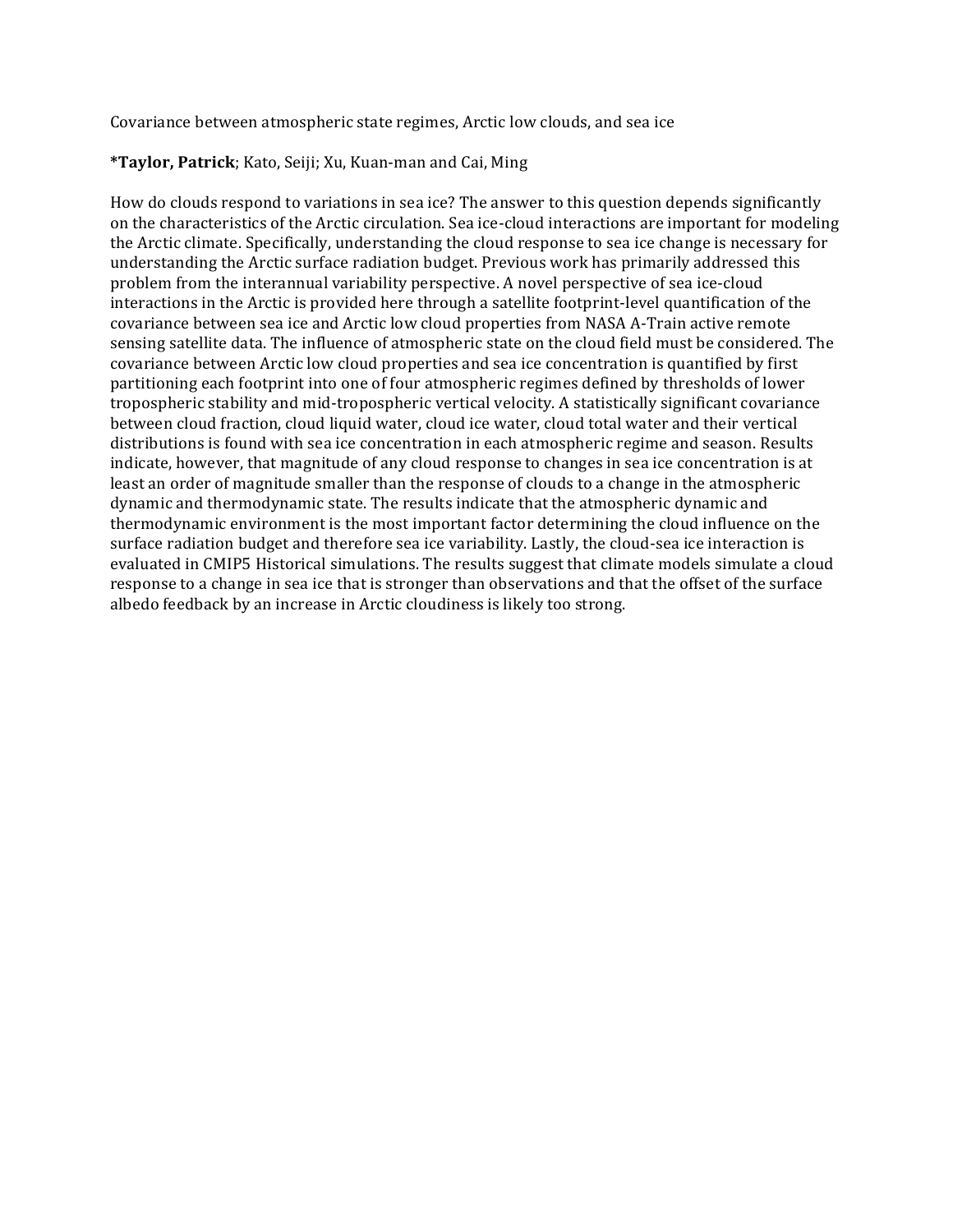Surface Currents on the Northeastern Chukchi and Western Beaufort Sea Shelves as Detected by High Frequency Radars

**\*Potter, Rachel**; Fang, Ying-Chih; Statscewich, Hank and Weingartner, Thomas

High-resolution high-frequency radar (HFR) measurements of surface currents during the open water season in the northeastern Chukchi Sea and, more recently, the western Beaufort Sea have revealed enormous spatial and temporal complexity in the surface circulation. This variability is associated with the Alaskan Coastal Current within Barrow Canyon and its interaction with the flow over the western Beaufort Sea shelf, as well as eddies and fronts over the Chukchi Sea shelf. In the Chukchi, HFR suggests a front along  $71.5^\circ N$ , that likely separates summer Bering Sea water from ice meltwater that has not been entirely flushed from the region. North of the front the water column is heavily stratified, and the circulation is typically weaker and more variable in direction than the more easterly (and less stratified) flow south of this latitude. This eastward flow feeds central shelf waters toward Barrow Canyon and appears to persist even under westward winds that are  $\leq 6$  m/s. Moored data suggest that the HFR measurements reflect flow throughout the water column in unstratified areas, while in heavily stratified regions, the HFR velocities are a good proxy for flow in the upper 20 m of the water column occupied by the meltwater. At the juncture of the Chukchi and Beaufort seas the northeastward Alaskan Coastal Current flow emanating from the Chukchi shelf interacts with the typically westward flow on the Beaufort shelf to form a number of complex circulation features. These often include an anticyclonic eddy offshore of Cape Simpson where historical observations indicate that bowhead whales often feed. The eddy may aggregate zooplankton and thus enhance the feeding efficiency of bowheads in this region.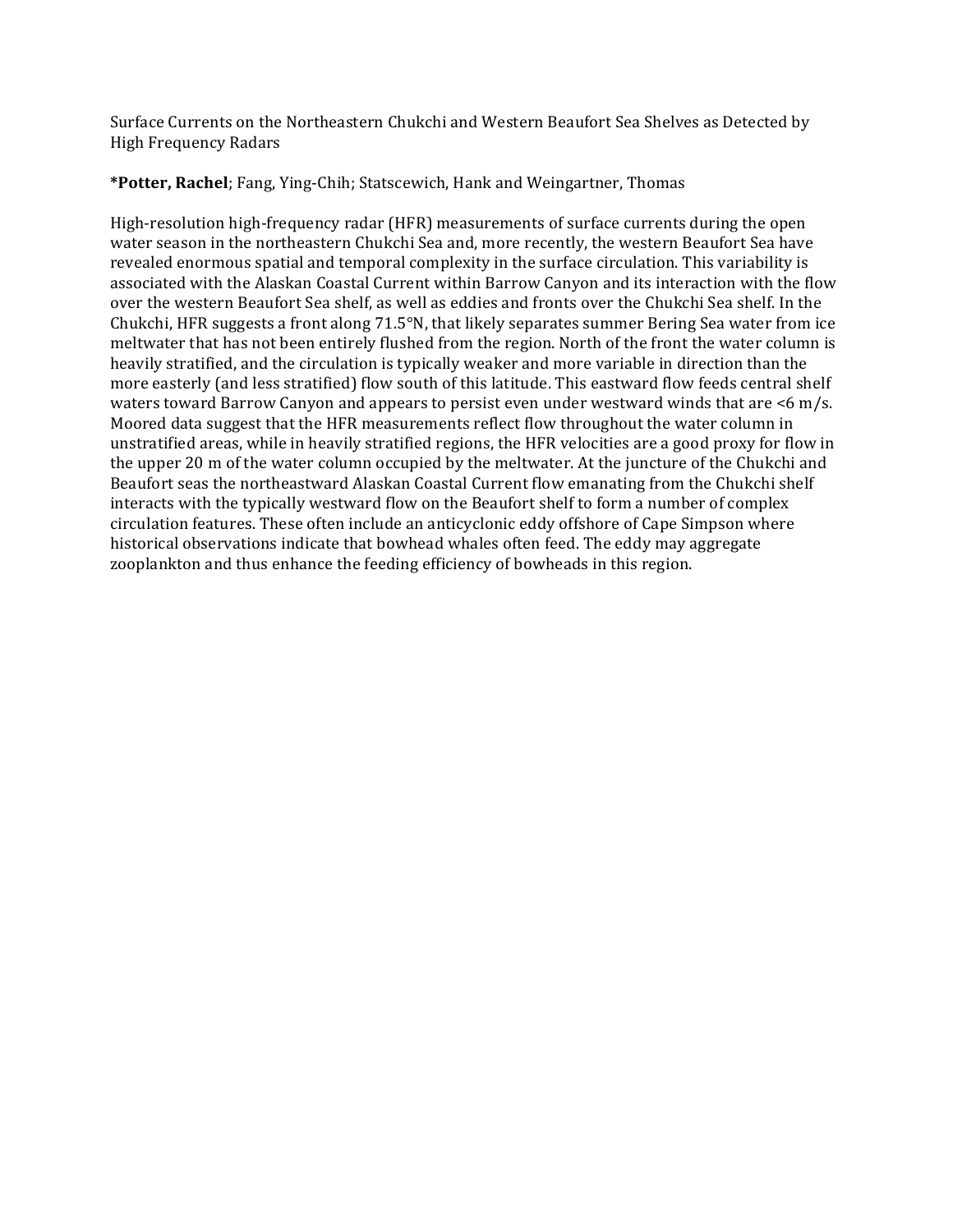Satellite and ground-based monitoring of terrestrial ecosystem structure and phenology in Arctic and sub-Arctic regions

**\*Kobayashi, Hideki**; Yang, Wei; Yunus, Ali; Nagai, Shin; Ono, Yuhsaku; Sugiura, Konosuke; Nasahara, Kenlo; Kim, Yongwon; Van Dam, Brie; Nagano, Hirohiko; Zona, Donatella; Harazono, Yoshinobu; Bret-Harte, M. Syndonia; Ichii, Kazuhito; Ikawa, Hiroki; Iwata, Hiroki; Oechel, Walter; Ueyama, Masahito and Suzuki, Rikie

In the Arctic and sub-Arctic regions, the increased trend in surface temperature in the region over the past decade is twofold higher than that in the whole northern hemisphere. It is of particular interest whether the carbon uptake by terrestrial vegetation increases or decreases due to the change in ecosystem structure and phenology under climate change. Observation of plant phonological events (start of growing season (SOS), end of growing season (EOS), and growing season length) and boreal forest overstory and understory structure (e.g. leaf area index) provide essential information on how terrestrial vegetation responds to climate changes. In this presentation, we emphasize two important items regarding the terrestrial vegetation monitoring: leaf development (leaf area index) and seasonality (phenology). Because most of boreal forests are sparse, the influence of forest floor vegetation cannot be negligible and separate monitoring of forest overstory and understory, therefore, are desirable. We have been developing two independent algorithms of overstory and understory leaf area index in two distinct boreal forests (larch and black spruce). We show some preliminary results of overstory leaf area index map in North Americas spruce and Siberian larch. Regarding the monitoring of plant seasonality, we quantified the latitudinal gradients (61 to 71 deg-N) of SOS and EOS from satellites (Terra-MODIS and SPOT-VEGETATION) and time-lapse camera images and found that they were consistent. The satellite-derived SOS and EOS were 3.5 to 5.7 days degree-1 and -2.3 to -2.7 days degree-1, which corresponded to the spring (May) temperature sensitivity of -2.5 to -3.9 days/ $\degree$ C in SOS and the autumn (August and September) temperature sensitivity of 3.0 to 4.6 days  $°C-1$  in EOS.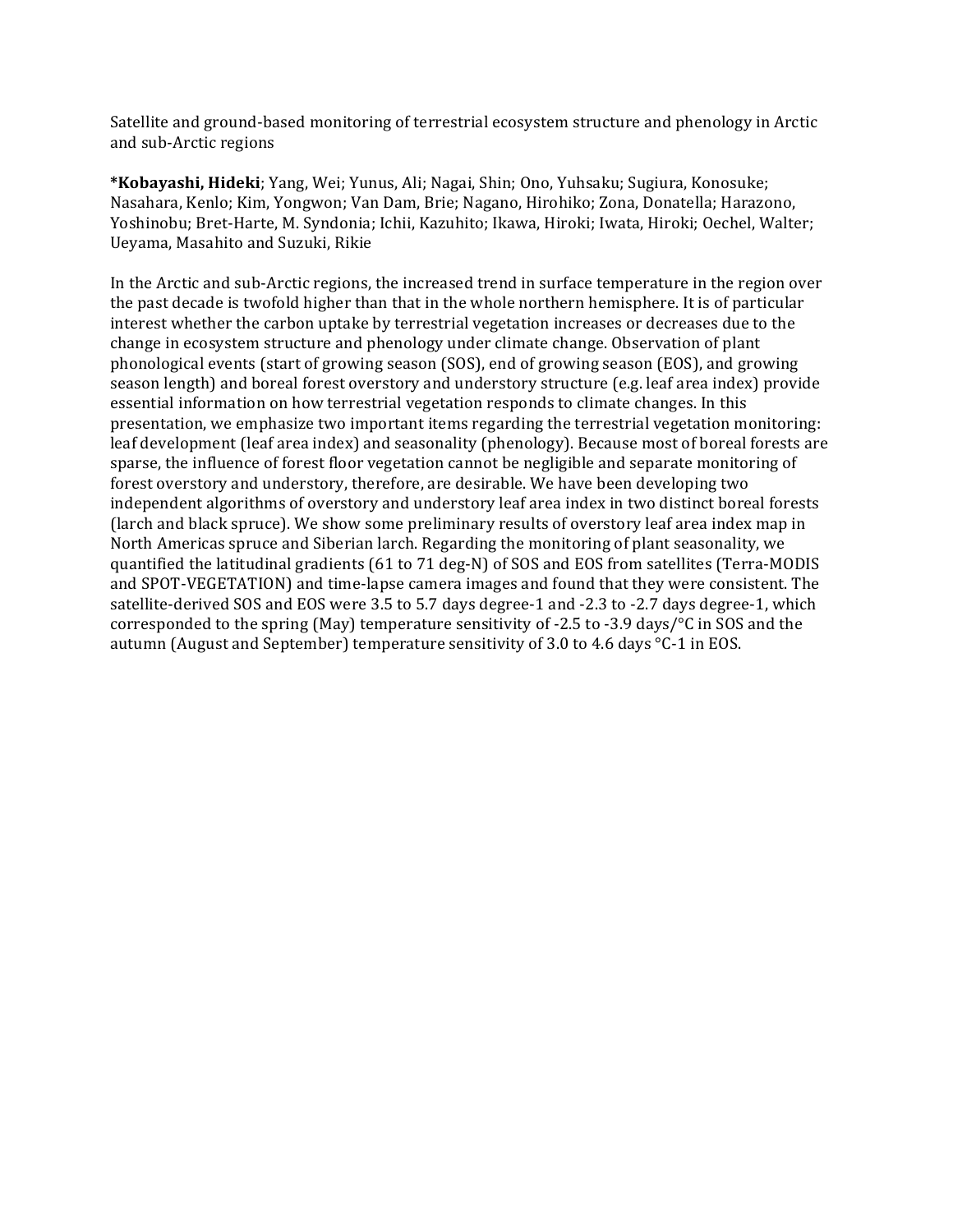The AOOS Arctic Data Portal: A Gateway to Contemporary and Historical Arctic Data Resources, Analysis and Visualization Tools

**\*Janzen, Carol D**.; McCammon, Molly; Dugan, Darcy; Bochenek, Rob and Koeppen, Will

One key effort by the Alaska Ocean Observing System (AOOS) since its inception in 2004 has been to develop and provide the infrastructure necessary to support a centralized regional data assembly center (DAC) with web-based analytical and visualization tools and products. The AOOS Ocean Data Explorer, available on the AOOS website (http://www.aoos.org), successfully acts as the key data portal exchange for the entire Alaska State region, and is extending its coverage beyond international boundaries, particularly in the Arctic. It serves real-time, contemporary and historical data assets from international, federal, state, and regional governmental programs, as well as research and observing activities conducted by private industry (oil and gas, shipping and fishing), non-governmental organizations and international research cooperatives. It also acts uniquely as a data conduit and archive for community based observing groups including those incorporating traditional knowledge. With additional funding from NOAA, AOOS and partners developed data visualization tools specifically for Alaska's Arctic, helping lead to the development of the Arctic Data Integration Portal (an enhanced subset of the Ocean Data Explorer). The portal uses an Arctic specific data layer catalogue that links to a library of regional data resources, and provides users access to an interactive tool that can be used to graphically explore individual data sets with a mouse-controlled "virtual sensor." The Arctic Portal provides access to over 200 data layers, with resources continually being added, including data from international programs such as the Russian-American Long Term Census of the Arctic. A demonstration of the AOOS Arctic Portal capabilities are provided in this presentation, but can also be instantly experienced at the AOOS website Arctic Portal link (http://portal.aoos.org/arctic).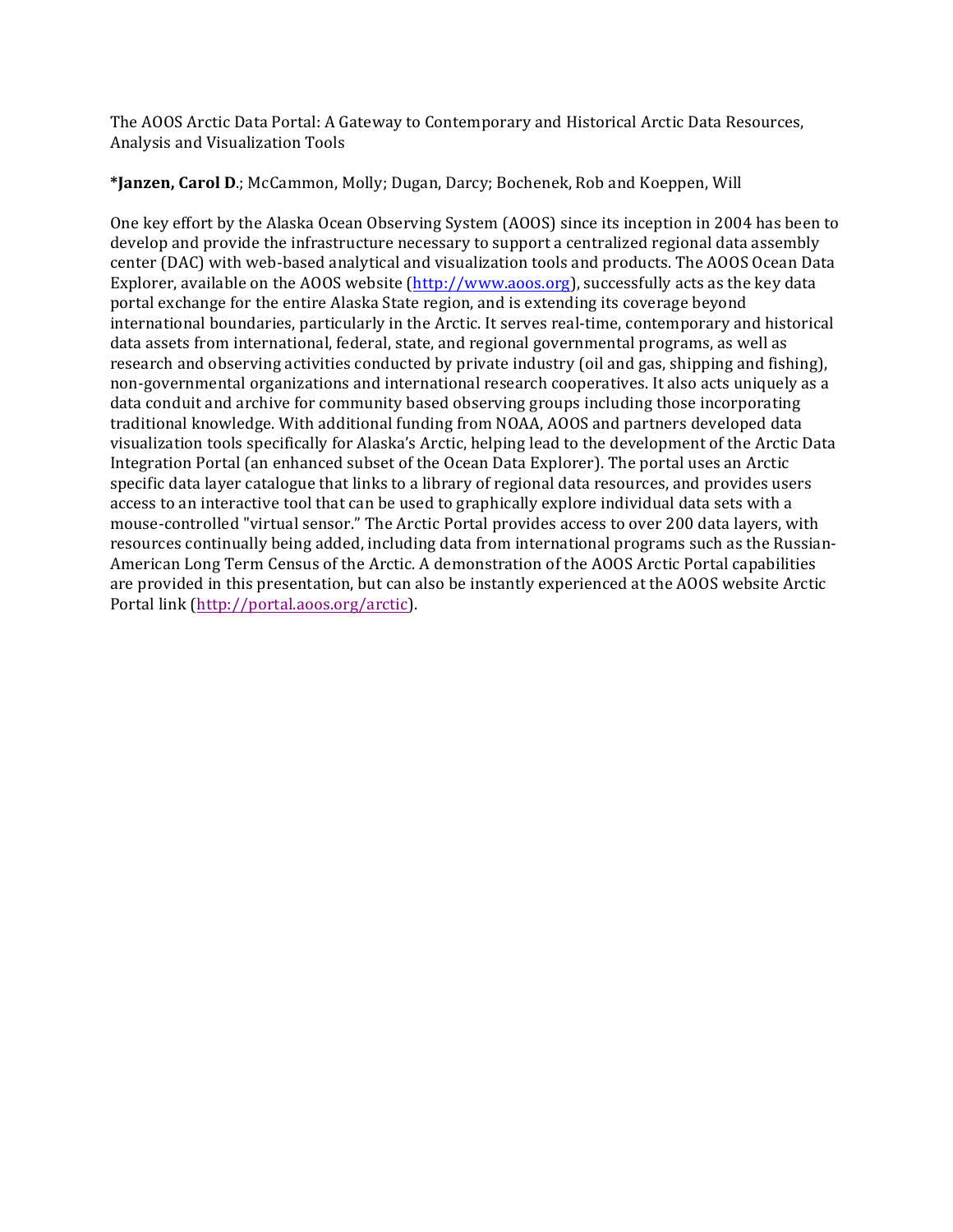### Arctic-UNified Integrated Observing Network (Arctic-UNION)

### Karcher, Michael; \*Wilkinson, Jeremy; et al.

In the light of the historic COP21 Paris Agreement the need to monitor Arctic change is needed now more than ever. However at present a coherent and well-integrated pan-Arctic observing system does not exist. The good news is that many of the pieces that will eventually make up this observing system are present in some shape or form, but they need to be brought together. We present a proposed programme of work that addresses the recent call by the European Union regarding "An integrated Arctic observation system". Our programme of work, entitled Arctic-UNION (Arctic-UNified Integrated Observing Network), will collaborate with the established national and international organisations to ensure that in the spirit of cooperation we can identify and fill gaps in the network so that a sustainable pan-Arctic observing system becomes a reality. Our poster describes our vision and work structure within Arctic-UNION proposal.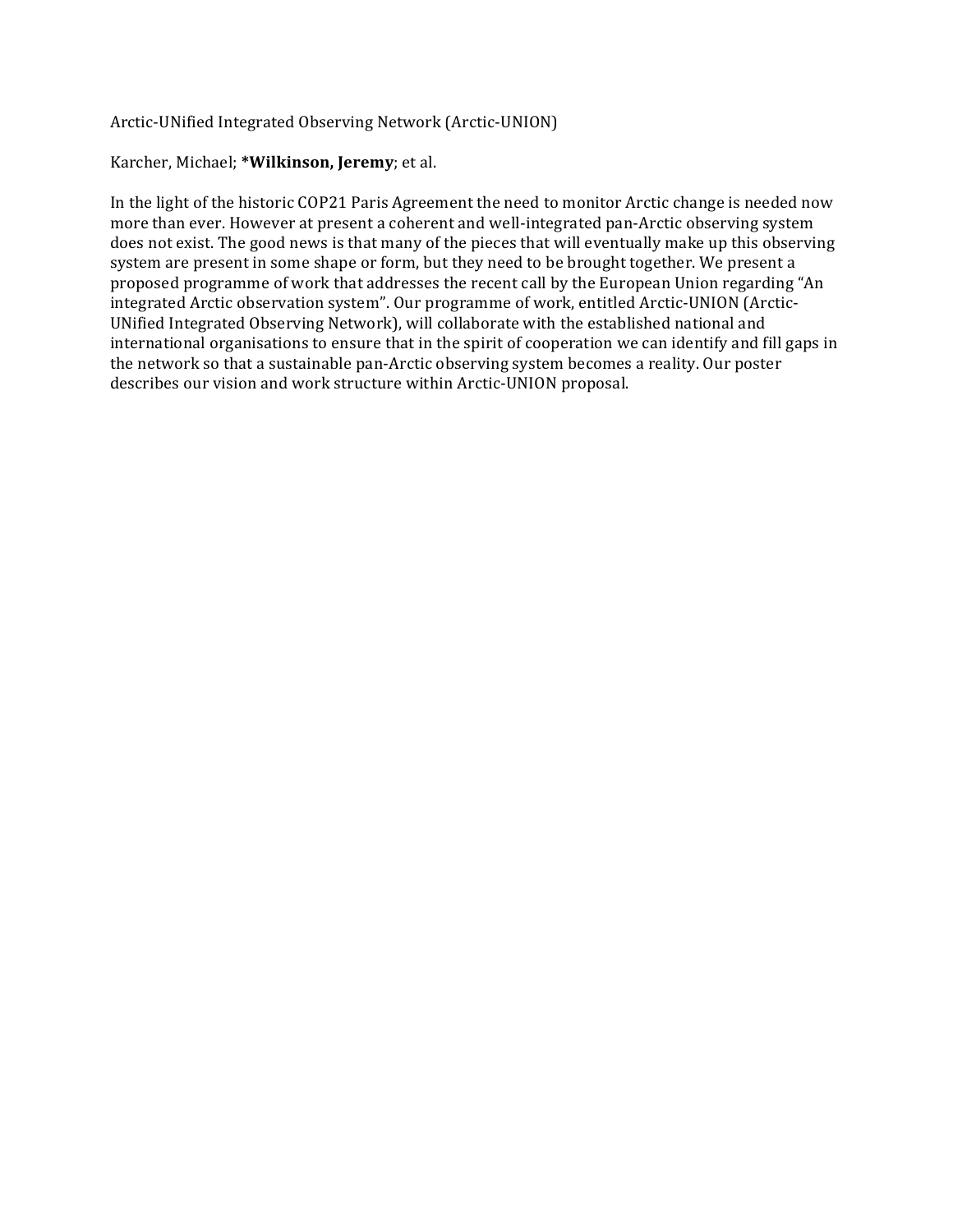The Fram Strait Arctic Outflow Observatory

### Dodd, Paul A.; de Steur, Laura; Granskog, Mats; Fransson, Agneta; Chierici, Melissa; Pavlov, Alexey and **\*Gerland, Sebastian**

Fram Strait is the largest gateway and only deep connection between the Arctic Ocean and the subpolar oceans. Monitoring the exchanges through Fram Strait allows us to detect and understand current changes occurring in the Arctic Ocean and to predict the effects of those changes on the Arctic and Subarctic climate and ecosystems. Polar water, recirculating Atlantic Water and deeper water masses exported from the Arctic Ocean through western Fram Strait are monitored yearround by an array of moored instruments along  $78^{\circ}50'$ N, continuously maintained by the Norwegian Polar Institute since the 1990s and complimentary annual hydrographic sections have been repeated along the same latitude every September. Biogeochemical tracer measurements along repeated sections are used to identify freshwater from different sources and reveal the causes of variations in total volume of freshwater exported e. g.: pulses of freshwater from the Pacific. Recently, coloured dissolved organic matter (CDOM), dissolved organic carbon (DOC) and inorganic carbon parameters, such as alkalinity (TA) and total dissolved inorganic carbon (DIC) have been collected to determine the composition of carbon and ocean acidification state in waters exported from the Arctic Ocean. Upward looking sonars (ULS) provide continuous monitoring of the sea-ice thickness across the array. These reveal significant inter-annual variability in ice export as well as a shift between dominant ice thickness classes with a strong reduction in thickness of older deformed ice. ULS measurements are complemented by in situ measurements of sea ice and snow thickness and physical properties. Recently, additional airborne sea ice thickness surveys have given new insights into the regional thickness distribution and local gradients in thickness. After a discovery of warm water near the  $79N$  glacier in  $2012/14$ , ocean-glacier interaction has also become a theme within the observatory. This poster gives an overview of recent highlights.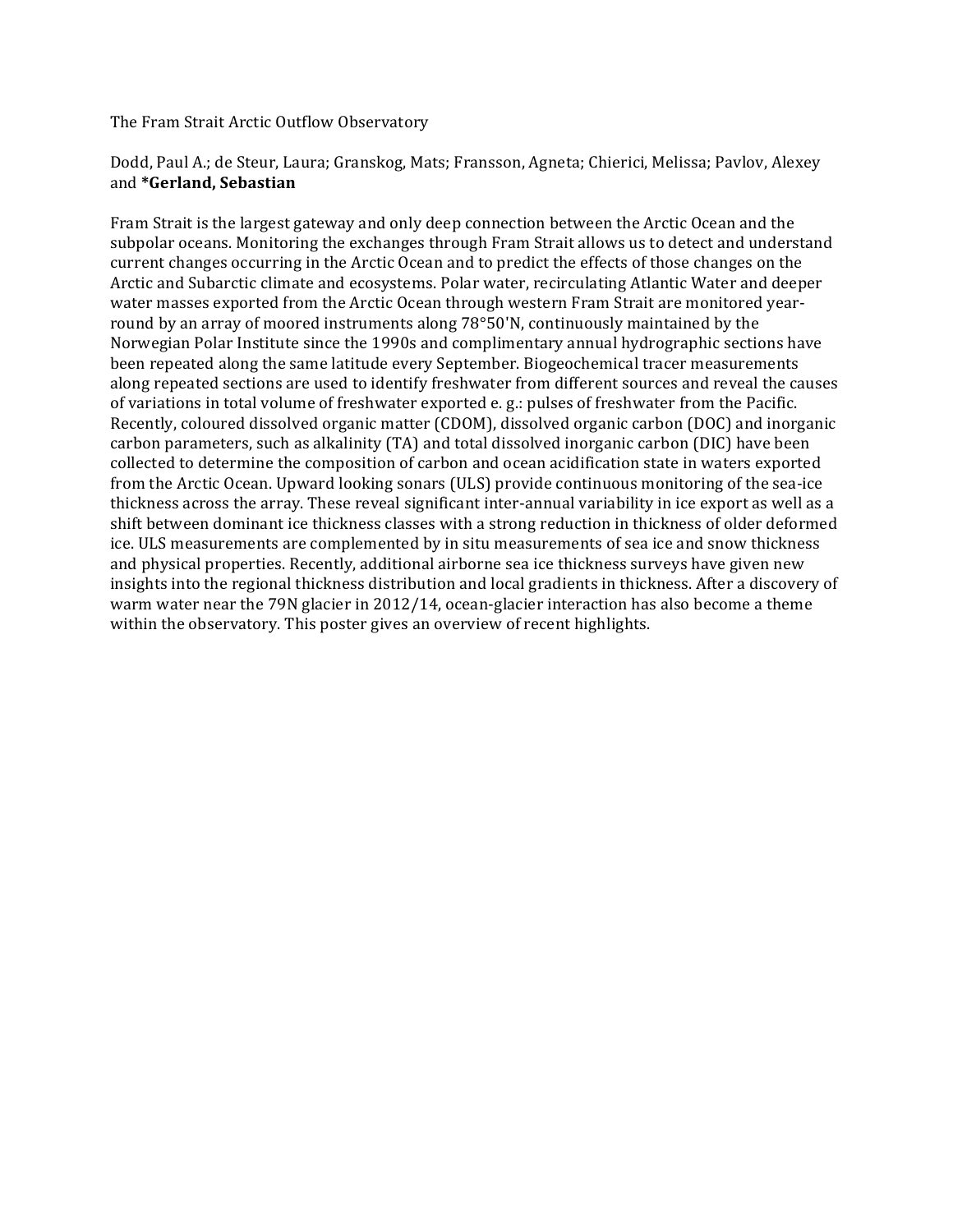Supersite for eco-hydrological observations at Poker Flat Research Range, Alaska

\*Suzuki, Rikie; Kim, Yongwon; Kobayashi, Hideki; Nagai, Shin; Saito, Kazuyuki; Sugiura, Konosuke; Iwahana, Go and Busey, Robert

This poster introduces the supersite for eco-hydrological observations at Poker Flat Research Range (PFRR) located about 35km northeast from Fairbanks city that was established by the collaboration study between Japan Agency for Marine-Earth Science and Technology (JAMSTEC) and International Arctic Research Center (IARC), University of Alaska Fairbanks (UAF) (JAMSTEC-IARC Collaboration Study: JICS). A 17m scaffold tower (called JICS tower), equipped by sensors for general meteorological measurements and fluxes in the atmospheric boundary layer, was constructed in the black spruce forest of PFRR in 2010. The sensible and latent heat fluxes are monitored at two levels: above the forest canopy by the JICS tower and on the forest floor by the tripods. Snow, precipitation, and soil temperature/moisture were continuously monitored. A distributed temperature sensing (DTS) system with fiber optics monitors spatially continuous surface and ground temperatures. The floor-level carbon dynamics are monitored with the automated open/close chamber (AOCC) system that has 16 chambers. Tree census survey was conducted at the 30m x 30m quadrat of the black spruce forest near the JICS tower in 2010 and 2014 to delineate the forest structure. This supersite also plays a role in acquiring the ground-truth for satellite remote sensing. The spectral reflectance of the leaf and the stem of black spruce tree and plants on the forest floor were measured for validating the satellite-sensed spectral reflectance. The forest landscape is being monitored by the automatic digital fisheye lens camera installed on the top of the JICS tower with 3 hours interval. These biogeochemical observations are integrated with the hydro-meteorological observations of the supersite, and data are utilized for the study of biogeochemical modeling. The knowledge, understandings, and data which are created based on the supersite observations are enhancing the eco-hydrological study on Arctic climate system.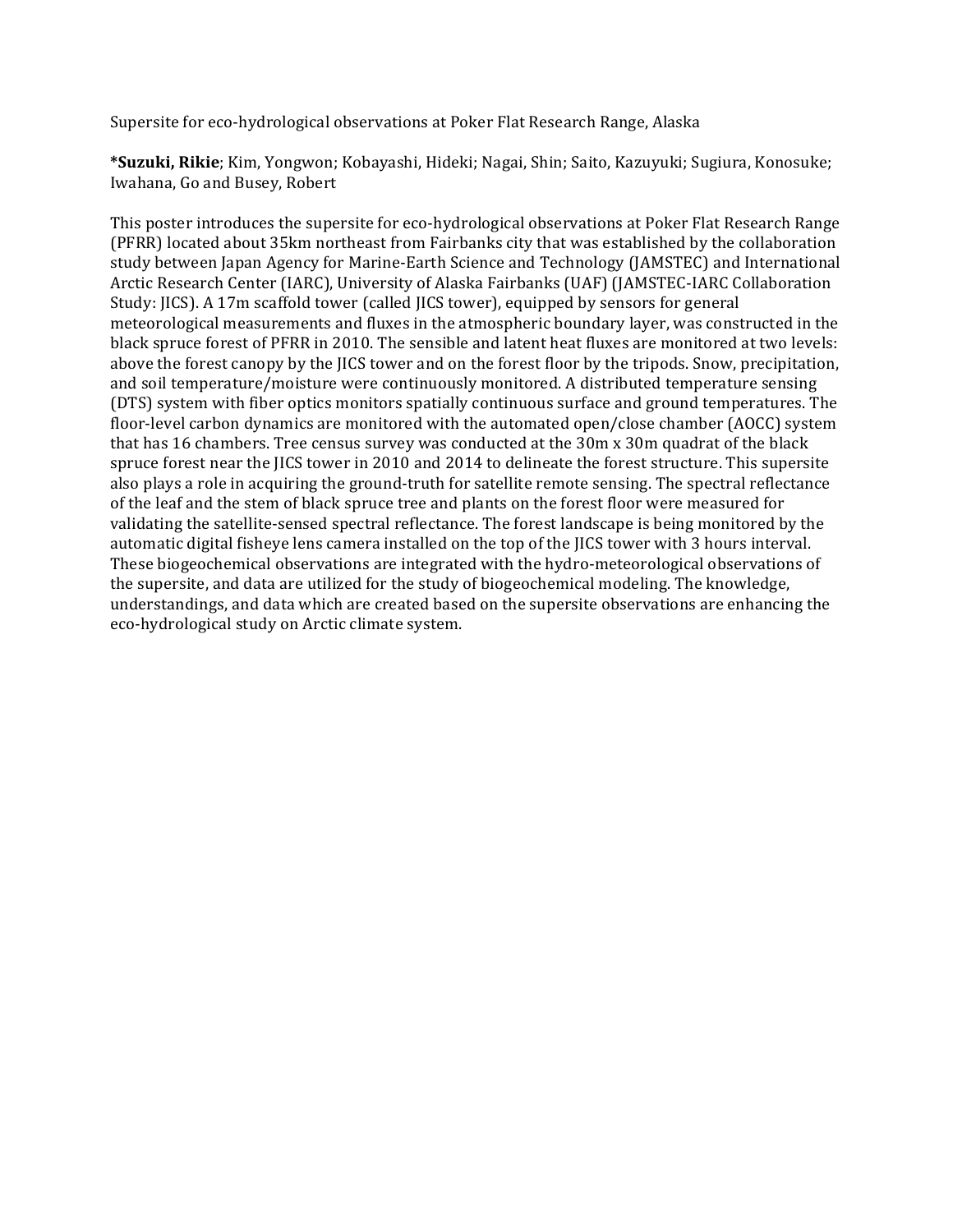Intercomparison study between a regional climate model, two versions of the 20CR reanalysis, and surface-based observations on Franz Josef Land during the Early Twentieth Century Warming

**\*Wyszyński, Przemysław**; Klaus, Daniel; Dethloff, Klaus; Przybylak, Rajmund; Rinke, Annette and Handorf, Dörthe

The HIRHAM5 regional climate model, developed at the Alfred Wegener Institute (AWI), with its pan-Arctic domain (including most areas north of 60N) was initialized and run over the time period from January 1, 1915 to December 31, 1940 with 6-hourly "NOAA-CIRES Twentieth Century Global Reanalysis Version 2" (20CRv2) forcing at the lateral boundaries. Sea-ice concentration and seasurface temperature were prescribed based on daily 20CRv2 fields. Historical surface-based observations for the Arctic were collected and transcribed by Nicolaus Copernicus University (NCU) within various data-retrieval projects (e.g. AWAKE, AWAKE-2, ArcRu). With the aid of the 6-hourly HIRHAM5 model output, 20CRv2 reanalysis data, and surface-based observations carried out at Franz Josef Land stations, e.g. Tikhaya Bay (52.8E, 80.32N), the reproducibility of the early Arctic warming has been checked. Both the model and reanalysis have been evaluated by comparison with the measured sea level pressure, 2m air temperature, 2m specific humidity, and 10m wind speed. More importantly, the vertical baroclinic structure of the atmosphere has been analyzed by use of radiosonde data that have been acquired in the framework of ERA-CLIM. Finally, the upgraded Twentieth Century Global Reanalysis dataset (20CRv2c), has been also taken into account. The latter was improved not only by assimilating additional surface pressure data (e.g. from Teplitz Bay 1899-1900, provided by NCU) but also by using the Centennial Observation-Based Estimates of SST version 2 (COBE-SST2) instead of the Hadley Centre Sea Ice and Sea Surface Temperature data set (HadISST1.1) to prescribe sea-surface temperature and sea-ice concentration. It can be expected that HIRHAM5 performs equally well as the 20CRv2 data, but it is unclear whether the model is even able to reproduce the station observations with the same quality as the improved 20CRv2c (corrected 20CRv2) reanalysis data. If the model has the skill to perform comparably or even better than 20CRv2c this might give evidence of a more realistic simulation of Arctic clouds, which will be checked as well. Acknowledgements: The research work was supported by a grant funded by the National Science Centre by decision No. DEC-2012/07/B/ST10/04002.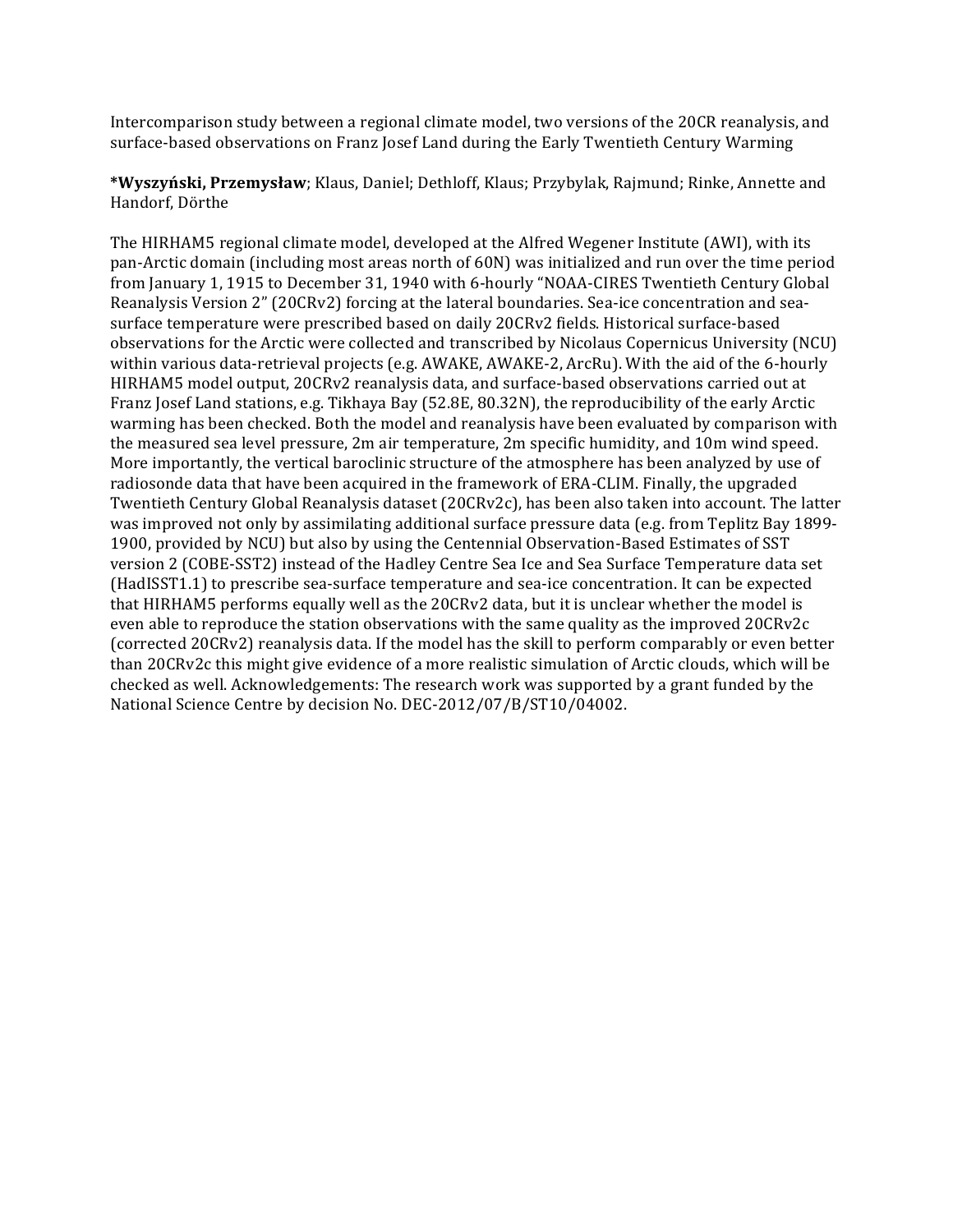Observing lake ice regime changes on Alaska's coastal plain with synthetic aperture radar (SAR)

\*Engram, Melanie J.; Arp, Christopher D. and Jones, Benjamin M.

Since the late 1970's, radar remote sensing has been a useful tool to determine whether or not lake ice is frozen to the lake bed (bed-fast) or whether liquid water remains under the ice all winter (floating ice), because radar return from bed-fast ice is low and from floating ice is radar return is high. The advent of space borne synthetic aperture radar (SAR) platforms in the early 1990's has facilitated repeated observations of lake ice regimes on a landscape scale. Lake ice regime changes can impact winter water supply, overwintering fish habitat, heat exchange, and permafrost integrity in the Arctic landscape. Our research using SAR observations is aimed to determine if lake ice shows any thinning or thickening trends, if lakes that froze to the bottom in the early 1990's still freeze to the bottom, and whether the percentage of bedfast ice and floating ice has changed over the years. We used C-band SAR from five satellites: ERS-1/2, RADARSAT-1/2, and Sentinal-1, spanning 1992-2016 to examine a time-series of lake ice regimes in five areas of the Alaska Arctic Coastal Plain. Lakes in these areas have been targeted by the Circum-Arctic Lake Observation Network (CALON) and Arctic Lake Ice Systems Science (ALISS) researchers for field measurements of ice thickness and water depth since 2011, supplying ground truth measurements for SAR remote sensing validation.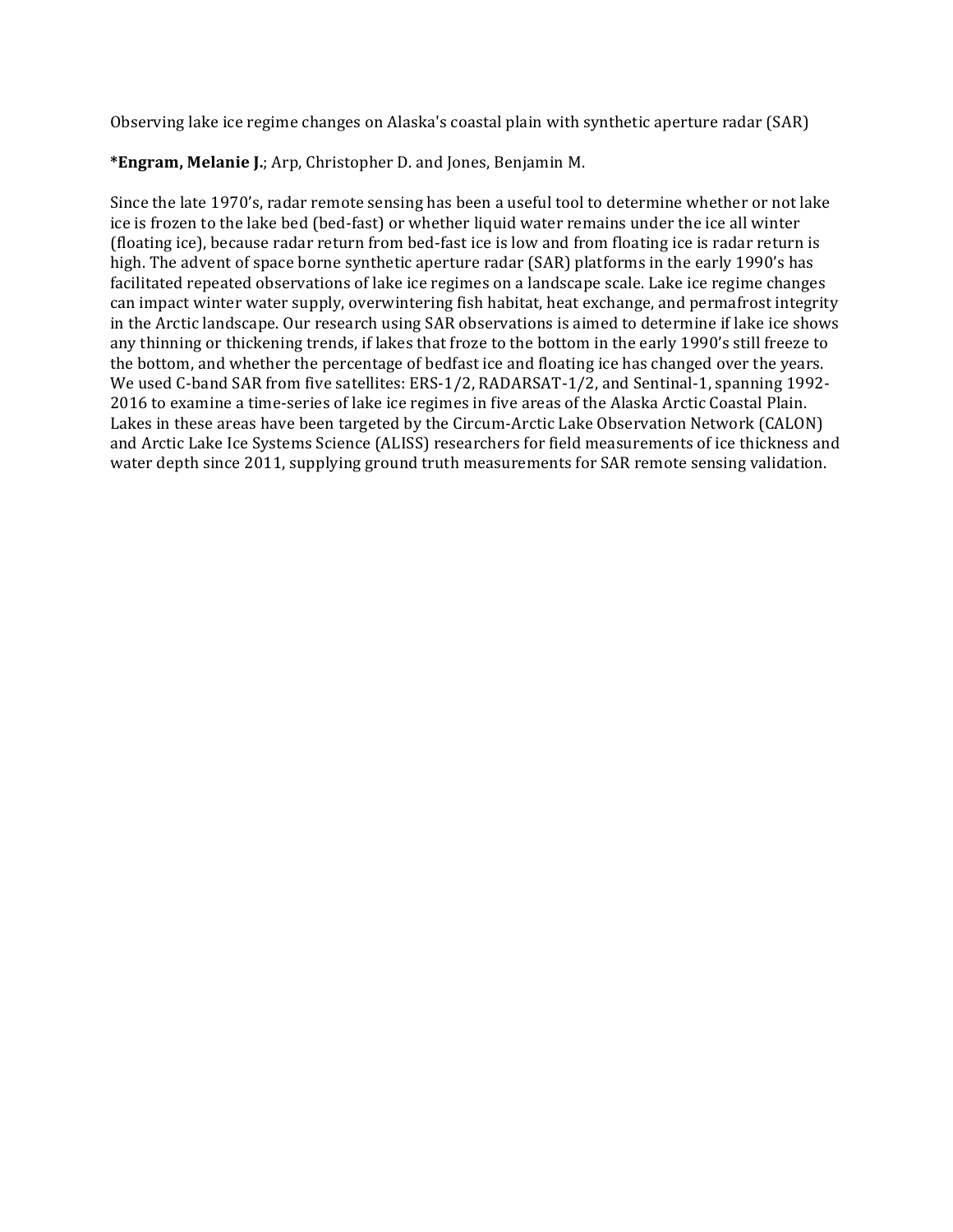Design of hydrothermal and biogeochemical observation network in Northeastern Siberia

# **\*Park, Hotaek**; Iijima, Yoshihiro and Fedorov, Alexander

The Northeastern Siberia is characterized by significant changes associated to recent climate changes. Two Institutes, JAMSTEC (Japan) and MPI (Russia), have been cooperating long-term joint research using observational network over the northeastern Siberia to assess changes in land surface processes over the region. Our long-term observations revealed that permafrost environment in the northeastern Siberia have clearly degraded, resulting in wetting climate. The humidified permafrost environment likely causes a number of changes in hydrological and biogeochemical processes in that region. To quantify the permafrost related changes, we are planning a research of both vessel cruises sampling water along Lena River and installation of new observation sites at boreal-tundra transition zone to monitor vertical profiles of soil temperature, moisture, physical and thermodynamic properties, and carbon contents. The expanded network enables us to increase our knowledge on the spatial and temporal changes in permafrost and landscape, including meteorological and hydrological conditions along boreal-tundra transition zone in Lena River. The observational data will be combined with historical observational data in Russia, consequently contributing the improvement of land surface process model in terms of physical and biogeochemical processes. The joint research will reduce uncertainties in the model for regional estimation on current and future changes in freshwater fluxes in relation to permafrost and land surface changes in boreal-tundra transition zone.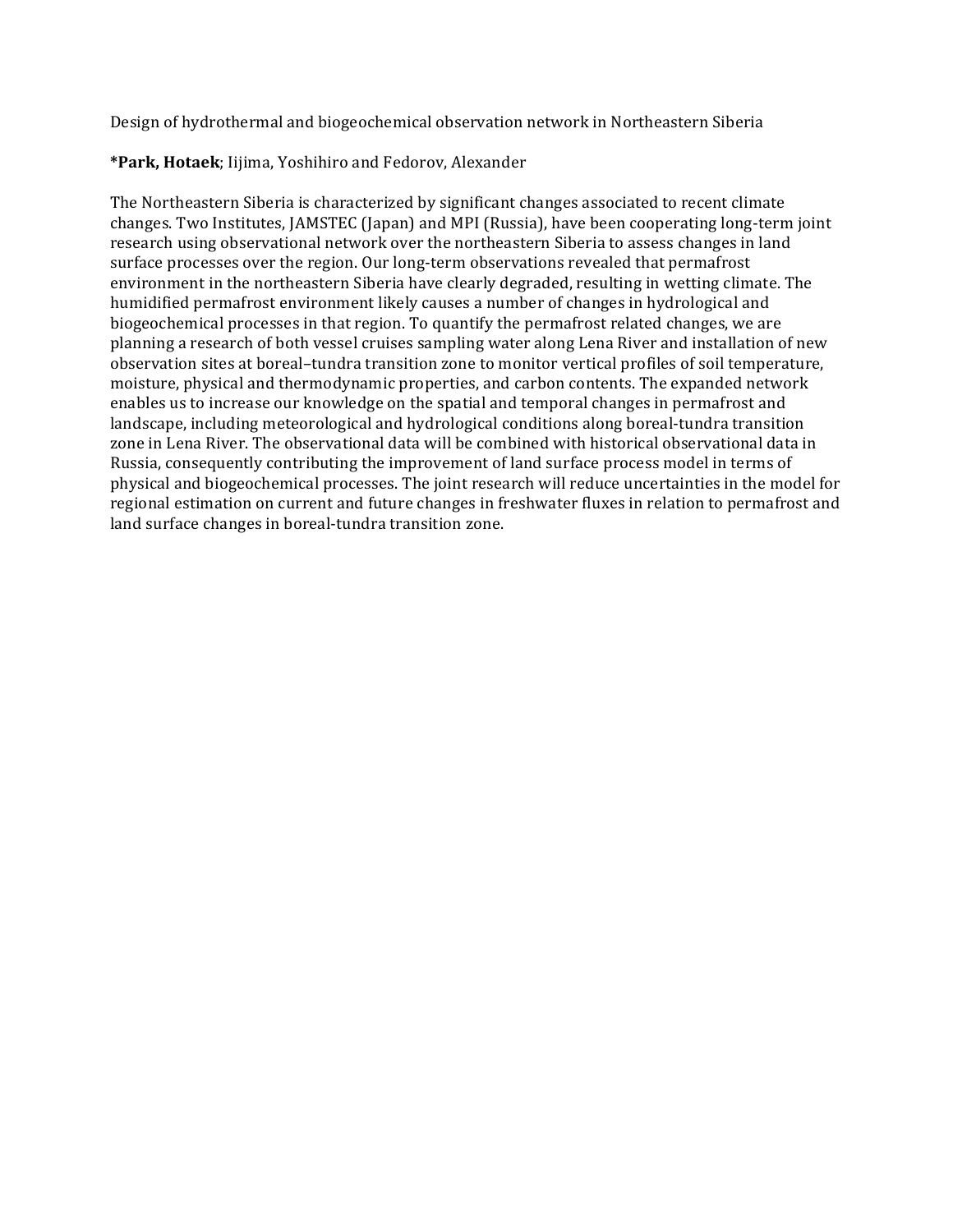Observations from field to space: a new integrated high-latitude hyperspectral laboratory for surface water and vegetation characterization in Alaska's Arctic and boreal regions

# **\*Cristobal, Jordi**; Buchhorn, Marcel; Prakash, Anupma and Graham, Patrick

Alaska's Arctic and boreal regions, largely dominated by tundra and boreal forest, are witnessing unprecedented changes in response to climate warming. However, the intensity of feedbacks between the hydrosphere and vegetation change are not yet well quantified in the Arctic regions. This lends considerable uncertainty to predictions of how much, how fast, and where the Arctic and boreal hydrology and ecology will change. Also unknown is how vegetation change will impact water resources and climate dynamics in Arctic and boreal Alaska. With a very sparse network of observations (meteorological, flux towers, etc) in the Alaska Arctic and boreal regions, remote sensing is the only technology capable of providing the necessary quantitative measurement for surface water and vegetation monitoring from local to global scales in a feasible economic way. Over the last decades, the University of Alaska Fairbanks (UAF) has become the research hub for high-latitude research. UAFs newly established Hyperspectral Imaging Laboratory (HyLab) currently provides field observations, acquisition and processing of multiplatform airborne and satellite multispectral and hyperspectral remote sensing as well as ecological modelling to help unravel seasonal and spatio-temporal variability in surface water and energy balances and vegetation biophysical properties from local to global scales Arctic and boreal regions. More information is available at http://www.hyperspectral.alaska.edu.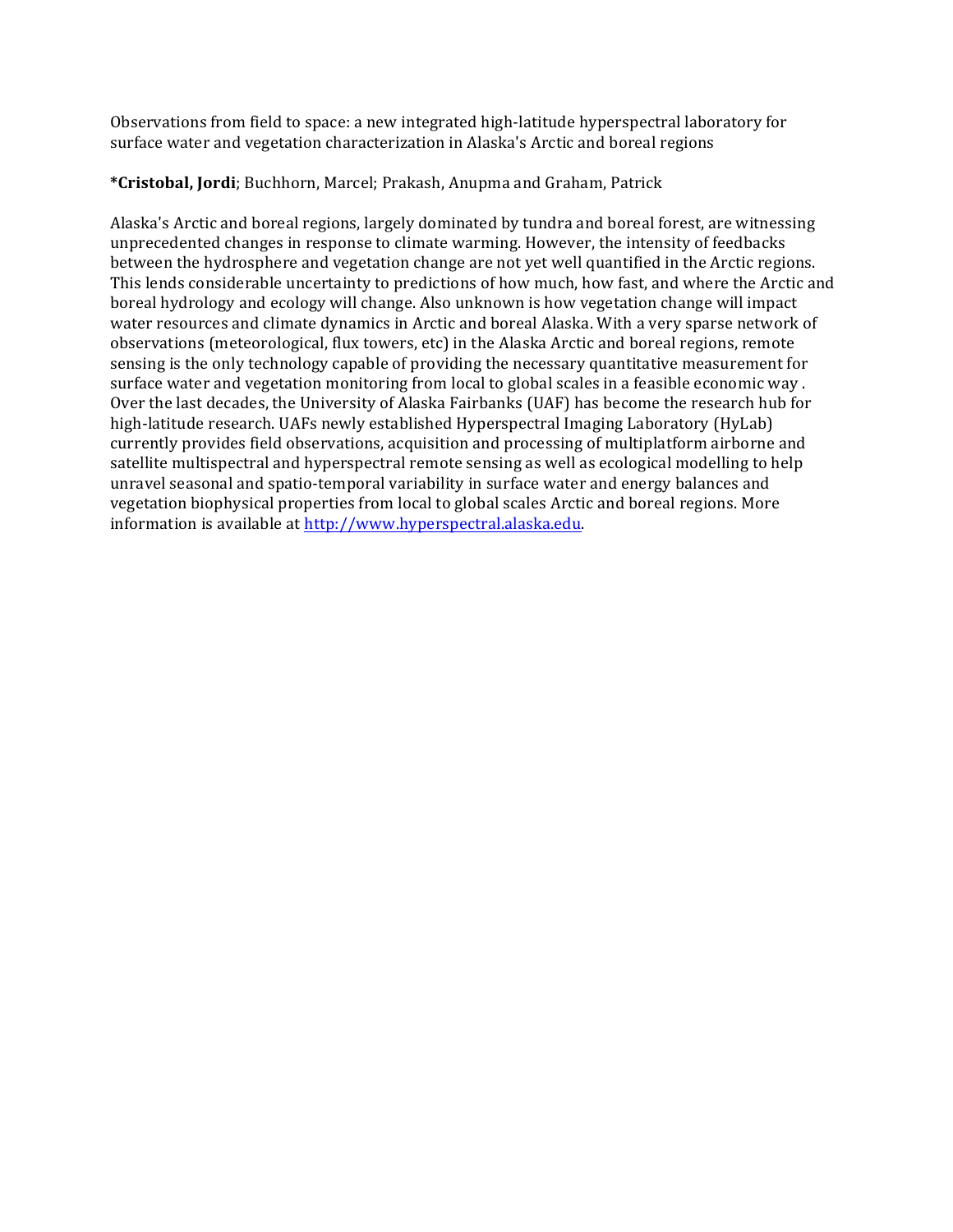Comparative study in forest soil properties among circumpolar regions

\*Matsurua, Yojiro; Ono, Kenji; Fujii, Kazumichi; Noguchi, Kyotaro; Makita, Naoki; Morishita, Tomoaki and Toriyama, Jumpei

We estimated soil organic carbon (SOC) storage and analyzed the relationship between SOC and  $C/N$  ratio in circumpolar forest ecosystem soils. Broad patterns of SOC and  $C/N$  were regulated by past geological processes and the origin/nature of soil parent materials. The combinations of forest type and permafrost condition were i) larch (deciduous conifer) dominant forest on continuous permafrost, ii) black spruce dominant forests on continuous/discontinuous permafrost, iii) pine/spruce dominant forests on sporadic/non-permafrost regions. iv) pine/spruce forests on permafrost-free regions, including peatland forests. Estimated SOC and CN ratio were varied among regions. SOC storage regime in larch forests on continuous permafrost in eastern and central Siberia is larger than those of other regions. The lacking of glacier ice sheet in Pleistocene era and development of deep permafrost may be critical environmental condition to affect forest dominant type and SOC storage regime. Upland soils derived from weathered rock fragment have higher C/N than those of deposit origin soils in plain topography.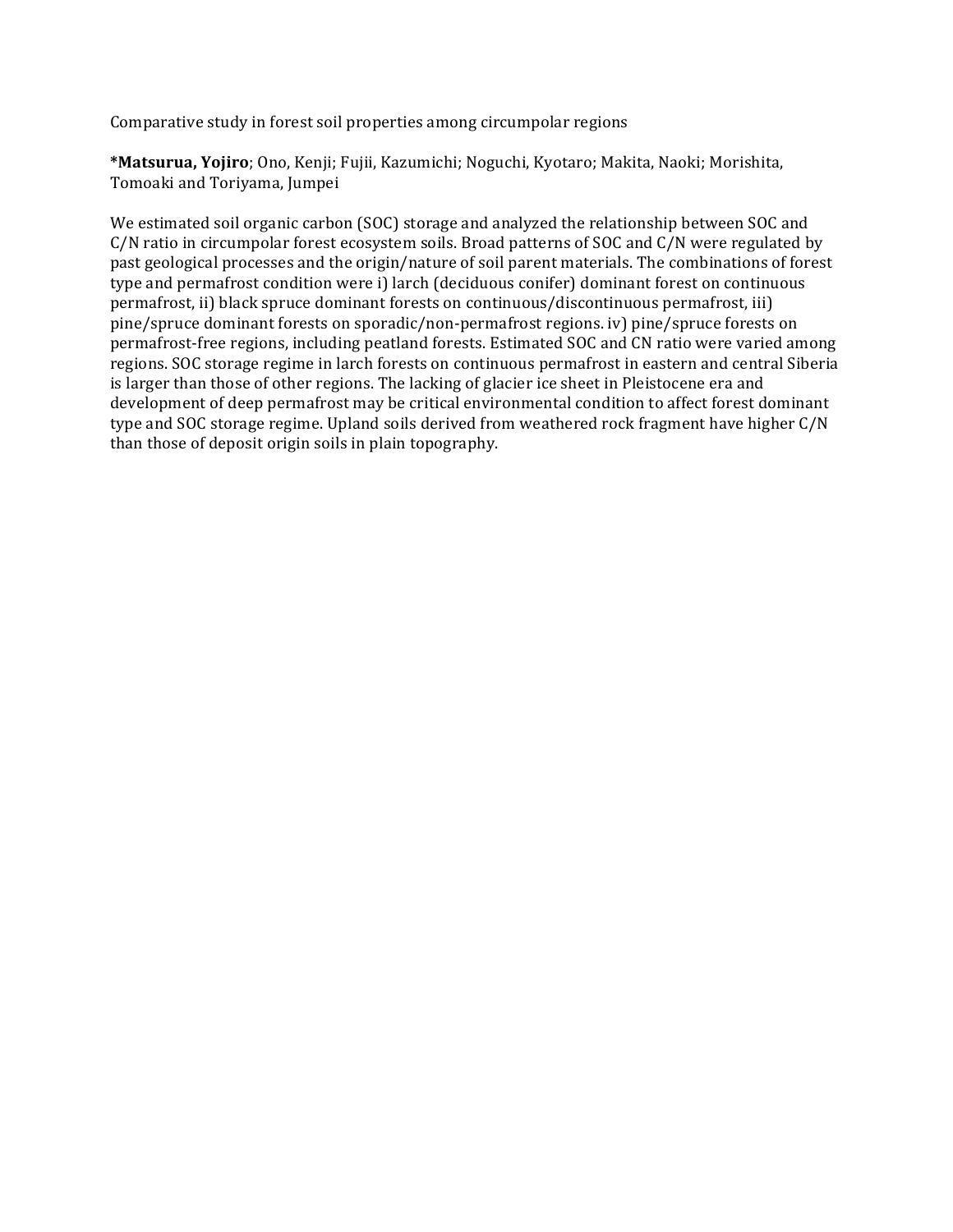N-ICE2015: Observational study on drifting Arctic sea ice north of Svalbard from winter to summer

Steen, Harald; Granskog, Mats A.; Duarte, Pedro; \*Gerland, Sebastian; Hudson, Stephen R.; Smedsrud, Lars H. and Spreen, Gunnar

The Arctic Ocean is shifting to a new regime with on average less, thinner and younger sea ice. During autumn and winter, freezing temperatures form the sea ice. Atmospheric and oceanic forcing as well as the insulating snow cover affect the sea ice growth. So far, maximum winter sea ice extent has not decreased as much as summer sea ice extent. Consequently, the older, thicker multi-year sea ice is replaced by a younger and thinner sea ice. The change of Arctic sea ice has substantial consequences for ecosystems, energy fluxes and ultimately the weather and climate. To study the effects of the changing Arctic the Norwegian Polar Institute launched from January to June 2015 the Norwegian Young Sea ICE cruise 2015 (N-ICE2015). N-ICE2015 was a multi-disciplinary cruise aimed at observing and studying the effect of the changing Arctic. Observations included simultaneous studies of processes and parameters related to ocean, sea ice, snow, atmosphere, ecosystems and water chemistry. The research vessel "Lance" was frozen into drifting sea ice north of Svalbard at about N83 E25, drifting passively with the ice until she was broken loose from the ice. In total four drifts were conducted. The second and third drifts started from the same area as the first drift, while the last drift took place in the marginal ice zone. RV "Lance" served as a living and working platform for the international team of scientists and engineers, observations and sampling was carried out, and measurement systems were set up above, on, in and beneath the sea ice. One aim of N-ICE2015 is to present a comprehensive dataset on the first year sea ice-dominated system available for the scientific community describing the state and changes of the Arctic sea ice system from freezing to melt. The relevance of N-ICE2015 and similar studies for Arctic observations will be discussed and highlighted.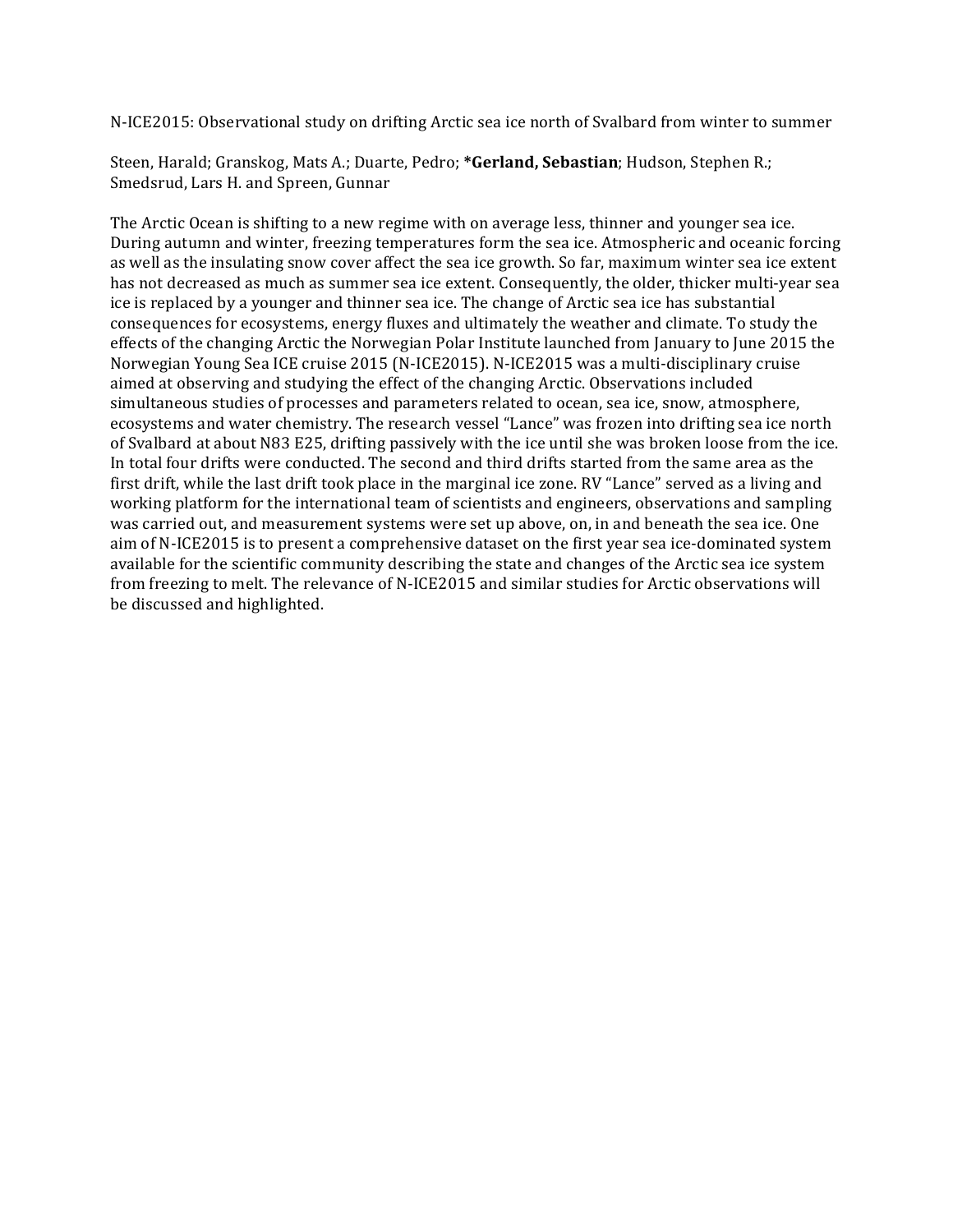GlobPermafrost – how space supports understanding of permafrost?

\*Bartsch, Annett; Grosse, Guido; Kääb, Andreas; Westermann, Sebastian; Strozzi, Tazio; Wiesmann, Andreas; Duguay, Claude and Seifert, Frank Martin

The GlobPermafrost project (2016-2019) develops, validates and implements information products to support the research communities and related international organisations like IPA and CliC in their work on understanding permafrost better by integration of EO data. Permafrost cannot be directly detected from space, but many surface features of permafrost terrains and typical periglacial landforms are observable with a variety of EO sensors ranging from very high to medium resolution in various wavelengths. Prototype cases will cover different aspects of permafrost by integrating in situ measurements of subsurface permafrost properties (active layer depth, active layer and permafrost temperatures, organic layer thickness, liquid water content in the active layer and permafrost), surface properties (vegetation cover, snow depth)and modelling to provide a better understanding of permafrost today. The techniques will extend point source process and permafrost monitoring to a broader spatial domain, to support permafrost distribution modelling and mapping techniques implemented in a GIS framework and will complement active layer and thermal observing networks. Initial user requirements have been gathered at the DUE-IPA-GTNP-CliC workshop in Frascati in February 2014, which have been further consolidated within the Permafrost community during 2014 in request of the WMO Polar Space Task Group. A subset of these requirements will be demonstrated within GlobPermafrost and assessed by user organisations: Circumpolar permafrost extend; permafrost dedicated land cover class prototype; local investigations around long term monitoring sites; regional transects for "hot spot" identification; and mountain permafrost areas. The initial observation scenario is presented, discussing challenges in methods as well as data availability.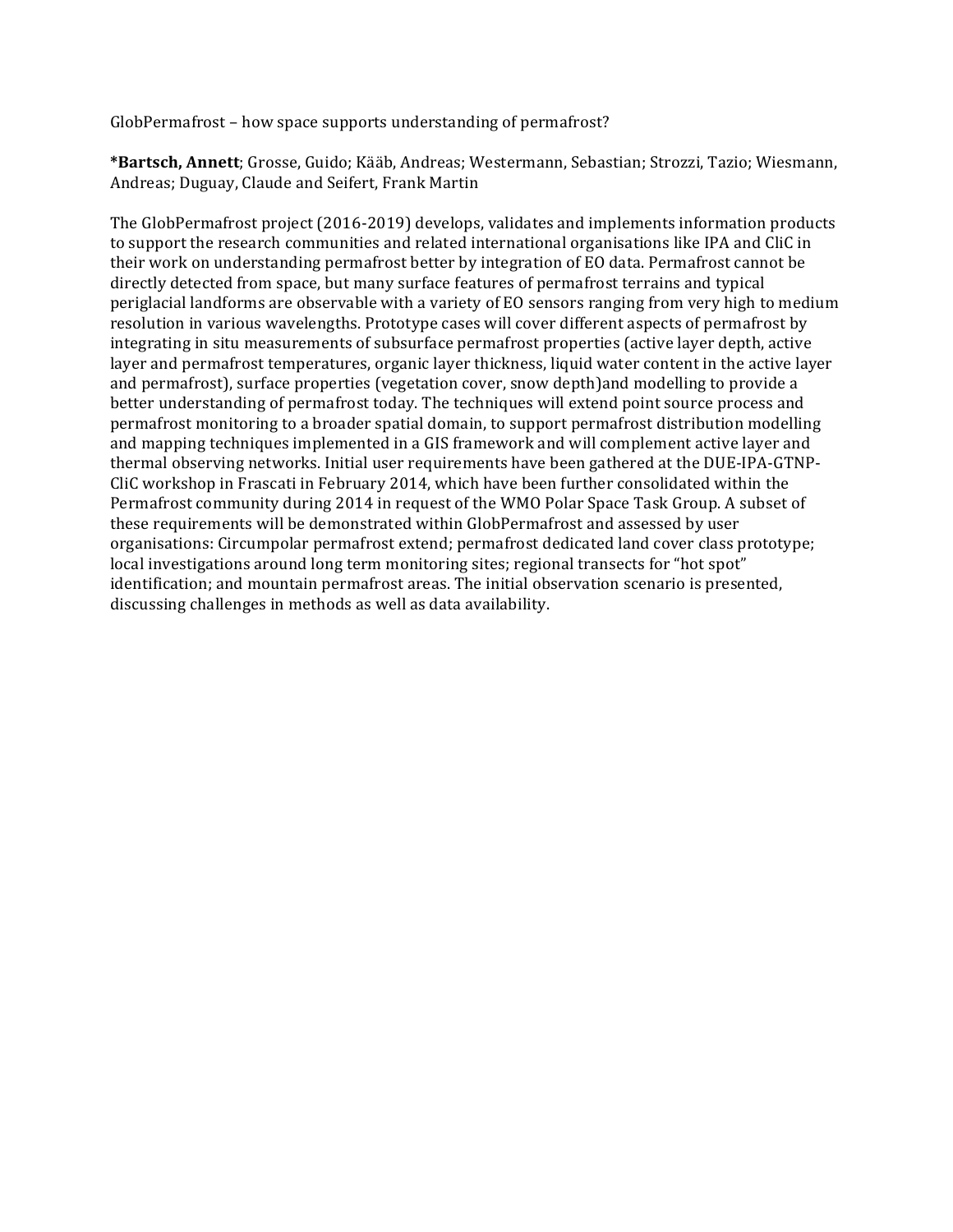An AON for Human Health: International Circumpolar Surveillance System for Infectious Diseases

### \*Hennessy, Thomas W.; Bruce, Michael G.; Rudolph, Karen and Zulz, Tammy

Networks with a human health focus provide another dimension to Arctic Observing Systems. The International Circumpolar Surveillance (ICS) system is an endorsed project of the Arctic Council and was begun in 1999 as a network of hospital and public health reference laboratories throughout the Arctic and subarctic. The goal of ICS is to collect, compare and share uniform laboratory and epidemiologic data on infectious diseases among humans to assist with prevention and control efforts. ICS augments existing national disease surveillance systems and is an outgrowth of collaborations through the International Union for Circumpolar Health. We track five invasive bacterial pathogens of that are of public health importance because of high mortality or morbidity, emerging antimicrobial resistance that complicates treatment, or because vaccines are available or under development to control the infections. A quality control program was begun in 1999 among reference laboratories to ensure that identification, sub-typing and antimicrobial susceptibility testing is accurate and consistent across the system. In 2006, a tuberculosis surveillance working group was added and undertook a comparison of surveillance methods used and data available in each country. The ICS collaboration has led to aligned research collaborations on viral hepatitis, Helicobacter pylori (the causative agent for stomach cancer) and climate-sensitive zoonotic infections. Some notable successes of the ICS collaboration include: detecting a dispersed outbreak of invasive serotype 1 pneumococcal infections, characterization of a unique Arctic strain of Hepatitis  $b$ , and detecting the emergence of severe infections due to Haemophilus influenzae type  $A$ among Arctic indigenous children which has led to efforts to create a new vaccine. For nearly 2 decades, ICS has served as a prime example of an Arctic Observing Network for human health monitoring and collaborative action.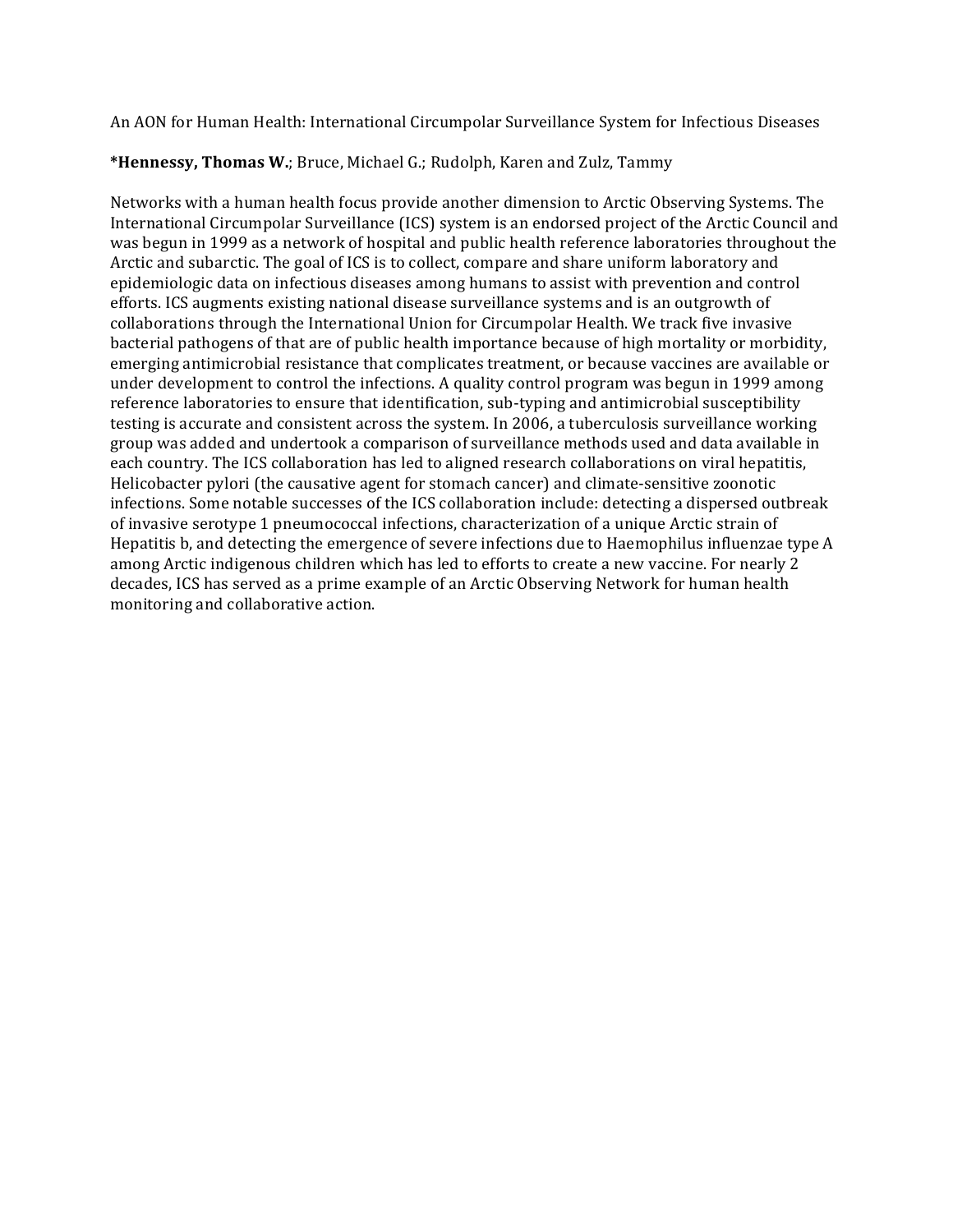Ecosystem impact on thermal state of permafrost in Alaska

# \*Kholodov, Alexander; Romanovsky, Vladimir; Natali, Susan and Loranti, Michael

To understand influence of ecosystem on thermal state of permafrost an examination of temperature differences between the air, ground surface and permafrost table was combined with ecosystem survey at the long-term monitoring sites. Two main indexes were calculated and analyzed. The first index (Dts) gives us information about the influence of snow during the snowcovered period. During the growing season, comparison of Dts in different ecosystems allows us to estimate insulation effect of canopy and surface vegetation and their input into the surface radiation balance. Combination of Dtal with measurements of soil physical properties and thickness of organic layer as well as organic content in mineral soil provides the data for an estimation of the relationship between active layer temperature and soil organic content. Results of our investigation show that highest gradient in system atmosphere  $-$  ground surface  $-$  permafrost corresponds to the above ground level (Dts). Difference between mean annual air and ground surface temperatures ranges from 1.5 to  $9^{\circ}$ C and is mostly caused by the warming impact of snow during winter season (Dts winter) which consists of 3 to 13 $^{\circ}$ C. In the boreal forest zone the cooling effect of vegetation during the growing season (Dts summer) due to shading effect and surface insulation can be as high as  $-5^{\circ}$ C, which is comparable in magnitude to snow influence. It leads to lower values of mean annual Dts in the boreal forest zone in comparison with tundra. Processes of heat transfer within the active layer generate negative mean annual temperature gradient between the ground surface and the permafrost table for all investigated ecotypes. This difference value varies from -2.8 $\degree$ C in boreal forest to -0.7°C in tundra and has strong positive correlation with carbon content in the active layer soil. In general, systems with higher bioproductivity show more resilience of permafrost thermal state.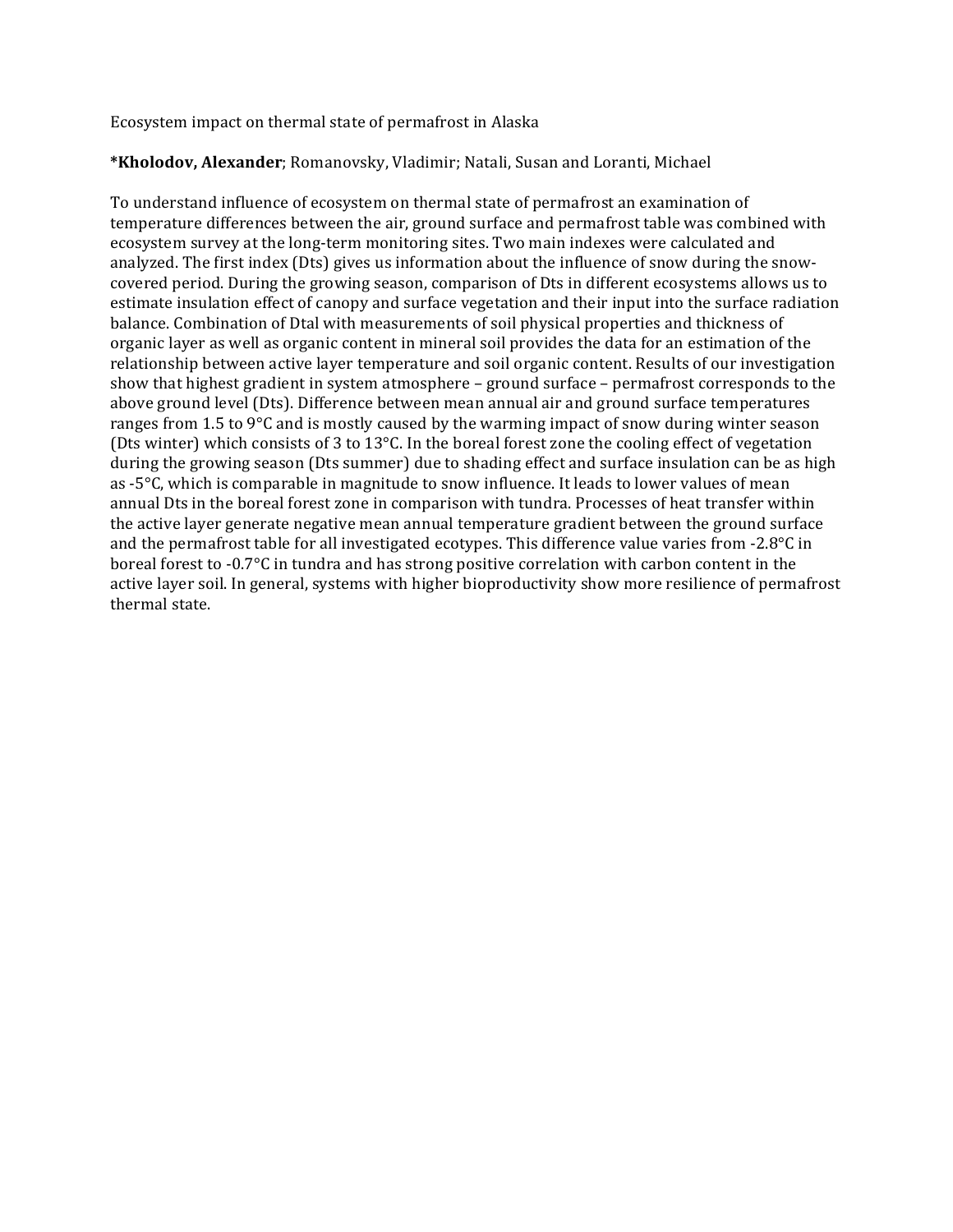What can bone steroid hormones tell us physiologically? A physiological look through time using Pacific walrus bone

**\*Charapata, P.**; Horstmann, L. and Misarti, N. 

The Pacific walrus (Odobenus rosmarus divergens) is an iconic Arctic marine mammal that Alaskan Natives rely on as a food, economic, and cultural resource. A decrease in critical sea ice habitat and unknown population numbers have led to walruses being listed as a candidate for the Endangered Species Act, but there is no clear understanding of how walruses might be affected by climate change. In this study, steroid hormone concentrations (e.g., progesterone, testosterone, estradiol, and cortisol) from walrus bone collected over the past 3,600 years were analyzed to track potential fecundity and stress response changes throughout current and past climate warming events. Cortical bone preserves for thousands of years, has a low turnover rate  $\left(\sim\frac{3}{\sqrt{2}}\right)$  and contains lipophilic steroid hormones. Progesterone and estradiol were the primary factors contributing to significant differences among decades. Mean progesterone concentrations ranged from 783 (ng/g) in 2010s to 29,644  $\frac{\log g}{g}$  in 1960s. Mean estradiol concentrations ranged from 2,403  $\frac{\log g}{g}$  in  $2010s$  to  $6,148$  (ng/g) in 1970s. Hormone concentrations in archeological walrus bones were similar to mean historical concentrations from various other decades. High progesterone and estradiol levels in the 1960s and 1970s correlate to a rapid increase in the walrus population during this period and may be indicative of high fecundity and calf production. Relatively low progesterone and estradiol concentrations in the current decade correspond to low fecundity and calf production that has been described throughout the recent literature and hunter observations. Our results give insight into past physiological resiliency of walruses and provide a new tool to track steroid hormone concentrations of marine mammals through time. Specifically, female reproductive hormones including progesterone and estradiol may prove to be a powerful walrus population monitoring and management tool.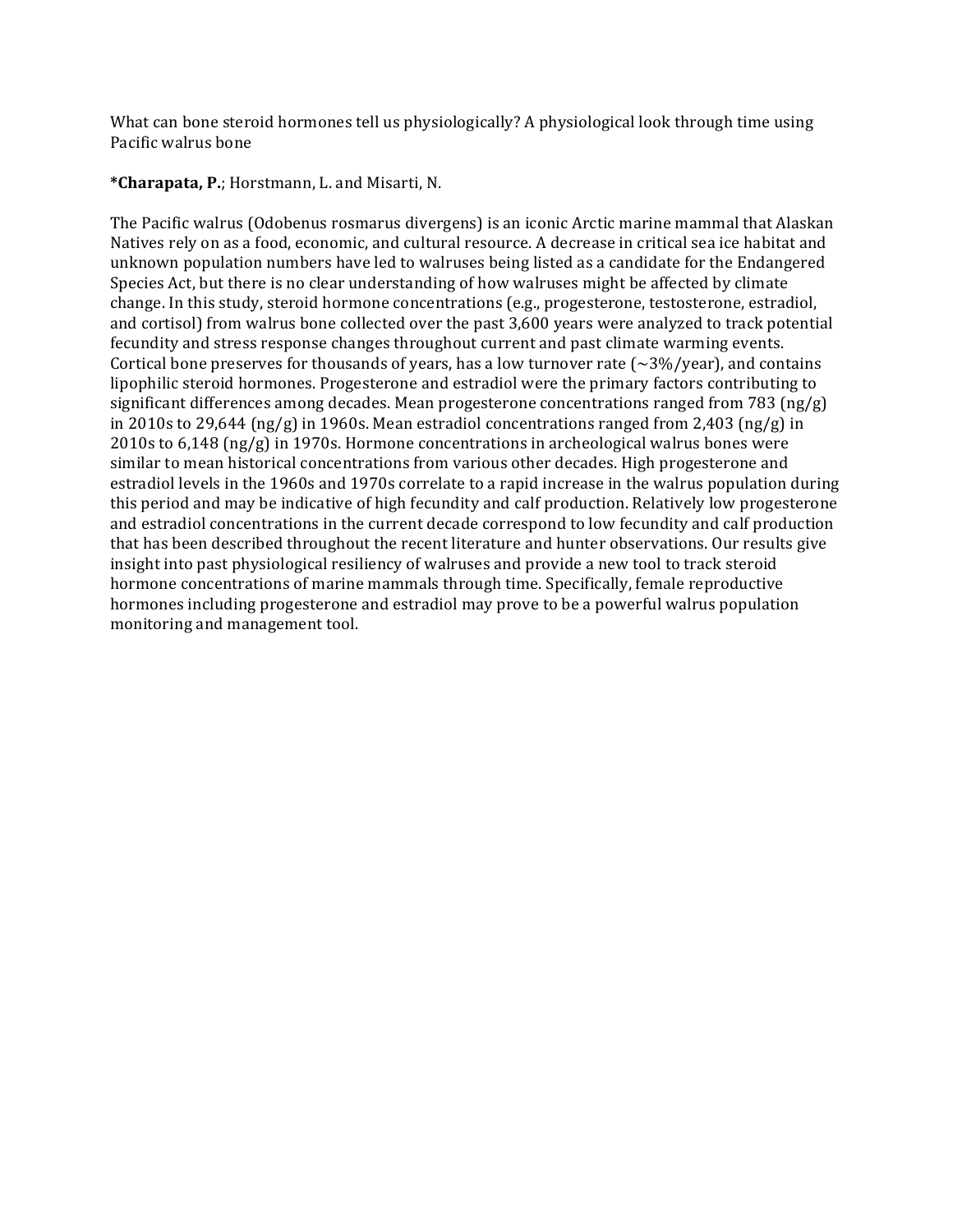Biocomplexity Nexus: Food and Contaminants along the Yukon River Watershed

# **\*Duffy, Lawrence K.**

River watersheds are among the most complex terrestrial features in Alaska, performing valuable ecosystem functions and providing services for human society. Rivers are vital to both estuarine and aquatic biota and play important roles in biogeochemical cycles and physical processes. The functions of watersheds have been used as indicators for ecosystem health. The Yukon River watershed has a long history of human activity, but has not been given the holistic and interdisciplinary research attention of the other great American river systems. By using hypothesis based monitoring of key watershed functions, we can gain insights to regime shifting stresses such as fire on nutrients, toxins, invasive species and human resilience. The Yukon watershed provides a broad scale research opportunity for baseline study against which future change can be more accurately assessed.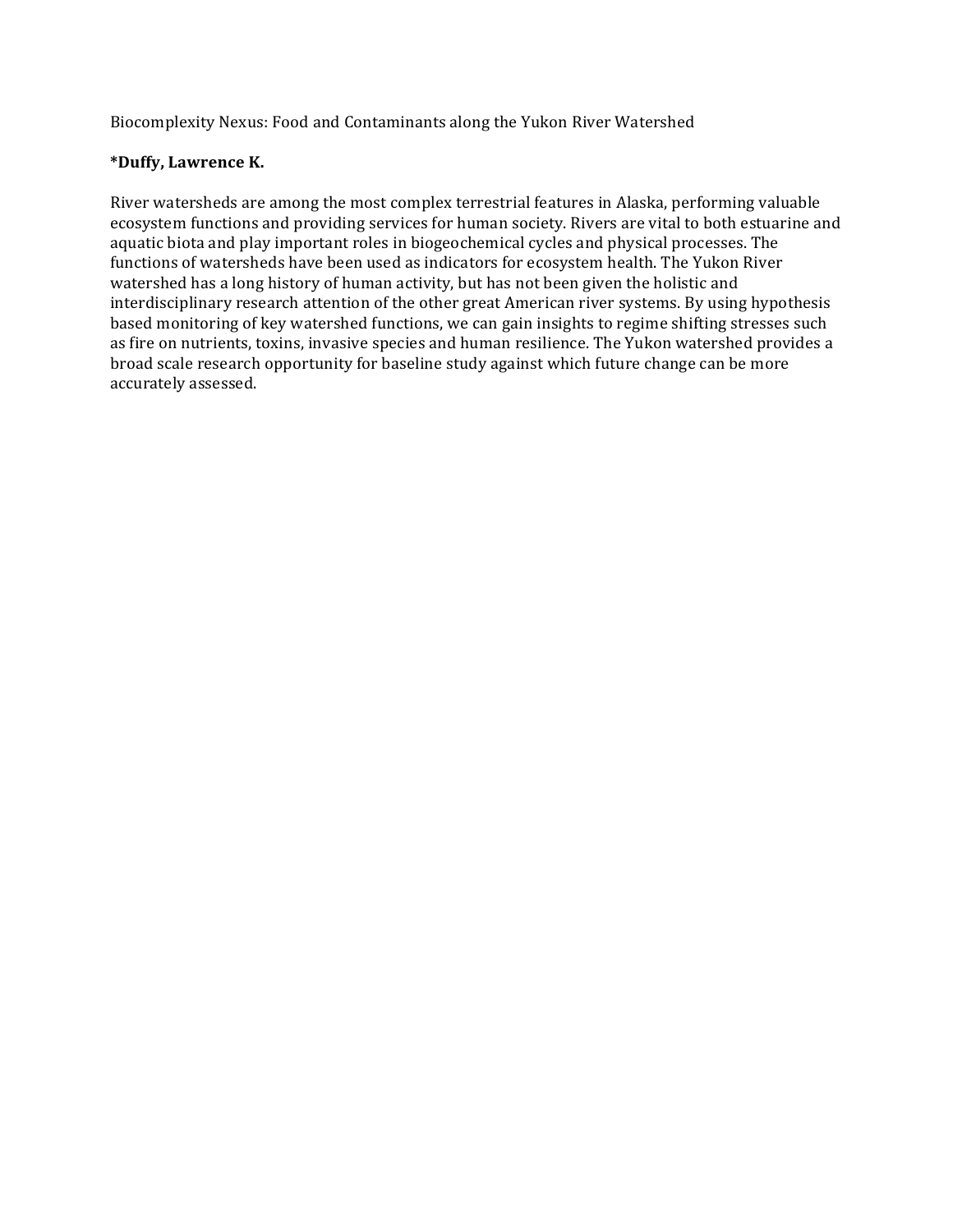Engaging rural communities in permafrost and climate monitoring in the Upper Kuskokwim region, interior Alaska

**\*Panda, Santosh K.**; Kholodov, Alexander; Dubay, Charlene and Hanson, Teresa

Alaska's land, water, plants, wildlife, and seasons are undergoing a great upheaval, and its people, especially the tribal communities living in remote villages are directly and severely impacted by these widespread environmental changes. Especially environmental changes occurring in and around the remote communities are directly affecting the tribal livelihood and subsistence practices. In order to detect, monitor and forecast these environmental changes to better prepare the communities for inevitable critical changes we need to engage the community members in scientific monitoring and assessment process. We could potentially build adaptive and resilient communities by observing and monitoring processes and indicators that the communities want to monitor. With the above strategy in mind, the Geophysical Institute Permafrost Laboratory at University of Alaska Fairbanks and Telida Village Council secured funding from the National Science Foundation in September 2015 to build community capacity to monitor permafrost related environmental changes in the vicinity of the communities in the Upper Kuskokwim region of interior Alaska. The overarching goal of this project is to help the tribal communities take the lead in assessing and responding to the environmental changes that are coming with warming climate and thawing permafrost. The project will help build the tribal capacity to monitor changes in local climate and permafrost by providing the Tribes the scientific knowledge and skills necessary to acquire, analyze, and interpret scientific data through training and education. The project will establish local climate and permafrost observation system and map land cover and permafrost in the Upper Kuskokwim region. It will also develop a geo-hazard map for the region to facilitate safe subsistence and recreational practices and land use.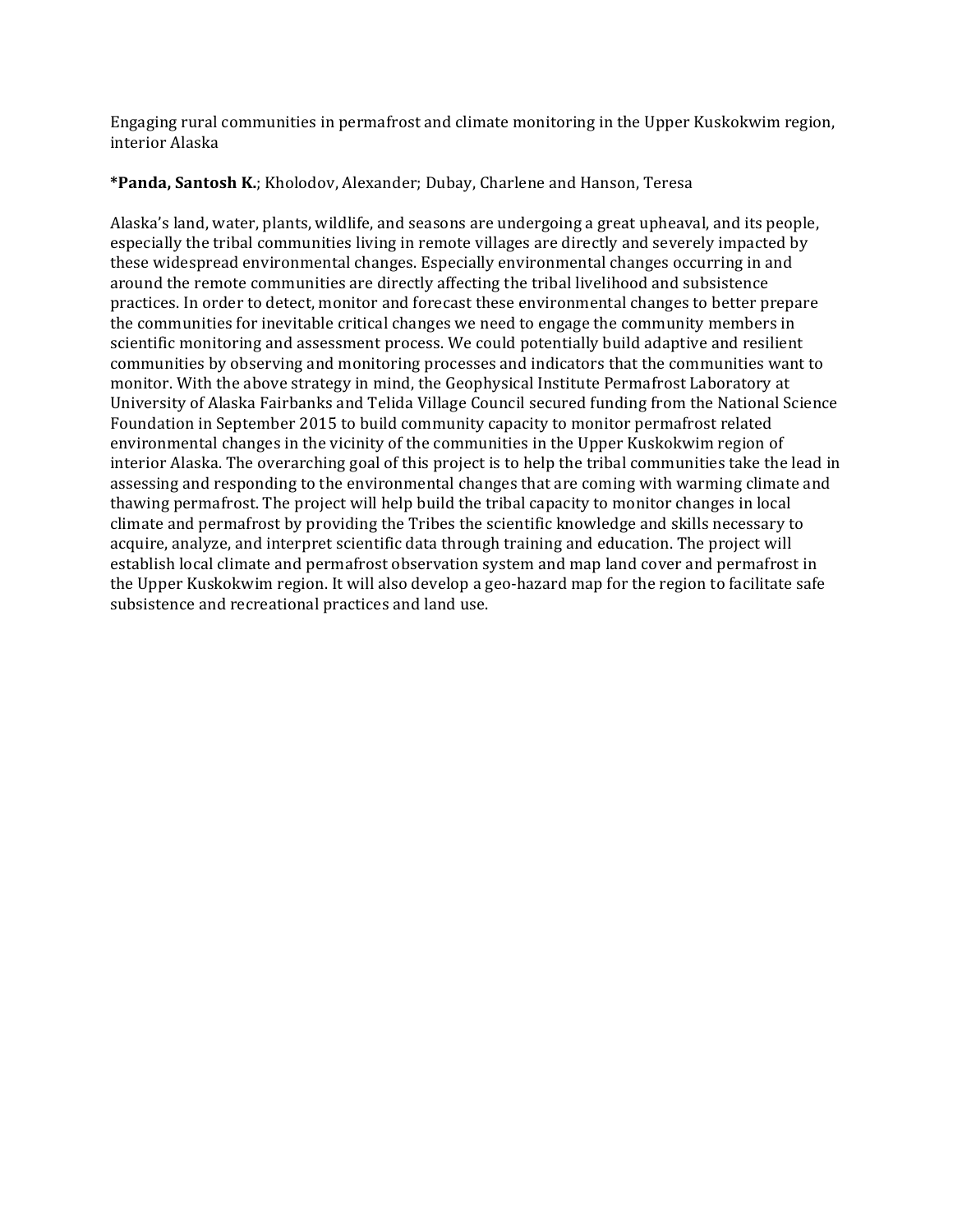Proposed Process for Use of Western Science, Citizen Based Monitoring, and Traditional Knowledge in Ecosystem Models

#### Markon, Carl and **\*Skean, Vanessa**

Ecosystem modelling is often used for predicting the potential impacts of climate change on the landscape. As input to these models, landscape conditions and trends are commonly used as inputs, made possible from various monitoring networks and potentially the integration of data obtained through western science, citizen based monitoring, and traditional knowledge. All of these types of data collection build capacity for identifying, understanding, predicting, and responding to diverse environmental changes throughout the Arctic. Ecosystem modeling may be especially important to indigenous northern communities that rely on local ecosystem services for subsistence resources, including food security, the location and type of which may change as a result of a changing climate. Because traditional knowledge spans multiple generations and entails a more holistic approach to monitoring, it may be of special use in ecological modeling. The inclusion of traditional knowledge into the assessment of ecosystem change and potential adaption strategies as a result of climate change remains a challenge. To meet the challenge, the Interagency Arctic Research Policy Committee (IARPC; http://www.iarpccollaborations.org/index.html) Terrestrial Ecosystem Collaboration Team (TECT) is working on a potential process that would bring monitoring data and information from a wide variety of sources together, including traditional knowledge, and evaluate their input to existing climate and ecosystem models to assess potential spatial and temporal aspects of climate predictions and ecological change. When possible, traditional knowledge will be utilized to evaluate and enhance the modeled predictions. The climate and ecosystem models will, in turn, be available to traditional knowledge holders to assess projected changes in subsistence resources and use and as an aid to fish and wildlife management.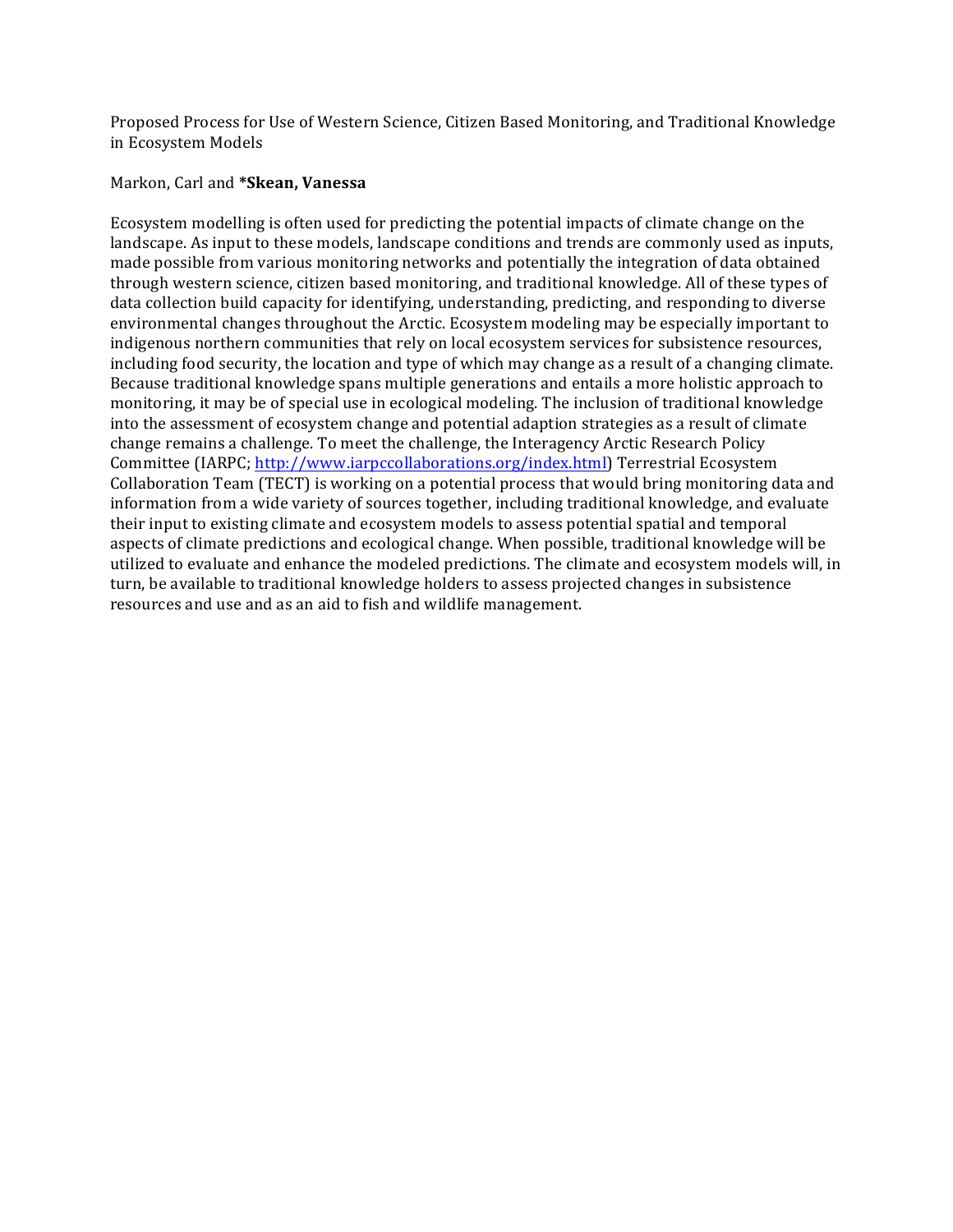Towards implementing an Arctic social indicators monitoring program: the promise of a short-form harvest survey

### **\*Braem, Nicole**

Researchers — based in governmental agencies, the academy, NGOs and private contracting businesses — have spent considerable time and expense in the last  $30$  years documenting socioeconomic conditions in Arctic Alaska. Much of the research was driven by information needs related to proposed industrial development, state and federal fish and wildlife management regimes, not to mention the aspirations of thousands of graduate students. While these efforts have resulted in an impressive quantity of empirical data, the disparate sampling approaches, methods and frequency of data collection have confounded efforts to use them. More recently the Arctic Human Development Report, Arctic Social Indicators (ASI) and ASI-II, the Survey of Living Conditions in the Arctic, the ADF&;G Division of Subsistence, and others have contributed to the development of coordinated, methodologically rigorous approaches. One consensus is on the need for an affordable, appropriate set of measures that could be administered regularly in the Arctic. This presentation will focus on how a radically shortened subsistence harvest survey may be a cost-effective means by which to collect information needed in two domains: material-well being and closeness to nature. Combined with a clustered sampling approach, it may be possible to achieve the frequency of data collection suggested by the Arctic Social Indicators projects and others, while minimizing respondent fatigue.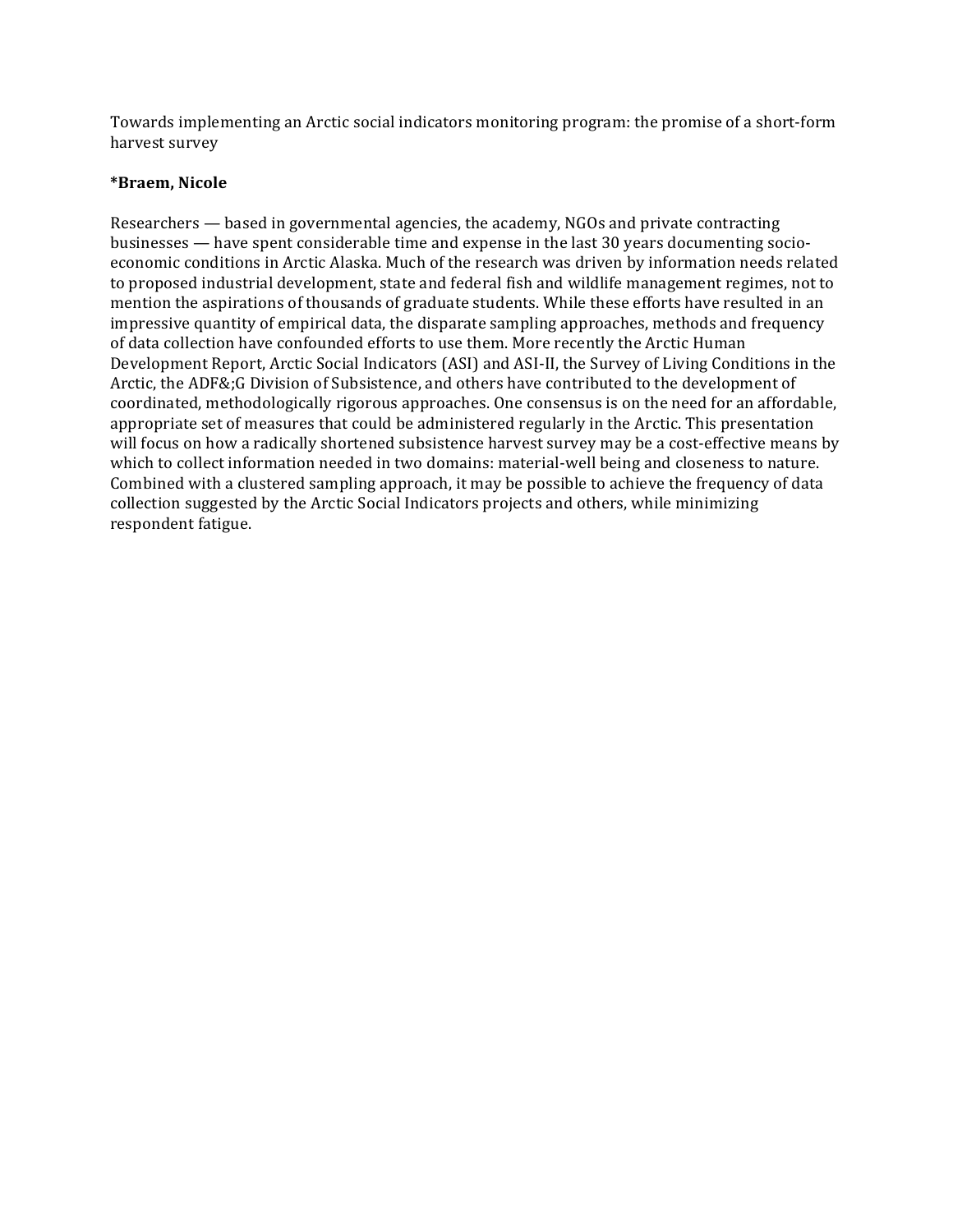An retrospective and integrative health index for Narwhal

\*Black, Sandra; Barclay, Robert; Wynne-Edwards, Kathy; Cattet, Marc; Goldstein, Tracey; Stephen, Craig; Ferguson, Steven; Raverty, Stephen; Boisvert, Richard; Janz, David M.; Apprill, Amy and Duignan, Padraig.

The objective of this study is to create an integrative population health assessment tool, using established and innovative measures of health (traditional knowledge, community monitoring, medical and pathological data) and stress (blubber cortisol and other steroid hormones, skin expression of stress related proteins and skin bacterial microbiomes) for this culturally and economically important Arctic marine mammal. By utilizing archival and current data and samples, this cross-disciplinary approach will enable a predictive assessment of adaptation to future regional ecologic and climatic change and economic development. Narwhal are apex predators in the Arctic marine ecosystem, and as such, can serve as sentinels for the whole. The population of interest summers in the waters off north Baffin Island, Nunavut, Canada and whales are harvested primarily by the communities of Kanngiqtugaapik (Clyde River), Mittimatalik (Pond Inlet), Ikpiarjuq (Arctic Bay) and Qausuittuq (Resolute Bay), areas which are being impacted significantly by climate change, increased shipping traffic and resource extraction activities. Narwhal are listed by IUCN as "near threatened" and are considered one of the species most sensitive to climate change, yet we lack knowledge of past and current health markers which could facilitate evidence based policy decisions in this area. Preliminary data on hematology, serum chemistry and respiratory tract flora are presented from live whales captured for telemetry studies conducted over a 10 year period. A pathology study of harvested whales examined in collaboration with the Mittimatalik Hunter and Trappers Organization in 2013 revealed no food safety issues, however respiratory pathology and neoplasia were identified. Analysis of corticosteroid levels in blubber samples and microbiomes of skin are underway. We believe this new health index will assist policy makers and communities to promote economic development in an environmentally sustainable manner by providing evidence of stable or changing health status earlier than reliance on crude measures of mortality or changing biological indices.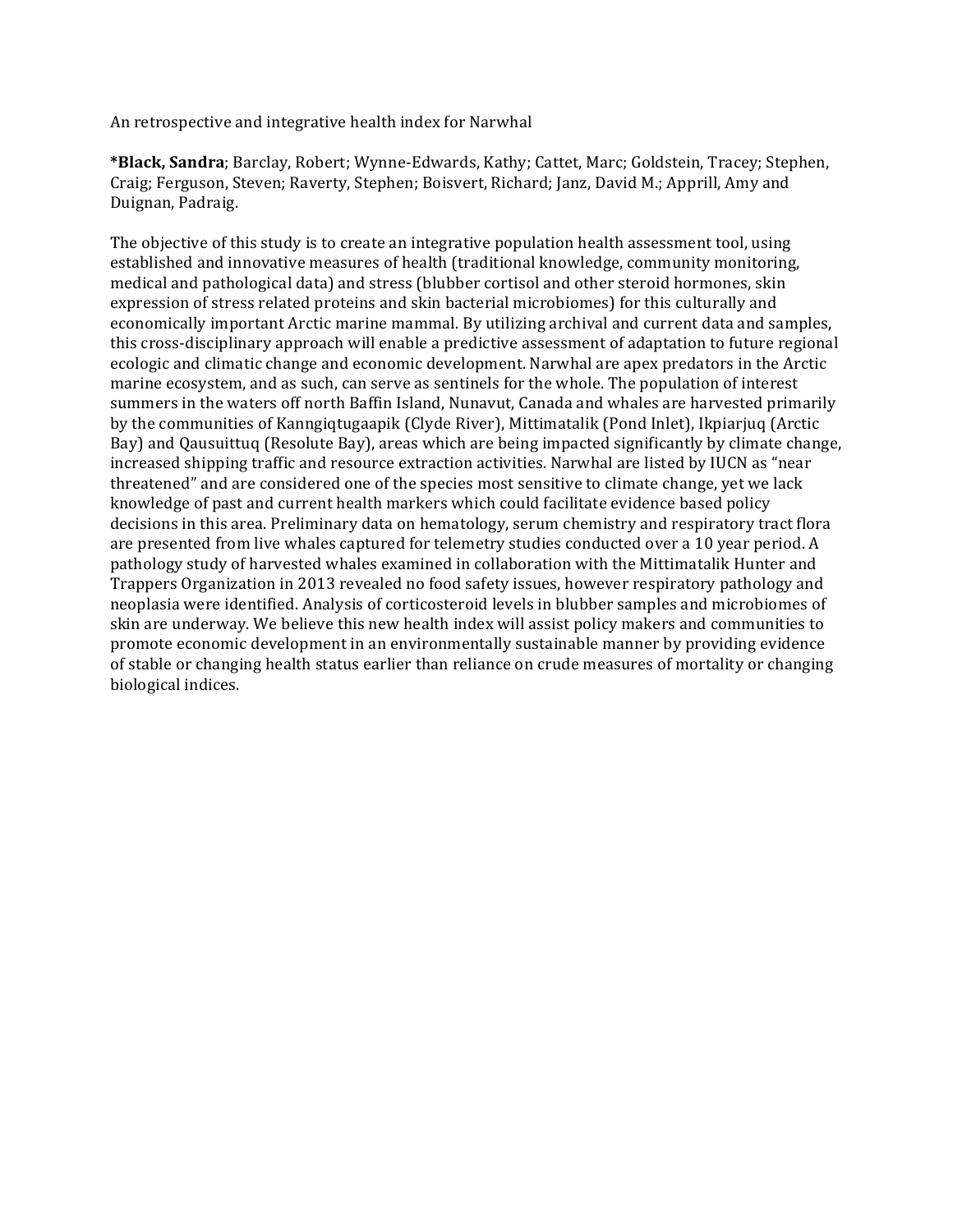Uninvited guests in the Arctic: invasive and unusual species observed by hunters and fisher in the Bering Sea Sub Network in 2009-13

### **\*Gofman-Wallingford, Victoria** and Quinlan, Becky

As Arctic environment continues to change at an unprecedented rate, timely capture of changes is needed to enable a better societal response. Species habitat is one of these changes. Can hunters and fishermen, often first witnesses of change, contribute their observations to a higher level observation system? BSSN (eight communities in Russia and Alaska) was created as a means for remote indigenous villages to communicate their observations on the environment and subsistence harvest. Data were gathered in a semi-structured survey that inquired, among other topics, about new species. The number of responses indicating unusual species sightings was not high; because of this and due to BSSN scale and scope, the reported sightings may not get a spot light in project reports. However, individual responses are captivating. We would like to highlight these findings, particularly statistically significant changes in Nikolskoye on Bering Island, in this poster. We present a geospatial distribution of sightings accompanied by respondents' comments. BSSN was not a rapid response project and a significant time was required to process data. Having these observations relayed in real time to scientists and stakeholders would enable timely responses. There are projects that already focus on this, e.g. LEO Network, but inter project cooperation is challenging due to project structures, competing interests and logistics. Developing a depository for such ancillary data gathered by the studies not focused on invasive species and novel sightings would be beneficial for maximizing utilization of gathered observations.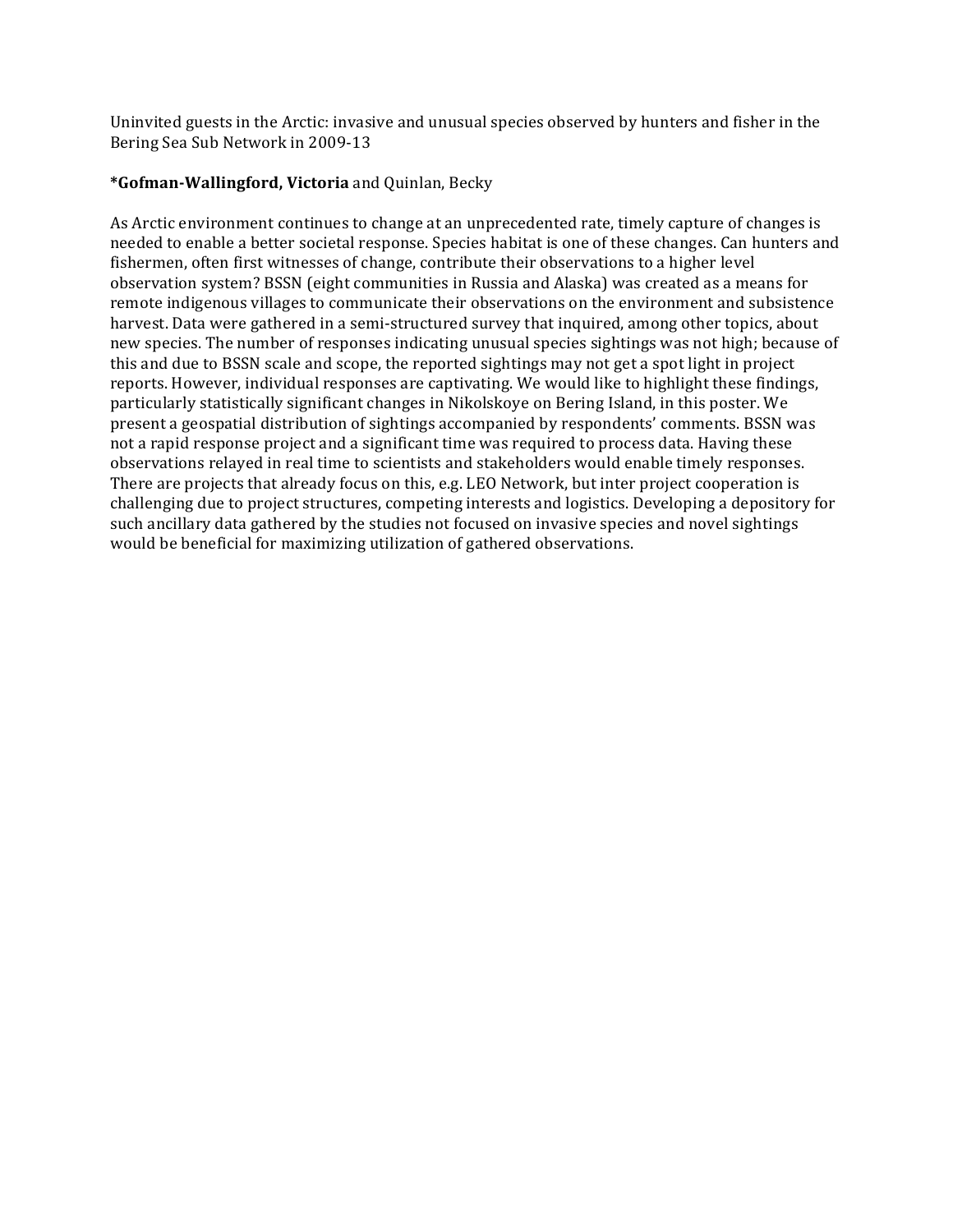Toward Best Practices in Arctic Social and Ecological Sustainability: A Critical Evaluation of Community-Based Monitoring Programs 

# **\*Spiers, Kent Gordon**

The goal of this study is to critically evaluate Community Based Monitoring (CBM) programs in order to understand the features that best address the needs of communities within the context of scientific research concerning the nature of Arctic ecosystem change. Community Based Monitoring (CBM) involves the systematic collection of quantifiable data such as, the measurement of sea ice thickness to assess stability for travel. It may also focus on the collection of largely qualitative Indigenous, local or Traditional Knowledge, (TK) or a combination of approaches. CBM programs promote community empowerment and capacity building through local participation in research that affects social and biological wellbeing within communities. My research will provide an assessment of CBM methods that work toward ensuring best practices for data gathering of high quality, which in turn will benefit Arctic social and biophysical integrity.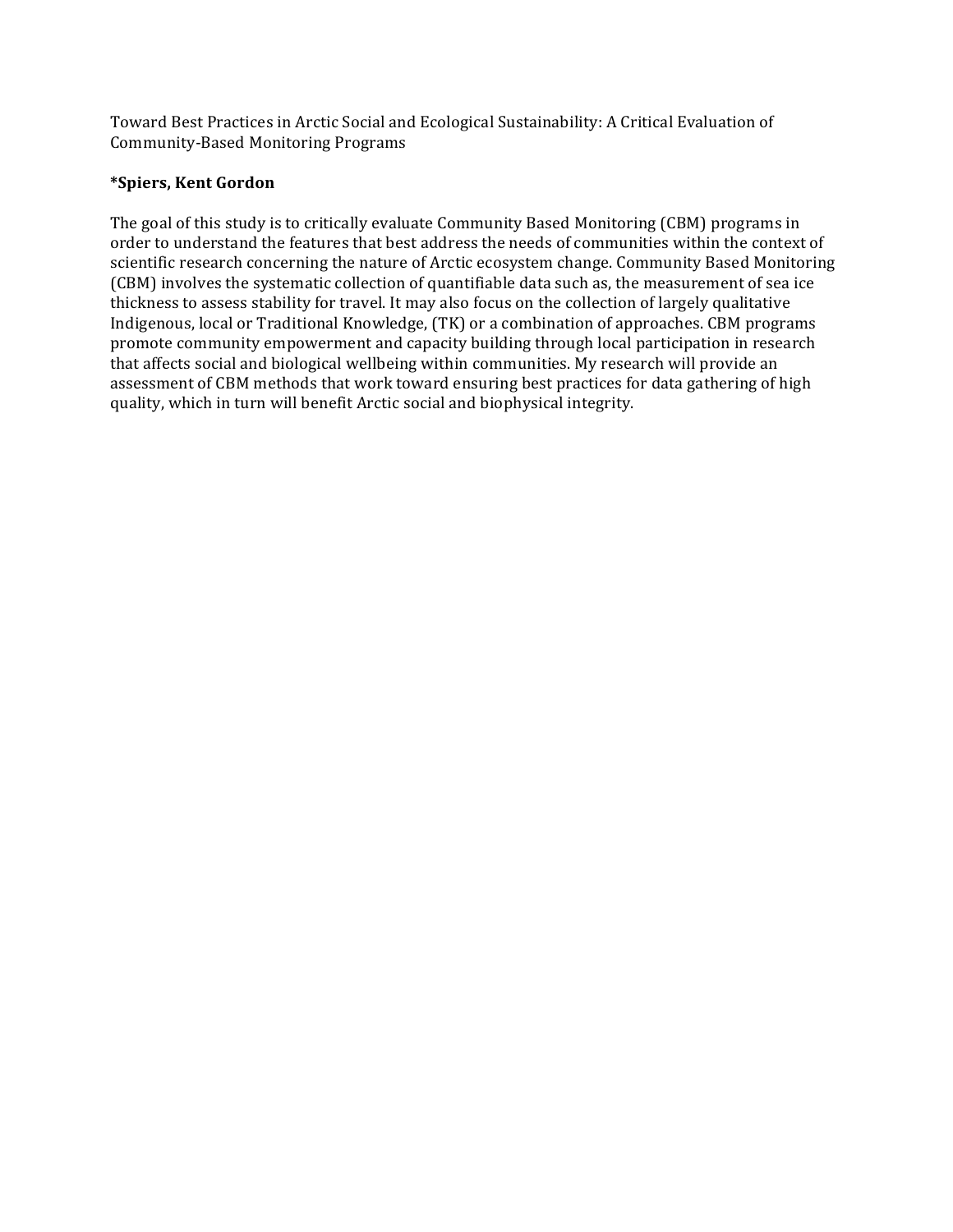SmartICE: sea ice monitoring and forecasting in support of community well-being under changing climate and shipping conditions

\*Bell, Trevor; Angnatok, Joey; Arreak, Andrew; Braithwaite, Leah; Briggs, Rob; Clausi, David; Dawson, Jackie; Elverum, Shelly; Haas, Christian; Laing, Rodd; Ljubicic, Gita; Tivy, Adrienne and Wilson, Katherine

SmartICE (Sea-ice Monitoring And Real-Time Information for Coastal Environments) is a community-academic-government-industry collaboration that seeks to address the limitations in technologies and services currently used to map coastal sea-ice conditions. The overall goal of SmartICE is to develop an integrated, near real-time monitoring and dissemination system that informs decisions about coastal sea-ice travel and shipping, thereby improving safety. We are currently piloting SmartICE technologies and operations in Nunatsiavut (Nain) and Nunavut (Pond Inlet). Although primarily designed to support ice-travel safety, SmartICE observations may also inform winter fishery and harvesting programs, search-and-rescue operations, climate change adaptation planning, ecosystem monitoring, and sea-ice technology validation. SmartICE directly involves Inuit in all aspects of its operation and most importantly strives to integrate Inuit Qaujimajatuqangit (knowledge) about sea-ice conditions.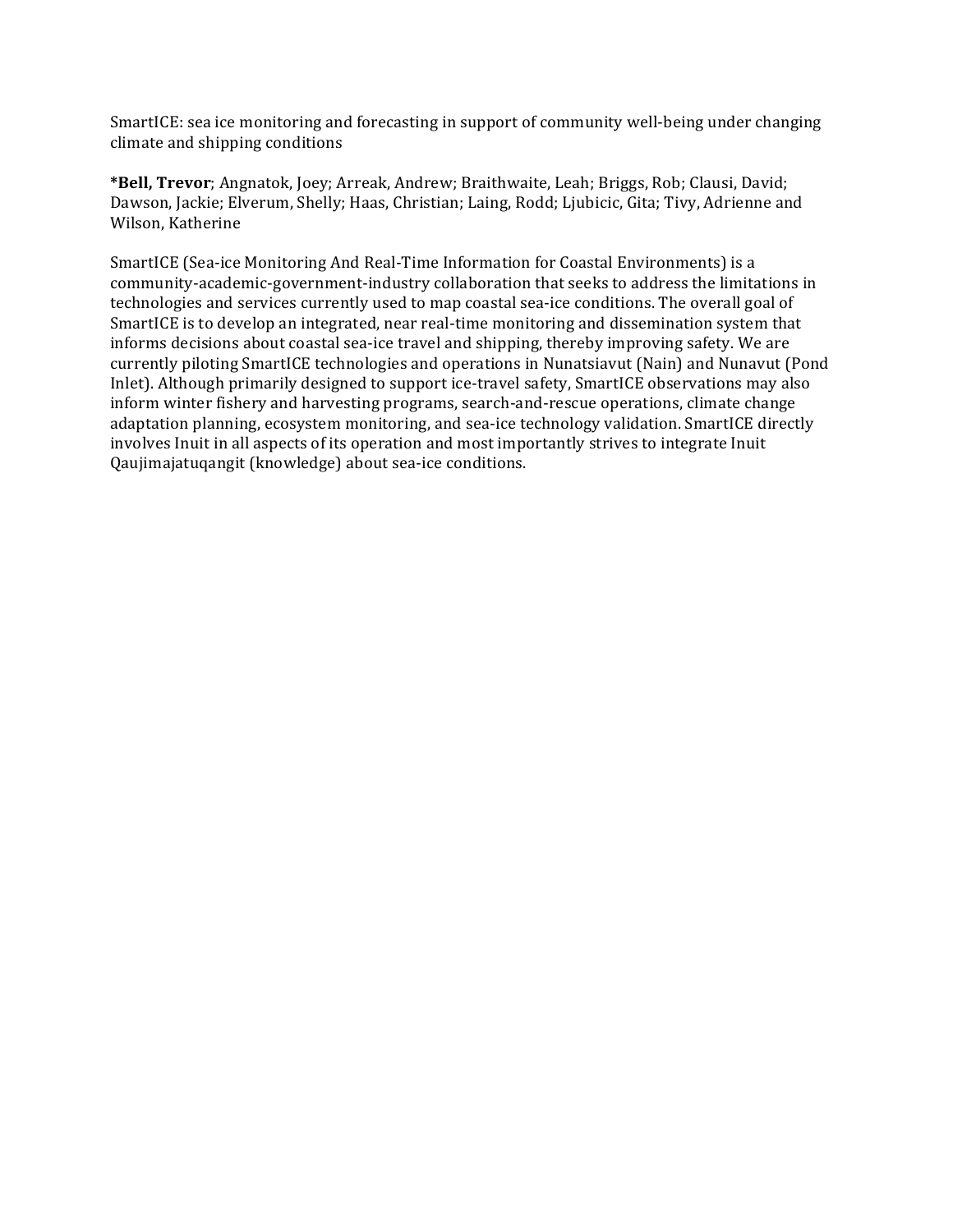Circumpolar Coastal Communities Observatory Network 

\*Forbes, Donald; Bell, Trevor; LeTissier, Martin; Overduin, Paul; Petrov, Andrey; Atkinson, David; Couture, Nicole; Eerkes-Medrano, Laura; Kraev, Gleb; Larsen, Joan Nymand; Marino, Elizabeth; Pulsifer, Peter; Rasmussen, Rasmus Ole; Riedlsperger, Rudy; Schweitzer, Peter; Vlasova, Tatiana and Wilson, Katherine

The Circumpolar Arctic Coastal Communities Observatory Network (CACCON) functions as the Arctic Regional Engagement Network for Future Earth Coasts. In partnership with other Arctic knowledge networks and programs, CACCON promotes consensus and collaboration to advance local knowledge availability and accessibility for adaptation planning and sustainable development in Arctic coastal communities and regions. Components of the CACCON agenda include: integrative analyses of sustainability challenges in Arctic coastal communities using co-developed situational and sustainability indicators; solutions-oriented research for actionable, proactive adaptation policies in Arctic coastal communities; sharing insights among existing community-based research and resilience programs; responding to community-based agendas and building resilience by growing local and regional knowledge co-production and dissemination capacity. These activities use an approach rooted in the Future Earth principles of co-design and co-production of knowledge involving a broad cross-section of stakeholders and consensus-building on pathways for transformation to more sustainable strategies for enhanced present and future well-being on Arctic coasts.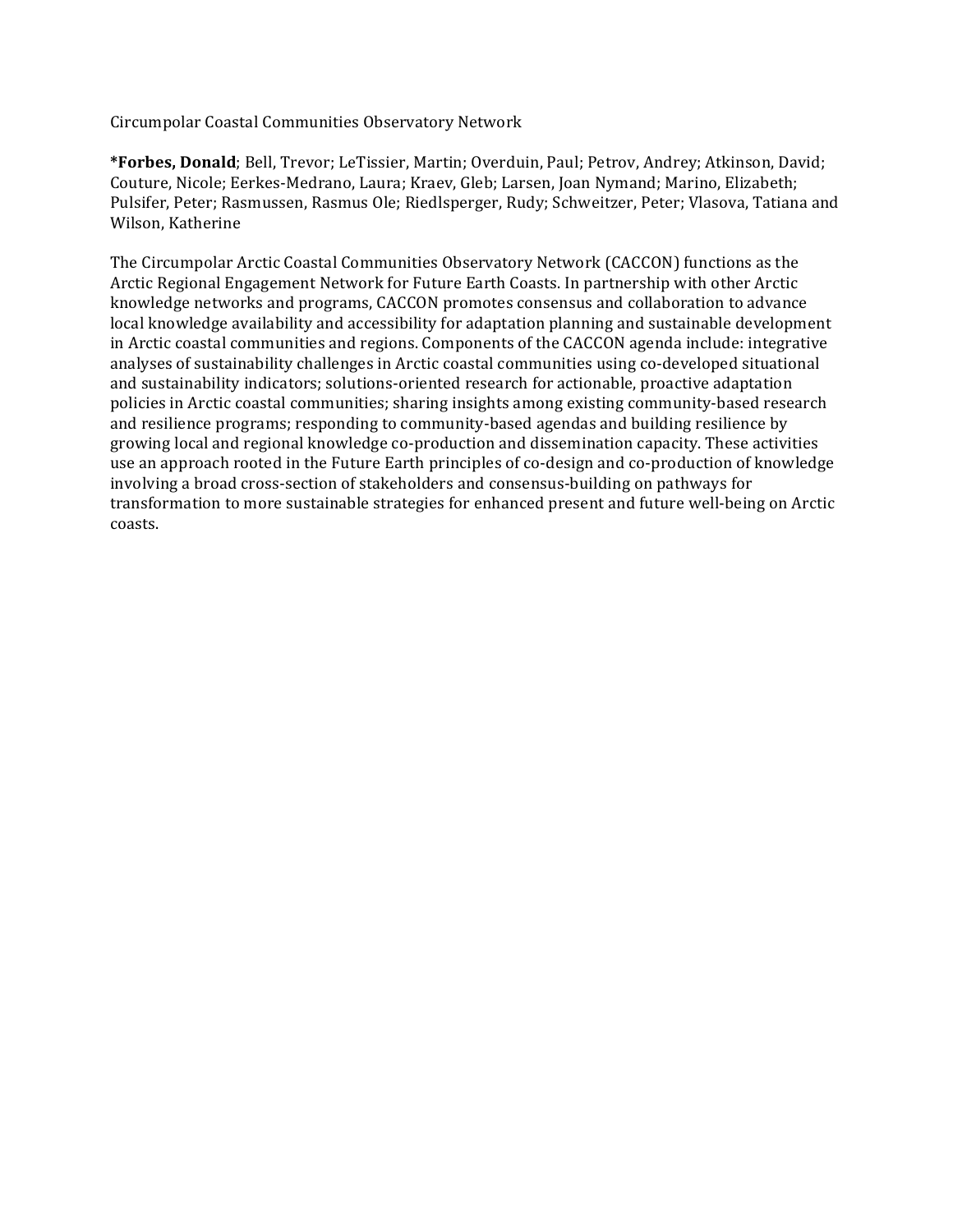How can traditional ecological knowledge and western science be effectively mobilized to understand and respond to change in Arctic environments?

\*Wilson, Katherine; Bell, Trevor; Ljubicic, Gita; Braithwaite, Leah; Arreak, Andrew and Elverum, Shelly 

Over the past decade there has been a positive shift in acknowledging the value of traditional ecological knowledge (TEK) in evidence-based decision making for a range of Arctic issues. Although well intentioned, the complexities of collecting, analyzing and integrating TEK observations from local experts with western science methods have proven difficult. This has resulted in large amounts of TEK data that have been collected and generously shared with trust and expectation, but never fully analysed or integrated into research, leaving northerners and researchers frustrated with the underutilization of this valuable information. The purpose of this research is to better understand the barriers and enablers in mobilizing TEK, and to examine approaches and methodologies to better capture and integrate TEK into research and monitoring programs. These approaches and methodologies are being evaluated as part of the SmartICE (Seaice Monitoring And Real-Time Information for Coastal Environments) project in Pond Inlet, Nunavut (see conference abstract and poster on SmartICE). As this is a community directed project, and TEK is a key ingredient in the decision-making process for safe sea-ice travel, the community will determine the TEK components of the SmartICE project. This research is still in its initial design phase – please visit the poster to discuss the successes and challenges of mobilizing TEK.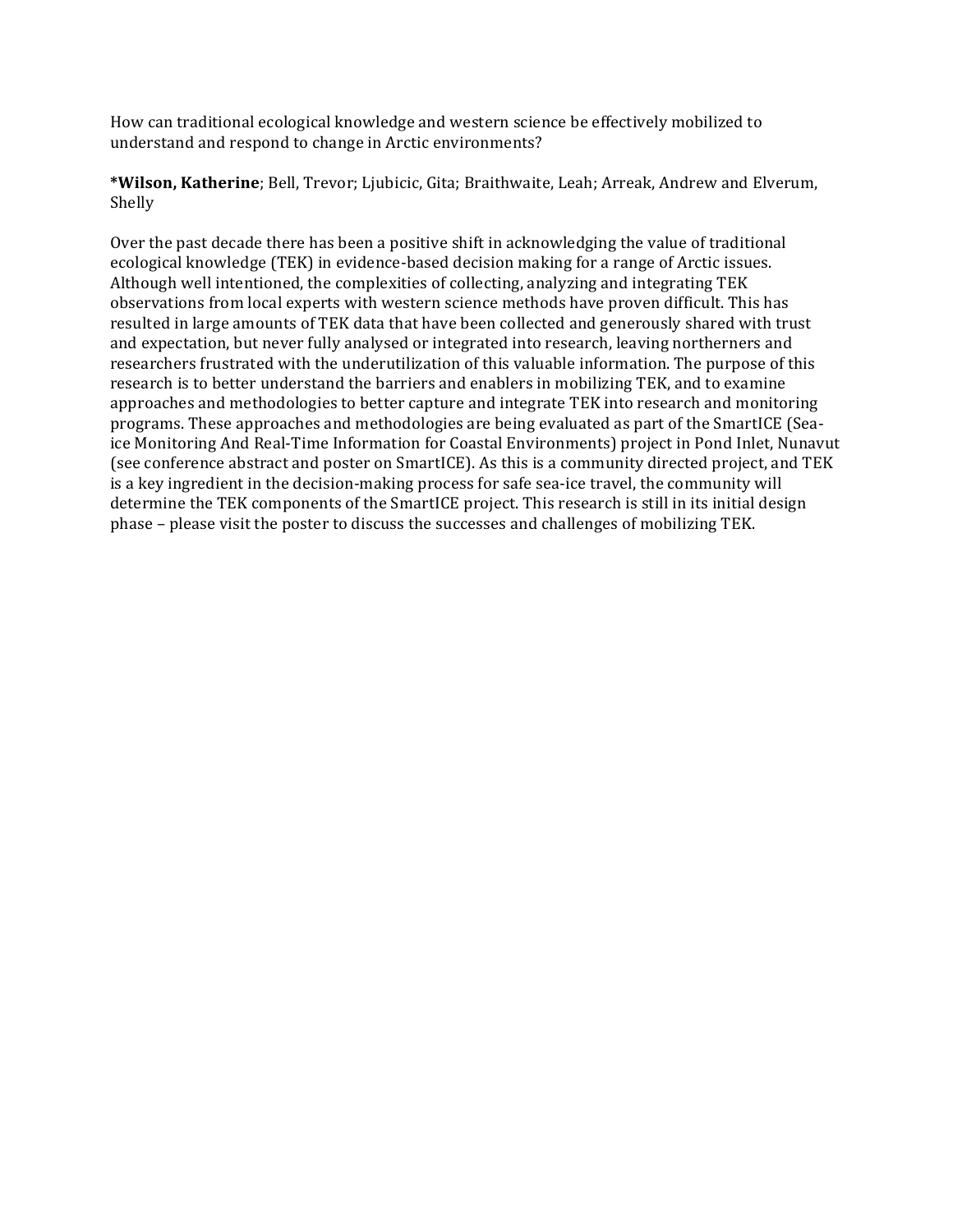Technology, Science and Indigenous Knowledge; Tracking Sea Ice and Its Use at Barrow, Alaska

\*Kaufman, M.; Lee, O.; Mahoney, A. R.; Jones, J.; Eicken, E.; Dammann, O. and Shapiro, L. H.

As the Pacific Arctic continues to experience some of the most pronounced changes in sea ice cover, there is growing interest in how these changes are being experienced by the people and animals that call this region home. We analyze community - based observations by Alaskan indigenous ice experts, satellite data and ground - based measurements to begin assessing impacts of ice - cover changes on coastal communities and ecosystems on seasonal to decadal timescales. Observations are based on ice uses and information about ice conditions, weather, ocean state and animal behavior that is relevant to hunters and community members. Daily logs kept during the ice season have been archived since 2006, with key variables extracted for sub-categories pertaining to weather and ice observations, ice-related activities and wildlife. Our poster discusses aspects of data management and multiple uses of such observations as relevant to the aims of the Arctic Observing Summit.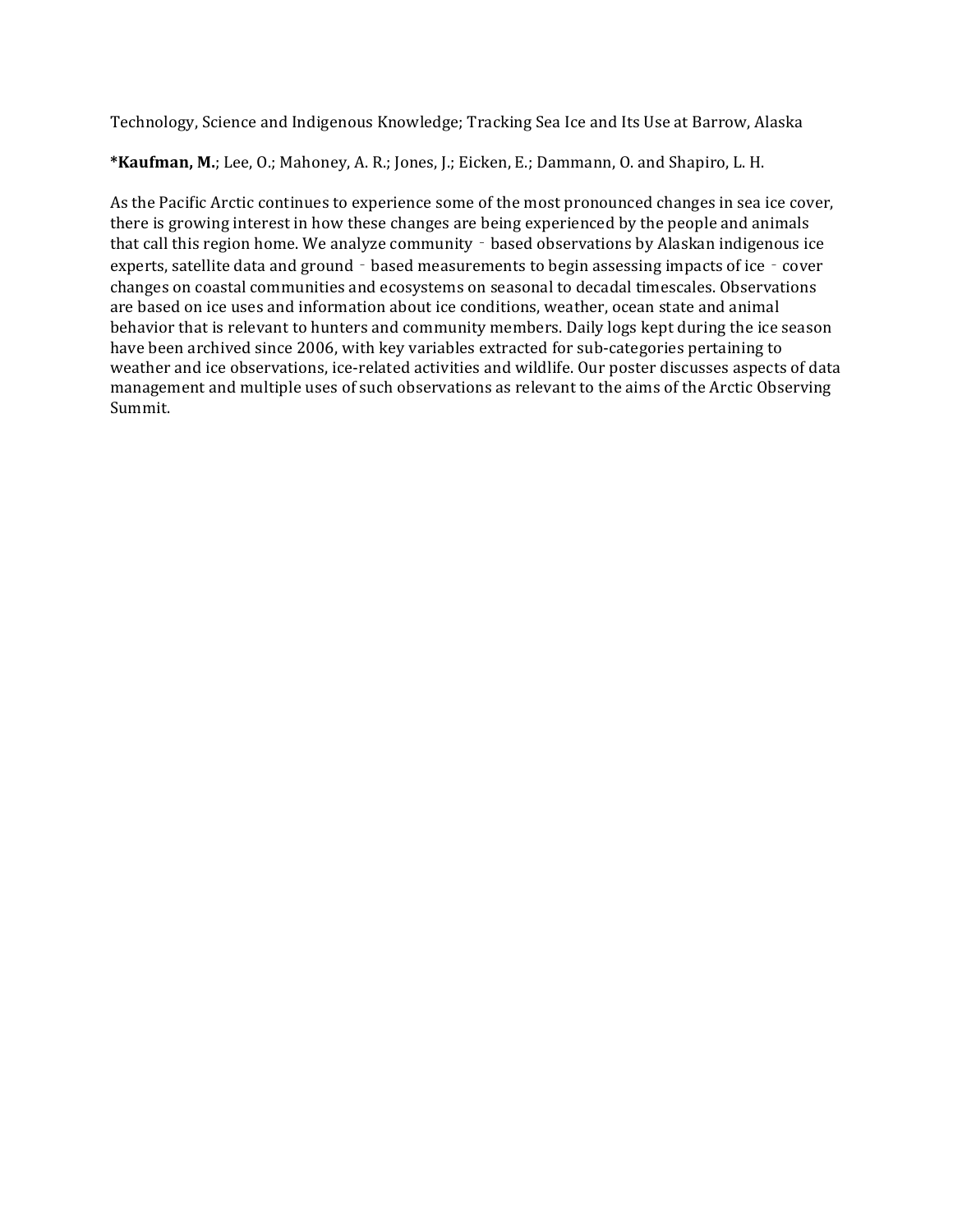Raising the Stakes for Stakeholders

# \*Overbeck, Jacquelyn; Maio, Christopher and Buzard, Richard

The majority of Alaska's rural communities are located near oceans, rivers, and lakes for transportation, subsistence, and income purposes. The United States General Accounting Office reported in 2004 that flooding and erosion affects 184 out of 213 (86%) of Alaska Native villages, and most of these are coastal communities. As ongoing processes and emerging climate-driven perturbations to the natural environment shape the land at the water's edge, more information is needed about how those changes will affect the resiliency of coastal communities. Alaska's extensive coastlines are inconsistently monitored and under-instrumented for the evaluation of coastal flooding and erosion leaving them vulnerable and lacking the necessary tools for appropriate mitigation and adaptation strategies. By combining coastal education programs, traditional ecological knowledge (TEK), and community-based monitoring systems, not only can scientists potentially lengthen the historical record of sea levels, storms, and sea ice extent back to the early 19th century, but can sustain a higher frequency of measurements for longer-term efforts and promote the awareness of coastal processes. Additionally, the inclusion of elder-derived TEK and community-based monitoring also serve to develop positive relationships with community stakeholders enhancing their ability to interpret, understand, and act upon research results.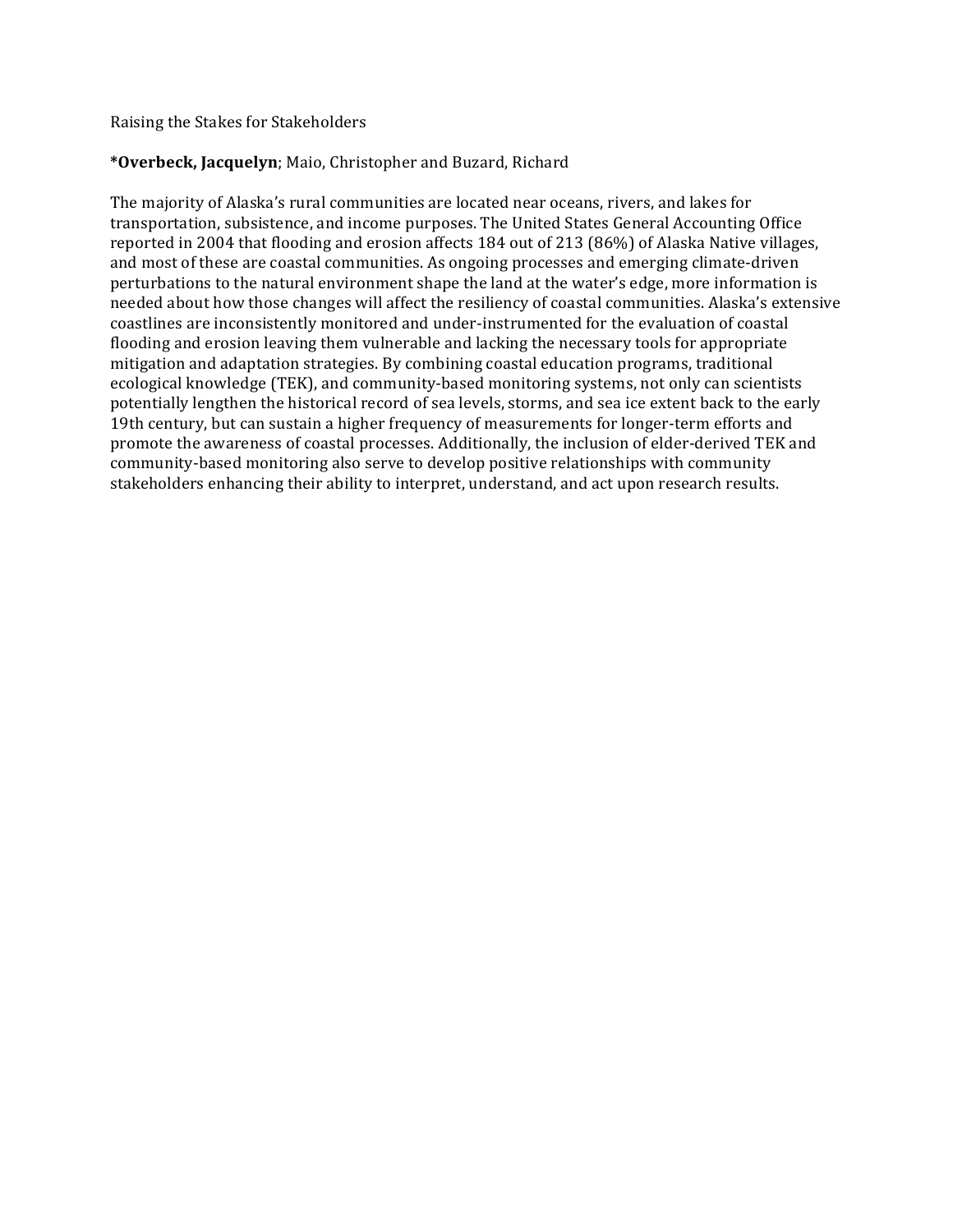Education, Resilience, and Scenarios: Creating Capacity for Community-Based Observations through Youth Engagement

## **\*Cost, Douglas** and Lovecraft, Amy

Education and learning possess powerful potential in affecting future resilience and communitybased monitoring. This research focuses on examining the connections and feedbacks between social-environmental systems (SESs), resilience, and compulsory education. We suggest scenarios development as a way to link local-scale interest in change to education and monitoring of key variables for resilience. SESs have been problematized as frequently having a poor fit between environmental change and policy solutions. This has led to discussion and debate over the role of schools in addressing local knowledge, environmental changes, and community priorities. In Alaska and other Arctic countries, the role of public schools in improving this fit has been largely overlooked. This research explains that as extensions of governments, public schools offer an opportunity to create better linkages between societies and environments through governance. Secondarily, at the individual level, education is a vital component of resilience, but such education must embrace multiple perspectives in its curriculum in order to honor and access the diversity offered by local, traditional ecological knowledge and Western methods. Scenarios are inherently transdisciplinary processes that integrate different knowledge perspectives as participants consider what matters the most and what is most uncertain in the long-range future. We report research results from two linked scenarios project. The Northern Alaska Scenarios Project drew resident expert participants from the North Slope and Northwest Arctic Boroughs and the Arctic Future Makers project that completed a scenarios exercise with high school students from across the Northwest Arctic Borough.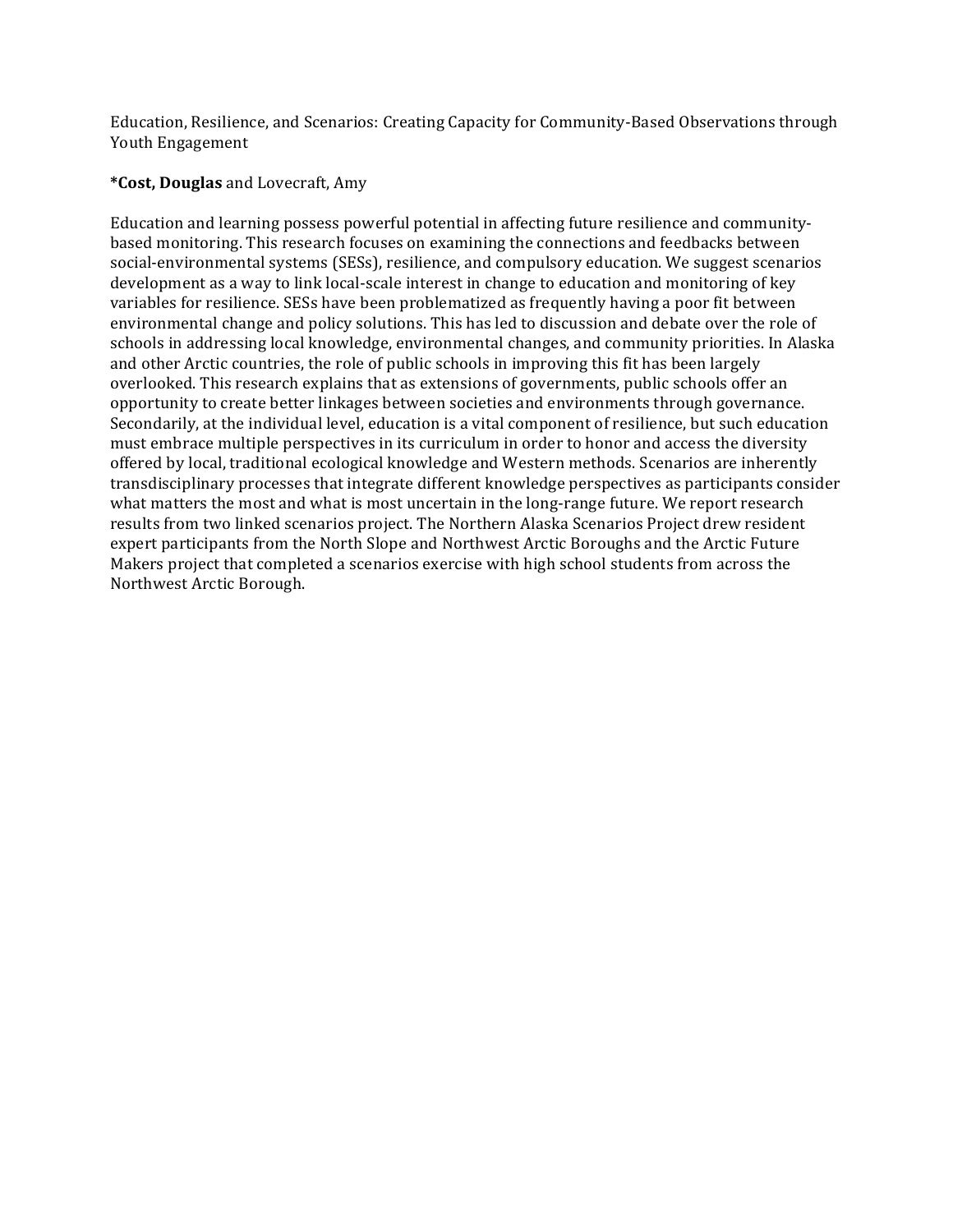Community-based Adaptive Wildlife Management in Sakha Republic, Russia, under the Global Warming Condition

Tatsuzawa, Shirow; Okhlopkov, Innokentiy, M.; Solomonov, Nikita G.; Isaev, Arcady, P.; Nikolaev, Egor A.; Kirillin, Egor V.; Kirillin, Ruslan A.; Mamaev, Nikolai V.; Vladimirtseva, Maria V. and Germogenov, Nikolai I.

In the Arctic region of the Sakha Republic, a rapid change in avian and mammalian faunas has occurred in the past 30 years. Under global warming conditions, many "southern species" have gone up to the Arctic Circle and new prey-predator relationships have appeared. In addition, habitat selections of migratory or wandering species such as reindeer and polar bears have been destabilised and serious conflicts between northern indigenous peoples or their livestock and these "southern species" have also increased. Under such circumstances, hitherto we reduced the initial cost by introducing satellite tracking techniques, and hunters and citizens became able to more easily participate in monitoring activities. For example, wild tundra reindeer (Rangier tarandus), which make seasonal migrations of 3000 km, their migration routes and distribution area are changed yearly by unstable weather and physical conditions worsened by global warming. However, since 2011, we have been able to get their positions by satellite tracking and to provide them quickly to local stakeholders, so that we could set a new protected area for their wintering grounds. In addition, hunting areas around the protected area could be controlled safety by their uniform management by a local manager. This monitoring and management system should increased the possibility of sustainable use of this important resource animal population by local indigenous people. Currently, we are building a flexible multi-species management system based on the annual monitoring information from local governments, indigenous people and scientists.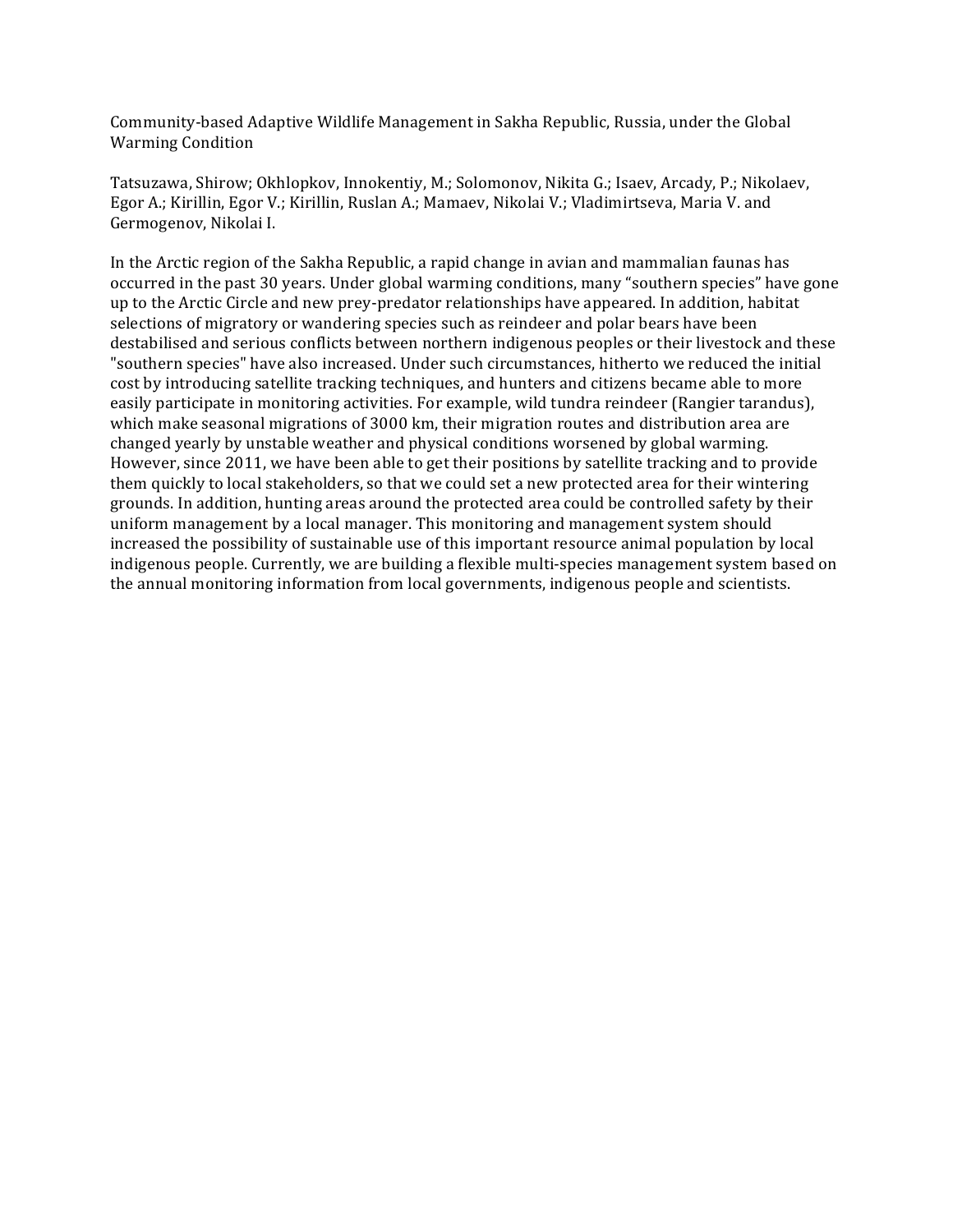Blubber and beyond - contribution of ice derived fats to bowhead whales

## \*Horstmann-Dehn, Lara; Stimmelmayr, Raphaela; Wooller, Matthew and George, Craig

Bowhead whales (Balaena mysticetus) are the largest animal occupying ice-covered waters in the Arctic; they are exceptionally long-lived and migrate between arctic and sub-arctic waters. Bowheads feed on small zooplankton prey, such as copepods and euphausiids, and rely on high prey densities to balance energy expense during filter feeding and energy gain. Changes in sea ice abundance are well known to affect primary productivity in the Arctic, and copepod biomass appears to be increasing as a result. Bowhead health and food availability in the Arctic ecosystem are inextricably linked. The bowhead population has recovered substantially since commercial whaling in the mid-19th century and may be approaching pre-exploitation numbers. Consequences of the increasing whale population to abundance and quality of their prey are poorly understood. We therefore characterized annual variability of bowhead fatty acid (FA) signatures and overall lipid stores, as well as their reliance on sympagic food webs to fill important knowledge gaps. We sampled full thickness blubber cores from adult, non-pregnant whales in 2004–2014. Only whales harvested in Barrow, AK during the fall Native subsistence hunt were included. We then extracted and transesterified lipids and quantified up to 65 FAs. In addition, we used compound specific stable isotope  $(SI)$  analysis to examine the carbon SI ratio of specific primary production FA (i.e., 20:5n3) to describe the relative importance of sympagic or pelagic primary production to bowheads. Our preliminary data show no significant difference in blubber  $\%$ lipid among years (p=0.58), although mean %lipid in 2014 was higher than any other year  $(71.14\% \pm 9.96 \text{ in } 2014 \text{ versus } 62.68\% \pm 9.82 \text{ m}$ for 2004–2013 combined). This agrees with projected increases in available bowhead prey biomass and abundance during early sea ice retreat and higher sea surface temperatures. The copepod FA markers  $20:1n9$  and  $22:1n11$  as well as the primary production marker  $20:5n3$  were variable among years. Interestingly,  $16:1n7$  appeared to be associated with relatively lower blubber lipid content, and has been described as an important player in lipolysis, potentially making it a useful indicator of body condition in bowheads. Compound specific SI analyses are currently underway.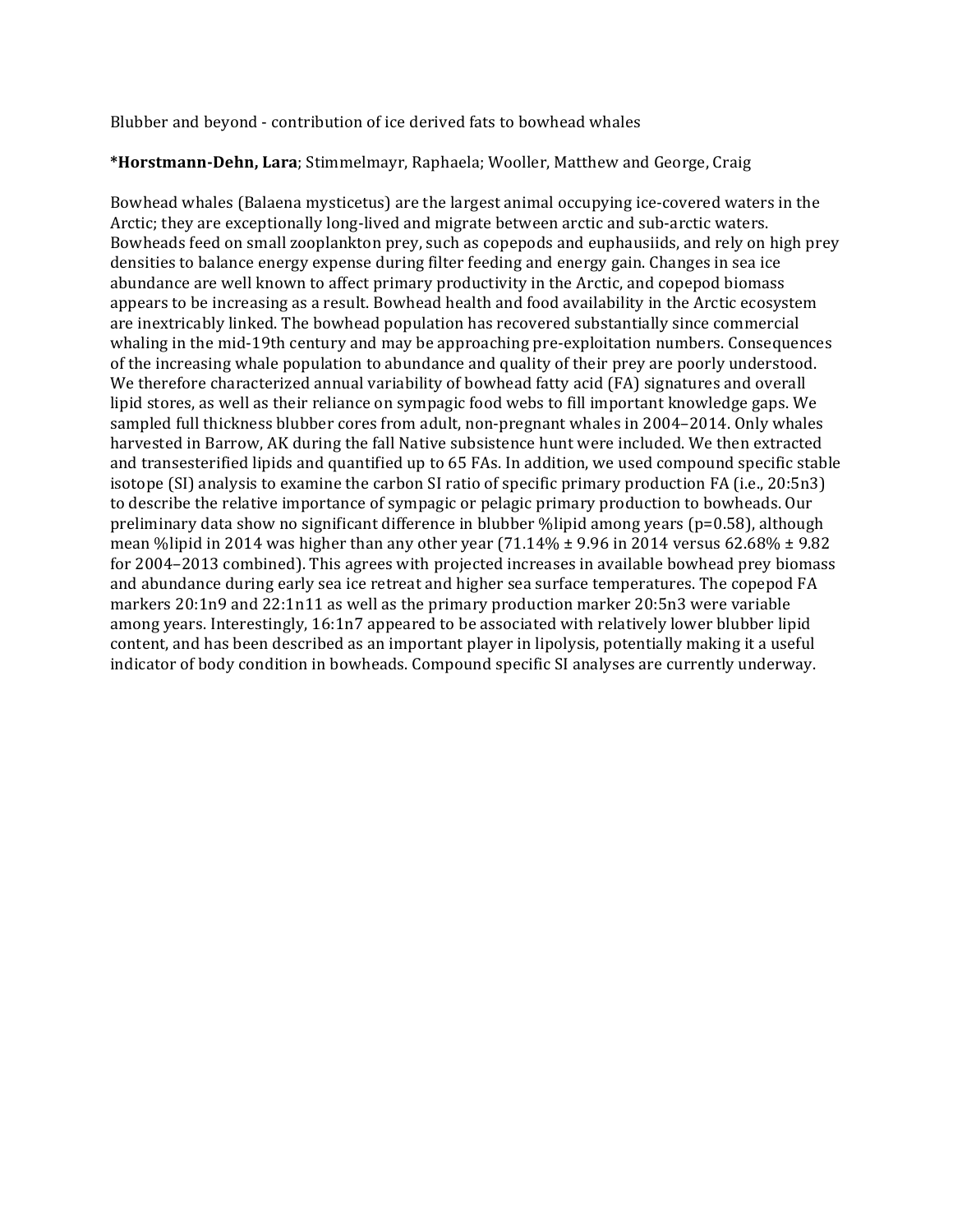Recruitment windows of opportunity in thaw slump thermokarsts near Toolik Lake, Alaska

## \*Huebner, Diane C. and Syndonia, Bret-Harte M.

As the Arctic warms, erosional disturbances due to permafrost thaw (thermokarst) are observed with increasing frequency, yet plant reproductive responses in cryo-disturbed tundra are not well understood. Understanding plant reproductive mechanisms is a key component to Arctic studies, and thermokarsts may help explain how arctic plants find windows of opportunity to recruit new populations from seed. Increased tundra shrubification over the last 50 years coincides with Arctic climate warming and tall  $(>1m)$  deciduous shrubs forming dense colonies inside thermokarst scars. Thermokarsts provide ground free of competing vegetation, deep active layers, and high soil moisture. Under these conditions, seedlings can potentially germinate and establish new populations. In 2012-2014, I measured standing seedling cover and germination capacity of surface soil seedbanks in thermokarst lobes of different ages at two sites near Toolik Lake, Alaska. Standing seedling cover was greater in younger thermokarsts, including 30%-100% tall shrub Salix spp. and dwarf birch (Betula nana), indicating that young RTS do support Salix and Betula seedlings. Seedling cover was positively associated with exposed mineral soil, while lower seedling cover in older and undisturbed tundra was correlated with greater vegetative cover. Germination trials demonstrated significantly higher germination of thermokarst seedbanks relative to undisturbed tundra. Percent germination at one site was 1.3 to 5 times greater in the younger thermokarst lobe compared to older lobes and undisturbed tundra. Across sites Betula and sedge seeds were common to all seedbanks but Betula germination was < 6% vs. 44% sedge. Betula and Salix germination averaged 1-6 % under greenhouse conditions, suggesting actual recruitment rates of Betula and Salix in RTS may be low. Sites varied in cover and abiotic conditions, seedbank species composition, seedbank size, and percent germination suggesting species may have different requirements to remain viable in the seedbank. Greater germination of evergreens was positively associated with greater deciduous shrub cover, suggesting plant-plant interactions may facilitate seedbank viability of later successional species.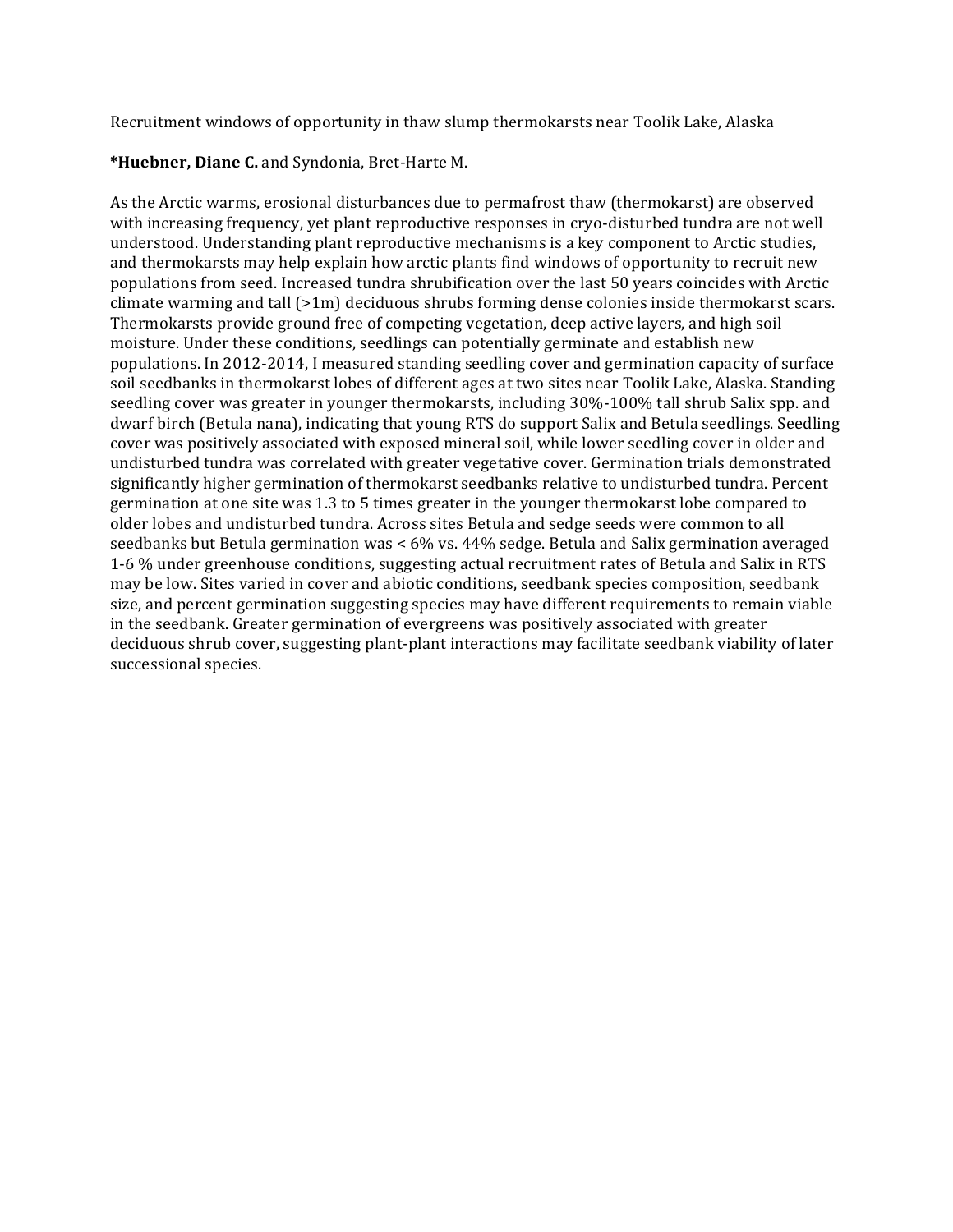Effect of meteorological and sea ice conditions on the chemical composition of Arctic aerosols during late winter  $-$  a case study

## **\*Thakur, Roseline C.** and Thamban, Meloth

Several studies in the Arctic have highlighted the importance of size segregated chemistry of winter aerosols for a qualitative and quantitative understanding of the aerosol formation and deposition pathways. During the polar winters, frost flowers over the freshly formed sea ice act as a sea-salt source and thus alter processes important to the atmospheric and snow chemistry. However, no such studies have been undertaken in the Svalbard region, Arctic to account for the effect of frost flowers on the size-dependent ionic composition of these aerosols. Thus, to investigate such processes during the late Arctic winter, aerosol sampling was carried out at Ny-Alesund, Svalbard during February - March 2011 through a nine staged cascade impactor. Eight aerosol samples were collected covering 48 hours time periods with sizes ranging from  $0.4 \mu$  m  $\cdot$  >10  $\mu$  m. Ion chromatography analysis revealed that the late winter - Arctic aerosols were characterized with dominant SO42- species with concentration ranging from 0.6-2.8  $\mu$  g m-3 marking haze effect on the aerosols, followed by Na+ (0.3-1.3  $\mu$  g m-3). Frozen fjord and sea ice conditions during the study period suggested a a significant frost flower contribution in the coarser mode particles (5.8-9.0  $\mu$ m). The  $nssSO42$ - and  $nssCa2+$  estimates revealed highly negative values on days when the thickest sea ice conditions prevailed during March 2011. This resulted in low sea salt in coarse mode particles. Such observations were made on days when the air mass arriving in Ny Alesund travelled over the frozen Arctic Ocean with frost flowers. However, the aerosol chemical composition was not only affected by the frost flower contribution, but also by polluted air masses. Low sea salt with sulphate enrichment was seen on the high wind speed- sampling days, when the air mass arrived from North-Western Europe and North East Russia. Significantly, Cl- depletion was biased towards the finer fraction since 67% of Cl- depletion was observed in coarse mode and 71% in fine mode particles. The results suggest a size dependence of the fractionation of sea salt aerosols originating from frost flowers. Further long term process studies need to be undertaken to understand this size dependent transport of aerosols from frost flower covered areas to inland Polar Regions.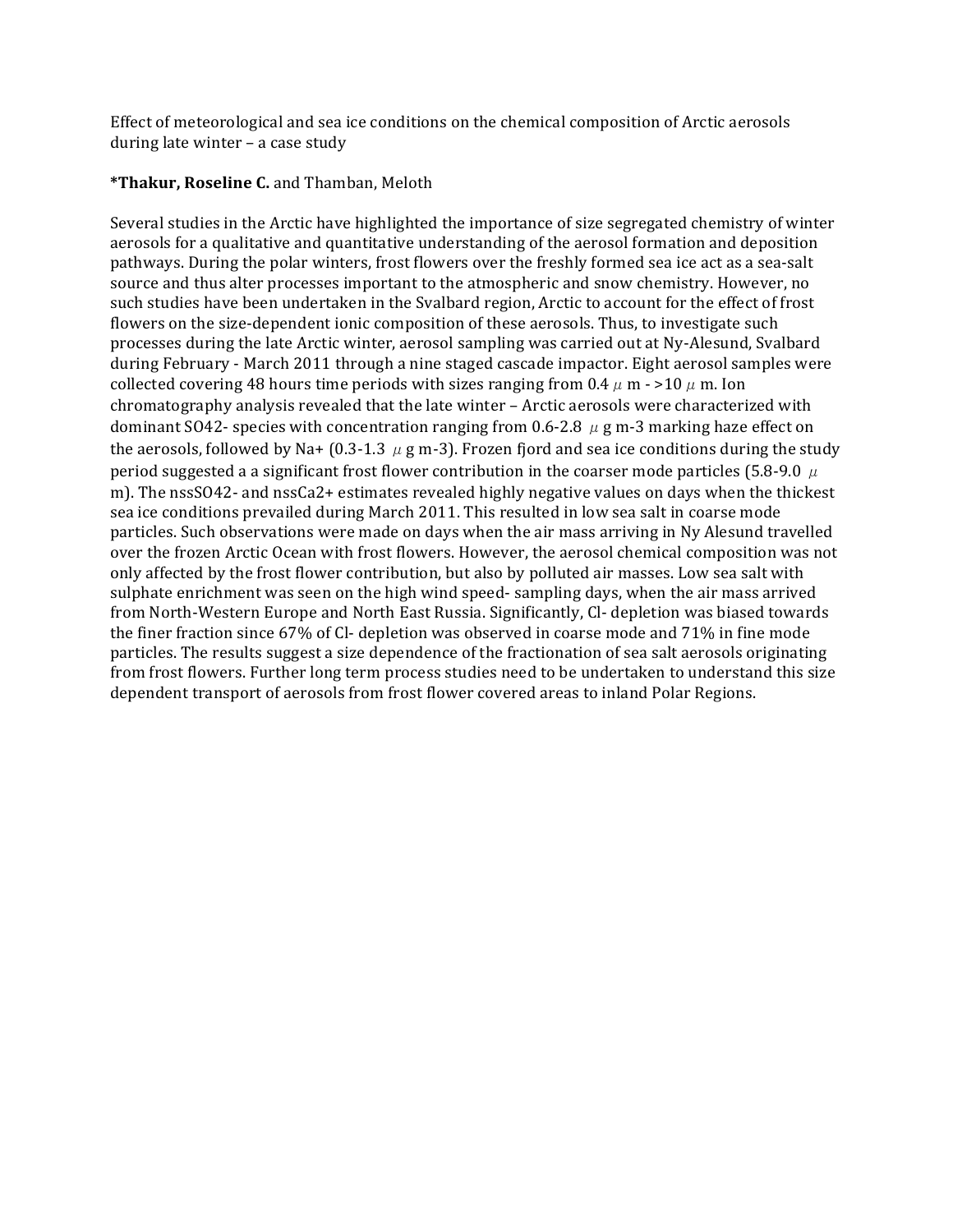Distribution characteristics and indicator significance of Dechloranes in multi-matrices at Ny-Ålesund in the Arctic

## **\*Na, Guangshui**; Wei, Wei and Yao, Yao

In recent years, Dechloranes have been widely detected in the environment around the world. However, understanding and knowledge of Dechloranesin remote regions, such as the Arctic, remain lacking. Therefore, the concentrations of 5 Dechloranes in surface seawater, sediment, soil, moss, and dung collected from Ny-Ålesund in the Arctic were measured with the concentrations 93pg/L, 342 pg/g, 325 pg/g, 1.4 pg/g, and 258 pg/g, respectively, which were much lower than those in Asian and European regions. The mean ratios of anti-Dechlorane Plus (DP) to total DP (fanti) in seawater, sediment, soil, moss, dung, and atmospheric samples were  $0.36, 0.21, 0.18, 0.27$ , 0.66, and 0.43, respectively. Results suggested that the main source of DP in seawater, sediment, soil, and moss was long-range atmospheric transport. However, the ratio identified in dung was different, for which the migration behavior of the organism is probably the main source of  $DP$ .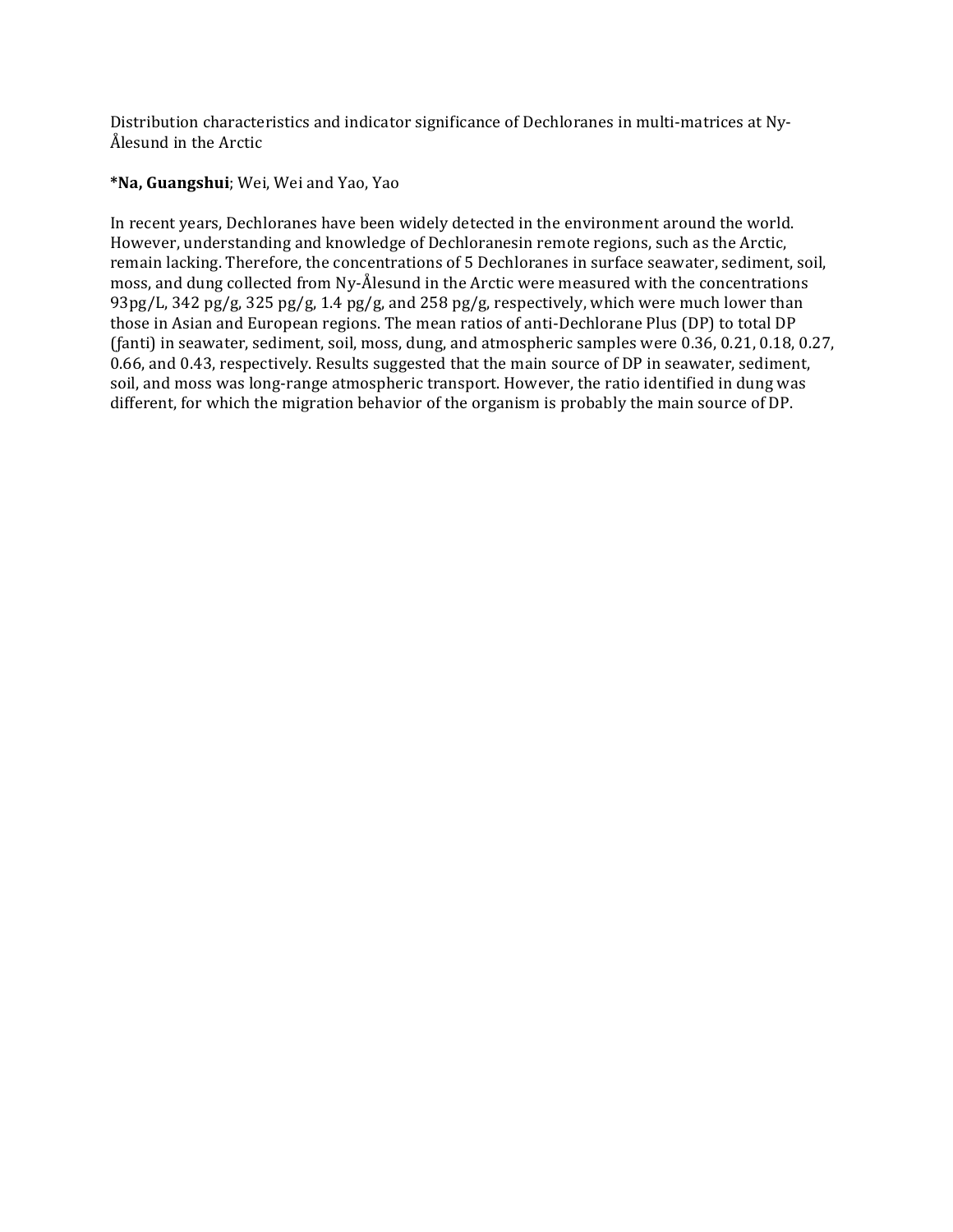Pan-arctic ice-wedge degradation in warming permafrost and influence on tundra hydrology

\*Liljedahl, Anna; Boike, Julia; Daanen, Ronald; Fedorov, Alexander; Frost, Gerald; Grosse, Guido; Hinzman, Larry; Iijma, Yoshihiro; Jorgenson, Janet; Matveyeva, Nadya; Necsoiu, Marius; Raynolds, Martha; Romanovsky, Vladimir; Schulla, Jörg; Tape, Ken; Walker, Donald; Wilson, Cathy; Yabuki, Hironori and Zona, Donatella

Ice-wedges are common permafrost features formed over hundreds to thousands of years of repeated frost cracking and ice vein growth. We used field and remote sensing observations to assess changes in areas dominated by ice-wedges, and we simulated the effects of those changes on snow accumulation and runoff. We show that top melting of ice-wedges and subsequent ground subsidence has occurred at multiple sites in the North American and Russian Arctic. At most sites, melting ice-wedges have initially resulted in increased wetness contrast across the landscape, evident as increased surface water in the ice-wedge polygon troughs and somewhat drier polygon centers. Most areas are becoming more heterogeneous with wetter troughs, more small ponds (themokarst pits forming initially at ice-wedge intersections and then spreading along the troughs) and drier polygon centers. Some areas with initial good drainage, such as near creeks, lake margins, and in hilly terrain, high-centered polygons form an overall landscape drying due to a drying of both polygon centers and troughs. Unlike the multi-decadal warming observed in permafrost temperatures, the ice-wedge melting that we observed appeared as a sub-decadal response, even at locations with low mean annual permafrost temperatures (down to −14 °C). Gradual long-term air and permafrost warming combined with anomalously warm summers or deep snow winters preceded the onset of the ice-wedge melting. To assess hydrological impacts of ice-wedge melting, we simulated tundra water balance before and after melting. Our coupled hydrological and thermal model experiments applied over hypothetical polygon surfaces suggest that 1 ice-wedge melting that produces a connected trough-network reduces inundation and increases runoff, and that 2 changing patterns of snow distribution due to differential ground subsidence has a major control on ice-wedge polygon tundra water balance despite an identical snow water equivalent at the landscape-scale. These decimeter-scale geomorphic changes are expected to continue in permafrost regions dominated by ice-wedge polygons, with implications for land-atmosphere and land-ocean fluxes of water, carbon, and energy.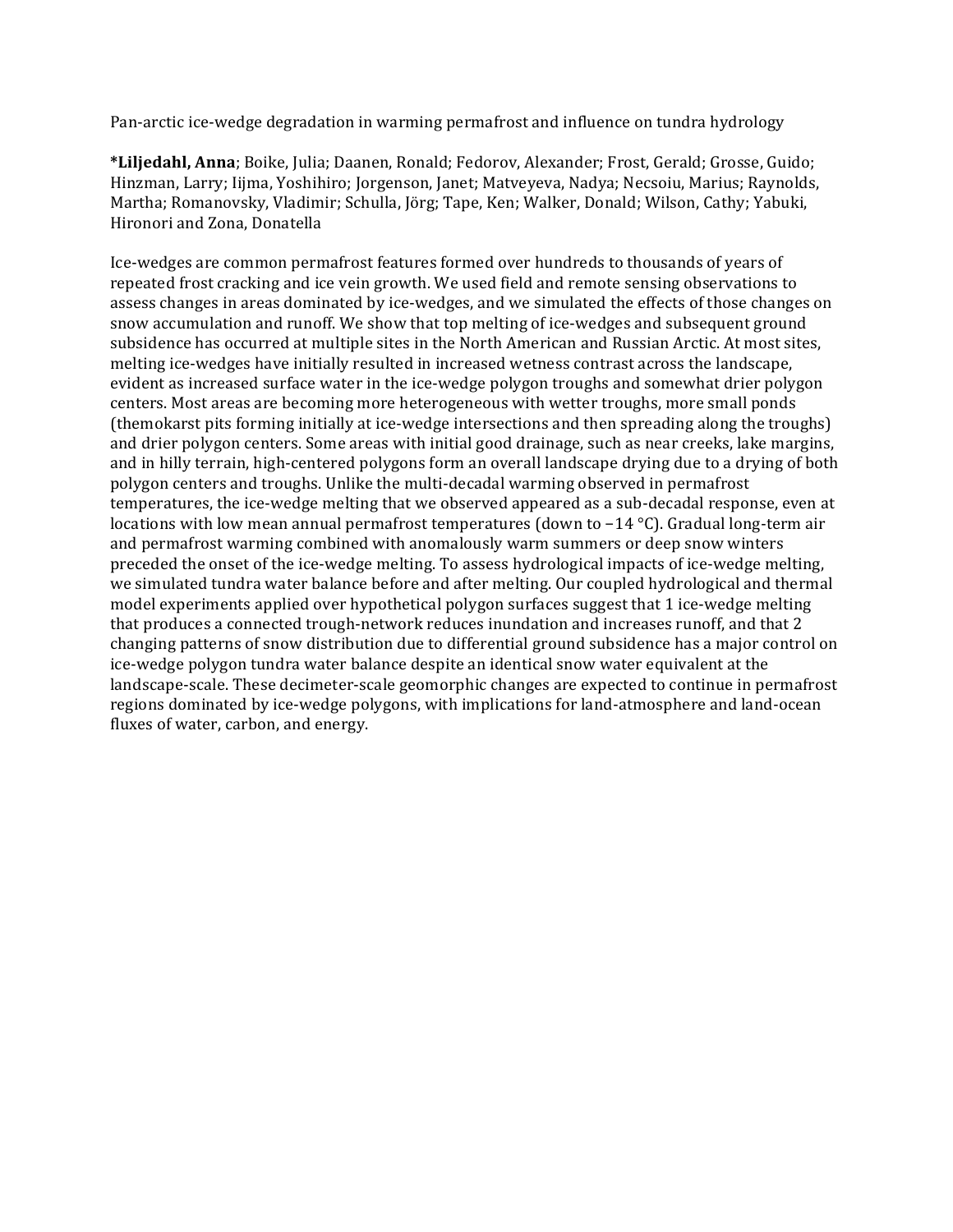Climatic and environmental factors influencing tardigrade communities in Svalbard Archipelago

# **\*Zawierucha, Krzysztof**; Kaczmarek, Łukasz and Ostrowska, Marta

Water bears (Tardigrada) are a cosmopolitan phylum of microscopic metazoans ranging from ca.  $100$  to  $2200$  µm in size. Many species are known to live in extreme conditions, such as highest mountain peaks or the surface of glaciers. In total, 310 moss, lichen, soil and cryoconite sediment samples were collected from different localities of Svalbard. Samples were analyzed in terms of tardigrade taxonomy, ecology and biogeography. The most important results are: (a) endemic species were noted only in the localities influenced by warm (Isohypsibius coulsoni), or cold (I. glazovi) ocean currents (b) redescription of Tenuibiotus voronkovi and changes in their distribution during last three decades, (c) changes in the tardigrade diversity and distribution along altitudinal gradients, (d) seabirds colonies are the most abundant tardigrade microhabitats. Because of the high spatial heterogeneity in several environmental factors (e.g. tundra fertilisation, cold and warm ocean currents), diversification of invertebrate communities and low risk of human influence, the Svalbard Archipelago is a promising place to conduct more advanced studies on tardigrade biology and ecology. Long term studies on the tardigrade communities on Svalbard, are perfect to observe the response of terrestrial fauna to recent climate changes.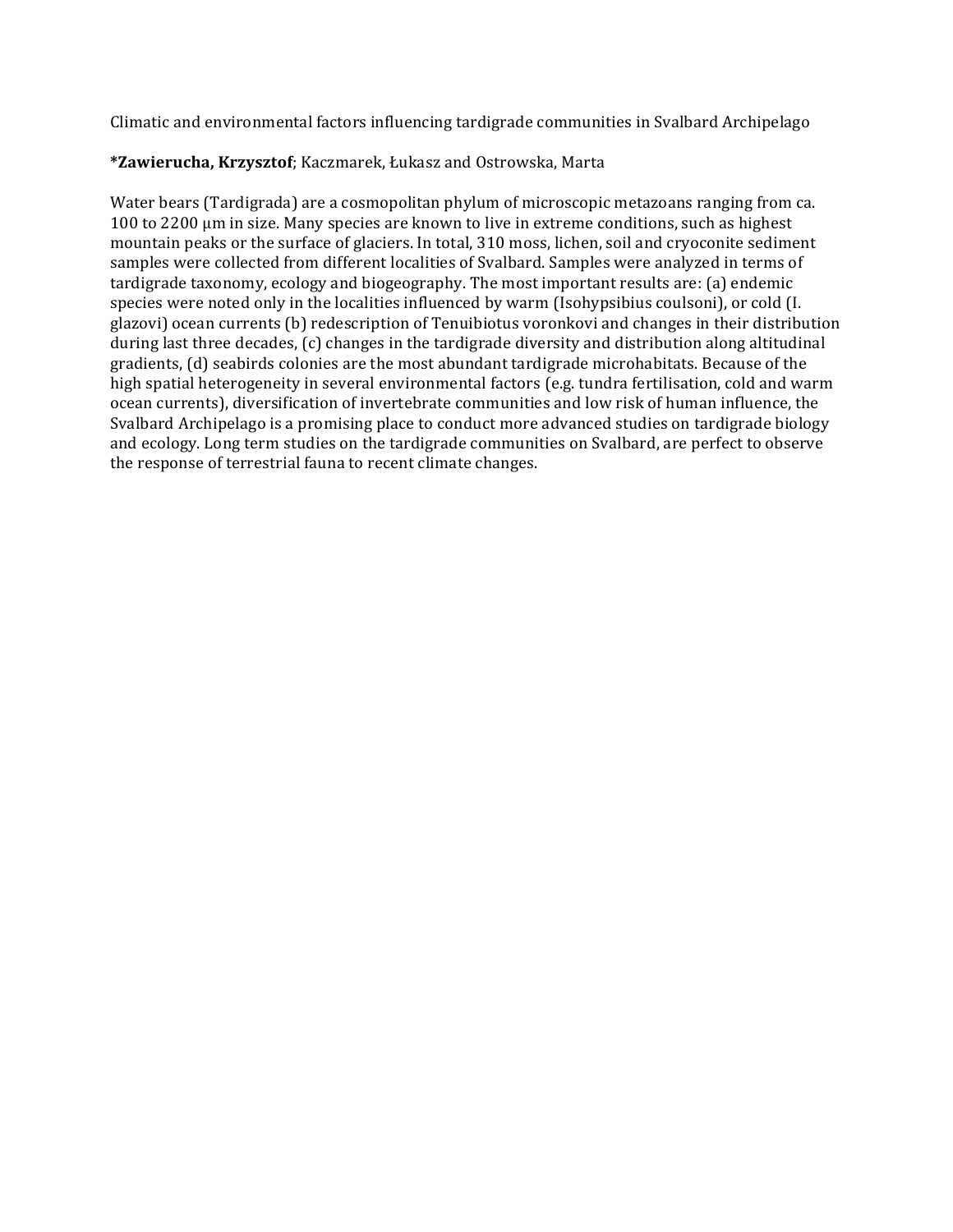Tardigrada in Arctic cryoconite holes (Spitsbergen, Svalbard) – diversity and abundance

\*Zawierucha, Krzysztof; Ostrowska, Marta; Vonnahme, R. Tobias; Devetter, Miloslav; Nawrot, Adam; Kosicki, Jakub Z. and Kolicka, Małgorzata

Despite the fact that the surface of glaciers are frozen for most part of year and temperatures do not exceed  $1 \degree C$ , glaciers are inhabited by many organisms including invertebrates. The highest biological activity on glaciers is observed in cryoconite holes. The development and functioning of these habitats is possible because of the decrease in albedo. This can be caused by mineral and organic dust coverage or the presence of pigmented microorganisms on the glacier. Water bears (Tardigrada), a group of micrometazoan extremopihiles, are widely distributed in cryoconite holes. Fifty three sediment samples were collected from cryoconite holes on six glaciers on Spitsbergen. Additionally, depth, area and elevation were measured on each location. Tardigrades were found in 46 samples (87% of all samples). The mean  $(\pm SD)$  tardigrade density was 24.9 $\pm$ 33.0 individuals per gram of wet sediment. Four taxa of Tardigrada (Eutardigarada) were found, belonging to all trophic levels. Two of them have only been found in cryoconite holes and they could be seen as endemic fauna on glaciers. The presence of these unique cryoconite species supports the hypothesis of cryoconites as distinctive habitats. The proportion of cryoconite holes inhabited by tardigrades indicate that they are adapted to life on a glacier rather than transported there by accident as hypothesized earlier. Area, depth and elevation as independent variables cannot explain Tardigrada abundance in cryoconite holes alone  $(GRM, F = 0.71, p = 0.54, R2=0.059)$ . Most likely because of the rapid melting of the glacier surface and the constant flushing of cryoconite sediments.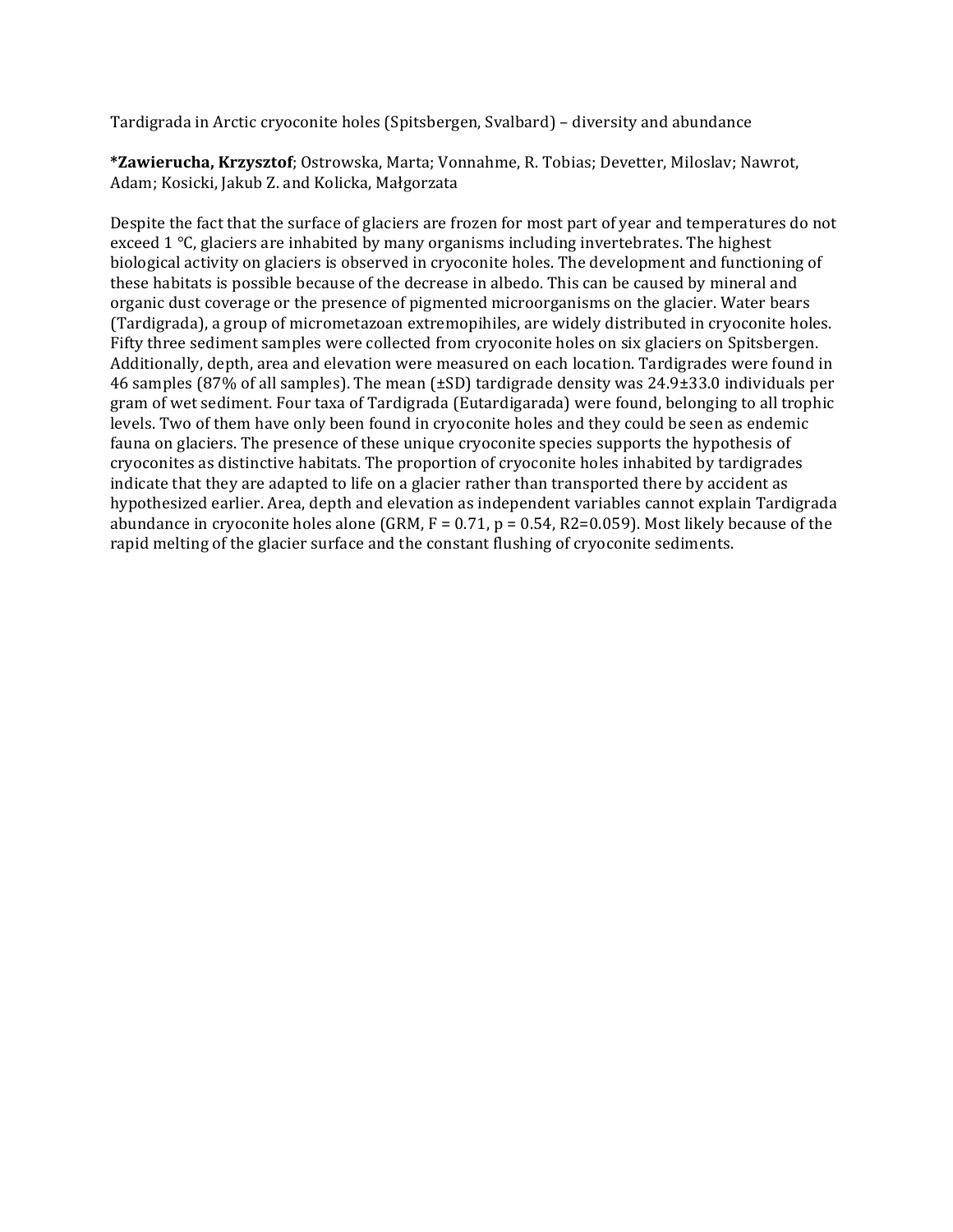Barcoding DNA – a tool to study diversity of tardigrades in Arctic

#### Roszkowska, Milena; Ostrowska, Marta; \*Zawierucha, Krzysztof and Kaczmarek, Łukasz

Water bears (Tardigrada) are a cosmopolitan phylum of microscopic metazoans inhabiting diverse habitats throughout the world. In Arctic ecosystems tardigrades can be found in high densities in mosses, lichens, soil and freshwater sediments. In present study species from the Macrobiotus harmsworthi group were examined. Species from this group are very common (not only in Arctic ecosystems) and can be differentiated only based on faint features revealing mainly in the egg chorion morphology. The main aim of this study was to use one nuclear (ITS) and one mitochondrial (COI) DNA fragments to look at the genetic distances between morphologically similar subspecies (nominal M. harmsworthi harmsworthi and M. harmsworthi obscurus) and resolve the problem with their taxonomic status. Barcodes have proven to be very useful in resolving taxonomic problems between closely related species and have showed that even very small morphological differences are the 'species specific'. Barcoding DNA is a very promising tool to study a cryptic diversity of tardigrades, especially in extreme habitats, where the field studies are difficult and the collected material is not very rich. Moreover, a correct and fast species identification, as the basis in all ecological and zoogeographical studies, can help us to better understand the functioning of tardigrade communities in general.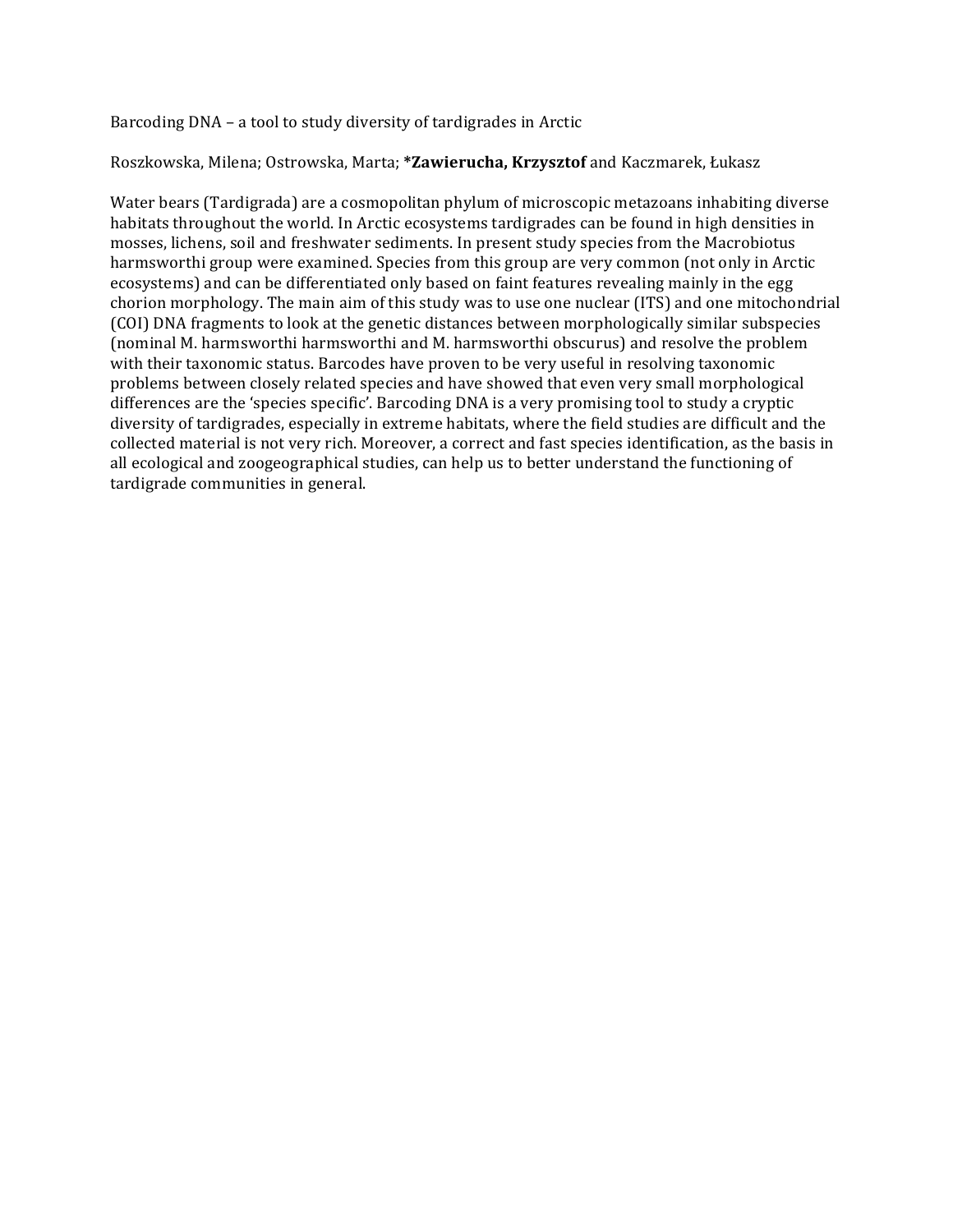### Freshwater Chaetonotidae (Gastrotricha) from West Greenland

#### Kolicka, Małgorzata and **\*Zawierucha, Krzysztof**

Gastrotricha is a cosmopolitan phylum of aquatic and semi-terrestrial invertebrates which comprises about 820 described species. They inhabit all types of aquatic and semi-terrestrial ecosystems all over the world. Currently, freshwater gastrotrichs have not been the subject of faunistic or taxonomic research in the polar regions and knowledge about them were extremely scarce. Only few works mentioned these organisms from the Svalbard Archipelago, but most of them concerns undetermined taxa. Also from Greenland are no extant data regarding Gastrotricha, except single faunistic work about marine species. During our investigations we analyse both type of substrates inhabiting by gastrotrichs, bottom sediments as well as submerged macrophytes. In the recorded material 19 individuals from bottom sediment and 75 specimens from submerged plants belonging to 11 new species and only 4 species which representing morphospecies previously known. Interestingly, despite the samples were collected from shallow reservoirs, high variation between gastrotrichs assemblages in sediments and from the macrophytes were observed, when diversity between location were relatively low. It is very likely that further research on this area will still bring recording of more taxa new to science. It is also possible that investigating the diversity of gastrotrichs in young Arctic habitats will help to expand the knowledge on diversity and speciation within the entire group of Chaetonotidae, as well as to provide information on the ecological tolerance and adaptive and dispersive capacity of these poorly researched invertebrates.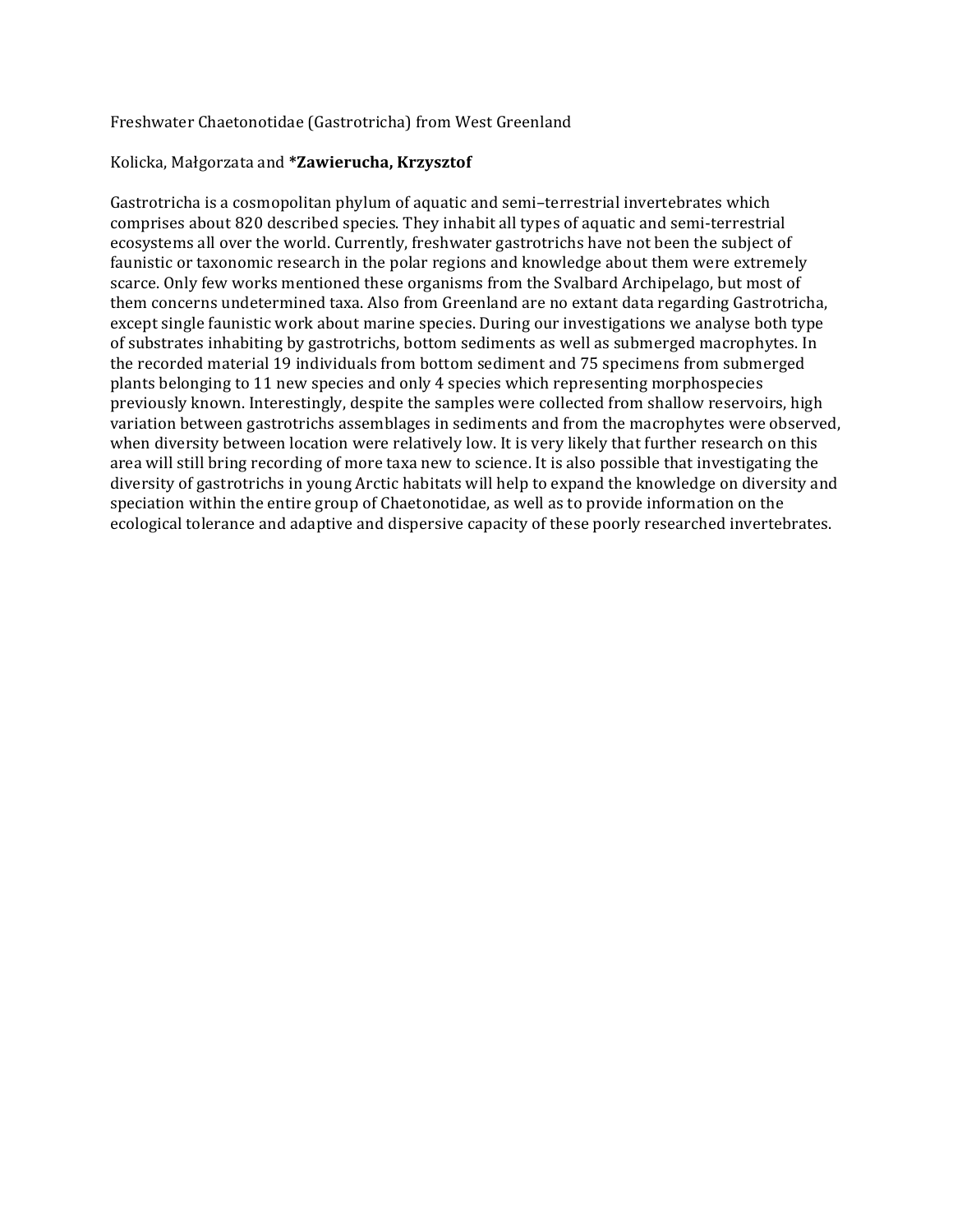The occurence of integrons in bacteria isolated from cryoconites and soil samples from Spitsbergen

Makowska, Nicoletta; Nadobna, Paulina; \*Zawierucha, Krzysztof; Koczura, Ryszard and Mokracka, Joanna

Cryoconite holes are cylindrical water-filled depressions in the surface of a glacier. They constitute independent freshwater ecosystems colonized by a variety of cryophilic organisms and microorganisms. Integrons are bacterial DNA regions mediating the capture of gene cassettes that code for antibiotic resistance. They are located on transposons and plasmids, which facilitates spreading of resistance determinants through bacterial population via horizontal gene transfer. As the integron system has the ability to create novel combinations of genes, it may be a dynamic force in the evolution of bacteria. The aim of the study was to determine the frequency of integrons and their gene content in bacteria cultured from cryoconites and soil samples from Spitsbergen. The presence of integrons was determined by multiplex PCR assay for detecting intI1, intI2 and intI3 integrase genes. Primers complementary to the conserved regions of class 1 and 2 integrons were used for amplification of variable regions. The gene cassettes were cloned using pGem-Teasy Vector System (Promega) and sequenced. Bacterial strains (1024) were isolated from 17 soil and cryoconite samples from Spitsbergen. The occurrence of class 1 integrons integrase gene was confirmed in 10.1%. isolates, whereas class 2 integrase gene was detected in one strain. Analysis of the variable regions revealed the presence of genes encoding proteins of different, mostly physiological functions: transcriptional regulators, histidine permeases, DNA repair protein RadA, and hypothetical proteins of unknown functions. Integrons are present in the genomes of psychrotolerant bacteria isolated from environments with no apparent anthropopressure. Gene cassettes present in the integron platform encode proteins, that may increase phenotypic fitness of the strain and enable adaptation to cold environment and high UV radiation.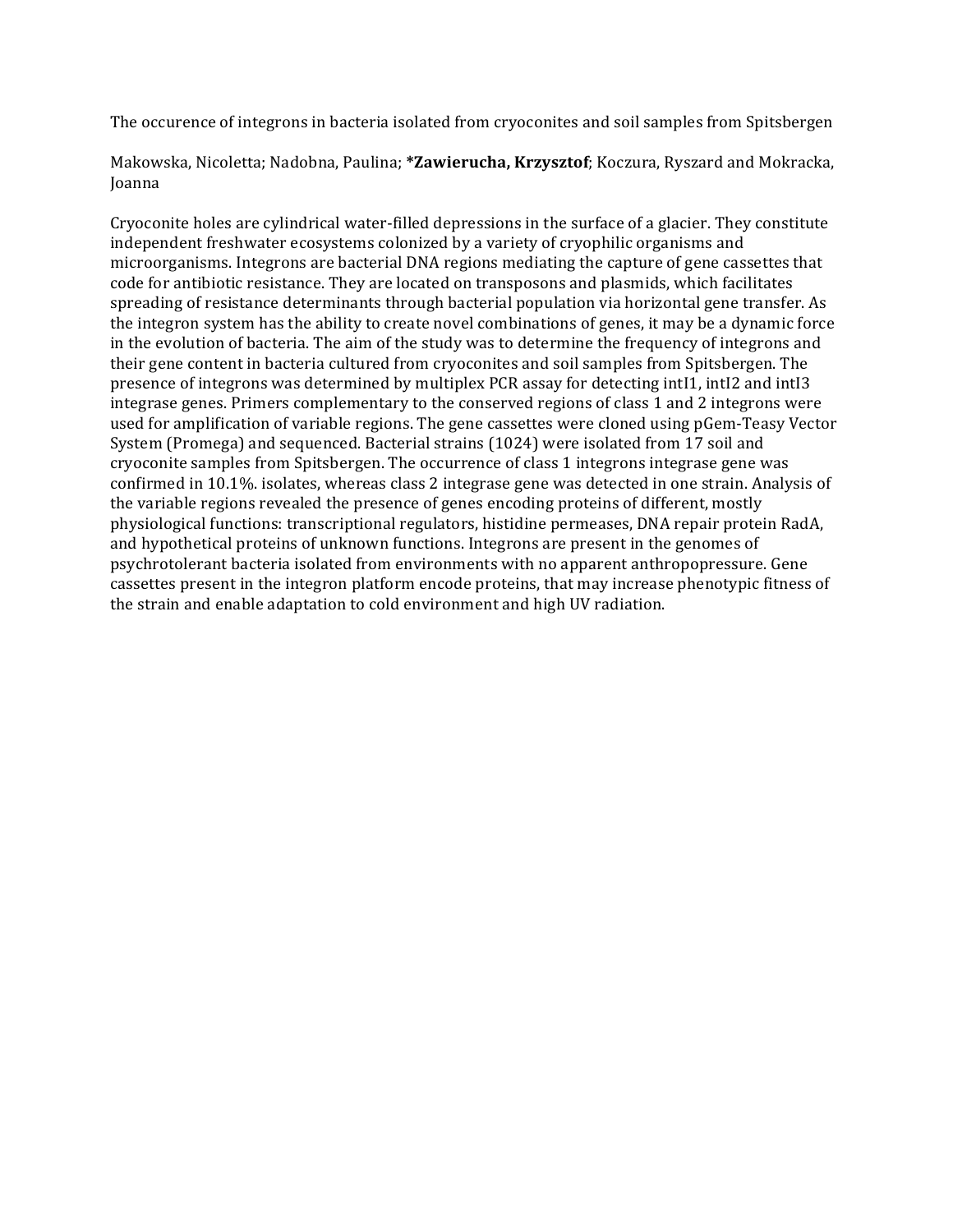Northern Seas: Inventorying Historic Logs for Arctic Climate and Ecosystem Data Reconstruction Murray, Maribeth; \*Wells, Patricia and Ibarguchi, Gabriela

-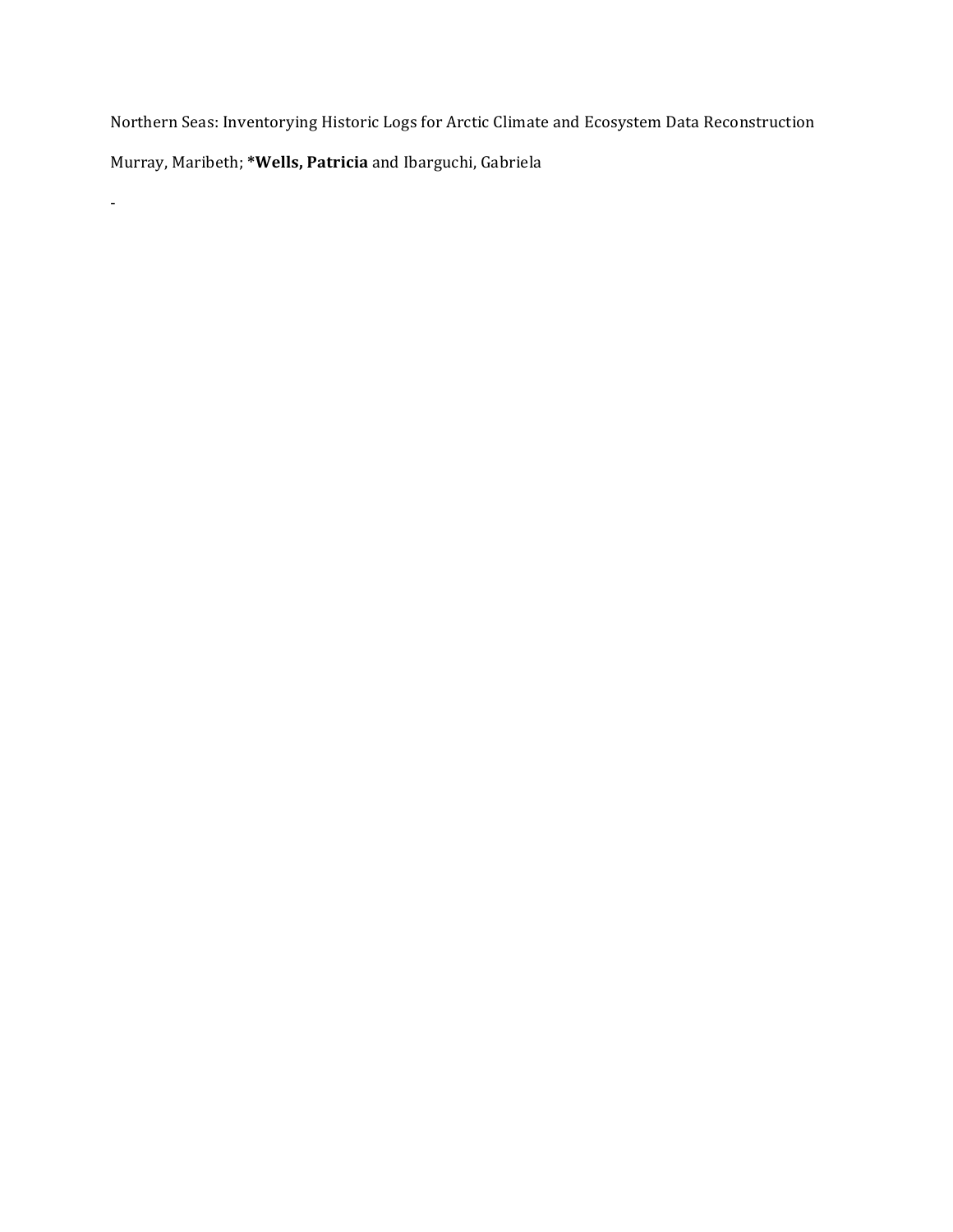Integrating Culturally-Responsive, Locally Relevant Learning and Citizen Science through Arctic and Earth SIGNs

## **\*Sparrow, Elena B.** and Spellman, Katie V.

Integrated science, technology, engineering and math (STEM) solutions and effective, relevant learning processes are required to address the challenges that a changing climate presents to many Arctic communities. Learning that can both enhance a community's understanding and generate new knowledge about climate change and it's impacts at both local and continental scales are needed to efficiently build the capacity to navigate these changes. Citizen science, the process whereby citizens (including K-12 students) are involved in science as researchers, presents a possible mechanism to meet this need. However, hypothesis-driven models of citizen science have been criticized for a disconnect between scientific agendas and the priorities and needs of diverse communities. The new education and research program at the University of Alaska Fairbanks, entitled Arctic and Earth SIGNs (STEM integrating GLOBE and NASA), provides new opportunities for K-12 students, pre- and in-service teachers and lifelong learners from diverse communities to engage in citizen science learning. The citizen science learning addresses the climate change challenges arising within their unique community, and is supported by culturally responsive curriculum and research collaboration with scientists. The program trains teachers and community members on climate change concepts and observing protocols in face-to-face or online workshops. More focused learning on the core climate change issues in the participant's community continues through modules that include GLOBE (Global Learning and Observations to Benefit the Environment) protocols that best fit the issue, traditional ecological knowledge, historical and current NASA data, direct contact with NASA subject matter experts, and collaboration with a team of UAF scientists and other partners such as the Association of Interior Native Educators, 4-H program, the Bonanza Creek Long Term Ecological Research program, Alaska Experimental Program to Stimulate Competitive Research, the Polar Learning and Responding Climate Change Education Partnership and school districts.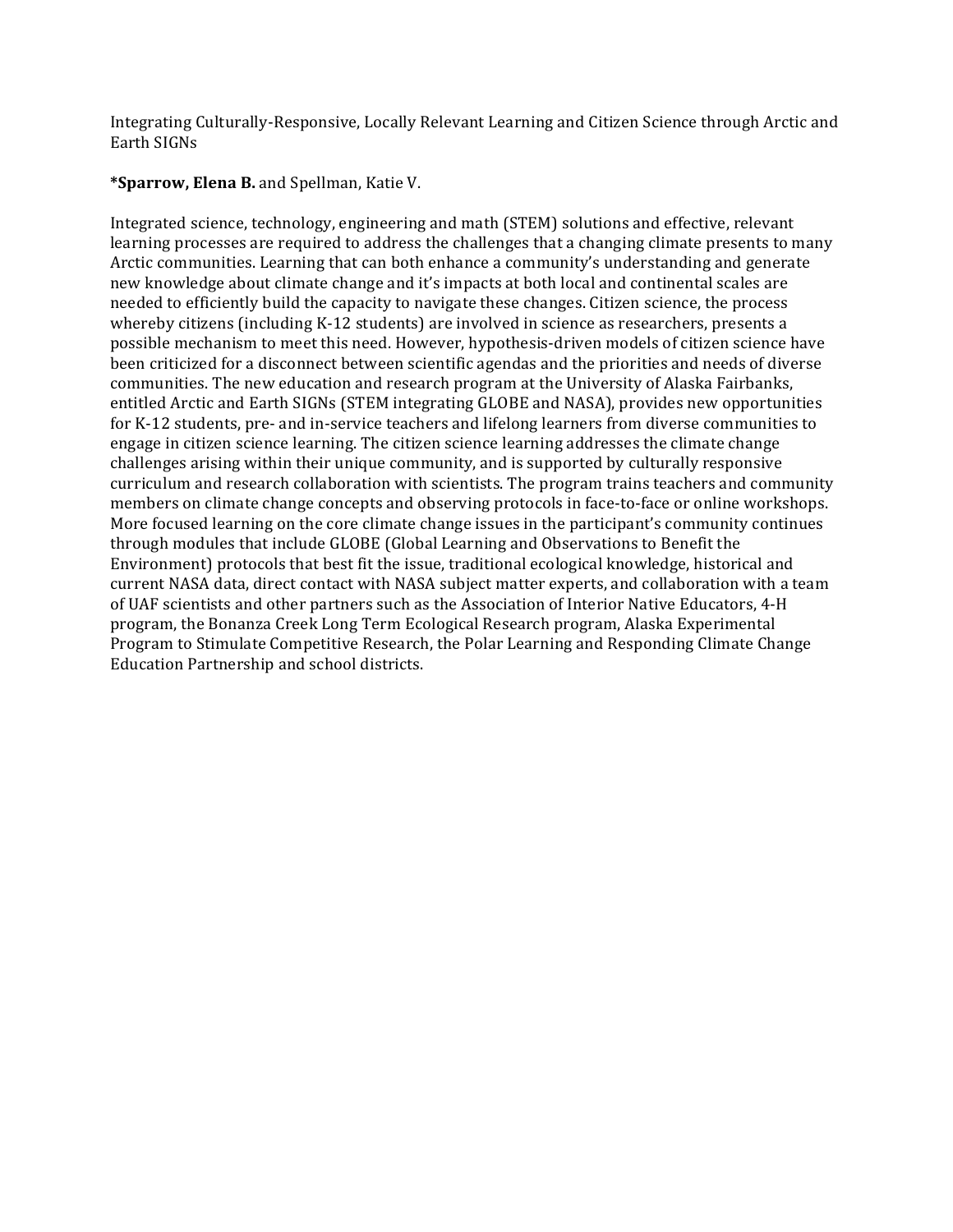Chukchi-Beaufort Seas High-Resolution Atmosphere Reanalysis (CBHAR): Data Verification and Climate Analysis

**\*Zhang, Xiangdong**; Zhang, Jing; Krieger, Jeremy R.; Shulski, Martha; Liu, Fuhong; Tao, Wei and Stagall, Steve

The Chukchi–Beaufort Seas and the North Slope region has experienced drastic changes over recent decades. These changes may increase threats to the environment and the economic activities. To better understand these regional climate changes, there is an impressive need to obtain the best estimate of high-resolution atmospheric state in this data-sparse region. We therefore conducted a regional reanalysis project. Under this project, a physically-optimized, Arctic-processes-enhanced Weather Forecasting and Research (WRF) model and WRF-based data assimilation system have been established; a meteorological buoy was successfully deployed over the highly sea-ice-dynamic Beaufort Sea; a quality-controlled observational database was developed from available sources; and, finally, the high-resolution Chukchi–Beaufort Seas High-Resolution Atmospheric Reanalysis (CBHAR) was constructed for the period 1979–2009. We verified the CBHAR data against various observations. The results indicate that the CBHAR represents an improved estimate of the regional atmospheric state throughout the study area. Climate analysis using CBHAR reveals that winds, particularly extreme winds, have enhanced over the Chukchi–Beaufort Seas, especially during autumn. CBHAR also provides a unique opportunity to analyze mesoscale processes. We found that intensified onshore winds have occurred during summer due to combined sea and mountain breezes along the eastern Brooks Range and Chukotka Mountains. During winter, the mesoscale cold-air damming effect diverts the synoptic northeasterly winds to the southeast along the northern slope of the Chukotka Mountains. In the Brooks Range, downslope winds are the predominant driver of the surface wind field.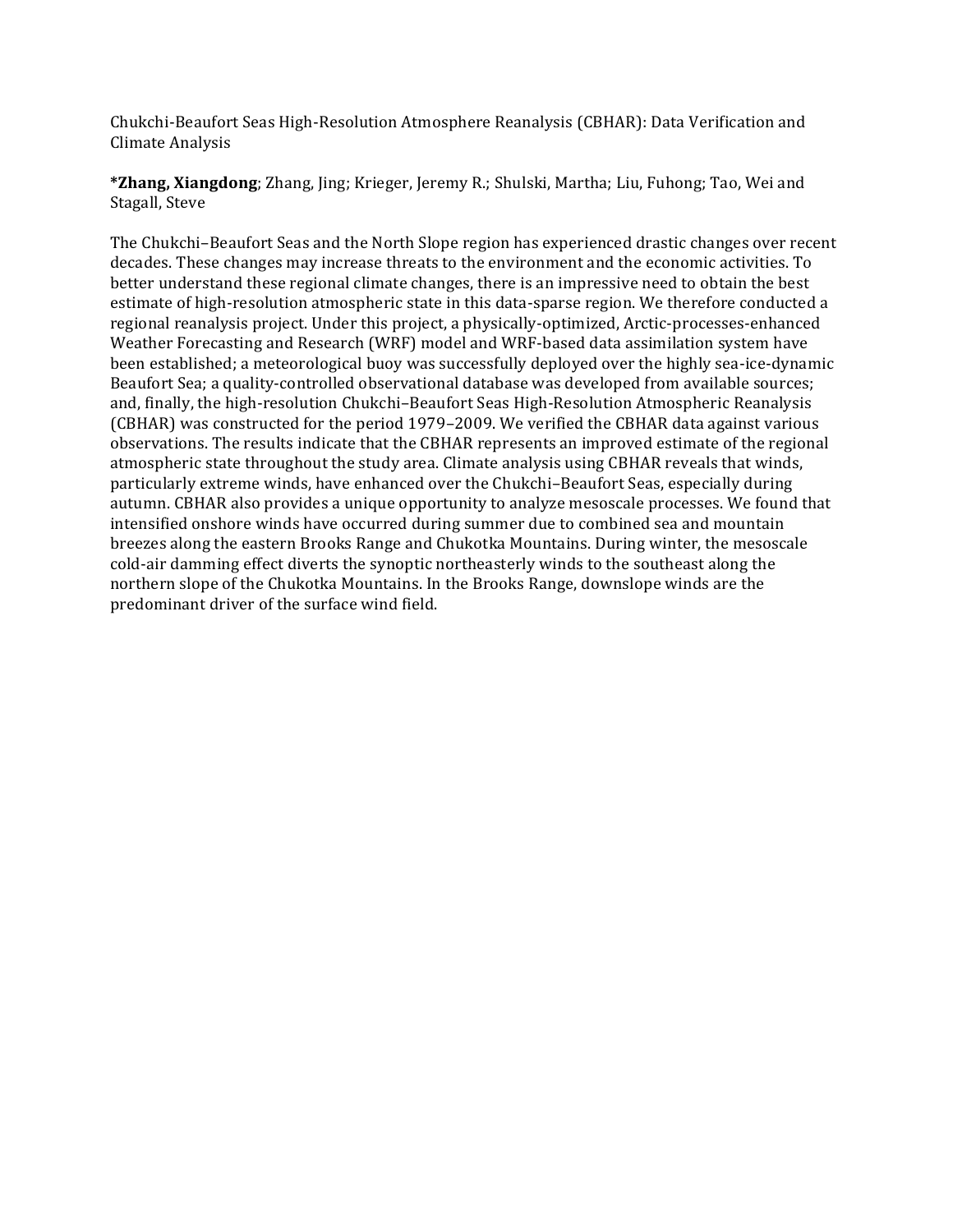Exploring Children's Environmental Identity Development in an Subarctic Boreal Forest

# **\*Green, Carrie**

This poster explores Environmental Identity Development (EID) through the lens of young children. EID considers the natural-world socialization of children, that is, how children interpret, relate with, and experience the natural world and how such interactions inform who they are (Green, Kalviatis, &; Worster, 2015). Using photos and video footage captured through GoPro Tours, this participatory phenomenological study provides a unique view of children's play and exploration in a subarctic boreal forest, revealing how children see, hear, and interact with the natural world. Findings will be used to explain and conceptualize the four progressions of children's EID (Trust in Nature vs. Mistrust in Nature; Spatial Autonomy vs. Environmental Shame; Environmental Competency vs. Environmental Disdain, and Environmental Action vs. Environmental Harm). This research not only provides insight into children's emotional, cultural, and psychosocial encounters with nature, it also reveals how wearable GoPro cameras can be used as an innovative tool for capturing children's (and other actors and stakeholder's) views, perspectives, and experiences of their environment. As agents of culture and change, the children of today will take an active role both now and in the future in responding to the drastically changing environments and communities of the Arctic. It is important now, more than ever to understand how children relate with, perceive, and interact with the natural world.